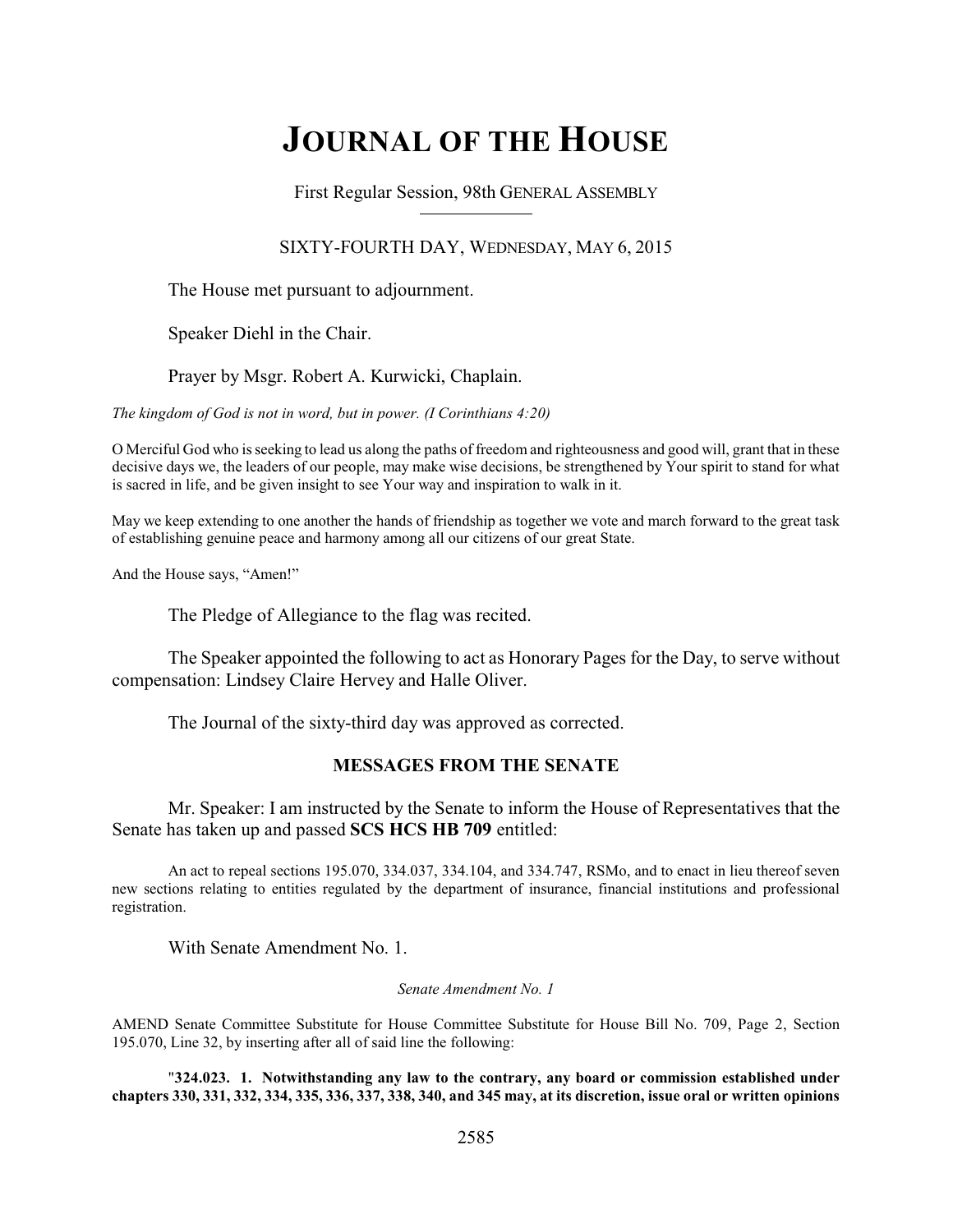**addressing topics relating to the qualifications, functions, or duties of any profession licensedby the specific board or commission issuing such guidance. Any such opinion is for educational purposes only, is in no way binding on the licensees of the respective board or commission, and cannot be used as the basis for any discipline against any licensee under chapters 330, 331, 332, 334, 335, 336, 337, 338, 340, and 345. No board or commission may address topics relating to the qualifications, functions, or duties of any profession licensed by a different board or commission.**

**2. The recipient of an opinion given under this section shall be informed that the opinion is for educational purposes only, is in no way binding on the licensees of the board, and cannot be used as the basis for any discipline against any licensee under chapters 330, 331, 332, 334, 335, 336, 337, 338, 340, and 345.**"; and

Further amend the title and enacting clause accordingly.

In which the concurrence of the House is respectfully requested.

### Mr. Speaker: I am instructed by the Senate to inform the House of Representatives that the Senate has taken up and passed **SS SCS HB 556** entitled:

An act to repeal sections 211.031, 211.036, 455.010, 455.020, 455.032, 455.040, 455.045, 455.050, 455.080, 455.503, 455.505, 455.513, 455.520, and 455.523, RSMo, section 455.085 as enacted by senate bill no. 491, ninetyseventh general assembly, second regular session, section 455.085 as enacted by house bill no. 215, ninety-seventh general assembly, first regular session, section 455.538 as enacted by senate bill no. 491, ninety-seventh general assembly, second regular session, and section 455.538 as enacted by house bill no. 215, ninety-seventh general assembly, first regular session, and to enact in lieu thereof twenty-one new sections relating to children and families, with penalty provisions.

With Senate Amendment No, 1, Senate Amendment No. 2, Senate Amendment No. 3, Senate Amendment No. 4, Senate Amendment No. 5, and Senate Amendment No. 6.

#### *Senate Amendment No. 1*

AMEND Senate Substitute for Senate Committee Substitute for House Bill No. 556, Page 4, Section 192.390, Lines 12-13, of said page, by striking the following:

", provided that the state is the payor of last resort." and inserting in lieu thereof the following:

"**. The department shall not provide coverage for children who are already receiving coverage for amino acid-based elemental formulasthrough MO HealthNet; the women, infants, and children supplemental nutrition program; and the children's health insurance program.**".

### *Senate Amendment No. 2*

AMEND Senate Substitute for Senate Committee Substitute for House Bill No. 556, Page 4, Section 170.048, Line 2, of said page, by inserting after all of said line the following:

"**208.065. 1. No later than January 1, 2016, the department of social services shall procure and enter into a competitively bid contract with a contractor to provide verification of initial and ongoing eligibility data for assistance under the supplemental nutrition assistance program(SNAP); temporary assistance for needy families (TANF) program; childcare assistance program; and MOHealthNet program. The contractor shall conduct data matches using the name, date of birth, address, Social Security number of each applicant and recipient, and additional data provided by the applicant or recipient relevant to eligibility against public records and other data sources to verify eligibility data.**

**2. The contractor shall evaluate the income, resources, and assets of each applicant and recipient no less than quarterly. In addition to quarterly eligibility data verification, the contractor shall identify on a monthly**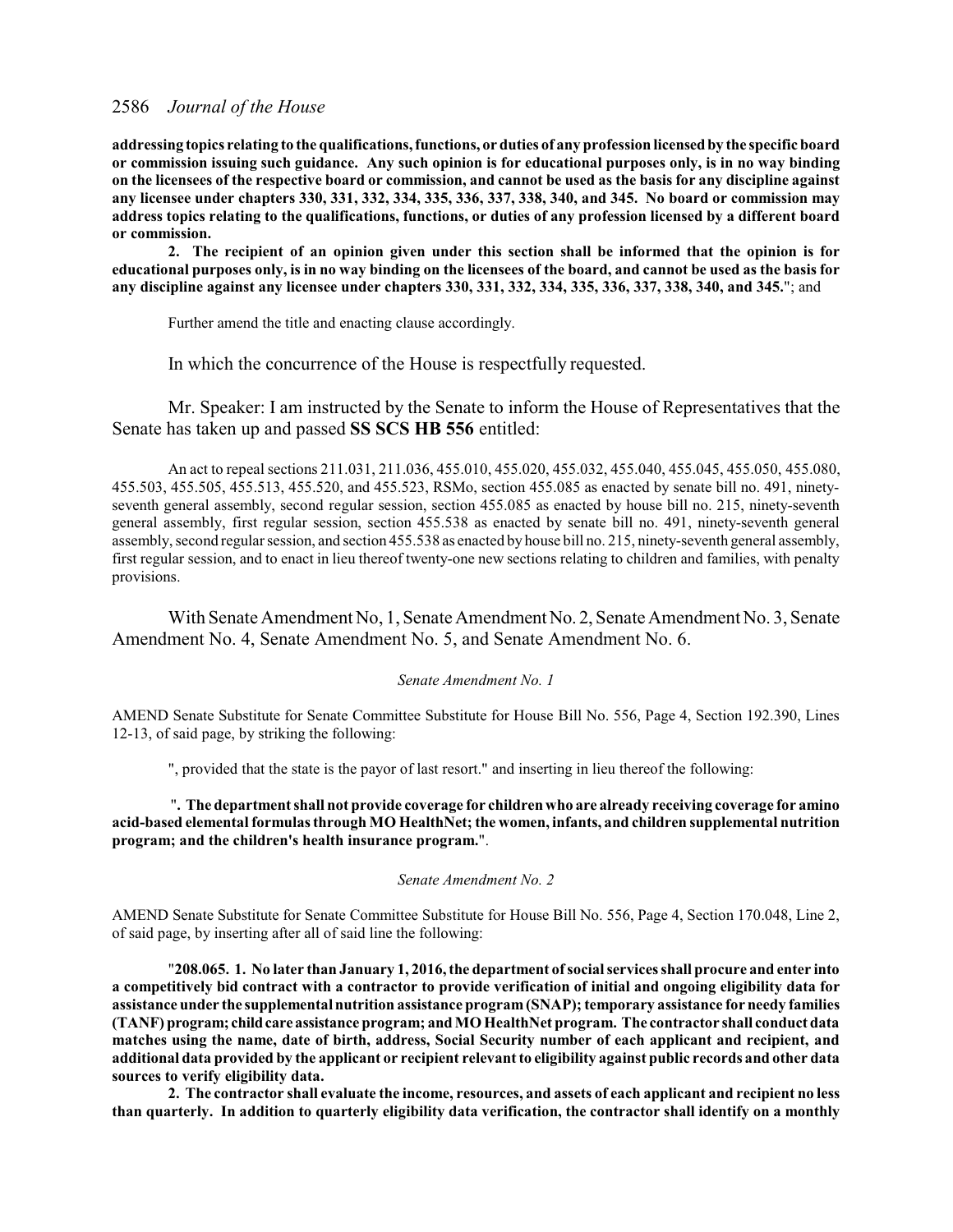**basis any program participants who have died, moved out of state, or have been incarcerated longer than ninety days.**

**3. The contractor, upon completing an eligibility data verification of an applicant or recipient, shall notify the department of the results, except that the contractor shall not verify the eligibility data of persons residing in long-term care facilities whose income and resources were at or below the applicable financial eligibility standards at the time of their last review. Within twenty business days of such notification, the department shall make an eligibility determination. The department shall retain final authority over eligibility determinations. The contractor shall keep a record of all eligibility data verifications communicated to the department.**

**4. Within thirty days of the end of each calendar year, the department and contractor shall file a joint report on a yearly basis to the governor, the speaker of the house of representatives, and the president pro tempore of the senate. The report shall include, but shall not be limited to, the number of applicants and recipients determined ineligible for assistance programsbased on the eligibility data verificationby the contractor and the stated reasons for the determination of ineligibility by the department.**"; and

Further amend the title and enacting clause accordingly.

#### *Senate Amendment No. 3*

AMEND Senate Substitute for Senate Committee Substitute for House Bill No. 556, Page 7, Section 210.148, Line 6, by inserting immediately after all of said line the following:

"210.221. 1. The department of health and senior services shall have the following powers and duties:

(1) After inspection, to grant licenses to persons to operate child-care facilities if satisfied as to the good character and intent of the applicant and that such applicant is qualified and equipped to render care or service conducive to the welfare of children, and to renew the same when expired. No license shall be granted for a term exceeding two years. Each license shall specify the kind of child-care services the licensee is authorized to perform, the number of children that can be received or maintained, and their ages and sex;

(2) To inspect the conditions of the homes and other places in which the applicant operates a child-care facility, inspect their books and records, premises and children being served, examine their officers and agents, deny, suspend, place on probation or revoke the license of such persons as fail to obey the provisions of sections 210.201 to 210.245 or the rules and regulations made by the department of health and senior services. The director also may revoke or suspend a license when the licensee fails to renew or surrenders the license;

(3) To promulgate and issue rules and regulations the department deems necessary or proper in order to establish standards of service and care to be rendered by such licensees to children. No rule or regulation promulgated by the division shall in anymanner restrict or interfere with any religious instruction, philosophies or ministries provided by the facility and shall not apply to facilities operated by religious organizations which are not required to be licensed; **[**and**]**

(4) **To approve training concerning the safe sleep recommendations of the American Academy of Pediatrics in accordance with section 210.223; and**

**(5)** To determine what records shall be kept by such persons and the form thereof, and the methods to be used in keeping such records, and to require reports to be made to the department at regular intervals.

2. Any child-care facilitymay request a variance from a rule or regulation promulgated pursuant to this section. The request for a variance shall be made in writing to the department of health and senior services and shall include the reasonsthe facility is requesting the variance. The department shall approve any variance request that does not endanger the health or safety of the children served by the facility. The burden of proof at any appeal of a disapproval of a variance application shall be with the department of health and senior services. Local inspectors may grant a variance, subject to approval by the department of health and senior services.

3. The department shall deny, suspend, place on probation or revoke a license if it receives official written notice that the local governing body has found that license is prohibited by any local law related to the health and safety of children. The department may, after inspection, find the licensure, denial of licensure, suspension or revocation to be in the best interest of the state.

4. Any rule or portion of a rule, as that term is defined in section 536.010, that is created under the authority delegated in sections 210.201 to 210.245 shall become effective only if it complies with and is subject to all of the provisions of chapter 536, and, if applicable, section 536.028. All rulemaking authority delegated prior to August 28, 1999, is of no force and effect and repealed. Nothing in this section shall be interpreted to repeal or affect the validity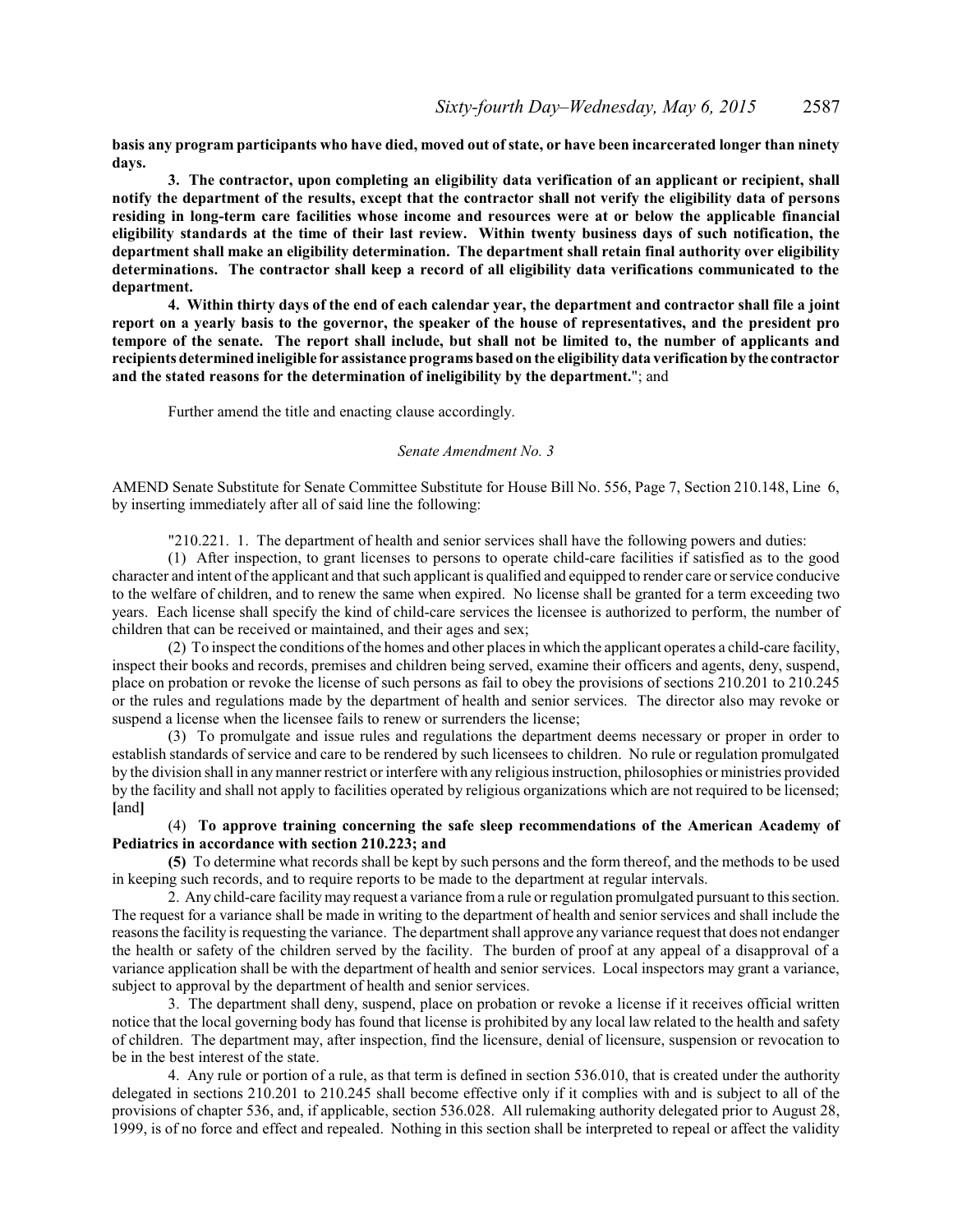of any rule filed or adopted prior to August 28, 1999, if it fully complied with all applicable provisions of law. This section and chapter 536 are nonseverable and if any of the powers vested with the general assembly pursuant to chapter 536 to review, to delay the effective date or to disapprove and annul a rule are subsequently held unconstitutional, then the grant of rulemaking authority and any rule proposed or adopted after August 28, 1999, shall be invalid and void.

**210.223. 1. All licensed child care facilities that provide care for children less than one year of age shall implement and maintain a written safe sleep policy in accordance with the most recent safe sleep recommendations of the American Academy of Pediatrics. The purpose of the safe sleep policy is to maintain a safe sleep environment that reduces the risk of sudden infant death syndrome and sudden unexpected infant deaths in children less than one year of age.**

**2. When, in the opinion of the infant's licensed health care provider, an infant requires alternative sleep positions or special sleeping arrangements that differ from those set forth in the most recent sleep recommendations of the American Academy of Pediatrics, the child care facility shall be provided with written instructions, signed by the infant'slicensedhealth care provider, detailing the alternative sleep positions or special sleeping arrangements for such infant. The child care facility shall put the infant to sleep in accordance with such written instructions.**

**3. As used in this section, the following terms shall mean:**

**(1) "Sudden infant death syndrome", the sudden death of an infant less than one year of age that cannot be explained after a thorough investigation has been conducted, including a complete autopsy, an examination of the death scene, and a review of the clinical history;**

**(2) "Sudden unexpected infant death", the sudden and unexpected death of an infant less than one year of age in which the manner and cause of death are not immediately obvious prior to investigation. Causes of sudden unexpected infant death include but are not limited to metabolic disorders, hypothermia or hyperthermia, neglect or homicide, poisoning, and accidental suffocation.**

**4. All employees of licensed child care facilities who care for infants less than one year of age or any volunteer who may be assisting at the facility shall successfully complete department-approved training on the most recent safe sleep recommendations of the American Academy of Pediatrics every three years.**

**5. The department shall promulgate rules to implement the provisions of this section. Such rules shall include, but not be limited to:**

**(1) Amending any current rules which are not in compliance with the most recent safe sleep recommendations of the American Academy of Pediatrics, including but not limited to 19 CSR 30.62-092(1)C which permits the use of bumper pads in cribs or playpens;**

**(2) Keeping soft or loose bedding away from sleeping infants and out of safe sleep environments, including but not limited to bumper pads, pillows, quilts, comforters, sleep positioning devices, sheepskins, blankets, flat sheets, cloth diapers, bibs, and other similar items;**

**(3) Prohibiting blankets or other soft or loose bedding from being hung on the sides of cribs.**

**6. The department may adopt emergency rules to implement the requirements of this section. Any rule or portion of a rule, as that term is defined in section 536.010, that is created under the authority delegated in this section shall become effective only if it complies with and is subject to all of the provisions of chapter 536 and, if applicable, section 536.028. This section and chapter 536 are nonseverable and if any of the powers vested with the general assembly pursuant to chapter 536 to review, to delay the effective date, or to disapprove and annul a rule are subsequently held unconstitutional, then the grant of rulemaking authority and any rule proposed or adopted after the effective date of this section shall be invalid and void.**"; and

Further amend the title and enacting clause accordingly.

### *Senate Amendment No. 4*

AMEND Senate Substitute for Senate Committee Substitute for House Bill No. 556, Page 4, Section 192.390, Line 26, of said page, by inserting after all of said line the following:

"**208.065. 1. No later than January 1, 2016, the department of social services shall procure and enter into a competitively bid contract with a contractor to provide verification of initial and ongoing eligibility data for assistance under the supplemental nutrition assistance program(SNAP); temporary assistance for needy families (TANF) program; child care assistance program; and MOHealthNet program. The contractor shall conduct data matches using the name, date of birth, address, Social Security number of each applicant and recipient, and**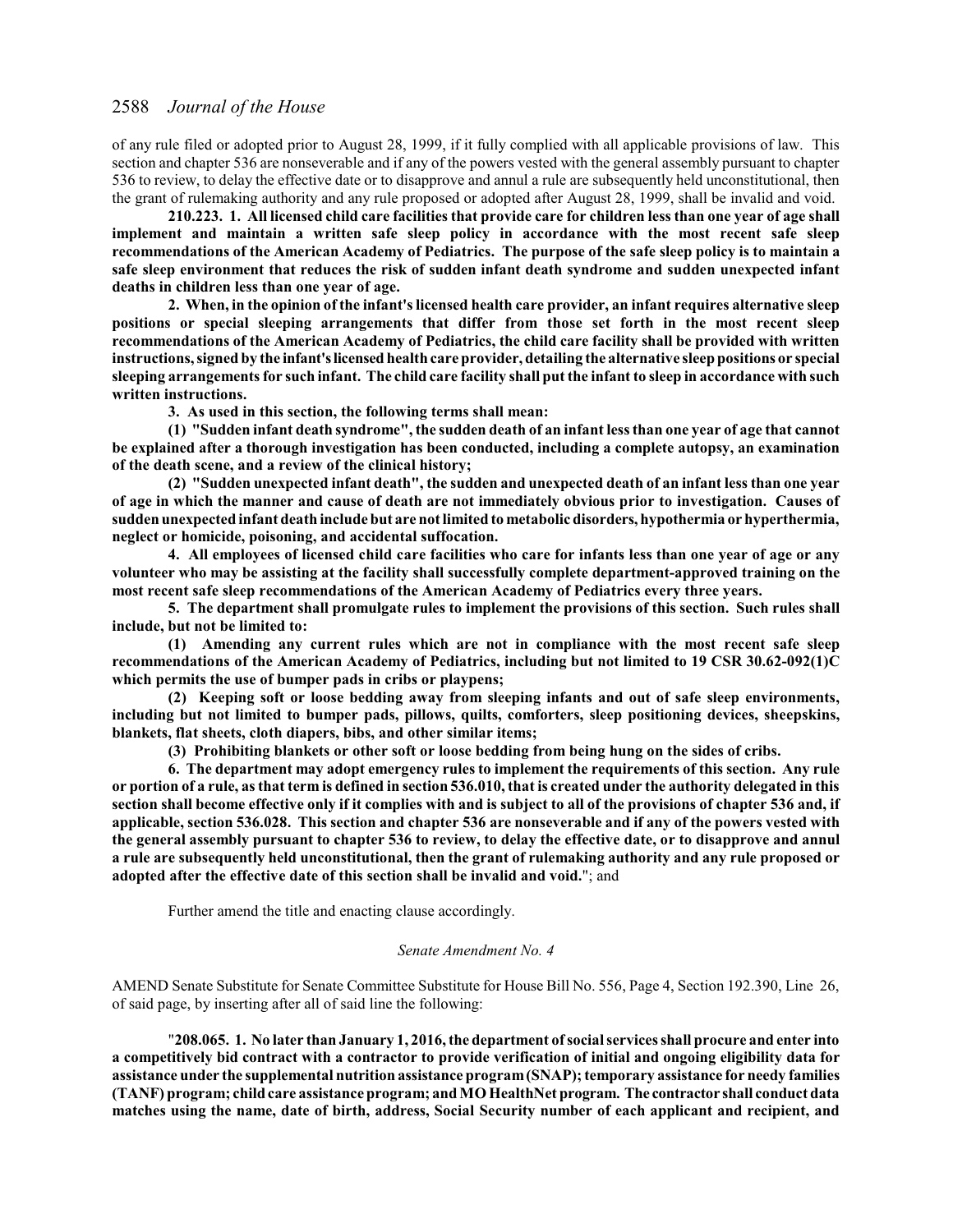**additional data provided by the applicant or recipient relevant to eligibility against public records and other data sources to verify eligibility data.**

**2. The contractor shall evaluate the income, resources, and assets of each applicant and recipient no less than quarterly. In addition to quarterly eligibility data verification, the contractor shall identify on a monthly basis any program participants who have died, moved out of state, or have been incarcerated longer than ninety days.**

**3. The contractor, upon completing an eligibility data verification of an applicant or recipient, shall notify the department of the results, except that the contractor shall not verify the eligibility data of persons residing in long-term care facilities whose income and resources were at or below the applicable financial eligibility standards at the time of their last review. Within twenty business days of such notification, the department shall make an eligibility determination. The department shall retain final authority over eligibility determinations. The contractor shall keep a record of all eligibility data verifications communicated to the department.**

**4. Within thirty days of the end of each calendar year, the department and contractor shall file a joint report on a yearly basis to the governor, the speaker of the house of representatives, and the president pro tempore of the senate. The report shall include, but shall not be limited to, the number of applicants and recipientsdeterminedineligible for assistance programs based on the eligibility data verification by the contractor and the stated reasons for the determination of ineligibility by the department.**"; and

Further amend the title and enacting clause accordingly.

### *Senate Amendment No. 5*

AMEND Senate Substitute for Senate Committee Substitute for House Bill No. 556, Page 13, Section 211.036, Line 12, by inserting immediately after said line the following:

"211.171. 1. The procedure to be followed at the hearing shall be determined by the juvenile court judge and may be as formal or informal as he or she considers desirable, consistent with constitutional and statutory requirements. The judge may take testimony and inquire into the habits, surroundings, conditions and tendencies of the child and the family to enable the court to render such order or judgment as will best promote the welfare of the child and carry out the objectives of this chapter.

2. The hearing may, in the discretion of the court, proceed in the absence of the child and may be adjourned from time to time.

3. The current foster parents of a child, or any preadoptive parent or relative currently providing care for the child, shall be **[**provided with notice of, and an opportunity to be heard in, any hearing to be held with respect to the child, and a foster parent shall have standing to participate in all court hearings pertaining to a child in their care**] a party to any matter involving the child in their care and participate as a party in all court hearings pertaining to that child**.

4. All cases of children shall be heard separately from the trial of cases against adults.

5. Stenographic notes or an authorized recording of the hearing shall be required if the court so orders or, if requested by any party interested in the proceeding.

6. The general public shall be excluded and only such persons admitted as have a direct interest in the case or in the work of the court except in cases where the child is accused of conduct which, if committed by an adult, would be considered a class A or B felony; or for conduct which would be considered a class C felony, if the child has previously been formally adjudicated for the commission of two or more unrelated acts which would have been class A, B or C felonies, if committed by an adult.

7. The practice and procedure customary in proceedings in equity shall govern all proceedings in the juvenile court; except that, the court shall not grant a continuance in such proceedings absent compelling extenuating circumstances, and in such cases, the court shall make written findings on the record detailing the specific reasons for granting a continuance.

8. The court shall allow the victim of any offense to submit a written statement to the court. The court shall allow the victim to appear before the court personally or by counsel for the purpose of making a statement, unless the court finds that the presence of the victim would not serve justice. The statement shall relate solely to the facts of the case and any personal injuries or financial loss incurred by the victim. A member of the immediate family of the victim may appear personally or by counsel to make a statement if the victim has died or is otherwise unable to appear as a result of the offense committed by the child."; and

Further amend the title and enacting clause accordingly.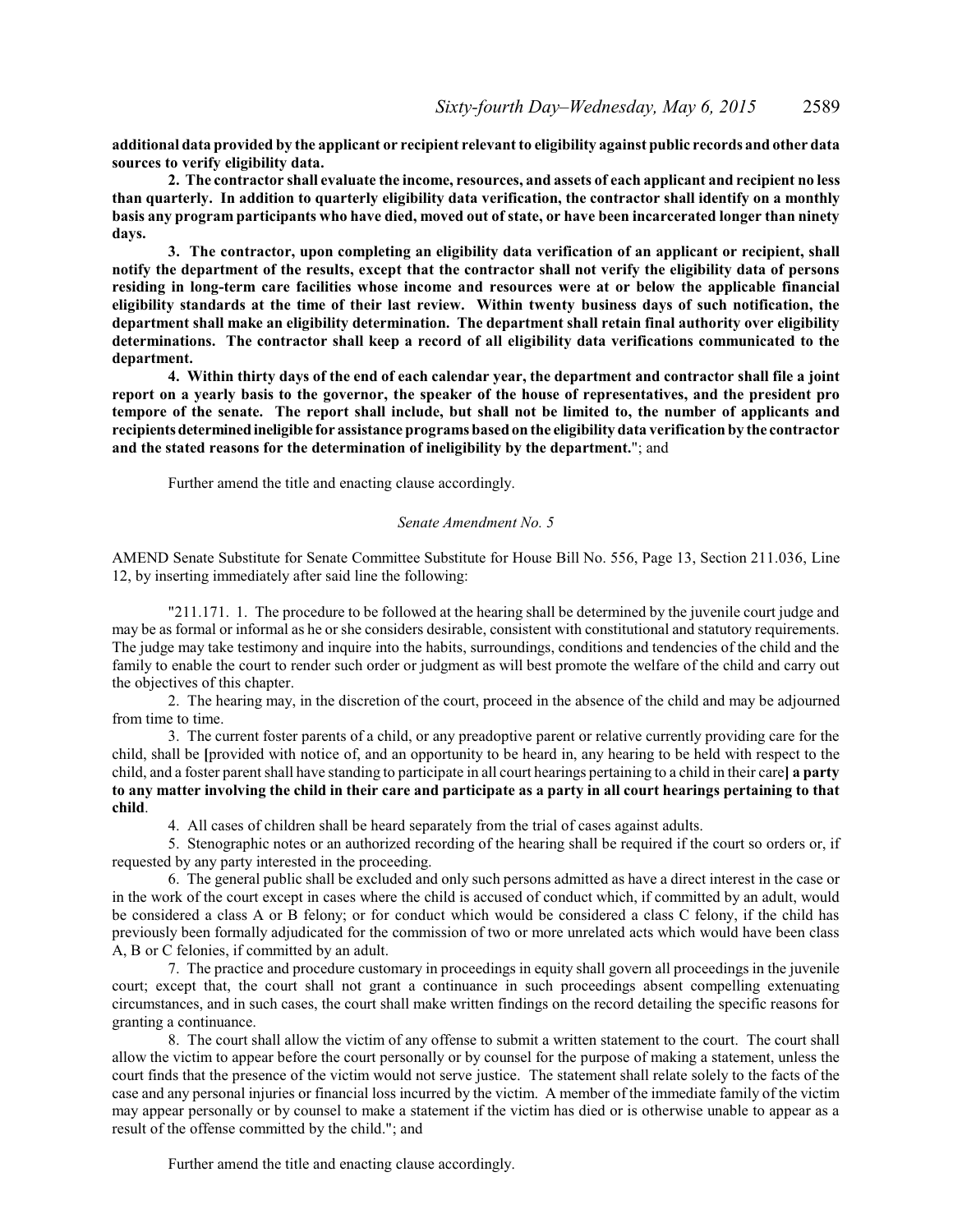### *Senate Amendment No. 6*

AMEND Senate Substitute for Senate Committee Substitute for House Bill No. 556, Page 2, Section A, Line 5, by inserting immediately after all of said line the following:

"135.1150. 1. This section shall be known and may be cited as the "Residential Treatment Agency Tax Credit Act".

2. As used in this section, the following terms mean:

(1) "Certificate", a tax credit certificate issued under this section;

(2) "Department", the Missouri department of social services;

(3) "Eligible donation", donations received from a taxpayer by an agency that are used solely to provide direct care services to children who are residents of this state. Eligible donations may include cash, publicly traded stocks and bonds, and real estate that will be valued and documented according to rules promulgated by the department of social services. For purposes of this section, "direct care services" include but are not limited to increasing the quality of care and service for children through improved employee compensation and training;

(4) "Qualified residential treatment agency" or "agency", a residential care facility that is licensed under section 210.484, accredited by the Council on Accreditation (COA), the Joint Commission on Accreditation of Healthcare Organizations (JCAHO), or the Commission on Accreditation ofRehabilitation Facilities (CARF), and is under contract with the Missouri department of social services to provide treatment services for children who are residents or wards of residents of this state, and that receives eligible donations. Any agency that operates more than one facility or at more than one location shall be eligible for the tax credit under this section only for any eligible donation made to facilities or locations of the agency which are licensed and accredited;

(5) "Taxpayer", any of the following individuals or entities who make an eligible donation to an agency:

(a) A person, firm, partner in a firm, corporation, or a shareholder in an S corporation doing business in the state of Missouri and subject to the state income tax imposed in chapter 143;

(b) A corporation subject to the annual corporation franchise tax imposed in chapter 147;

(c) An insurance company paying an annual tax on its gross premium receipts in this state;

(d) Any other financial institution paying taxes to the state of Missouri or any political subdivision of this state under chapter 148;

(e) An individual subject to the state income tax imposed in chapter 143;

(f) Any charitable organization which is exempt from federal income tax and whose Missouri unrelated business taxable income, if any, would be subject to the state income tax imposed under chapter 143.

3. For all taxable years beginning on or after January 1, 2007, any taxpayer shall be allowed a credit against the taxes otherwise due under chapter **[**147, 148, or**]** 143, **147, or 148,** excluding withholding tax imposed by sections 143.191 to 143.265, in an amount equal to fifty percent of the amount of an eligible donation, subject to the restrictions in this section. The amount of the tax credit claimed shall not exceed the amount of the taxpayer's state income tax liability in the tax year for which the credit is claimed. Any amount of credit that the taxpayer is prohibited by this section from claiming in a tax year shall not be refundable, but may be carried forward to any of the taxpayer's four subsequent taxable years.

4. To claim the credit authorized in this section, an agency may submit to the department an application for the tax credit authorized by this section on behalf of taxpayers. The department shall verify that the agency has submitted the following items accurately and completely:

(1) A valid application in the form and format required by the department;

(2) A statement attesting to the eligible donation received, which shall include the name and taxpayer identification number of the individual making the eligible donation, the amount of the eligible donation, and the date the eligible donation was received by the agency; and

(3) Payment from the agency equal to the value of the tax credit for which application is made. If the agency applying for the tax credit meets all criteria required by this subsection, the department shall issue a certificate in the appropriate amount.

5. An agency may apply for tax credits in an aggregate amount that does not exceed the payments made by the department to the agency in the preceding twelve months.

6. Tax credits issued under this section may be assigned, transferred, sold, or otherwise conveyed, and the new owner of the tax credit shall have the same rights in the credit as the taxpayer. Whenever a certificate is assigned, transferred, sold, or otherwise conveyed, a notarized endorsement shall be filed with the department specifying the name and address of the new owner of the tax credit or the value of the credit.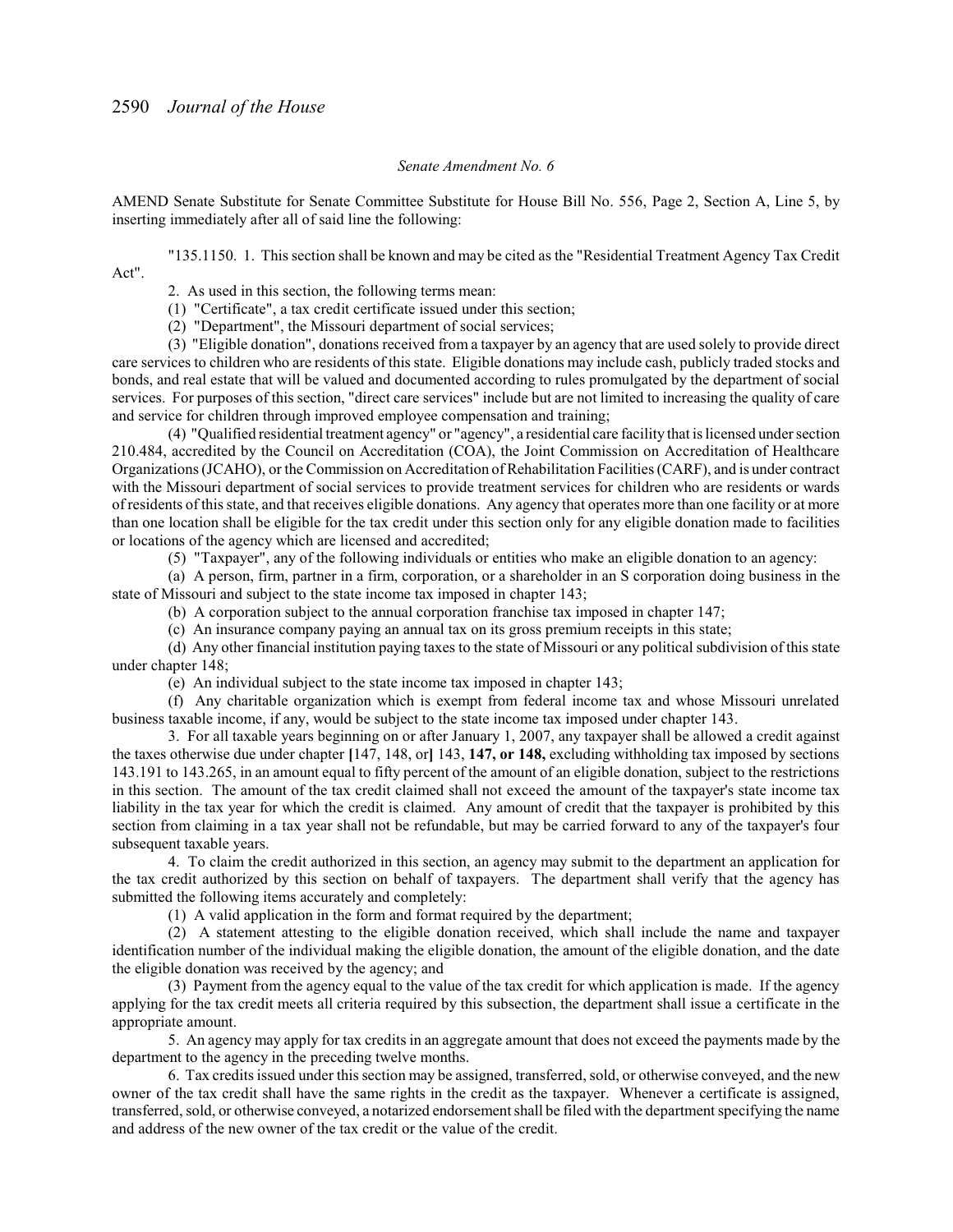7. The department shall promulgate rules to implement the provisions of this section. Any rule or portion of a rule, as that term is defined in section 536.010, that is created under the authority delegated in this section shall become effective only if it complies with and is subject to all of the provisions of chapter 536 and, if applicable, section 536.028. This section and chapter 536 are nonseverable and if any of the powers vested with the general assembly pursuant to chapter 536 to review, to delay the effective date, or to disapprove and annul a rule are subsequently held unconstitutional, then the grant of rulemaking authority and any rule proposed or adopted after August 28, 2006, shall be invalid and void.

**[**8. Under section 23.253 of the Missouri sunset act:

(1) The program authorized under this section shall expire on December 31, 2015; and

(2) This section shall terminate on September 1, 2016.**]**

135.1180. 1. This section shall be known and may be cited as the "Developmental Disability Care Provider Tax Credit Program".

2. As used in this section, the following terms mean:

(1) "Certificate", a tax credit certificate issued under this section;

(2) "Department", the Missouri department of social services;

(3) "Eligible donation", donations received by a provider from a taxpayer that are used solely to provide direct care services to persons with developmental disabilities who are residents of this state. Eligible donations may include cash, publicly traded stocks and bonds, and real estate that will be valued and documented according to rules promulgated by the department of social services. For purposes of this section, "direct care services" include, but are not limited to, increasing the quality of care and service for persons with developmental disabilities through improved employee compensation and training;

(4) "Qualified developmental disability care provider" or "provider", a care provider that provides assistance to persons with developmental disabilities, and is accredited by the Council on Accreditation (COA), the Joint Commission on Accreditation of Healthcare Organizations (JCAHO), or the Commission on Accreditation of Rehabilitation Facilities (CARF), or is under contract with the Missouri department of social services or department of mental health to provide treatment services for such persons, and that receives eligible donations. Any provider that operates more than one facility or at more than one location shall be eligible for the tax credit under this section only for any eligible donation made to facilities or locations of the provider which are licensed or accredited;

(5) "Taxpayer", any of the following individuals or entities who make an eligible donation to a provider:

(a) A person, firm, partner in a firm, corporation, or a shareholder in an S corporation doing business in the state of Missouri and subject to the state income tax imposed in chapter 143;

(b) A corporation subject to the annual corporation franchise tax imposed in chapter 147;

(c) An insurance company paying an annual tax on its gross premium receipts in this state;

(d) Any other financial institution paying taxes to the state of Missouri or any political subdivision of this state under chapter 148;

(e) An individual subject to the state income tax imposed in chapter 143;

(f) Any charitable organization which is exempt from federal income tax and whose Missouri unrelated business taxable income, if any, would be subject to the state income tax imposed under chapter 143.

3. For all taxable years beginning on or after January 1, 2012, any taxpayer shall be allowed a credit against the taxes otherwise due under chapter 143, 147, or 148 excluding withholding tax imposed by sections 143.191 to 143.265 in an amount equal to fifty percent of the amount of an eligible donation, subject to the restrictions in this section. The amount of the tax credit claimed shall not exceed the amount of the taxpayer's state income tax liability in the tax year for which the credit is claimed. Any amount of credit that the taxpayer is prohibited by this section from claiming in a tax year shall not be refundable, but may be carried forward to any ofthe taxpayer's four subsequent taxable years.

4. To claim the credit authorized in this section, a provider may submit to the department an application for the tax credit authorized by this section on behalf of taxpayers. The department shall verify that the provider has submitted the following items accurately and completely:

(1) A valid application in the form and format required by the department;

(2) A statement attesting to the eligible donation received, which shall include the name and taxpayer identification number of the individual making the eligible donation, the amount of the eligible donation, and the date the eligible donation was received by the provider; and

(3) Payment from the provider equal to the value ofthe tax credit for which application is made. If the provider applying for the tax credit meets all criteria required by this subsection, the department shall issue a certificate in the appropriate amount.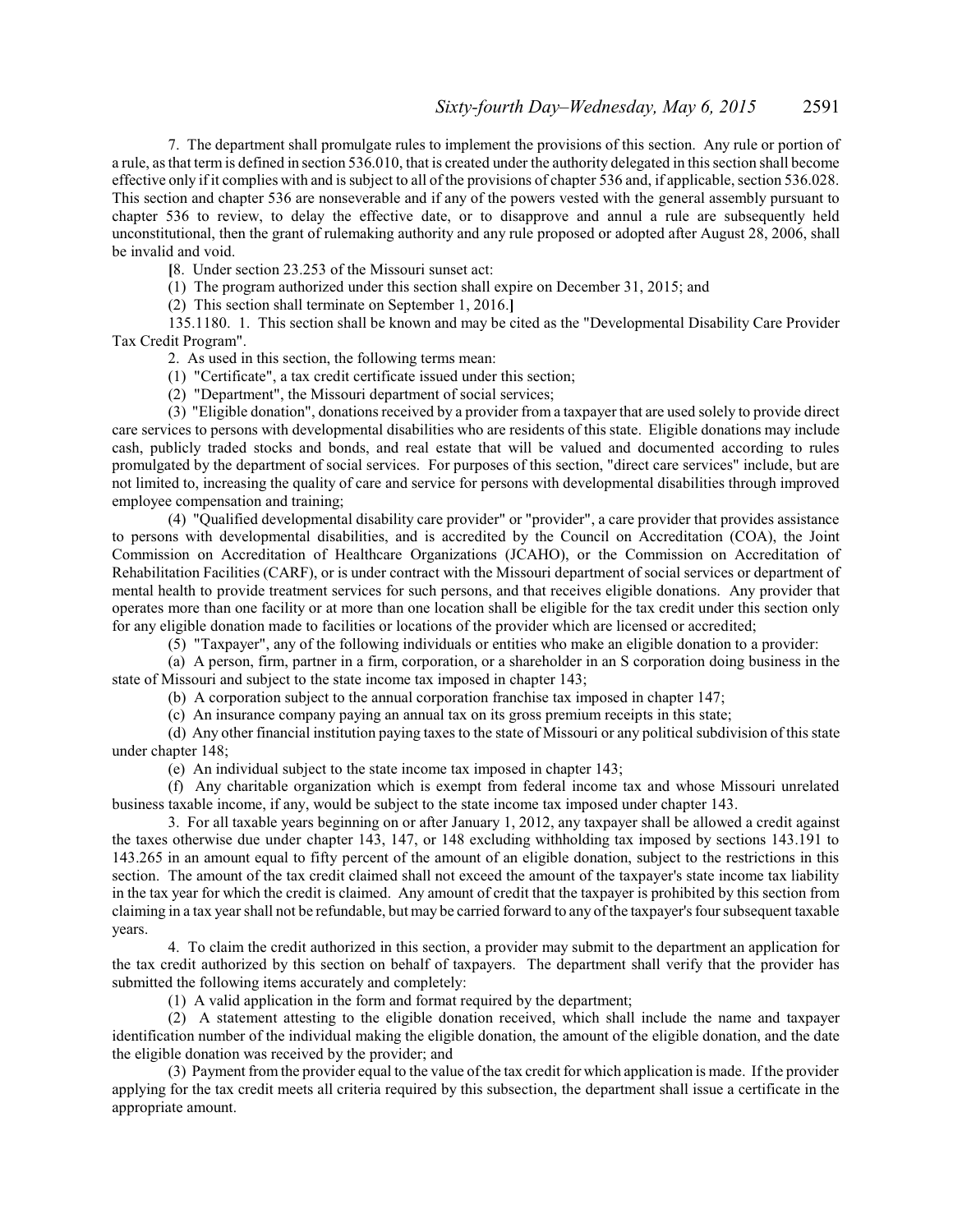5. Tax credits issued under this section may be assigned, transferred, sold, or otherwise conveyed, and the new owner of the tax credit shall have the same rights in the credit as the taxpayer. Whenever a certificate is assigned, transferred, sold, or otherwise conveyed, a notarized endorsement shall be filed with the departmentspecifying the name and address of the new owner of the tax credit or the value of the credit.

6. The department shall promulgate rules to implement the provisions of this section. Any rule or portion of a rule, as that term is defined in section 536.010, that is created under the authority delegated in this section shall become effective only if it complies with and is subject to all of the provisions of chapter 536 and, if applicable, section 536.028. This section and chapter 536 are nonseverable and if any of the powers vested with the general assembly pursuant to chapter 536 to review, to delay the effective date, or to disapprove and annul a rule are subsequently held unconstitutional, then the grant of rulemaking authority and any rule proposed or adopted after August 28, 2012, shall be invalid and void.

**[**7. Under section 23.253 of the Missouri sunset act:

(1) The provisions of the new program authorized under this section shall automatically sunset on December 31, 2016, unless reauthorized by an act of the general assembly; and

(2) Ifsuch programis reauthorized, the programauthorized under this section shall automatically sunset twelve years after the effective date of the reauthorization of this section; and

(3) This section shall terminate on September first ofthe calendar year immediately following the calendar year in which the program authorized under this section is sunset.**]**"; and

Further amend the title and enacting clause accordingly.

In which the concurrence of the House is respectfully requested.

Mr. Speaker: I am instructed by the Senate to inform the House of Representatives that the Senate has taken up and passed **SCS HB 686** entitled:

An act to repeal sections 301.010, 301.196, 301.227, and 301.280, RSMo, and to enact in lieu thereof four new sections relating to the registration of motor vehicles, with an existing penalty provision.

With Senate Amendment No. 1.

### *Senate Amendment No. 1*

AMEND Senate Committee Substitute for House Bill No. 686, Page 15, Section 301.280, Line 16, by striking the words "thirty-day"; and

Further amend said bill, page, and section, Line 19, by striking the words "thirty-day".

In which the concurrence of the House is respectfully requested.

Mr. Speaker: I am instructed by the Senate to inform the House of Representatives that the Senate has taken up and passed **SS HB 92** entitled:

An act to repeal sections 259.010, 259.020, 259.030, 259.050, 259.070, 259.080, 259.100, 259.190, 259.210, 260.235, 260.395, 260.500, 444.600, 444.773, 621.250, 640.115, 643.075, 643.078, 644.011, 644.016, 644.051, and 644.056, RSMo, and to enact in lieu thereof twenty-five new sections relating to the department of natural resources.

With Senate Amendment No. 1, Senate Amendment No. 2, and Senate Amendment No. 3.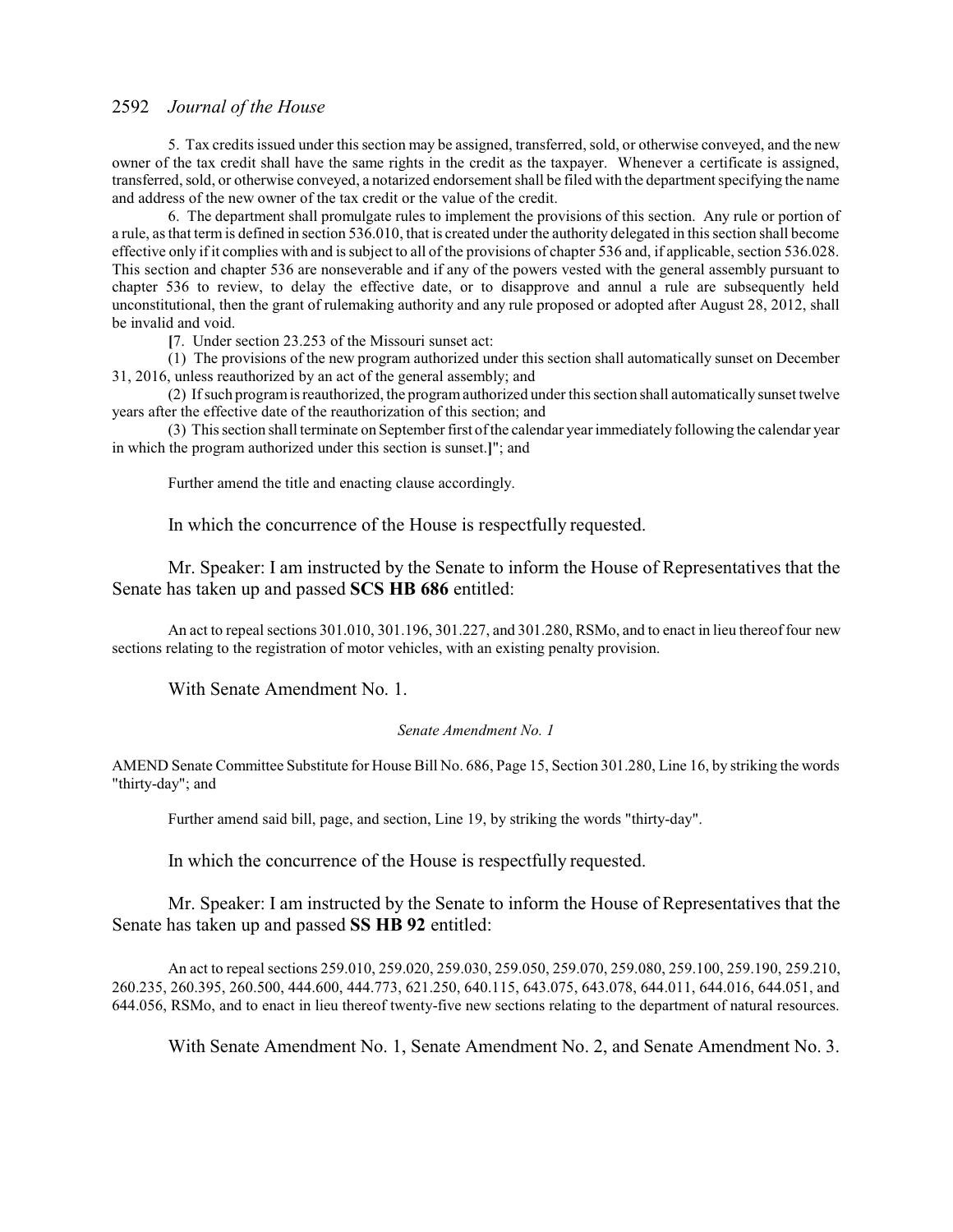*Senate Amendment No. 1*

AMEND Senate Substitute for House Bill No. 92, Page 1, Section A, Line 10 ofsaid page, by inserting immediately after said line the following:

"29.380. 1. The state auditor shall have the authority to audit solid waste management districts created under section 260.305 in the same manner as the auditor may audit any agency of the state.

2. Beginning August 28, **[**2012**] 2015**, the state auditor **[**shall conduct an audit of each solid waste management district created under section 260.305 and thereafter shall**] may** conduct audits of **[**each**]** solid waste management **[**district**] districts** as he or she deems necessary. The state auditor may request reimbursement from the district for the costs of conducting the audit. **If the auditor requests such reimbursement, the solid waste management district shall reimburse the auditor for the costs of conducting the audit and the moneys shall be deposited in the petition audit revolving trust fund created under section 29.230. Such reimbursement shall be limited to two percent of the solid waste management district's annual monetary allocation.**"; and

Further amend said bill, Page 22, Section 259.210, Line 6, ofsaid page, by inserting immediately after said line the following:

"260.200. 1. The following words and phrases when used in sections 260.200 to 260.345 shall mean:

(1) "Alkaline-manganese battery" or "alkaline battery", a battery having a manganese dioxide positive electrode, a zinc negative electrode, an alkaline electrolyte, including alkaline-manganese button cell batteries intended for use in watches, calculators, and other electronic products, and larger-sized alkaline-manganese batteries in general household use;

(2) "Applicant", a person or persons seeking or holding a facility permit;

(3) "Bioreactor", a municipal solid waste disposal area or portion of a municipal solid waste disposal area where the controlled addition of liquid waste or water accelerates both the decomposition of waste and landfill gas generation;

(4) "Button cell battery" or "button cell", any small alkaline-manganese or mercuric-oxide battery having the size and shape of a button;

(5) "City", any incorporated city, town, or village;

(6) "Clean fill", uncontaminated soil, rock, sand, gravel, concrete, asphaltic concrete, cinderblocks, brick, minimal amounts of wood and metal, and inert solids as approved by rule or policy of the department for fill, reclamation or other beneficial use;

(7) "Closure", the permanent cessation of active disposal operations, abandonment of the disposal area, revocation of the permit or filling with waste of all areas and volumes specified in the permit and preparing the area for long-term care;

(8) "Closure plan", plans, designs and relevant data which specify the methods and schedule by which the operator will complete or cease disposal operations, prepare the area for long-term care, and make the area suitable for other uses, to achieve the purposes of sections 260.200 to 260.345 and the regulations promulgated thereunder;

(9) "Conference, conciliation and persuasion", a process of verbal or written communications consisting of meetings, reports, correspondence or telephone conferences between authorized representatives of the department and the alleged violator. The process shall, at a minimum, consist of one offer to meet with the alleged violator tendered by the department. During any such meeting, the department and the alleged violator shall negotiate in good faith to eliminate the alleged violation and shall attempt to agree upon a plan to achieve compliance;

(10) "Construction and demolition waste", waste materials fromthe construction and demolition ofresidential, industrial, or commercial structures, but shall not include materials defined as clean fill under this section;

(11) "Demolition landfill", a solid waste disposal area used for the controlled disposal of demolition wastes, construction materials, brush, wood wastes, soil, rock, concrete and inert solids insoluble in water;

(12) "Department", the department of natural resources;

(13) "Director", the director of the department of natural resources;

(14) "Disclosure statement", a sworn statement or affirmation, in such form as may be required by the director of the department of natural resources, which includes:

(a) The full names and business address of key personnel;

(b) The full name and business address of any entity, other than a natural person, that collects, transfers, processes, treats, stores, or disposes of solid waste in which all key personnel holds an equity interest of seven percent or more;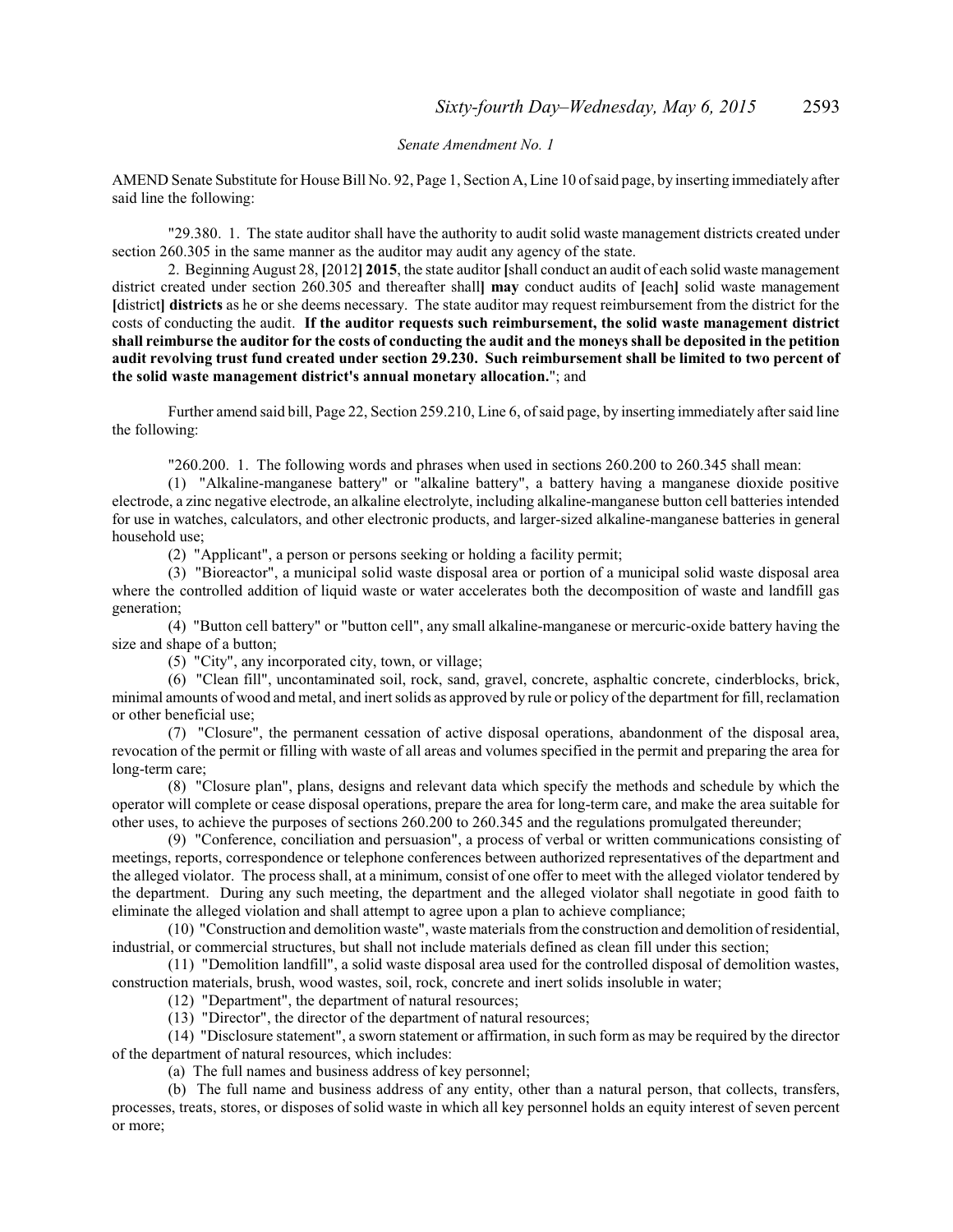(c) A description of the business experience of all key personnel listed in the disclosure statement;

(d) For the five-year period ending on the date the sworn disclosure statement or affirmation is signed by key personnel:

a. A listing organized by issuing federal, state, or county or county-equivalent regulatory body of all environmental permits or licenses for the collection, transfer, treatment, processing, storage, or disposal of solid waste issued to or held by any key personnel;

b. A listing and explanation of notices of violation which shall by rule be defined, prosecutions, or other administrative enforcement actions resulting in an adjudication or conviction;

c. A listing of license or permit suspensions, revocations, or denials issued by any state, the federal government or a county or county equivalent, which are pending or have concluded with a finding of violation or entry of a consent agreement regarding an allegation of civil or criminal violation of law, regulation or requirement relating to the collection, transfer, treatment, processing, storage, or disposal of solid waste or violation of the environmental statutes of other states or federal statutes;

d. An itemized list of all felony convictions under the laws of the state of Missouri or the equivalent thereof under the laws of any other jurisdiction; and a listing of any findings of guilt for any crimes or criminal acts an element of which involves restraint of trade, price-fixing, intimidation of the customers of another person or for engaging in any other acts which may have the effect of restraining or limiting competition concerning activities regulated pursuant to this chapter or similar laws of other states or the federal government including, but not limited to, racketeering or violation of antitrust laws of any key personnel;

(15) "District", a solid waste management district established under section 260.305;

(16) "Financial assurance instrument", an instrument or instruments, including, but not limited to, cash or surety bond, letters of credit, corporate guarantee or secured trust fund, submitted by the applicant to ensure proper closure and postclosure care and corrective action of a solid waste disposal area in the event that the operator fails to correctly perform closure and postclosure care and corrective action requirements, except that the financial test for the corporate guarantee shall not exceed one and one-half times the estimated cost of closure and postclosure. The form and content of the financial assurance instrument shall meet or exceed the requirements of the department. The instrument shall be reviewed and approved or disapproved by the attorney general;

(17) "Flood area", any area inundated by the one hundred year flood event, or the flood event with a one percent chance of occurring in any given year;

(18) "Household consumer", an individual who generates used motor oil through the maintenance of the individual's personal motor vehicle, vessel, airplane, or other machinery powered by an internal combustion engine;

(19) "Household consumer used motor oil collection center", any site or facility that accepts or aggregates and stores used motor oil collected only from household consumers or farmers who generate an average of twenty-five gallons per month or less of used motor oil in a calendar year. This section shall not preclude a commercial generator from operating a household consumer used motor oil collection center;

(20) "Household consumer used motor oil collection system", any used motor oil collection center at publicly owned facilities or private locations, any curbside collection of household consumer used motor oil, or any other household consumer used motor oil collection program determined by the department to further the purposes ofsections 260.200 to 260.345;

(21) "Infectious waste", waste in quantities and characteristics as determined by the department by rule, including isolation wastes, cultures and stocks of etiologic agents, blood and blood products, pathological wastes, other wastes from surgery and autopsy, contaminated laboratory wastes, sharps, dialysis unit wastes, discarded biologicals known or suspected to be infectious; provided, however, that infectious waste does not mean waste treated to department specifications;

(22) "Key personnel", the applicant itself and any person employed by the applicant in a managerial capacity, or empowered to make discretionary decisions with respect to the solid waste operations of the applicant in Missouri, but shall not include employees exclusively engaged in the physical or mechanical collection, transfer, transportation, treatment, processing, storage, or disposal of solid waste and such other employees as the director of the department of natural resources may designate by regulation. If the applicant has not previously conducted solid waste operations in Missouri, the term also includes any officer, director, partner of the applicant, or any holder of seven percent or more of the equity or debt of the applicant. If any holder of seven percent or more of the equity or debt of the applicant or of any key personnel is not a natural person, the term includes all key personnel of that entity, provided that where such entity is a chartered lending institution or a reporting company under the federal Securities Exchange Act of 1934, the term does not include key personnel of such entity. Provided further that the term means the chief executive officer of any agency of the United States or of any agency or political subdivision of the state of Missouri, and all key personnel of any person, other than a natural person, that operates a landfill or other facility for the collection, transfer, treatment,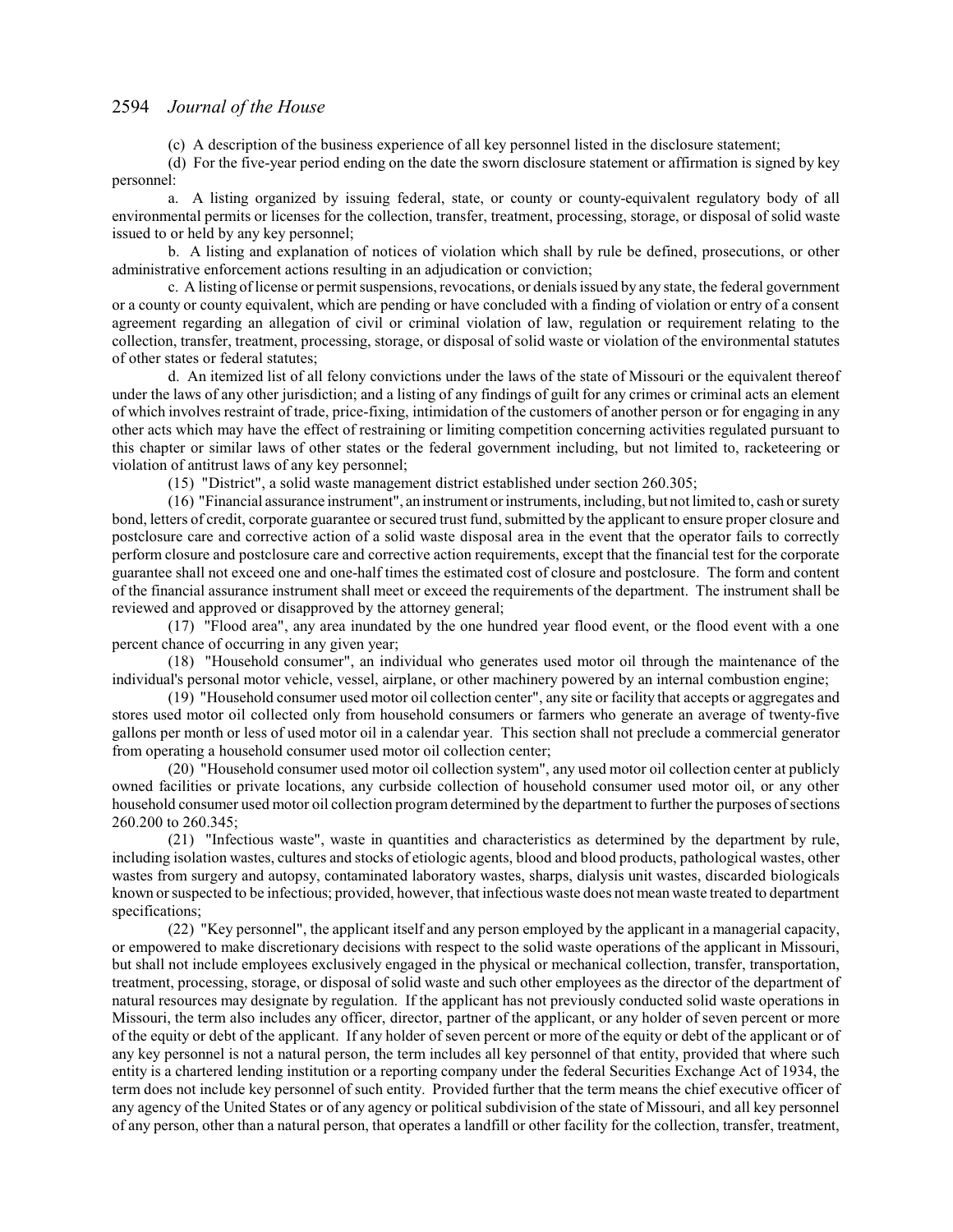processing, storage, or disposal of nonhazardous solid waste under contract with or for one of those governmental entities;

(23) "Lead-acid battery", a battery designed to contain lead and sulfuric acid with a nominal voltage of at least six volts and of the type intended for use in motor vehicles and watercraft;

(24) "Major appliance", clothes washers and dryers, water heaters, trash compactors, dishwashers, conventional ovens, ranges, stoves, woodstoves, air conditioners, refrigerators and freezers;

(25) "Mercuric-oxide battery" or "mercury battery", a battery having a mercuric-oxide positive electrode, a zinc negative electrode, and an alkaline electrolyte, including mercuric-oxide button cell batteries generally intended for use in hearing aids and larger size mercuric-oxide batteries used primarily in medical equipment;

(26) "Minor violation", a violation which possesses a small potential to harm the environment or human health or cause pollution, was not knowingly committed, and is not defined by the United States Environmental Protection Agency as other than minor;

(27) "Motor oil", any oil intended for use in a motor vehicle, as defined in section 301.010, train, vessel, airplane, heavy equipment, or other machinery powered by an internal combustion engine;

(28) "Motor vehicle", as defined in section 301.010;

(29) "Operator" and "permittee", anyone so designated, and shall include cities, counties, other political subdivisions, authority, state agency or institution, or federal agency or institution;

(30) "Permit modification", any permit issued by the department which alters or modifies the provisions of an existing permit previously issued by the department;

(31) "Person", any individual, partnership, limited liabilitycompany, corporation, association, trust, institution, city, county, other political subdivision, authority, state agency or institution, or federal agency or institution, or any other legal entity;

(32) "Plasma arc technology", a process that converts electrical energy into thermal energy. This electric arc is created when an ionized gas transfers electric power between two or more electrodes;

(33) "Postclosure plan", plans, designs and relevant data which specify the methods and schedule by which the operator shall perform necessary monitoring and care for the area after closure to achieve the purposes of sections 260.200 to 260.345 and the regulations promulgated thereunder;

(34) "Recovered materials", those materials which have been diverted or removed from the solid waste stream for sale, use, reuse or recycling, whether or not they require subsequent separation and processing;

(35) "Recycled content", the proportion of fiber in a newspaper which is derived from postconsumer waste;

(36) "Recycling", the separation and reuse of materials which might otherwise be disposed of as solid waste;

(37) "Resource recovery", a process by which recyclable and recoverable material is removed from the waste stream to the greatest extent possible, as determined by the department and pursuant to department standards, for reuse or remanufacture;

(38) "Resource recovery facility", a facility in which recyclable and recoverable material is removed from the waste stream to the greatest extent possible, as determined by the department and pursuant to department standards, for reuse or remanufacture;

(39) "Sanitary landfill", a solid waste disposal area which accepts commercial and residential solid waste;

(40) "Scrap tire", a tire that is no longer suitable for its original intended purpose because of wear, damage, or defect;

(41) "Scrap tire collection center", a site where scrap tires are collected prior to being offered for recycling or processing and where fewer than five hundred tires are kept on site on any given day;

(42) "Scrap tire end-user facility", a site where scrap tires are used as a fuel or fuel supplement or converted into a usable product. Baled or compressed tires used in structures, or used at recreational facilities, or used for flood or erosion control shall be considered an end use;

(43) "Scrap tire generator", a person who sells tires at retail or any other person, firm, corporation, or government entity that generates scrap tires;

(44) "Scrap tire processing facility", a site where tires are reduced in volume by shredding, cutting, or chipping or otherwise altered to facilitate recycling, resource recovery, or disposal;

(45) "Scrap tire site", a site at which five hundred or more scrap tires are accumulated, but not including a site owned or operated by a scrap tire end-user that burns scrap tires for the generation of energy or converts scrap tires to a useful product;

(46) "Solid waste", garbage, refuse and other discarded materials including, but not limited to, solid and semisolid waste materials resulting from industrial, commercial, agricultural, governmental and domestic activities, but does not include hazardous waste as defined in sections 260.360 to 260.432, recovered materials, overburden, rock, tailings, matte, slag or other waste material resulting from mining, milling or smelting;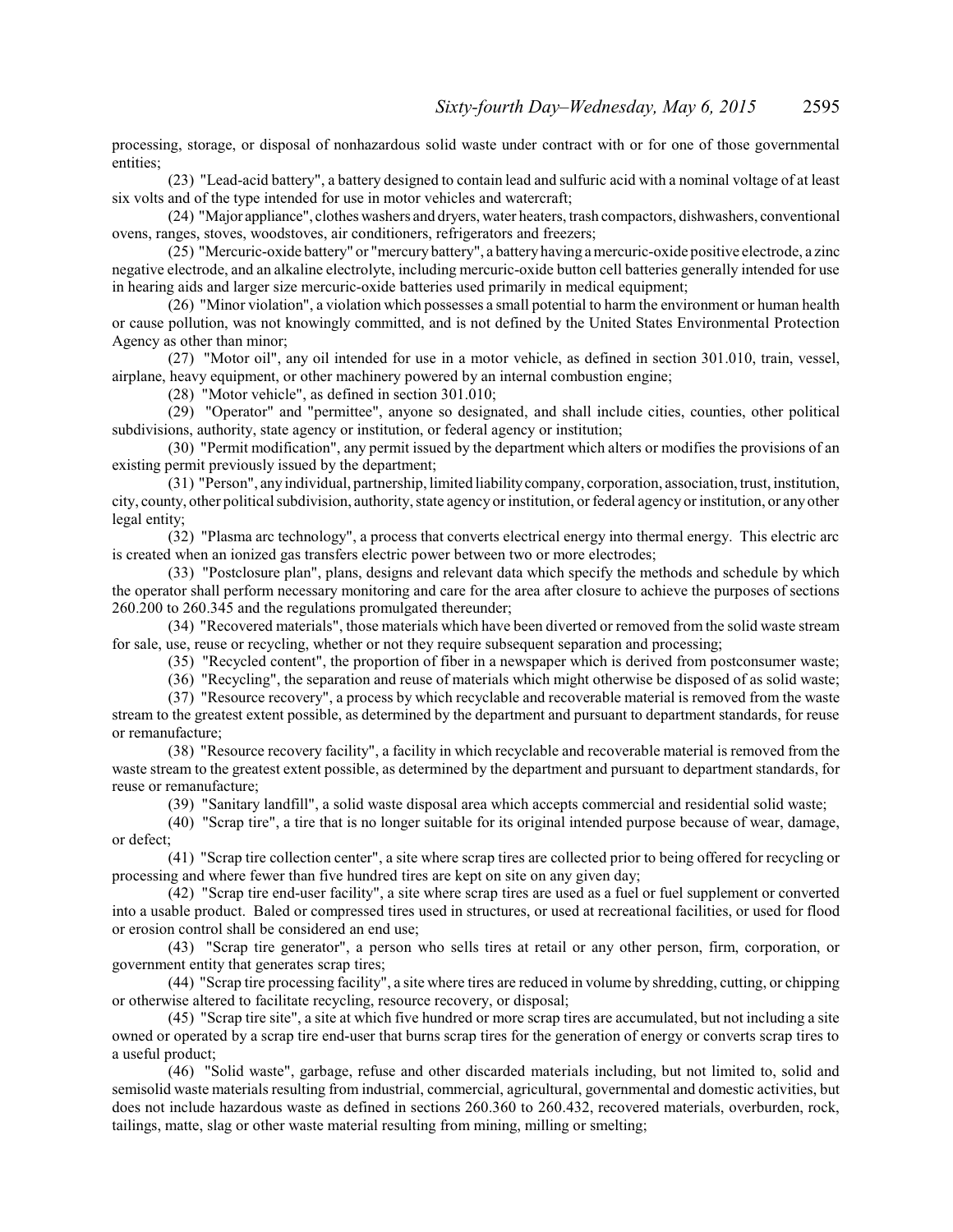(47) "Solid waste disposal area", any area used for the disposal of solid waste from more than one residential premises, or one or more commercial, industrial, manufacturing, recreational, or governmental operations;

(48) "Solid waste fee", a fee imposed pursuant to sections 260.200 to 260.345 and may be:

(a) A solid waste collection fee imposed at the point of waste collection; or

(b) A solid waste disposal fee imposed at the disposal site;

(49) "Solid waste management area", a solid waste disposal area which also includes one or more of the functions contained in the definitions of recycling, resource recovery facility, waste tire collection center, waste tire processing facility, waste tire site or solid waste processing facility, excluding incineration;

(50) **"Solid waste management project", a targeted project that meets statewide waste reduction and recycling priorities, and for which no solid waste management district grant applicant has applied to perform, and for which no qualified applicants have applied to perform such project by a competitive bid issued by the solid waste management district for the completion of such project;**

**(51)** "Solid waste management system", the entire process of managing solid waste in a manner which minimizes the generation and subsequent disposal of solid waste, including waste reduction, source separation, collection, storage, transportation, recycling, resource recovery, volume minimization, processing, market development, and disposal of solid wastes;

**[**(51)**] (52)** "Solid waste processing facility", any facility where solid wastes are salvaged and processed, including:

(a) A transfer station; or

(b) An incinerator which operates with or without energy recovery but excluding waste tire end-user facilities;

or

(c) A material recovery facility which operates with or without composting;

(d) A plasma arc technology facility;

**[**(52)**] (53)** "Solid waste technician", an individual who has successfully completed training in the practical aspects of the design, operation and maintenance of a permitted solid waste processing facility or solid waste disposal area in accordance with sections 260.200 to 260.345;

**[**(53)**] (54)** "Tire", a continuous solid or pneumatic rubber covering encircling the wheel of any self-propelled vehicle not operated exclusively upon tracks, or a trailer as defined in chapter 301, except farm tractors and farm implements owned and operated by a family farm or family farm corporation as defined in section 350.010;

**[**(54)**] (55)** "Used motor oil", any motor oil which, as a result of use, becomes unsuitable for its original purpose due to loss of original properties or the presence of impurities, but used motor oil shall not include ethylene glycol, oils used for solvent purposes, oil filters that have been drained of free flowing used oil, oily waste, oil recovered from oil tank cleaning operations, oil spilled to land or water, or industrial nonlube oils such as hydraulic oils, transmission oils, quenching oils, and transformer oils;

**[**(55)**] (56)** "Utility waste landfill", a solid waste disposal area used for fly ash waste, bottom ash waste, slag waste and flue gas emission control waste generated primarily from the combustion of coal or other fossil fuels;

**[**(56)**] (57)** "Yard waste", leaves, grass clippings, yard and garden vegetation and Christmas trees. The term does not include stumps, roots or shrubs with intact root balls.

2. For the purposes of this section and sections 260.270 to 260.279 and any rules in place as of August 28, 2005, or promulgated under said sections, the term "scrap" shall be used synonymously with and in place of waste, as it applies only to scrap tires.

260.225. 1. The department shall administer sections 260.200 to 260.345 to maximize the amount ofrecovered materials and to minimize disposal of solid waste in sanitary landfills. The department shall, through its rules and regulations, policies and programs, encourage to the maximum extent practical, the use of alternatives to disposal. To accomplish these objectives, the department shall:

(1) Administer the state solid waste management program pursuant to the provisions of sections 260.200 to 260.345;

(2) Cooperate with appropriate federal, state, and local units of government of this or any other state, and with appropriate private organizations in carrying out its authority under sections 260.200 to 260.345;

(3) Promulgate and adopt, after public hearing, such rules and regulations relating to solid waste management systems as shall be necessary to carry out the purposes and provisions of sections 260.200 to 260.345;

(4) Develop a statewide solid waste management plan in cooperationwith local governments, regional planning commissions, districts, and appropriate state agencies;

(5) Provide technical assistance to cities, counties, districts, and authorities;

(6) Develop and conduct a mandatory solid waste technician training course of study;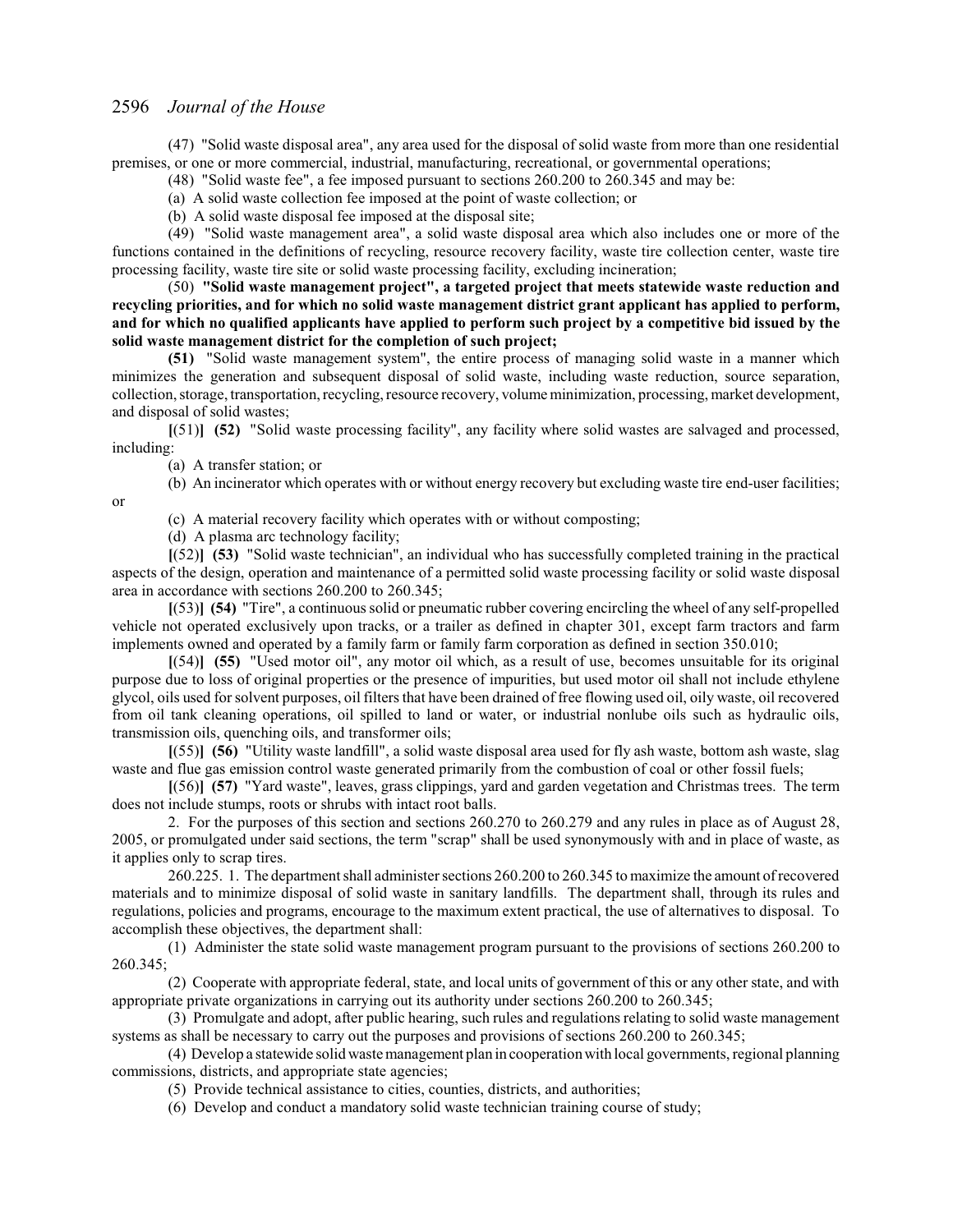(7) Conduct and contract for research and investigations in the overall area of solid waste storage, collection, recycling, recovery, processing, transportation and disposal, including, but not limited to, new and novel procedures;

(8) Subject to appropriation by the general assembly, establish criteria for awarding state-funded solid waste management **[**planning**]** grants to cities, counties, and districts, allocate funds, and monitor the proper expenditure of funds;

(9) Issue such permits and orders and conduct such inspections as may be necessary to implement the provisions ofsections 260.200 to 260.345 and the rules and regulations adopted pursuant to sections 260.200 to 260.345;

(10) Initiate, conduct and support research, demonstration projects, and investigations with applicable federal programs pertaining to solid waste management systems;

(11) Contract with cities, counties, districts and other persons to act as its agent in carrying out the provisions of sections 260.200 to 260.345 under procedures and conditions as the department shall prescribe.

2. The department shall prepare model solid waste management plans suitable for rural and urban areas which may be used by districts, counties and cities. In preparing the model plans, the department shall consider the findings and recommendations of the study of resource recovery conducted pursuant to section 260.038, and other relevant information. The plans shall conform with the requirements of section 260.220 and section 260.325 and shall:

(1) Emphasize waste reduction and recycling;

(2) Provide for economical waste management through regional **and district** cooperation;

(3) Be designed to achieve a reduction of forty percent in solid waste disposed, by weight, by January 1, 1998;

(4) Establish a means to measure the amount of reduction in solid waste disposal;

(5) Provide for the elimination of small quantities of hazardous waste, including household hazardous waste, from the solid waste stream; and

(6) Be designed to guide planning in districts, cities and counties including cities and counties not within a district.

3. The model plan shall be distributed to the executive board of each solid waste district and to counties and cities not within a district by December 1, 1991.

4. No rule or portion of a rule promulgated under the authority of sections 260.200 to 260.345 shall become effective unless it has been promulgated pursuant to the provisions of section 536.024.

5. In coordination with other appropriate state agencies, including, but not limited to, the division of commerce and industrial development, the office of administration, the environmental improvement and energy resource authority, and the public service commission, the department shall perform the following duties in order to promote resource recovery in the state in ways which are economically feasible:

(1) Identify markets for recovered materials and for energy which could be produced from solid waste and household hazardous waste;

(2) Provide technical assistance pertaining to all aspects of resource recovery to cities, counties, districts, industries and other persons;

(3) Identify opportunities for resource recovery programs in state government and initiate actions to implement such programs;

(4) Expand state contracts for procurement of items made from recovered materials;

(5) Initiate recycling programs within state government;

(6) Provide a clearinghouse of consumer information regarding the need to support resource recovery, utilize and develop new resource recovery programs around existing enterprises, request and purchase recycled products, participate in resource conservation activities and other relevant issues;

(7) Identify barriers to resource recovery and resource conservation, and propose remedies to these barriers; and

(8) Initiate activities with appropriate state and local entities to develop markets for recovered materials."; and

Further amend said bill, page 23, section 260.235, line 19 ofsaid page, by inserting immediately after said line the following:

"260.250. 1. After January 1, 1991, major appliances, waste oil and lead-acid batteries shall not be disposed of in a solid waste disposal area. After January 1, 1992, yard waste shall not be disposed of in a solid waste disposal area, except as otherwise provided in this subsection. After August 28, 2007, yard waste may be disposed of in a municipal solid waste disposal area or portion of a municipal solid waste disposal area provided that:

(1) The department has approved the municipal solid waste disposal area or portion of a solid waste disposal area to operate as a bioreactor under 40 CFR Part 258.4; and

(2) The landfill gas produced by the bioreactor shall be used for the generation of electricity.

2. After January 1, 1991, waste oil shall not be incinerated without energy recovery.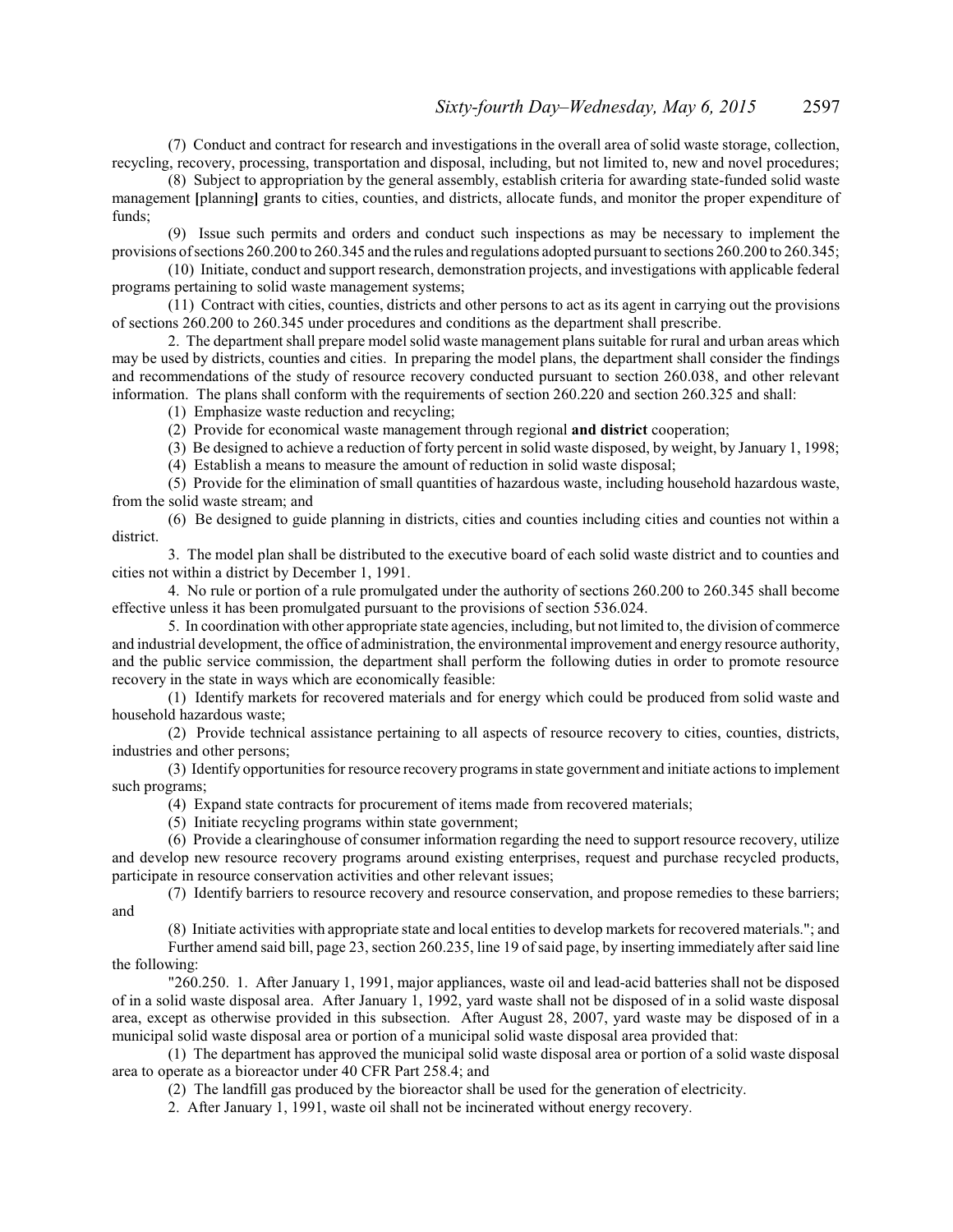3. Each **solid waste management** district**[**, county and city**]** shall address the recycling, reuse and handling of aluminum containers, glass containers, newspapers, **textiles,** whole tires, plastic beverage containers and steel containers in its solid waste management plan consistent with sections 260.250 to 260.345.

260.320. 1. The executive board shall meet within thirty days after the selection of the initial members. The time and place of the first meeting of the board shall be designated by the council. A majority of the members of the board shall constitute a quorum. At its first meeting the board shall elect a chairman from its members and select a secretary, treasurer and such officers or employees as it deems expedient or necessary for the accomplishment of its purposes. The secretary and treasurer need not be members of the board.

2. The executive board may adopt, alter or repeal its own bylaws, rules and regulations governing the manner in which its business may be transacted, including procedures for the replacement of persons who habitually fail to attend board meetings, and may establish its fiscal year, adopt an official seal, apply for and accept grants, gifts or appropriations from any public or private sector, make all expenditures which are incidental and necessary to carry out its purposes and powers, and take such action, enter into such agreements and exercise all other powers and functions necessary or appropriate to carry out the duties and purposes of sections 260.200 to 260.345.

3. The executive board shall:

(1) Review and comment upon applications for permits submitted pursuant to section 260.205, for solid waste processing facilities and solid waste disposal areas which are to be located within the region or, if located in an adjacent region, which will impact solid waste management practices within the region;

(2) Prepare and recommend to the council a solid waste management plan for the district;

(3) Identify illegal dump sites and provide all available information about such sites to the appropriate county prosecutor and to the department;

(4) Establish an education program to inform the public about responsible **solid** waste management practices;

(5) Establish procedures to minimize the introduction of small quantities of hazardous waste, including household hazardous waste, into the solid waste stream;

(6) Assure adequate capacity to manage waste which is not otherwise removed from the solid waste stream; and

(7) Appoint one or more geographically balanced advisory committees composed of the representatives of commercial generators, representatives ofthe solid waste management industry, and two citizens unaffiliated with a solid waste facility or operation to assess and make recommendations on solid waste management.

4. The executive board may enter into contracts with any person **or entity** for services related to any component ofthe solid waste managementsystem. Bid specifications for solid waste management services shall be designed to meet the objectives ofsections 260.200 to 260.345, encourage small businesses to engage and compete in the delivery of**solid** waste management services and to minimize the long-run cost of managing solid waste. Bid specifications shall enumerate the minimum components and minimum quantities of waste products which shall be recycled by the successful bidder. The board shall divide the district into units to maximize access for small businesses when it requests bids for solid waste management services**, but in no case shall a district executive board perform solid waste management projects that compete with a qualified private enterprise**.

5. No person shall serve as a member of the council or of the executive board who is a stockholder, officer, agent, attorney or employee or who is in any way pecuniarily interested in any business which engages in any aspect ofsolid waste management regulated under sections 260.200 to 260.345; provided, however, that suchmember may own stock in a publicly traded corporation which may be involved in **solid** waste management as long as such holdings are not substantial.

**260.324. 1. Any person or entity that applies for a grant under section 260.335 shall not be disqualified from receiving such grant on the basis that there exists a familial relationship between the applicant and any member of the solid waste management district executive board within the fourth degree by consanguinity or affinity. For applicants with a familial relationship with any member of the solid waste management district executive board within the fourth degree by consanguinity or affinity, the solid waste management district executive board shall only approve such grant application if approved by a vote of two-thirds of the solid waste management district executive board.**

**2. If a person, who by virtue of his or her membership on a solid waste management district executive board, does not abstain from a vote to award a solid waste management district grant to any person or entity providing solid waste management services who is a relative within the fourth degree by consanguinity or affinity, the person shall forfeit membership on the solid waste management district executive board and the solid waste management district council.**

260.325. 1. The executive board of each district shall submit to the department a plan which has been approved by the council for a solid waste management system serving areas within its jurisdiction and shall, from time to time,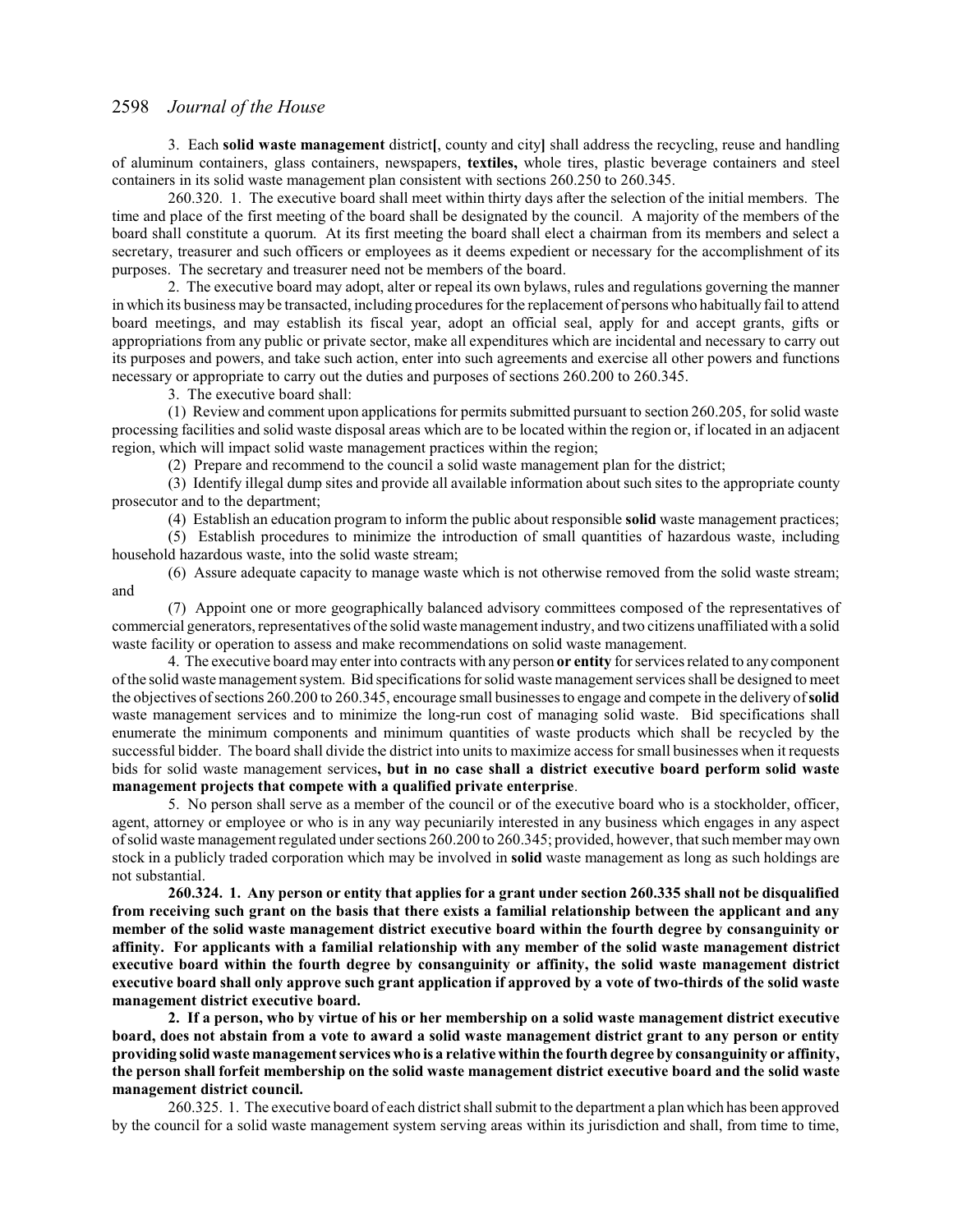submit officially adopted revisions of its plan as it deems necessary or the department may require. In developing the district's solid waste management plan, the board shall consider the model plan distributed to the board pursuant to section 260.225. Districts may contract with a licensed professional engineer or as provided in chapter 70 for the development and submission of a joint plan.

2. The board shall hold at least one public hearing in each county in the district when it prepares a proposed plan or substantial revisions to a plan in order to solicit public comments on the plan.

3. The solid waste management plan shall be submitted to the department within eighteen months of the formation of the district. The plan shall be prepared and submitted according to the procedures specified in section 260.220 and this section.

4. Each plan shall:

(1) Delineate areas within the district where solid waste management systems are in existence;

(2) Reasonably conform to the rules and regulations adopted by the department for implementation ofsections 260.200 to 260.345;

(3) Delineate provisions for the collection of recyclable materials or collection points for recyclable materials;

(4) Delineate provisions for the collection of compostable materials or collection points for compostable materials;

(5) Delineate provisions for the separation of household waste and other small quantities of hazardous waste at the source or prior to disposal;

(6) Delineate provisions for the orderly extension of solid waste management services in a manner consistent with the needs of the district, including economic impact, and in a manner which will minimize degradation of the waters or air of the state, prevent public nuisances or health hazards, promote recycling and waste minimization and otherwise provide for the safe and sanitary management of solid waste;

(7) Take into consideration existing comprehensive plans, population trend projections, engineering and economics so as to delineate those portions of the district which may reasonably be expected to be served by a solid waste management system;

(8) Specify how the district will achieve a reduction in solid waste placed in sanitary landfills through waste minimization, reduction and recycling;

(9) Establish a timetable, with milestones, for the reduction of solid waste placed in a landfill through waste minimization, reduction and recycling;

(10) Establish an education program to inform the public about responsible waste management practices;

(11) Establish procedures to minimize the introduction of small quantities of hazardous waste, including household hazardous waste, into the solid waste stream;

(12) Establish a time schedule and proposed method of financing for the development, construction and operation of the planned solid waste management system together with the estimated cost thereof;

(13) Identify methods by which rural householdsthat are notserved by a regular solid waste collection service may participate in waste reduction, recycling and resource recovery efforts within the district; and

(14) Include such other reasonable information as the department shall require.

5. The board shall review the district's solid waste management plan at least every twenty-four months for the purpose of evaluating the district's progress in meeting the requirements and goals of the plan, and shall submit plan revisions to the department and council.

6. In the event any plan or part thereof is disapproved, the department shall furnish any and all reasons for such disapproval and shall offer assistance for correcting deficiencies. The executive board shall within sixty days revise and resubmit the plan for approval or request a hearing in accordance with section 260.235. Any plan submitted by a district shall stand approved one hundred twenty days after submission unless the department disapproves the plan or some provision thereof.

7. The director may institute appropriate action under section 260.240 to compel submission of plans in accordance with sections 260.200 to 260.345 and the rules and regulations adopted pursuant to sections 260.200 to 260.345.

8. **[**The provisions of section 260.215 to the contrary notwithstanding, any county within a region which on or after January 1, 1995, is not a member of a district shall by June 30, 1995, submit a solid waste management plan to the department of natural resources. Any county which withdraws from a district and all cities within the county with a population over five hundred shall submit a solid waste plan or a revision to an existing plan to the department of natural resources within one hundred eighty days of its decision not to participate. The plan shall meet the requirements of section 260.220 and this section.

9.**]** Funds may, upon appropriation, be made available to **[**cities, counties and**]** districts**[**,**]** under section 260.335, for the purpose of implementing the requirements of this section.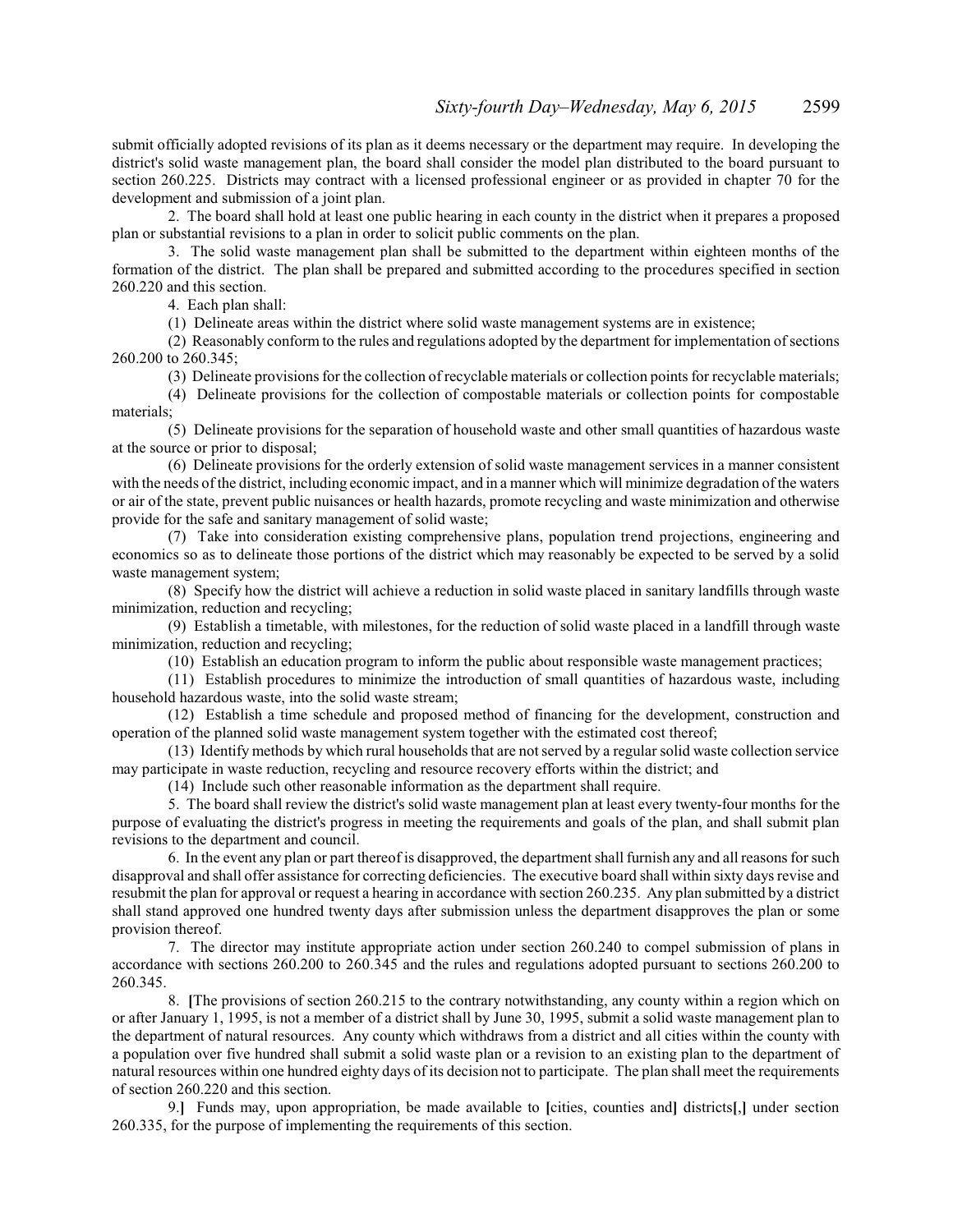**[**10.**] 9. Based upon the financial assistance amounts set forth in this section,** the district **executive** board shall arrange for **an** independent financial **[**audits**] statement audit** of the records and accounts of its operations by a certified public accountant or a firm of certified public accountants. Districts receiving **[**two**] more than eight** hundred thousand dollars **[**or more**]** of financial assistance **annually** shall have annual independent financial **statement** audits **[**and**];** districts receiving **[**less than**] between** two hundred **fifty** thousand dollars **and eight hundred thousand dollars** of financial assistance **annually** shall have **a biennial** independent financial **[**audits at least once every two years. The state auditor may examine the findings of such audits and may conduct audits of the districts**] statement audit for the two-year period. All other districts shall be monitored biennially by the department and, based upon the findings within the monitoring report, may be required to arrange for an independent financial statement audit for the biennial monitoring period under review**. Subject to limitations caused by the availability of resources, the department shall conduct a performance audit of grants to each district at least once every **[**three**] five** years**, or as deemed necessary by the department based upon district grantee performance**.

260.330. 1. Except as otherwise provided in subsection 6 of this section, effective October 1, 1990, each operator of a solid waste sanitary landfill shall collect a charge equal to one dollar and fifty cents per ton or its volumetric equivalent of solid waste accepted and each operator of the solid waste demolition landfill shall collect a charge equal to one dollar per ton or its volumetric equivalent of solid waste accepted. Each operator shall submit the charge, less collection costs, to the department of natural resources for deposit in the "Solid Waste Management Fund" which is hereby created. On October 1, 1992, and thereafter, the charge imposed herein shall be adjusted annually by the same percentage as the increase in the general price level as measured by the Consumer Price Index for All Urban Consumers for the United States, or its successor index, as defined and officially recorded by the United States Department of Labor or its successor agency. No annual adjustment shall be made to the charge imposed under this subsection during October 1, 2005, to October 1, **[**2017**] 2027**, except an adjustment amount consistent with the need to fund the operating costs ofthe department and taking into account any annual percentage increase in the total ofthe volumetric equivalent ofsolid waste accepted in the prior year at solid waste sanitary landfills and demolition landfills and solid waste to be transported out of this state for disposal that is accepted at transfer stations. No annual increase during October 1, 2005, to October 1, **[**2017**] 2027**, shall exceed the percentage increase measured by the Consumer Price Index for All Urban Consumers for the United States, or its successor index, as defined and officially recorded by the United States Department of Labor or its successor agency and calculated on the percentage of revenues dedicated under subdivision (1) of subsection 2 of section 260.335. Any such annual adjustment shall only be made at the discretion of the director, subject to appropriations. Collection costs shall be established by the department and shall not exceed two percent of the amount collected pursuant to this section.

2. The department shall, by rule and regulation, provide for the method and manner of collection.

3. The charges established in this section shall be enumerated separately from the disposal fee charged by the landfill and may be passed through to persons who generated the solid waste. Moneys **[**shall be**]** transmitted to the department shall be no less than the amount collected less collection costs and in a form, manner and frequency as the department shall prescribe. The provisions of section 33.080 to the contrary notwithstanding, moneys in the account shall not lapse to general revenue at the end of each biennium. Failure to collect the charge does not relieve the operator from responsibility for transmitting an amount equal to the charge to the department.

4. The department may examine or audit financial records and landfill activity records and measure landfill usage to verify the collection and transmittal of the charges established in this section. The department may promulgate by rule and regulation procedures to ensure and to verify that the charges imposed herein are properly collected and transmitted to the department.

5. Effective October 1, 1990, any person who operates a transfer station in Missouri shall transmit a fee to the department for deposit in the solid waste management fund which is equal to one dollar and fifty cents per ton or its volumetric equivalent of solid waste accepted. Such fee shall be applicable to all solid waste to be transported out of the state for disposal. On October 1, 1992, and thereafter, the charge imposed herein shall be adjusted annually by the same percentage as the increase in the general price level as measured by the Consumer Price Index for All Urban Consumers for the United States, or its successor index, as defined and officially recorded by the United States Department of Labor or its successor agency. No annual adjustment shall be made to the charge imposed under this subsection during October 1, 2005, to October 1, **[**2017**] 2027**, except an adjustment amount consistent with the need to fund the operating costs of the department and taking into account any annual percentage increase in the total of the volumetric equivalent of solid waste accepted in the prior year at solid waste sanitary landfills and demolition landfills and solid waste to be transported out of this state for disposal that is accepted at transfer stations. No annual increase during October 1, 2005, to October 1, **[**2017**] 2027**, shall exceed the percentage increase measured by the Consumer Price Index for All Urban Consumers for the United States, or its successor index, as defined and officially recorded by the United States Department of Labor or its successor agency and calculated on the percentage ofrevenues dedicated under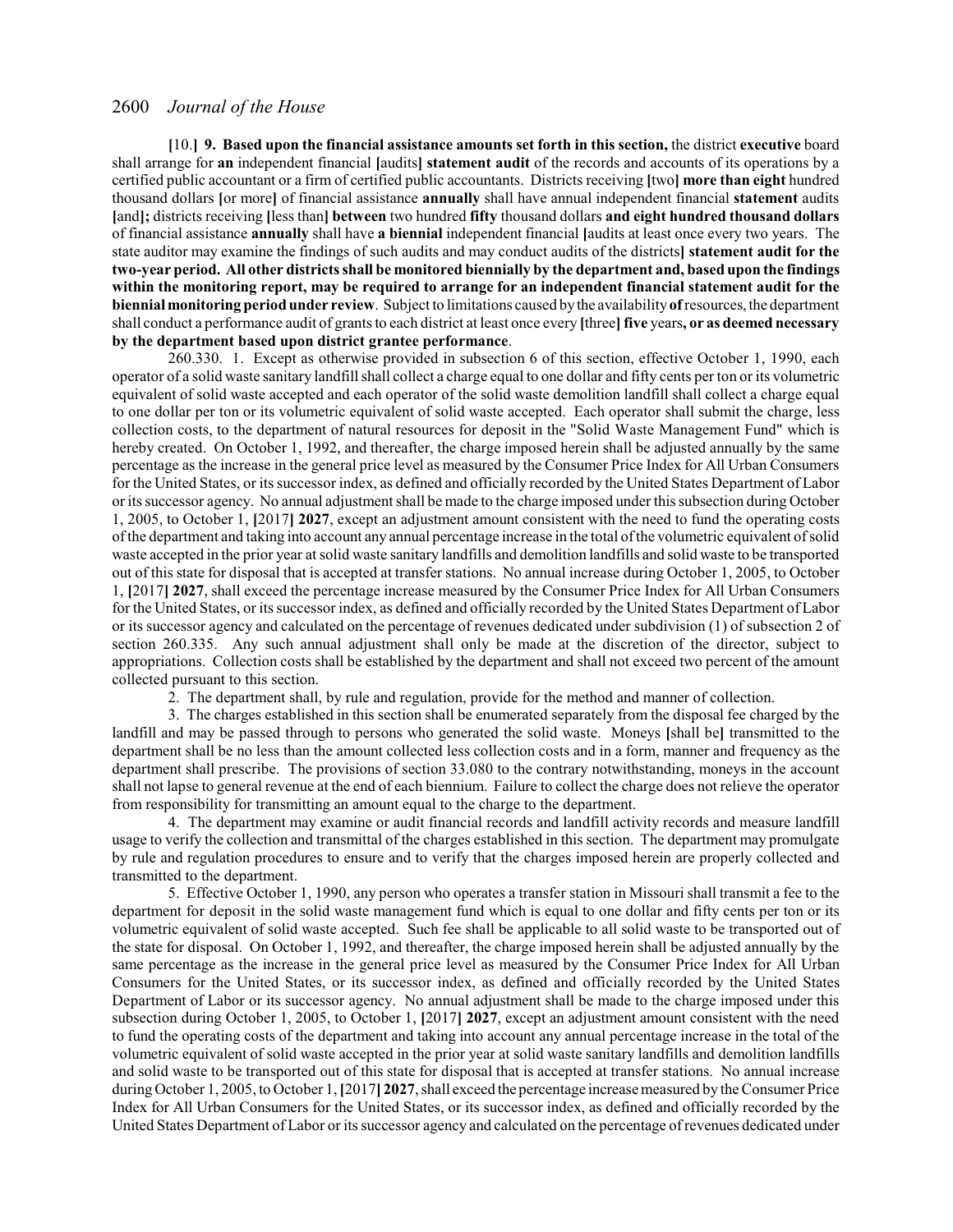subdivision (1) of subsection 2 of section 260.335. Any such annual adjustment shall only be made at the discretion of the director, subject to appropriations. The department shall prescribe rules and regulations governing the transmittal of fees and verification of waste volumes transported out of state from transfer stations. Collection costs shall also be established by the department and shall not exceed two percent of the amount collected pursuant to this subsection. A transfer station with the sole function of separating materials for recycling or resource recovery activities shall not be subject to the fee imposed in this subsection.

6. Each political subdivision which owns an operational solid waste disposal area may designate, pursuant to this section, up to two free disposal days during each calendar year. On any such free disposal day, the political subdivision shall allow residents of the political subdivision to dispose of any solid waste which may be lawfully disposed of at such solid waste disposal area free of any charge, and such waste shall not be subject to any state fee pursuant to this section. Notice of any free disposal day shall be posted at the solid waste disposal area site and in at least one newspaper of general circulation in the political subdivision no later than fourteen days prior to the free disposal day.

260.335. 1. Each fiscal year eight hundred thousand dollars from the solid waste management fund shall be made available, upon appropriation, to the department and the environmental improvement and energy resources authority to fund activities that promote the development and maintenance of markets for recovered materials. Each fiscal year up to two hundred thousand dollars from the solid waste management fund **may** be used by the department upon appropriation for grants to solid waste management districts for district grants and district operations. Only those solid waste management districts that are allocated fewer funds under subsection 2 of this section than if revenues had been allocated based on the criteria in effect in this section on August 27, 2004, are eligible for these grants. An eligible district shall receive a proportionate share of these grants based on that district's share of the total reduction in funds for eligible districts calculated by comparing the amount of funds allocated under subsection 2 of this section with the amount of funds that would have been allocated using the criteria in effect in this section on August 27, 2004. The department and the authority shall establish a joint interagency agreement with the department of economic development to identify state priorities for market development and to develop the criteria to be used to judge proposed projects. Additional moneys may be appropriated in subsequent fiscal years ifrequested. The authority shall establish a procedure to measure the effectiveness of the grant program under this subsection and shall provide a report to the governor and general assembly by January fifteenth of each year regarding the effectiveness of the program.

2. All remaining revenues deposited into the fund each fiscal year after moneys have been made available under subsection 1 of this section shall be allocated as follows:

(1) Thirty-nine percent ofthe revenues shall be dedicated, upon appropriation, to the elimination ofillegal solid waste disposal, to identify and prosecute persons disposing of solid waste illegally, to conduct solid waste permitting activities, to administer grants and perform other duties imposed in sections 260.200 to 260.345 and section 260.432. In addition to the thirty-nine percent of the revenues, the department may receive any annual increase in the charge during October 1, 2005, to October 1, **[**2014**] 2027**, under section 260.330 and such increases shall be used solely to fund the operating costs of the department;

(2) Sixty-one percent of the revenues, except any annual increases in the charge under section 260.330 during October 1, 2005, to October 1, **[**2014**] 2027**, which shall be used solely to fund the operating costs of the department, shall be allocated **[**through grants, upon appropriation, to participating cities, counties, and**] to solid waste management** districts. Revenues to be allocated under this subdivision shall be divided as follows: forty percent shall be allocated based on the population of each district in the latest decennial census, and sixty percent shall be allocated based on the amount of revenue generated within each district. For the purposes of this subdivision, revenue generated within each district shall be determined from the previous year's data. No more than fifty percent of the revenue allocable under this subdivision may be allocated to the districts upon approval of the department for implementation of a solid waste management plan and district operations, and at least fifty percent of the revenue allocable to the districts under this subdivision shall be allocated to the cities and counties of the district or to persons or entities providing solid waste management, waste reduction, recycling and related services in these cities and counties. Each district shall receive a minimum of seventy-five thousand dollars under this subdivision. After August 28, **[**2005**] 2015**, each district shall receive a minimum of ninety-five thousand dollars under this subdivision for district grants and district operations. Each district receiving moneys under this subdivision shall expend such moneys pursuant to a solid waste management plan required under section 260.325, and only in the case that the district is in compliance with planning requirements established by the department. Moneys shall be awarded based upon grant applications. **The following criteria may be considered to establish the order of district grant priority:**

**(a) Grants to facilities of organizations employing individuals with disabilities under sections 178.900 to 178.960 or sections 205.968 to 205.972;**

**(b) Grants for proposals that will promote and maximize the sharing of district resources;**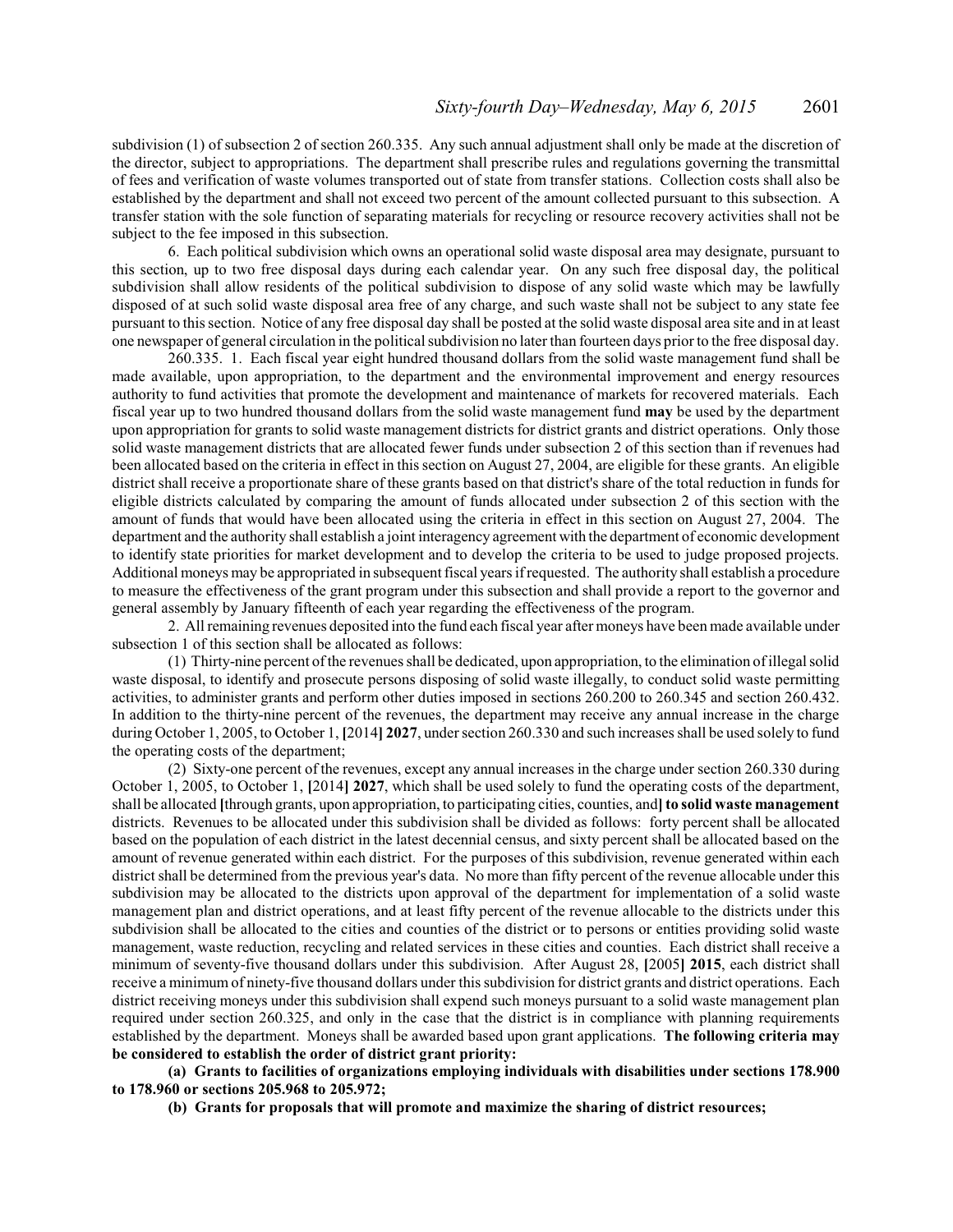- **(c) Grants for proposals which provide methods of recycling and solid waste reduction; and**
- **(d) All other grants.**

Any **allocated district** moneys remaining in any fiscal year due to insufficient or inadequate **grant** applications **[**may**] shall** be reallocated **[**pursuant to this subdivision**] for grant applications in subsequent years or for solid waste management projects other than district operations, including a district's next request for solid waste management project proposals. Any allocated district moneys remaining after a period of five years shall revert to the credit of the solid waste management fund created under section 260.330**;

(3) Except for the amount up to one-fourth of the department's previous fiscal year expense, any remaining unencumbered funds generated under subdivision (1) of this subsection in prior fiscal years shall be reallocated under this section;

(4) Funds may be made available under this subsection for the administration and grants of the used motor oil program described in section 260.253;

(5) The department and the environmental improvement and energy resources authority shall conduct sample audits of grants provided under this subsection.

3. **In addition to the criteria listed in this section,** the advisory board created in section 260.345 shall recommend criteria to be used to allocate grant moneys to districts, cities and counties. These criteria shall establish a priority for proposals which provide methods of solid waste reduction and recycling. The department shall promulgate criteria for evaluating grants by rule and regulation. Projects of cities and counties located within a district which are funded by grants under this section shall conform to the district solid waste management plan.

4. The funds awarded to the districts**[**, counties and cities**]** pursuant to thissection shall be used for the purposes set forth in sections 260.300 to 260.345, and shall be used in addition to existing funds appropriated by counties and cities for solid waste management and shall not supplant county or city appropriated funds.

5. **Once grants are approved by the solid waste management district, the district shall submit to the department the appropriate forms associated with the grant application and any supporting information to verify that appropriate public notice procedures were followed, that grant proposals were reviewed and ranked by the district, and that only eligible costs as set forth in regulations are to be funded. Within thirty days, the department shall review the grant application. If the department finds any deficiencies, or needs more information in order to evaluate the grant application, the department shall notify the district in writing. The district shall have an additional thirty days to respond to the department's request and to submit any additional information to the department. Within thirty days of receiving additional information, the department shall either approve or deny the grant application. If the department takes no action, the grant application shall be deemed approved.** The department, in conjunction with the solid waste advisory board, shall review the performance of all grant recipients to ensure that grant moneys were appropriately and effectively expended to further the purposes of the grant, as expressed in the recipient's grant application. The grant application shall contain specific goals and implementation dates, and grant recipients shall be contractually obligated to fulfill same. The department may require the recipient to submit periodic reports and such other data as are necessary, both during the grant period and up to five years thereafter, to ensure compliance with this section. The department may audit the records of any recipient to ensure compliance with this section. Recipients of grants under sections 260.300 to 260.345 shall maintain such records as required by the department. If a grant recipient fails to maintain records or submit reports as required herein, refuses the department access to the records, or fails to meet the department's performance standards, the department may withhold subsequent grant payments, if any, and may compel the repayment of funds provided to the recipient pursuant to a grant.

6. The department shall provide for a security interest in any machinery or equipment purchased through grant moneys distributed pursuant to this section.

7. If the moneys are not transmitted to the department within the time frame established by the rule promulgated, interest shall be imposed on the moneys due the department at the rate of ten percent per annum from the prescribed due date until payment is actually made. These interest amounts shall be deposited to the credit of the solid waste management fund.

260.345. **1.** A state "Solid Waste Advisory Board" is created within the department of natural resources. The advisory board shall be composed ofthe chairman ofthe executive board of each of the solid waste management districts **or his or her designee,** and other members as provided in this section. Up to five additional members shall be appointed by the **program** director **of the solid waste management program** of which two members shall represent the solid waste management industry and have an economic interest in or activity with any solid waste facility or operation, one member may represent the solid waste composting or recycling industry businesses, and the remaining members shall be public members who have demonstrated interest in solid waste management issues and shall have no economic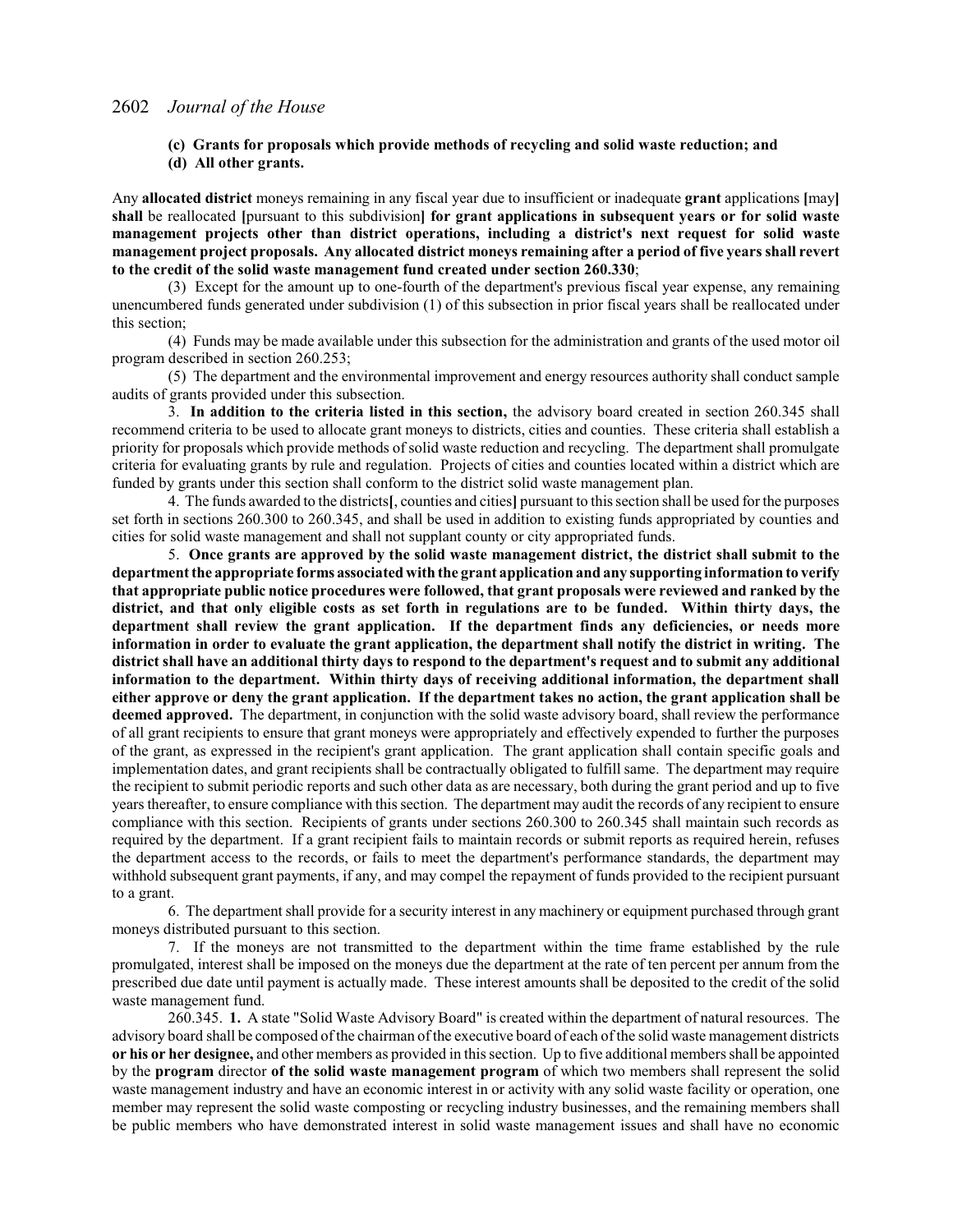interest in or activity with any solid waste facility or operation but may own stock in a publicly traded corporation which may be involved in waste management as long as such holdings are not substantial. **Beginning January 1, 2016,** the advisory board shall **[**advise**] prepare an annual report due on or before January first advising** the department regarding:

- (1) The efficacy of its technical assistance program;
- (2) Solid waste management problems experienced by solid waste management districts;
- (3) The effects of proposed rules and regulations upon solid waste management within the districts;
- (4) Criteria to be used in awarding grants pursuant to section 260.335;
- (5) Waste management issues pertinent to the districts;
- (6) The development ofimproved methods ofsolid waste minimization, recycling and resource recovery; **[**and**]**
- (7) **Unfunded solid waste management projects; and**
- **(8)** Such other matters as the advisory board may determine.

**2. The advisory board shall also prepare a report on the subjects listed in subdivisions (1) to (8) of subsection 1 of this section for any standing, statutory, interim, or select committee or task force of the general assembly having jurisdiction over solid waste. If a report is so prepared, it shall be delivered to the chair and vicechair of each committee or task force having such jurisdiction. Such a report shall not be generated and distributed on more than an annual basis.**

**3. The advisory board shall hold regular meetings on a quarterly basis. A special meeting of the advisory board may occur upon a majority vote of all advisory board members at a regular quarterly meeting. Reasonable written notice of all meetings shall be given by the director of the solid waste management program to all members of the advisory board. A majority of advisory board members shall constitute a quorum for the transaction of business. All actions of the advisory board shall be taken at regular quarterly meetings open to the public.**"; and

Further amend the title and enacting clause accordingly.

#### *Senate Amendment No. 2*

AMEND Senate Substitute for House Bill No. 92, Page 63, Section 643.078, Line 10, of said page, by striking the opening bracket "**[**" and the closing bracket "**]**" from said line; and

Further amend said line, by striking all of the underlined language from said line and inserting in lieu thereof the following:

"**, or renewed**"; and

Further amend Line 11, of said page, by striking the word "revoked"; and

Further amend said line, by striking the opening bracket "**[**"; and

Further amend Line 12, of said page, by striking the closing bracket "**]**".

*Senate Amendment No. 3*

AMEND Senate Substitute for House Bill No. 92, Page 88, Section 644.056, Line 25, of said page, by inserting after all of said line the following:

"644.145. 1. When issuing permits under this chapter that incorporate a new requirement for discharges from publicly owned combined or separate sanitary or storm sewer systems or **water or sewer** treatment works, or when enforcing provisions of this chapter or the Federal Water Pollution Control Act, 33 U.S.C. Section 1251, et seq., pertaining to any portion of a publicly owned combined or separate sanitary or storm sewer system or **water or sewer** treatment works, the department of natural resources shall make a finding of affordability on the costs to be incurred and the impact of any rate changes on ratepayers upon which to base such permits and decisions, to the extent allowable under this chapter and the Federal Water Pollution Control Act.

2. (1) The department of natural resources shall not be required under this section to make a finding of affordability when: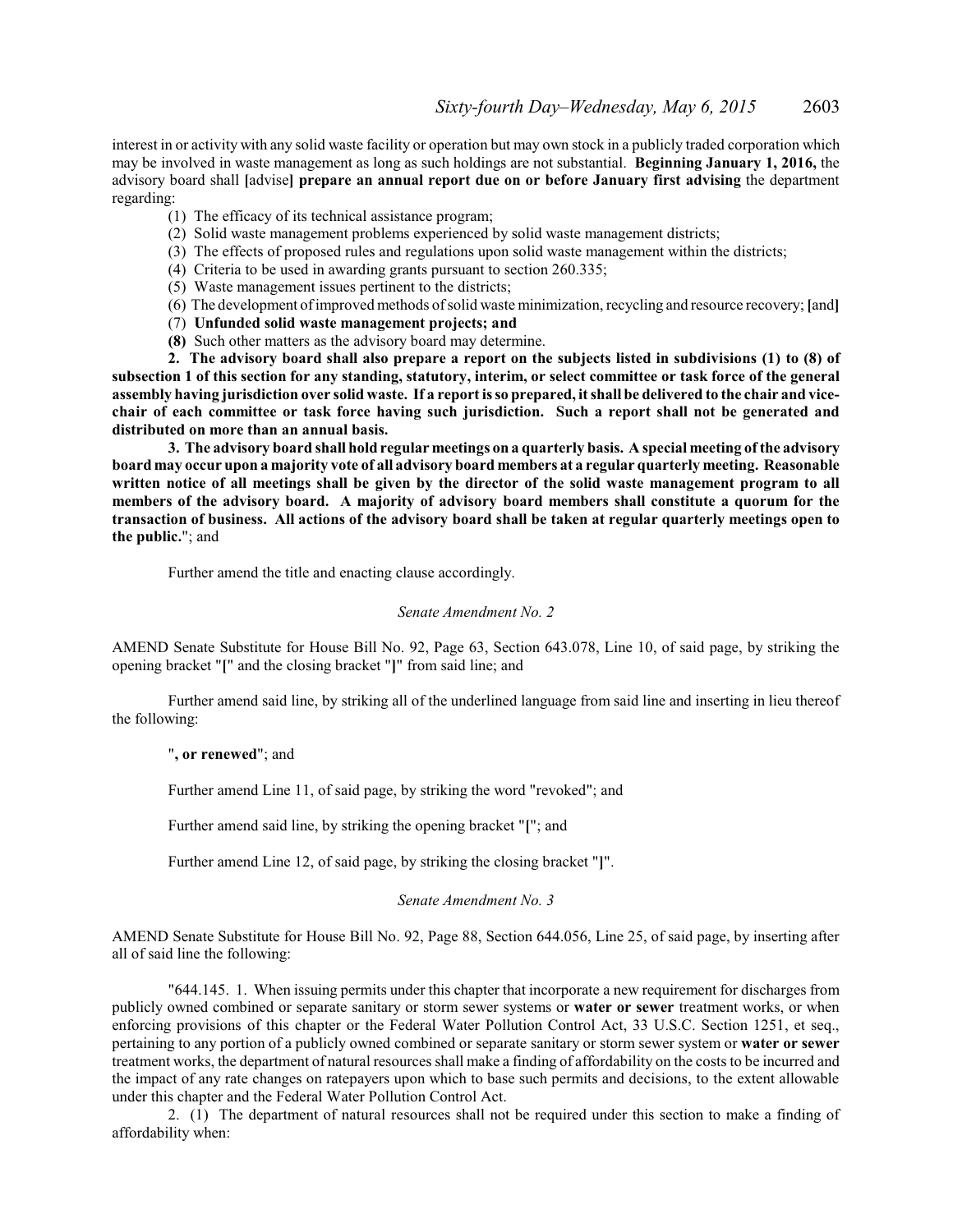(a) Issuing collection system extension permits;

(b) Issuing National Pollution Discharge Elimination System operating permit renewals which include no new environmental requirements; or

(c) The permit applicant certifies that the applicable requirements are affordable to implement or otherwise waives the requirement for an affordability finding; however, at no time shall the department require that any applicant certify, as a condition to approving any permit, administrative or civil action, that a requirement, condition, or penalty is affordable.

(2) The exceptions provided under paragraph (c) of subdivision (1) of this subsection do not apply when the community being served has less than three thousand three hundred residents.

3. When used in this chapter and in standards, rules and regulations promulgated pursuant to this chapter, the following words and phrases mean:

(1) "Affordability", with respect to payment of a utility bill, a measure of whether an individual customer or household with an income equal to **[**the**] or** lower **[**of**] than** the median household income for their community **[**or the state of Missouri**]** can pay the bill without undue hardship or unreasonable sacrifice in the essential lifestyle or spending patterns of the individual or household, taking into consideration the criteria described in subsection 4 of this section;

(2) "Financial capability", the financial capability of a community to make investments necessary to make water quality-related improvements;

(3) "Finding of affordability", a department statement as to whether an individual or a household receiving as income an amount equal to **[**the**] or** lower **[**of**] than** the median household income for the applicant community **[**or the state of Missouri**]** would be required to make unreasonable sacrifices in **[**their**] the individual's or the household's** essential lifestyle or spending patterns or undergo hardships in order to make the projected monthly payments for sewer services. The department shall make a statement that the proposed changes meet the definition of affordable, or fail to meet the definition of affordable, or are implemented as a federal mandate regardless of affordability.

4. The department of natural resources shall adopt procedures by which it will make affordability findings that evaluate the affordability of permit requirements and enforcement actions described in subsection 1 of this section, and may begin implementing such procedures prior to promulgating implementing regulations. The commission shall have the authority to promulgate rules to implement this section pursuant to chapters 536 and 644, and shall promulgate such rules as soon as practicable. Affordability findings shall be based upon reasonably verifiable data and shall include an assessment of affordability with respect to persons or entities affected. The department shall offer the permittee an opportunity to review a draft affordability finding, and the permittee may suggest changes and provide additional supporting information, subject to subsection 6 of this section. The finding shall be based upon the following criteria:

(1) A community's financial capability and ability to raise or secure necessary funding;

(2) Affordability of pollution control options for the individuals or households at or below the median household income level of the community;

(3) An evaluation of the overall costs and environmental benefits of the control technologies;

(4) Inclusion of ongoing costs of operating and maintaining the existing wastewater collection and treatment system, including payments on outstanding debts for wastewater collection and treatment systems when calculating projected rates;

(5) An inclusion of ways to reduce economic impacts on distressed populations in the community, including but not limited to low- and fixed-income populations. This requirement includes but is not limited to:

(a) Allowing adequate time in implementation schedules to mitigate potential adverse impacts on distressed populations resulting from the costs of the improvements and taking into consideration local community economic considerations; and

(b) Allowing for reasonable accommodations for regulated entities when inflexible standards and fines would impose a disproportionate financial hardship in light of the environmental benefits to be gained;

(6) An assessment of other communityinvestments and operating costs relating to environmental improvements and public health protection;

(7) An assessment of factors set forth in the United States Environmental Protection Agency's guidance, including but not limited to the "Combined Sewer Overflow Guidance for Financial Capability Assessment and Schedule Development" that may ease the cost burdens of implementing wet weather control plans, including but not limited to small system considerations, the attainability of water quality standards, and the development of wet weather standards; and

(8) An assessment of any other relevant local community economic condition.

5. Prescriptive formulas and measures used in determining financial capability, affordability, and thresholds for expenditure, such as median household income, should not be considered to be the only indicator of a community's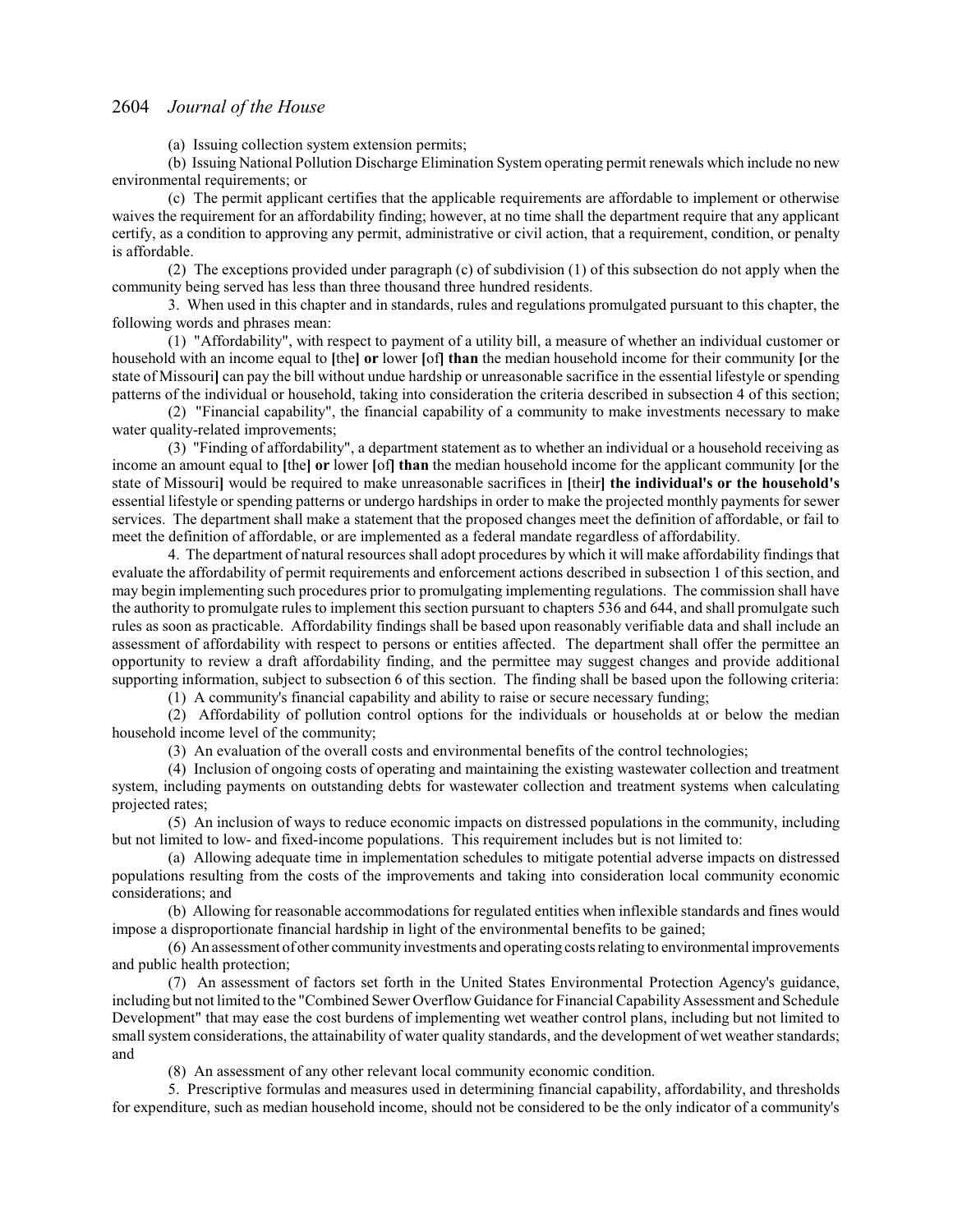ability to implement control technology and shall be viewed in the context of other economic conditions rather than as a threshold to be achieved.

6. Reasonable time spent preparing draft affordability findings, allowing permittees to review draft affordability findings or draft permits, or revising draft affordability findings, shall be allowed in addition to the department's deadlines for making permitting decisions pursuant to section 644.051.

7. If the department of natural resources fails to make a finding of affordability where required by this section, then the resulting permit or decision shall be null, void and unenforceable.

8. The department of natural resources'findings under this section may be appealed to the commission pursuant to subsection 6 of section 644.051.

9. The department shall file an annual report by the beginning of the fiscal year with the governor, the speaker of the house of representatives, the president pro tempore of the senate, and the chairs of the committees in both houses having primary jurisdiction over natural resource issues showing at least the following information on the findings of affordability completed in the previous calendar year:

(1) The total number of findings of affordability issued by the department, those categorized as affordable, those categorized as not meeting the definition of affordable, and those implemented as a federal mandate regardless of affordability;

(2) The average increase in sewer rates both in dollars and percentage for all findings found to be affordable;

(3) The average increase in sewer rates as a percentage of median house income in the communities for those findings determined to be affordable and a separate calculation of average increases in sewer rates for those found not to meet the definition of affordable;

(4) A list of all the permit holders receiving findings, and for each permittee the following data taken from the finding of affordability shall be listed:

(a) Current and projected monthly residential sewer rates in dollars;

(b) Projected monthly residential sewer rates as a percentage of median **[**house**] household** income;

(c) Percentage of households at or below the state poverty rate."; and

Further amend the title and enacting clause accordingly.

In which the concurrence of the House is respectfully requested.

Mr. Speaker: I am instructed by the Senate to inform the House of Representatives that the Senate has taken up and passed **SCS HB 1149** entitled:

An act to repeal sections 219.011, 219.021, and 219.091, RSMo, and to enact in lieu thereof four new sections relating to the division of youth services.

With Senate Amendment No. 1.

### *Senate Amendment No. 1*

AMEND Senate Committee Substitute for House Bill No. 1149, Pages 8-9, Section 219.095, Lines 76-95, by striking all of said lines; and

Further amend said section by renumbering the remaining subsection accordingly.

In which the concurrence of the House is respectfully requested.

Mr. Speaker: I am instructed by the Senate to inform the House of Representatives that the Senate has taken up and passed **SCS HCS HB 618** entitled:

An act to repeal sections 193.015, 193.145, 194.119, and 214.208, RSMo, and to enact in lieu thereof four new sections relating to human remains.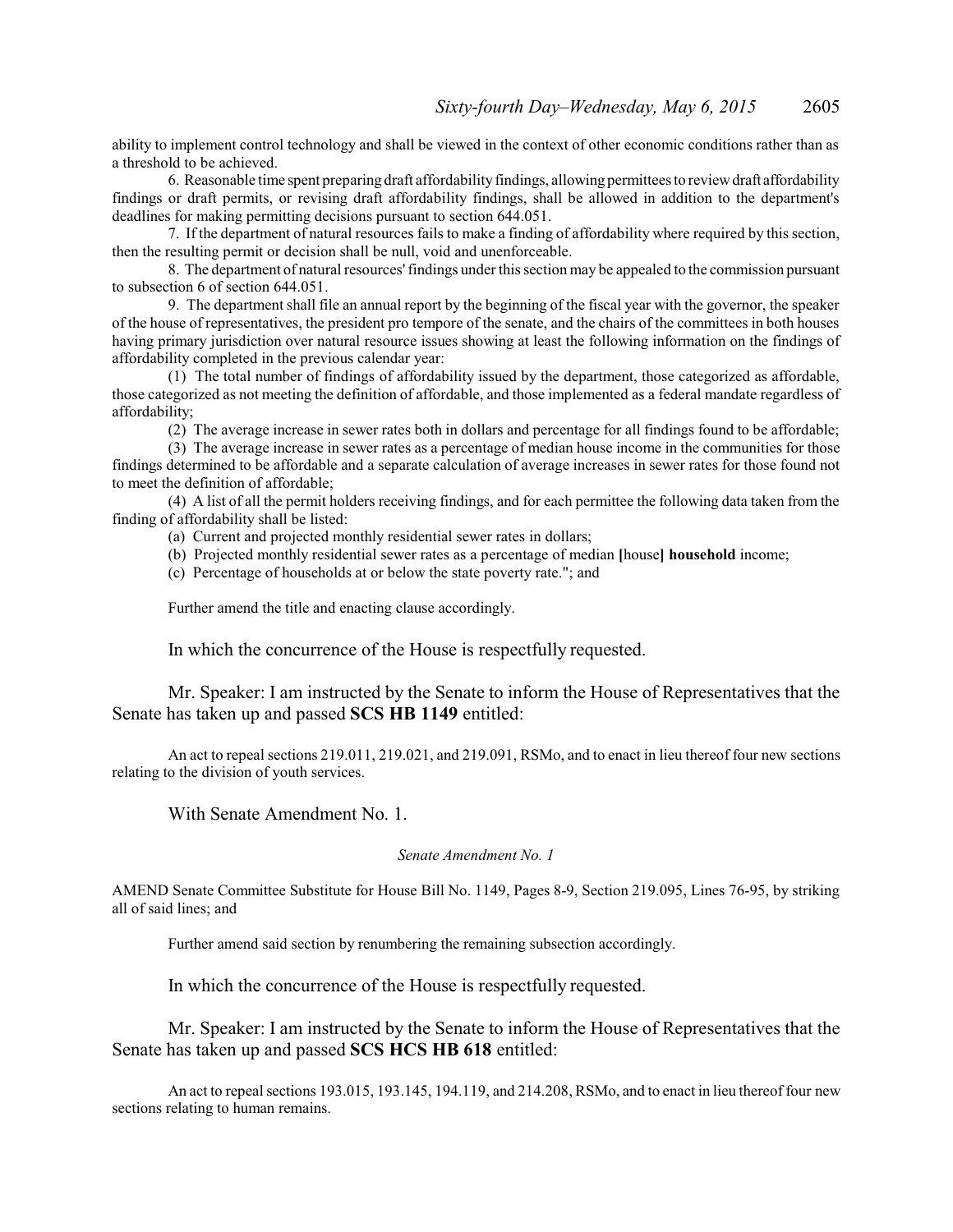In which the concurrence of the House is respectfully requested.

Mr. Speaker: I am instructed by the Senate to inform the House of Representatives that the Senate has taken up and passed **SS SCS HB 522, HB 34, HB 133, HB 134, HB 810, HB 338 & HB 873** entitled:

An act to repeal section 227.297, RSMo, and to enact in lieu thereof ten new sections relating to bridge and highway designations.

In which the concurrence of the House is respectfully requested.

Mr. Speaker: I am instructed by the Senate to inform the House of Representatives that the Senate has taken up and passed **SS HB 616** entitled:

An act to amend chapter 137, RSMo, by adding thereto two new sections relating to assessment of property taxes.

In which the concurrence of the House is respectfully requested.

Mr. Speaker: I am instructed by the Senate to inform the House of Representatives that the Senate refuses to concur in **HCS SCS SB 35, as amended**, and requests the House to recede from its position and failing to do so grant the Senate a conference thereon.

Mr. Speaker: I am instructed by the Senate to inform the House of Representatives that the President Pro Tem has appointed the following Conference Committee to act with a like committee from the House on **HCS SS SCS SB 278, as amended**.

Senators: Schatz, Libla, Kehoe, Chappelle-Nadal, and Curls

Mr. Speaker: I am instructed by the Senate to inform the House of Representatives that the President Pro Tem has appointed the following Conference Committee to act with a like committee from the House on **HCS SB 13, as amended**.

Senators: Munzlinger, Pearce, Onder, Chappelle-Nadal, and Walsh

Mr. Speaker: I am instructed by the Senate to inform the House of Representatives that the President Pro Tem has appointed the following Conference Committee to act with a like committee from the House on **HCS SCS SB 152, as amended**.

Senators: Wallingford, Romine, Libla, Sifton, and Holsman

# **COMMITTEE REPORTS**

# **Committee on Fiscal Review**, Chairman Allen reporting:

Mr. Speaker: Your Committee on Fiscal Review, to which was referred **SCS HB 41**, begs leave to report it has examined the same and recommends that it **Do Pass**.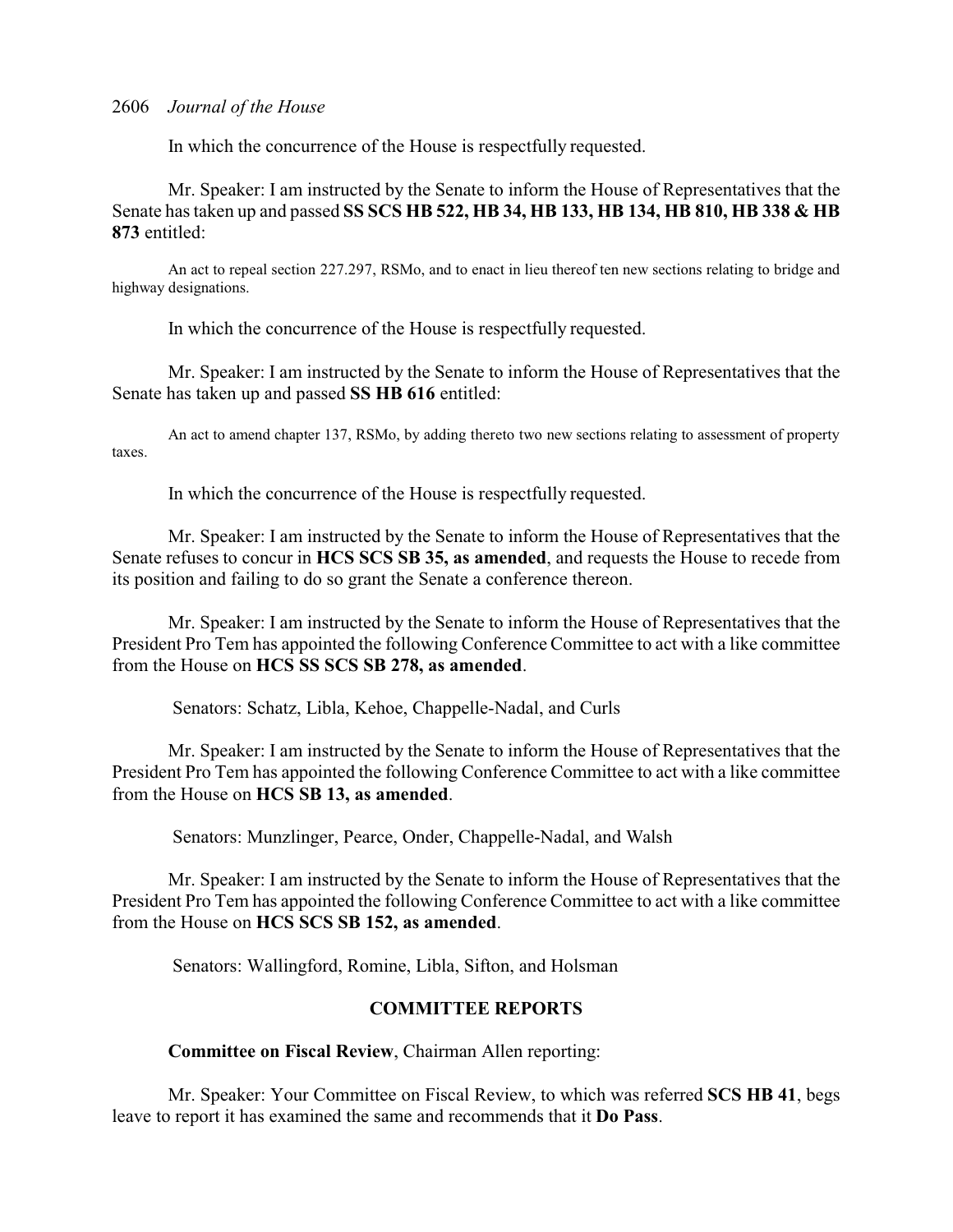Mr. Speaker: Your Committee on Fiscal Review, to which was referred **SCS HB 343**, begs leave to report it has examined the same and recommends that it **Do Pass**.

Mr. Speaker: Your Committee on Fiscal Review, to which was referred **SCS HB 403**, begs leave to report it has examined the same and recommends that it **Do Pass**.

Mr. Speaker: Your Committee on Fiscal Review, to which was referred **SS SCS HCS HBs 517 & 754, as amended**, begs leave to report it has examined the same and recommends that it **Do Pass**.

Mr. Speaker: Your Committee on Fiscal Review, to which was referred **SS#2 HCS HB 722**, begs leave to report it has examined the same and recommends that it **Do Pass**.

Mr. Speaker: Your Committee on Fiscal Review, to which was referred **HB 854**, begs leave to report it has examined the same and recommends that it **Do Pass**.

Mr. Speaker: Your Committee on Fiscal Review, to which was referred **SCS HB 947**, begs leave to report it has examined the same and recommends that it **Do Pass**.

Mr. Speaker: Your Committee on Fiscal Review, to which was referred **SCS HB 1098**, begs leave to report it has examined the same and recommends that it **Do Pass**.

Mr. Speaker: Your Committee on Fiscal Review, to which was referred **HCS SCS SB 131**, begs leave to report it has examined the same and recommends that it **Do Pass**.

Mr. Speaker: Your Committee on Fiscal Review, to which was referred **HCS SCS SB 230**, begs leave to report it has examined the same and recommends that it **Do Pass**.

Mr. Speaker: Your Committee on Fiscal Review, to which was referred **CCR HCS SB 254, as amended**, begs leave to report it has examined the same and recommends that it **Do Pass**.

Mr. Speaker: Your Committee on Fiscal Review, to which was referred **CCR SB 446, with House Amendment No 1** and **House Amendment No. 2, as amended**, begs leave to report it has examined the same and recommends that it **Do Pass**.

# **THIRD READING OF SENATE BILLS**

**HCS SCS SB 322**, relating to public assistance, was taken up by Representative Engler.

**HCS SCS SB 322** was laid over.

**SB 426**, relating to community mental health liaisons, was taken up by Representative Franklin.

Speaker Pro Tem Hoskins assumed the Chair.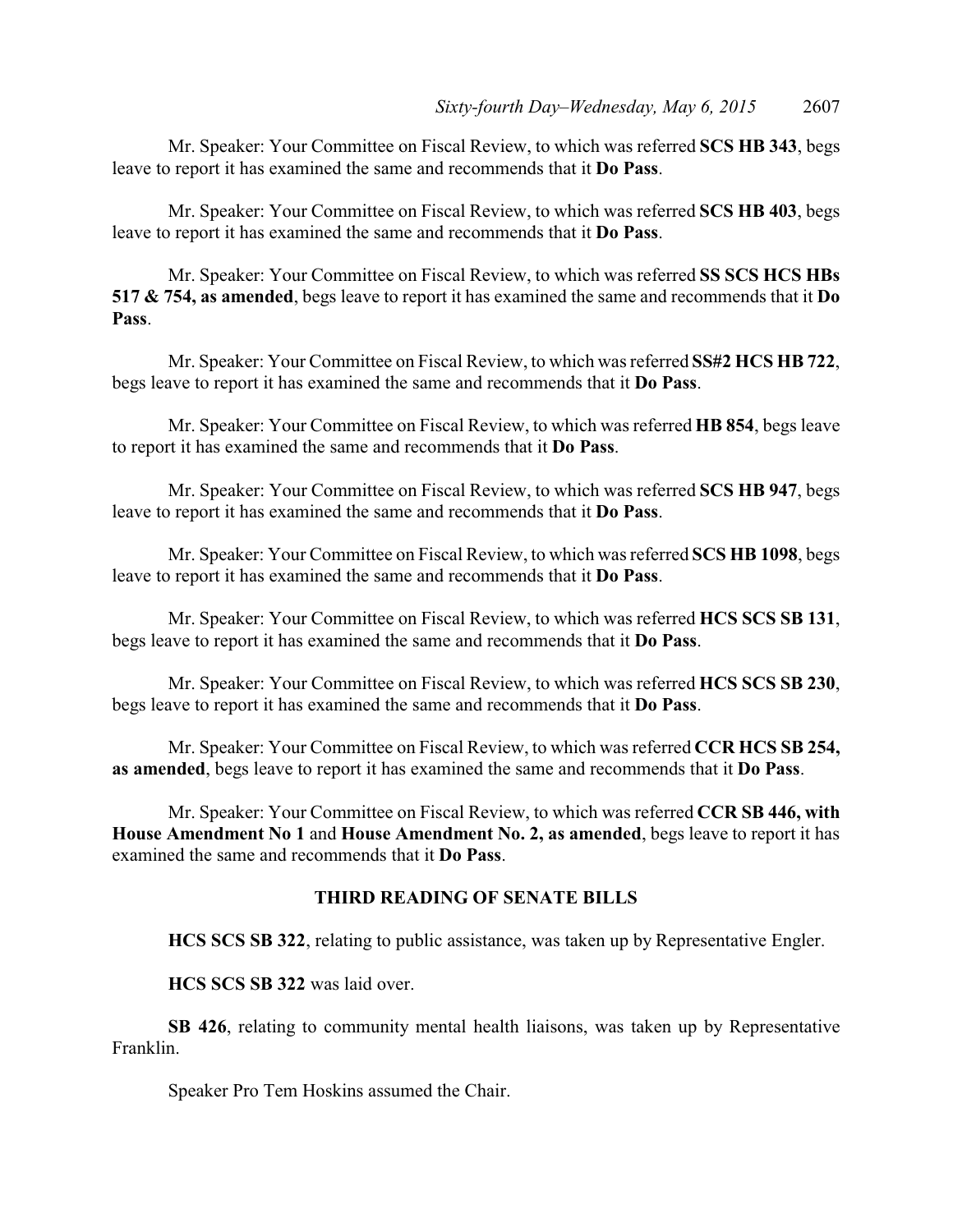On motion of Representative Franklin, **SB 426** was truly agreed to and finally passed by the following vote:

### AYES: 149

| Adams                  | Alferman     | Allen       | Anders          | Anderson     |  |
|------------------------|--------------|-------------|-----------------|--------------|--|
| Arthur                 | Austin       | Bahr        | <b>Barnes</b>   | Basye        |  |
| Beard                  | Bernskoetter | Berry       | <b>Black</b>    | Bondon       |  |
| <b>Brattin</b>         | Brown 57     | Brown 94    | <b>Burlison</b> | <b>Burns</b> |  |
| <b>Butler</b>          | Carpenter    | Chipman     | Cierpiot        | Colona       |  |
| Conway 10              | Conway 104   | Cookson     | Corlew          | Crawford     |  |
| Cross                  | Curtis       | Curtman     | Davis           | Dogan        |  |
| Dohrman                | Dugger       | Dunn        | Eggleston       | Engler       |  |
| English                | Entlicher    | Fitzpatrick | Fitzwater 144   | Fitzwater 49 |  |
| Fraker                 | Franklin     | Frederick   | Gannon          | Gosen        |  |
| Green                  | Haahr        | Haefner     | Hansen          | Harris       |  |
| Hicks                  | Higdon       | Hill        | Hinson          | Hoskins      |  |
| Hough                  | Houghton     | Hubbard     | Hubrecht        | Hurst        |  |
| Johnson                | Jones        | Justus      | Keeney          | Kelley       |  |
| Kendrick               | Kidd         | King        | Kirkton         | Koenig       |  |
| Kolkmeyer              | Kratky       | LaFaver     | Lair            | Lant         |  |
| Lauer                  | Lavender     | Leara       | Lichtenegger    | Love         |  |
| Lynch                  | Marshall     | Mathews     | May             | McCaherty    |  |
| McCann Beatty          | McCreery     | McDaniel    | McGaugh         | McManus      |  |
| McNeil                 | Meredith     | Messenger   | Miller          | Mims         |  |
| Mitten                 | Montecillo   | Moon        | Morgan          | Morris       |  |
| Muntzel                | Neely        | Nichols     | Norr            | Otto         |  |
| Pace                   | Parkinson    | Peters      | Pfautsch        | Phillips     |  |
| Pierson                | Pietzman     | Pike        | Redmon          | Rehder       |  |
| Reiboldt               | Remole       | Rhoads      | Richardson      | Roden        |  |
| Roeber                 | Rone         | Rowden      | Rowland         | Runions      |  |
| Ruth                   | Shaul        | Shumake     | Smith           | Solon        |  |
| Sommer                 | Spencer      | Swan        | Taylor          | Vescovo      |  |
| Walker                 | Walton Gray  | Webber      | White           | Wiemann      |  |
| Wilson                 | Wood         | <b>Zerr</b> | Mr. Speaker     |              |  |
| <b>NOES: 002</b>       |              |             |                 |              |  |
|                        |              |             |                 |              |  |
| Ellington              | Pogue        |             |                 |              |  |
| PRESENT: 001           |              |             |                 |              |  |
| Gardner                |              |             |                 |              |  |
| ABSENT WITH LEAVE: 010 |              |             |                 |              |  |
| Andrews                | Cornejo      | Flanigan    | Hummel          | Korman       |  |
| McDonald               | Newman       | Rizzo       | Ross            | Shull        |  |
|                        |              |             |                 |              |  |
|                        |              |             |                 |              |  |

VACANCIES: 001

Speaker Pro Tem Hoskins declared the bill passed.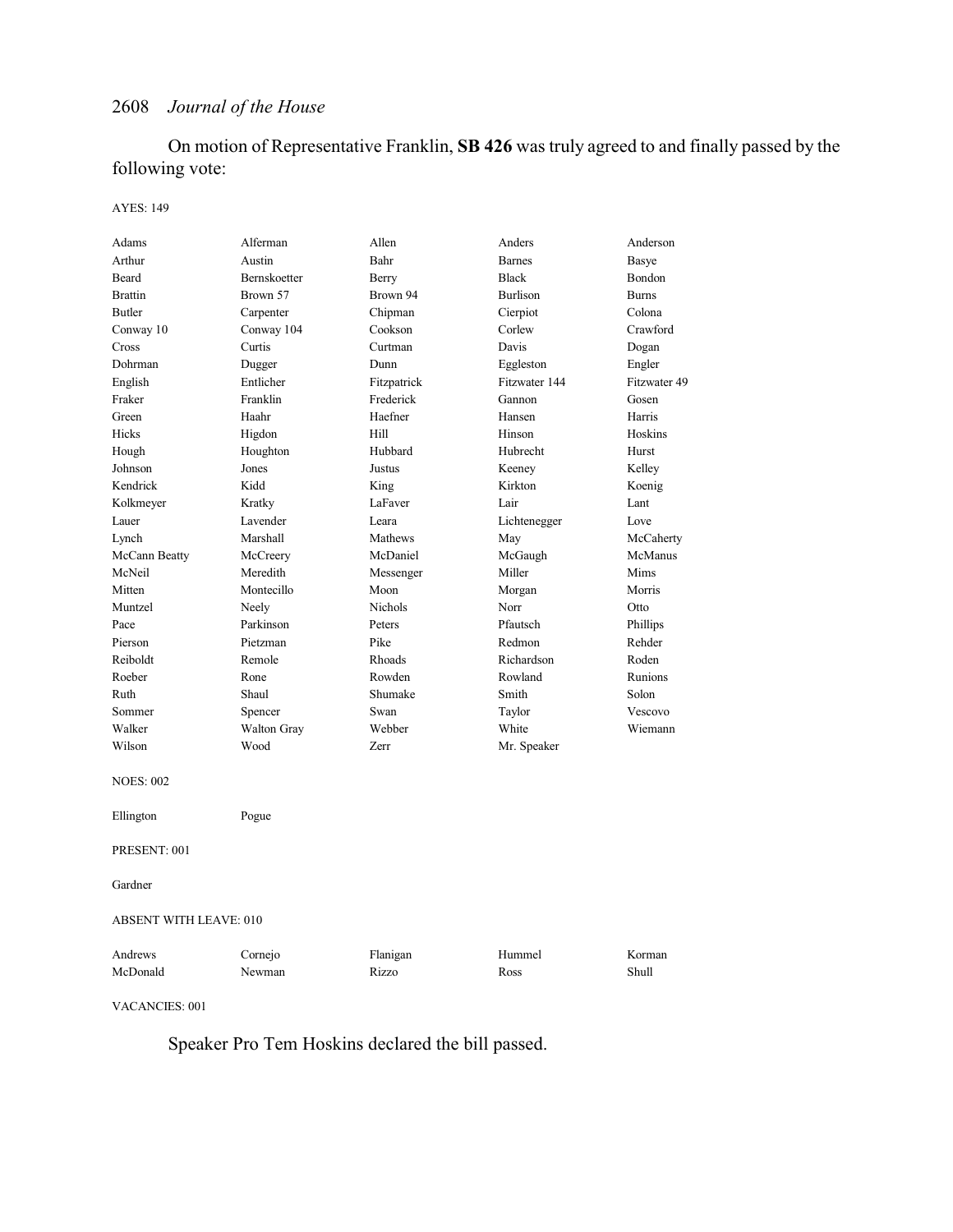# **HOUSE BILLS WITH SENATE AMENDMENTS**

**HB 514, with Senate Amendment No. 1**, relating to tax increment financing, was taken up by Representative Leara.

On motion of Representative Leara, the House concurred in **Senate Amendment No. 1** by the following vote:

AYES: 105

| Adams            | Alferman       | Allen          | Anders        | Arthur          |
|------------------|----------------|----------------|---------------|-----------------|
| Austin           | <b>Beard</b>   | Bernskoetter   | Berry         | <b>Black</b>    |
| <b>Burns</b>     | <b>Butler</b>  | Carpenter      | Cierpiot      | Colona          |
| Conway 104       | Cookson        | Corlew         | Cornejo       | Crawford        |
| Cross            | Davis          | Dogan          | Dohrman       | Dugger          |
| Dunn             | Engler         | English        | Entlicher     | Flanigan        |
| Fraker           | Franklin       | Frederick      | Gannon        | Gosen           |
| Green            | Haahr          | Haefner        | Hansen        | Harris          |
| Hicks            | Higdon         | Hinson         | Hoskins       | Hough           |
| Houghton         | Hubbard        | Johnson        | Jones         | Justus          |
| Kelley           | Kendrick       | King           | Kolkmeyer     | Kratky          |
| LaFaver          | Lair           | Lant           | Lauer         | Lavender        |
| Leara            | Lichtenegger   | Lynch          | McCaherty     | McCann Beatty   |
| McCreery         | McGaugh        | McManus        | McNeil        | Meredith        |
| Messenger        | Miller         | Mims           | Mitten        | Morgan          |
| Muntzel          | Neely          | <b>Nichols</b> | Norr          | Otto            |
| Pace             | Peters         | Pfautsch       | Phillips      | Pierson         |
| Pike             | Redmon         | Reiboldt       | Rhoads        | Richardson      |
| Roeber           | Rone           | Rowden         | Rowland       | Runions         |
| Ruth             | Shaul          | Shumake        | Solon         | Sommer          |
| Swan             | Walker         | Walton Gray    | Webber        | Zerr            |
| <b>NOES: 044</b> |                |                |               |                 |
| Anderson         | Andrews        | Bahr           | <b>Barnes</b> | Basye           |
| Bondon           | <b>Brattin</b> | Brown 57       | Brown 94      | <b>Burlison</b> |
| Chipman          | Curtis         | Curtman        | Eggleston     | Ellington       |
| Fitzpatrick      | Fitzwater 144  | Fitzwater 49   | Gardner       | Hill            |
| Hubrecht         | Hurst          | Keeney         | Kirkton       | Koenig          |
| Love             | Marshall       | McDaniel       | Montecillo    | Moon            |
| Morris           | Parkinson      | Pietzman       | Pogue         | Rehder          |
| Remole           | Roden          | Spencer        | Taylor        | Vescovo         |
| White            | Wiemann        | Wilson         | Wood          |                 |
| PRESENT: 001     |                |                |               |                 |

Smith

### ABSENT WITH LEAVE: 012

| Conway 10 | Hummel      | Kidd   | Korman | Mathews |
|-----------|-------------|--------|--------|---------|
| May       | McDonald    | Newman | Rizzo  | Ross    |
| Shull     | Mr. Speaker |        |        |         |

### VACANCIES: 001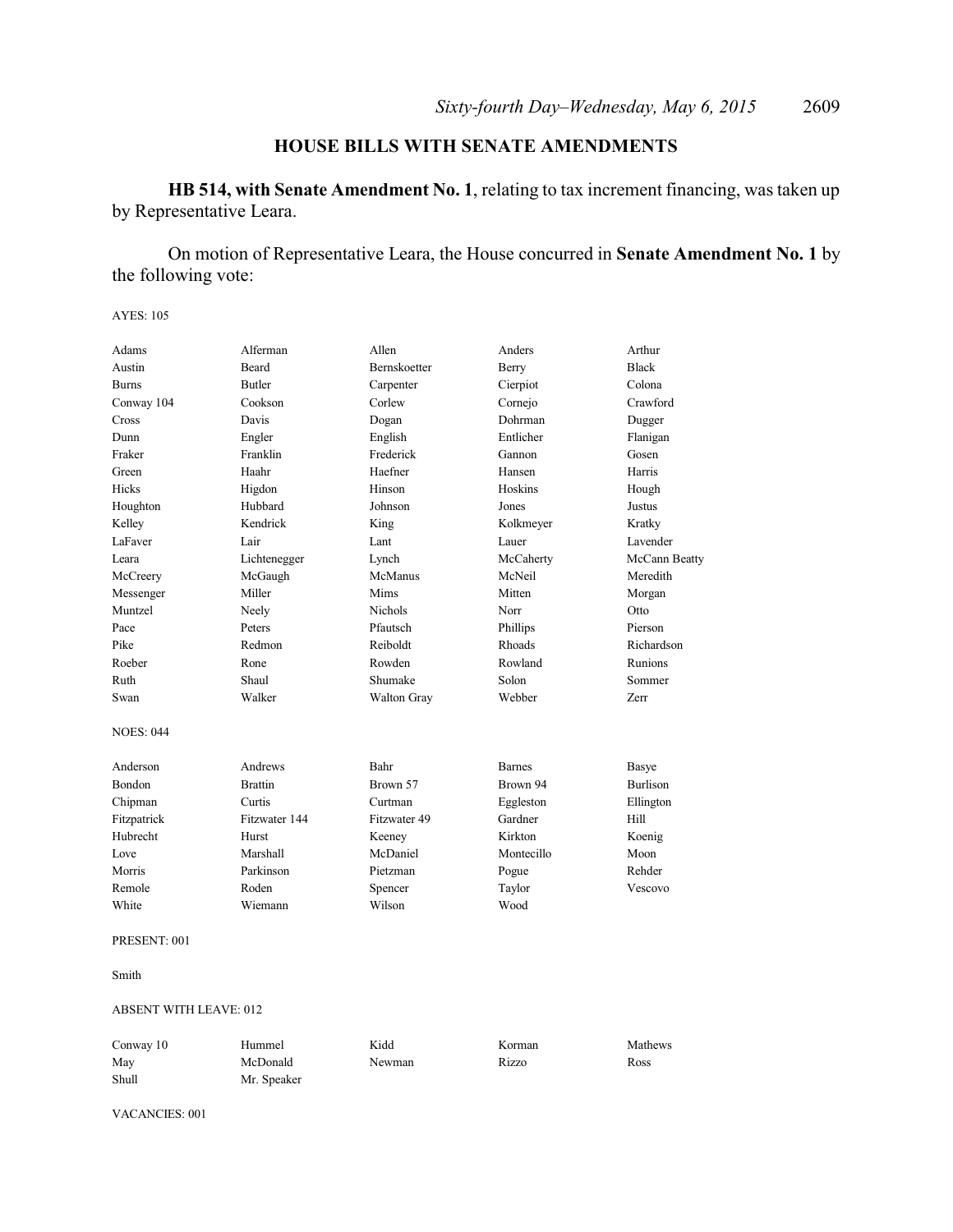On motion of Representative Leara, **HB 514, as amended**, was truly agreed to and finally passed by the following vote:

### AYES: 100

| Adams                         | Alferman       | Allen        | Anders        | Arthur          |
|-------------------------------|----------------|--------------|---------------|-----------------|
| Austin                        | Beard          | Bernskoetter | Berry         | <b>Black</b>    |
| <b>Burns</b>                  | <b>Butler</b>  | Carpenter    | Colona        | Conway 10       |
| Conway 104                    | Cookson        | Corlew       | Cornejo       | Crawford        |
| Cross                         | Davis          | Dogan        | Dohrman       | Dugger          |
| Dunn                          | Engler         | English      | Entlicher     | Flanigan        |
| Franklin                      | Frederick      | Gannon       | Gosen         | Green           |
| Haahr                         | Haefner        | Hansen       | Harris        | Hicks           |
| Higdon                        | Hinson         | Hoskins      | Hough         | Houghton        |
| Hubbard                       | Jones          | Justus       | Kelley        | Kendrick        |
| King                          | Kolkmeyer      | Kratky       | LaFaver       | Lair            |
| Lant                          | Lauer          | Lavender     | I eara        | Lichtenegger    |
| Lynch                         | May            | McCaherty    | McCann Beatty | McCreery        |
| McGaugh                       | McManus        | McNeil       | Meredith      | Messenger       |
| Miller                        | Mims           | Mitten       | Morgan        | Muntzel         |
| <b>Nichols</b>                | Norr           | Otto         | Pace          | Peters          |
| Pfautsch                      | Phillips       | Pierson      | Reiboldt      | Richardson      |
| Roeber                        | Rone           | Rowden       | Rowland       | Runions         |
| Ruth                          | Shaul          | Shumake      | Solon         | Sommer          |
| Swan                          | Walker         | Walton Gray  | Webber        | Zerr            |
| <b>NOES: 047</b>              |                |              |               |                 |
| Anderson                      | Andrews        | Bahr         | <b>Barnes</b> | Basye           |
| Bondon                        | <b>Brattin</b> | Brown 57     | Brown 94      | <b>Burlison</b> |
| Chipman                       | Curtis         | Curtman      | Eggleston     | Fitzpatrick     |
| Fitzwater 144                 | Fitzwater 49   | Gardner      | Hill          | Hubrecht        |
| Hurst                         | Johnson        | Keeney       | Kirkton       | Koenig          |
| Love                          | Marshall       | McDaniel     | Montecillo    | Moon            |
| Morris                        | Neely          | Parkinson    | Pietzman      | Pogue           |
| Redmon                        | Rehder         | Remole       | Rhoads        | Roden           |
| Spencer                       | Taylor         | Vescovo      | White         | Wiemann         |
| Wilson                        | Wood           |              |               |                 |
| PRESENT: 000                  |                |              |               |                 |
| <b>ABSENT WITH LEAVE: 015</b> |                |              |               |                 |
| Cierpiot                      | Ellington      | Fraker       | Hummel        | Kidd            |
| Korman                        | Mathews        | McDonald     | Newman        | Pike            |
| Rizzo                         | Ross           | <b>Shull</b> | Smith         | Mr. Speaker     |
|                               |                |              |               |                 |

VACANCIES: 001

Speaker Pro Tem Hoskins declared the bill passed.

# **THIRD READING OF SENATE BILLS**

**SB 334**, relating to boards of regents of state colleges and universities, was taken up by Representative Cookson.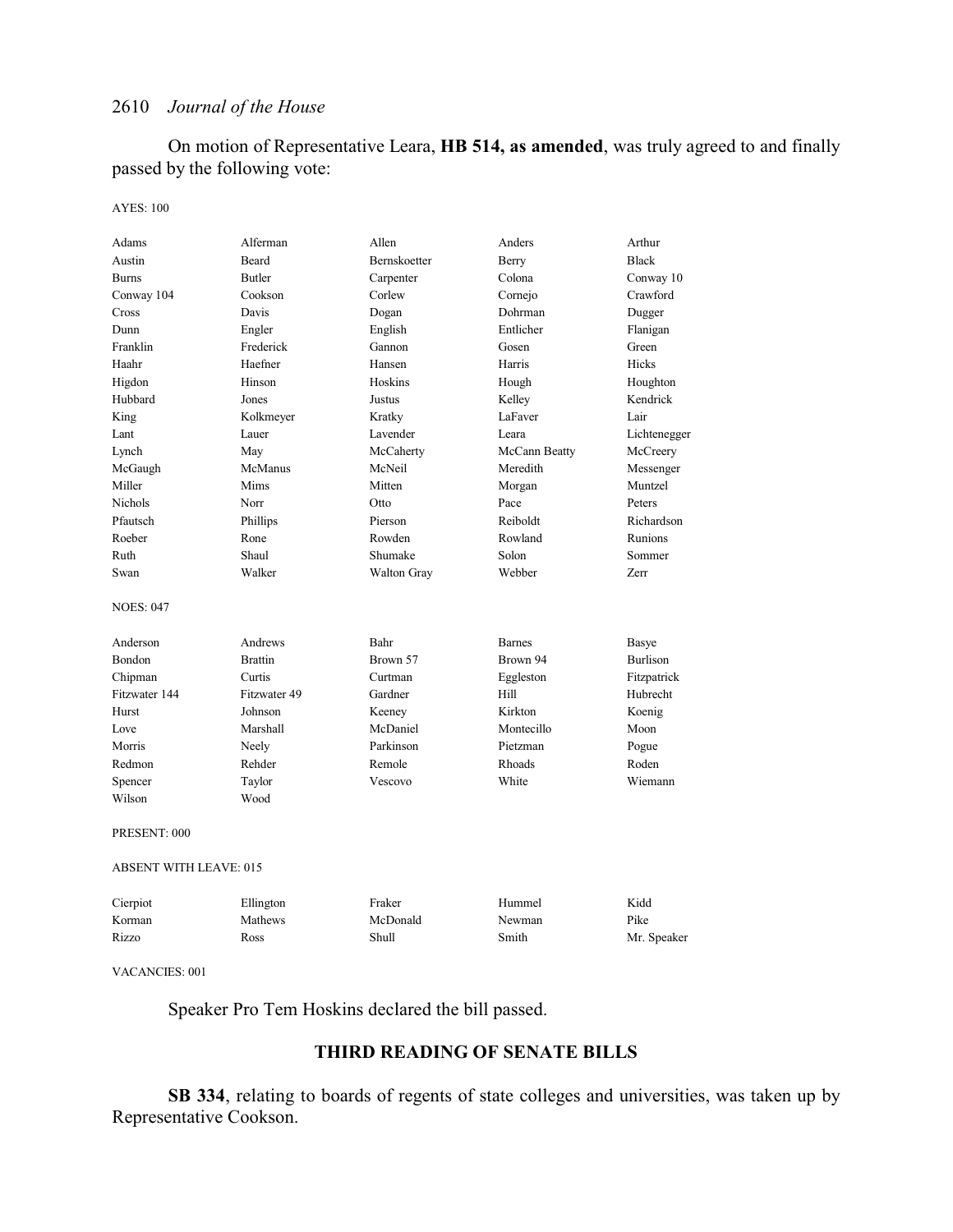On motion of Representative Cookson, **SB 334** was truly agreed to and finally passed by the following vote:

AYES: 146

| Adams                         | Alferman       | Allen        | Anders         | Anderson           |  |
|-------------------------------|----------------|--------------|----------------|--------------------|--|
| Andrews                       | Arthur         | Austin       | Bahr           | <b>Barnes</b>      |  |
| <b>Basye</b>                  | Beard          | Bernskoetter | Berry          | <b>Black</b>       |  |
| Bondon                        | <b>Brattin</b> | Brown 57     | Brown 94       | <b>Burlison</b>    |  |
| <b>Burns</b>                  | <b>Butler</b>  | Carpenter    | Chipman        | Cierpiot           |  |
| Colona                        | Conway 10      | Conway 104   | Cookson        | Corlew             |  |
| Cornejo                       | Crawford       | Curtis       | Curtman        | Dogan              |  |
| Dohrman                       | Dugger         | Dunn         | Eggleston      | Ellington          |  |
| Engler                        | English        | Entlicher    | Fitzpatrick    | Fitzwater 144      |  |
| Fitzwater 49                  | Flanigan       | Fraker       | Franklin       | Frederick          |  |
| Gannon                        | Gardner        | Gosen        | Green          | Haahr              |  |
| Haefner                       | Hansen         | Harris       | Hicks          | Higdon             |  |
| Hill                          | Hinson         | Hoskins      | Hough          | Houghton           |  |
| Hubbard                       | Hubrecht       | Hurst        | Johnson        | Jones              |  |
| Justus                        | Keeney         | Kelley       | Kendrick       | King               |  |
| Kirkton                       | Koenig         | Kolkmeyer    | Kratky         | LaFaver            |  |
| Lair                          | Lant           | Lauer        | Lavender       | Leara              |  |
| Lichtenegger                  | Love           | Lynch        | Mathews        | May                |  |
| McCaherty                     | McCann Beatty  | McCreery     | McDaniel       | McGaugh            |  |
| McManus                       | McNeil         | Meredith     | Messenger      | Miller             |  |
| <b>Mims</b>                   | Mitten         | Montecillo   | Moon           | Morgan             |  |
| Morris                        | Muntzel        | Neely        | <b>Nichols</b> | Norr               |  |
| Otto                          | Pace           | Peters       | Pfautsch       | Phillips           |  |
| Pierson                       | Pietzman       | Pike         | Rehder         | Reiboldt           |  |
| Remole                        | Rhoads         | Richardson   | Roden          | Roeber             |  |
| Rone                          | Rowden         | Rowland      | <b>Runions</b> | Ruth               |  |
| Shaul                         | Shumake        | Smith        | Solon          | Sommer             |  |
| Swan                          | Taylor         | Vescovo      | Walker         | <b>Walton Gray</b> |  |
| Webber                        | White          | Wiemann      | Wood           | Zerr               |  |
| Mr. Speaker                   |                |              |                |                    |  |
| <b>NOES: 003</b>              |                |              |                |                    |  |
| Marshall                      | Pogue          | Wilson       |                |                    |  |
| PRESENT: 000                  |                |              |                |                    |  |
| <b>ABSENT WITH LEAVE: 013</b> |                |              |                |                    |  |
| Cross                         | Davis          | Hummel       | Kidd           | Korman             |  |
| McDonald                      | Newman         | Parkinson    | Redmon         | Rizzo              |  |
| Ross                          | Shull          | Spencer      |                |                    |  |

VACANCIES: 001

Speaker Pro Tem Hoskins declared the bill passed.

# **BILLS CARRYING REQUEST MESSAGES**

HCS SCS SB 35, as amended, relating to public assistance, was taken up by Representative Haefner.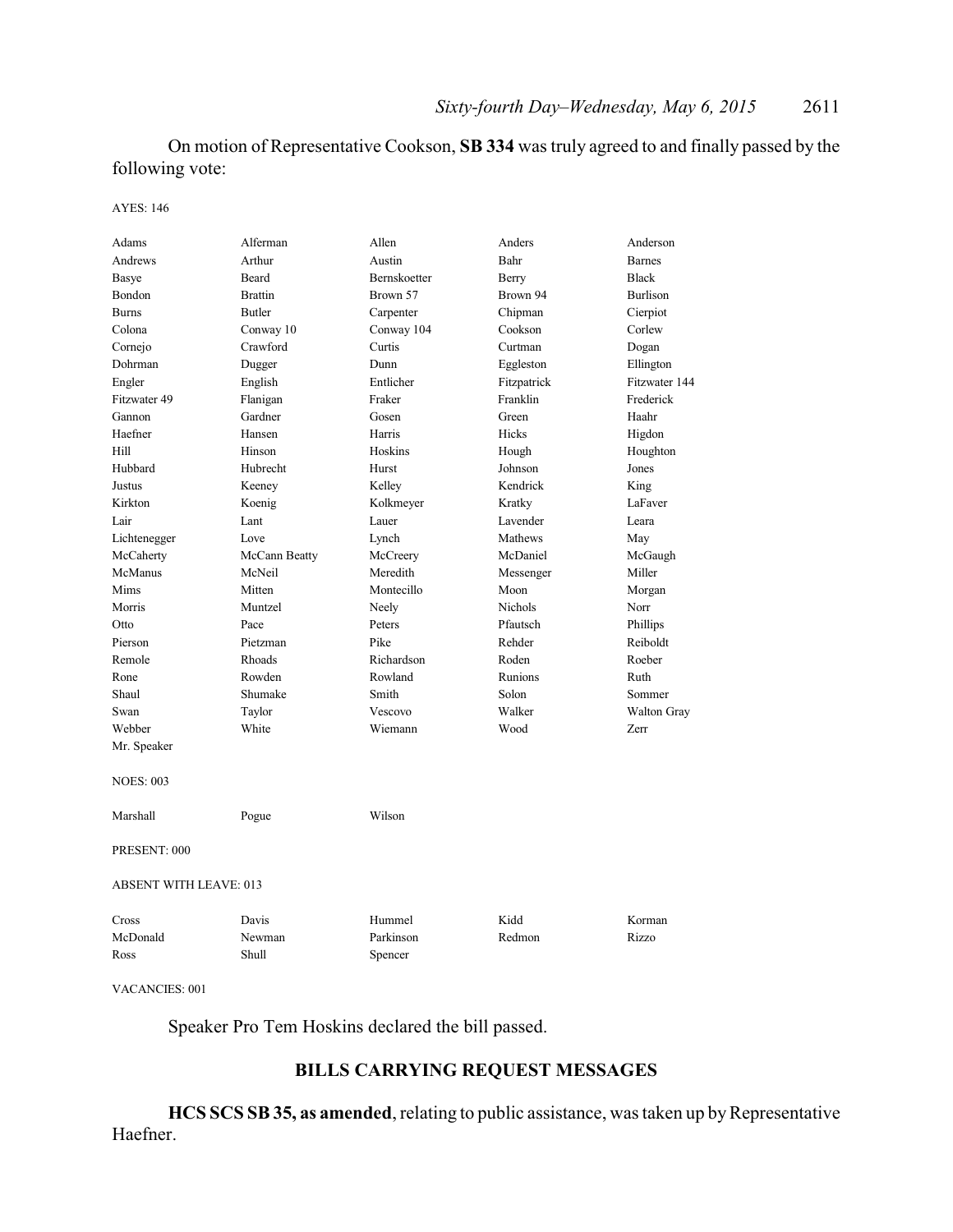Representative Haefner moved that the House refuse to recede from its position on **HCS SCS SB 35, as amended**, and grant the Senate a conference.

Which motion was adopted.

# **THIRD READING OF SENATE BILLS**

**HCS SCS SB 322**, relating to public assistance, was again taken up by Representative Engler.

# Representative Haefner offered **House Amendment No. 1**.

### *House Amendment No. 1*

AMEND House Committee Substitute for Senate Committee Substitute for Senate Bill No. 322, Page 7, Section 208.065, Line 5, by deleting all of said line and inserting in lieu thereof the following:

### "**program; child care**"; and

Further amend said bill by amending the title, enacting clause, and intersectional references accordingly.

On motion of Representative Haefner, **House Amendment No. 1** was adopted.

On motion of Representative Engler, **HCS SCS SB 322, as amended**, was adopted.

On motion of Representative Engler, **HCS SCS SB 322, as amended**, was read the third time and passed by the following vote:

AYES: 136

| Adams          | Alferman            | Allen        | Anders          | Anderson       |
|----------------|---------------------|--------------|-----------------|----------------|
| Andrews        | Arthur              | Austin       | Bahr            | Basye          |
| Beard          | <b>Bernskoetter</b> | Berry        | <b>Black</b>    | <b>Bondon</b>  |
| <b>Brattin</b> | Brown 57            | Brown 94     | <b>Burlison</b> | <b>Burns</b>   |
| <b>Butler</b>  | Carpenter           | Chipman      | Colona          | Conway 10      |
| Conway 104     | Cookson             | Corlew       | Cornejo         | Crawford       |
| Cross          | Curtman             | Dogan        | Dohrman         | Dugger         |
| Dunn           | Eggleston           | Engler       | English         | Entlicher      |
| Fitzpatrick    | Fitzwater 144       | Fitzwater 49 | Fraker          | Franklin       |
| Frederick      | Gannon              | Gosen        | Green           | Haahr          |
| Haefner        | Hansen              | Harris       | Hicks           | Higdon         |
| Hill           | Hinson              | Hoskins      | Hough           | Houghton       |
| Hubbard        | Hubrecht            | Johnson      | Jones           | Justus         |
| Keeney         | Kelley              | Kendrick     | Kidd            | King           |
| Kirkton        | Koenig              | Kolkmeyer    | Kratky          | LaFaver        |
| Lair           | Lauer               | Lavender     | Leara           | Lichtenegger   |
| Love           | Lynch               | Mathews      | May             | McCaherty      |
| McCann Beatty  | McCreery            | McDaniel     | McDonald        | McManus        |
| McNeil         | Meredith            | Messenger    | Miller          | Mims           |
| Mitten         | Morgan              | Muntzel      | Neely           | <b>Nichols</b> |
| Norr           | Otto                | Pace         | Parkinson       | Peters         |
| Pfautsch       | Pierson             | Pike         | Redmon          | Rehder         |
| Reiboldt       | Remole              | Rhoads       | Richardson      | Roden          |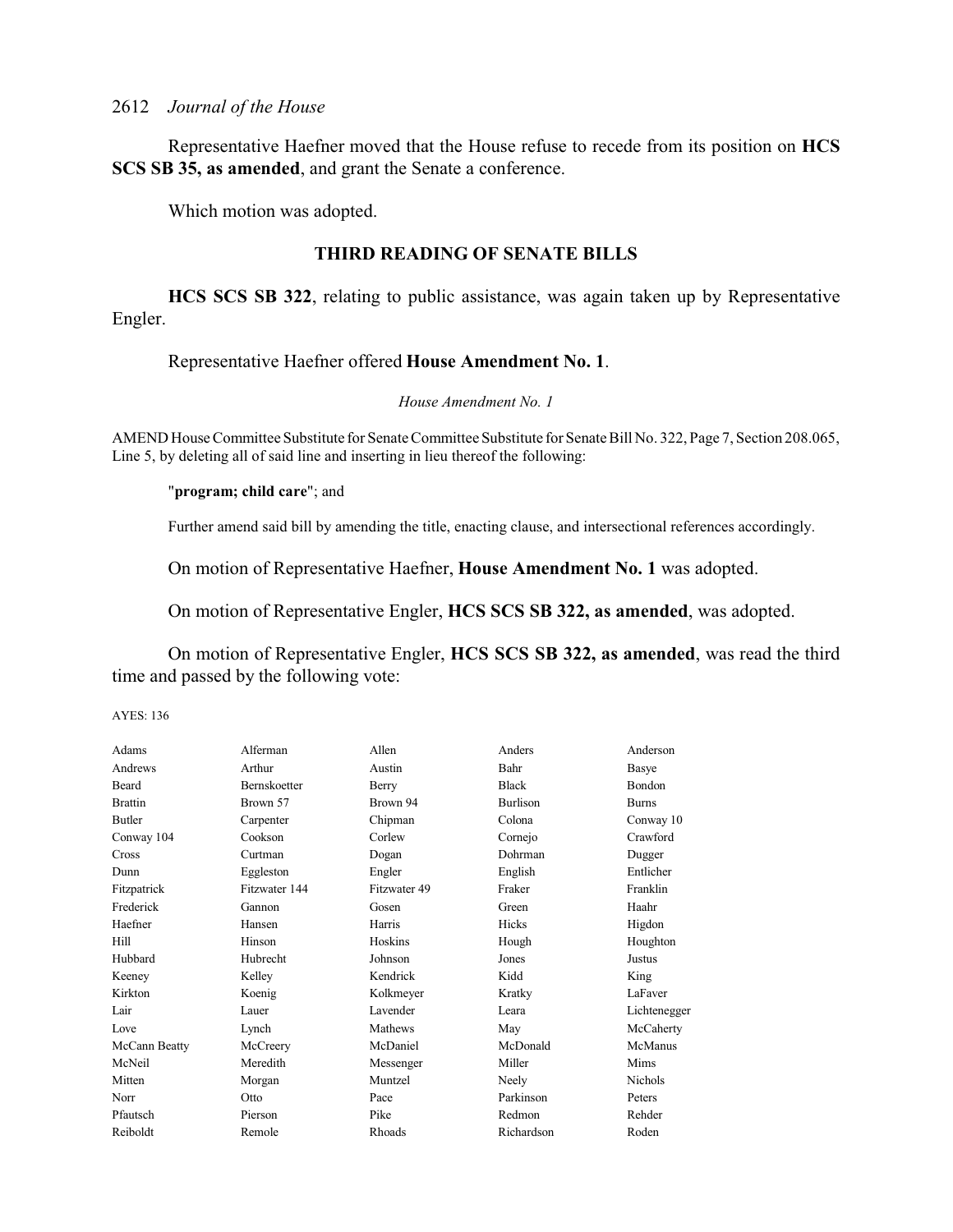### *Sixty-fourth Day–Wednesday, May 6, 2015* 2613

| Roeber<br>Ruth<br>Swan<br>Webber | Rone<br>Shaul<br>Taylor<br>White | Rowden<br>Shumake<br>Vescovo<br>Wiemann | Rowland<br>Solon<br>Walker<br>Wood | Runions<br>Sommer<br>Walton Gray<br>Zerr |
|----------------------------------|----------------------------------|-----------------------------------------|------------------------------------|------------------------------------------|
| Mr. Speaker                      |                                  |                                         |                                    |                                          |
| <b>NOES: 008</b>                 |                                  |                                         |                                    |                                          |
| Curtis                           | Ellington                        | Hurst                                   | Marshall                           | Montecillo                               |
| Moon                             | Pogue                            | Wilson                                  |                                    |                                          |
| PRESENT: 002                     |                                  |                                         |                                    |                                          |
| Gardner                          | Smith                            |                                         |                                    |                                          |
| <b>ABSENT WITH LEAVE: 016</b>    |                                  |                                         |                                    |                                          |
| <b>Barnes</b>                    | Cierpiot                         | Davis                                   | Flanigan                           | Hummel                                   |
| Korman                           | Lant                             | McGaugh                                 | Morris                             | Newman                                   |
| Phillips                         | Pietzman                         | Rizzo                                   | Ross                               | Shull                                    |
| Spencer                          |                                  |                                         |                                    |                                          |

VACANCIES: 001

Speaker Pro Tem Hoskins declared the bill passed.

**SCS SB 328**, relating to youth suicide awareness and prevention education, was taken up by Representative Lauer.

### Representative Frederick offered **House Amendment No. 1**.

### *House Amendment No. 1*

AMEND Senate Committee Substitute for Senate Bill No. 328, Page 1, In the Title, Lines 2 through 3, by deleting the words "youth suicide awareness and prevention education" and inserting in lieu thereof the words "mental health"; and

Further amend said bill and page, Section A, Line 2, by inserting immediately after said line the following:

"**9.154. 1. August 28, 2015, and thereafter the date designated by the show-me compassionate medical education research project committee established in section 191.596, shall be designated as "Show-Me Compassionate Medical Education Day" in Missouri. The citizens of the state of Missouri are encouraged to participate in appropriate activities and events to increase awareness regarding medical education, medical student well-being, and measures that have been shown to be effective, are currently being evaluated for effectiveness, and are being proposed for effectiveness in positively impacting medical student well-being and education.**

**2. The director of the department of mental health shall notify the revisor of statutes of the date selected by the show-me compassionate medical education research project committee for the show-me compassionate medical education day.**"; and

Further amend said bill, Page 2, Section 170.048, Line 23, by inserting immediately after said line the following:

"**191.594. 1. Sections 191.594 to 191.596 shall be known and may be cited as the "Show-Me Compassionate Medical Education Act".**

**2. No medical school in this state shall prohibit, discourage, or otherwise restrict a medical student organization or medical organization fromundertaking or conducting a study of the prevalence of depression and**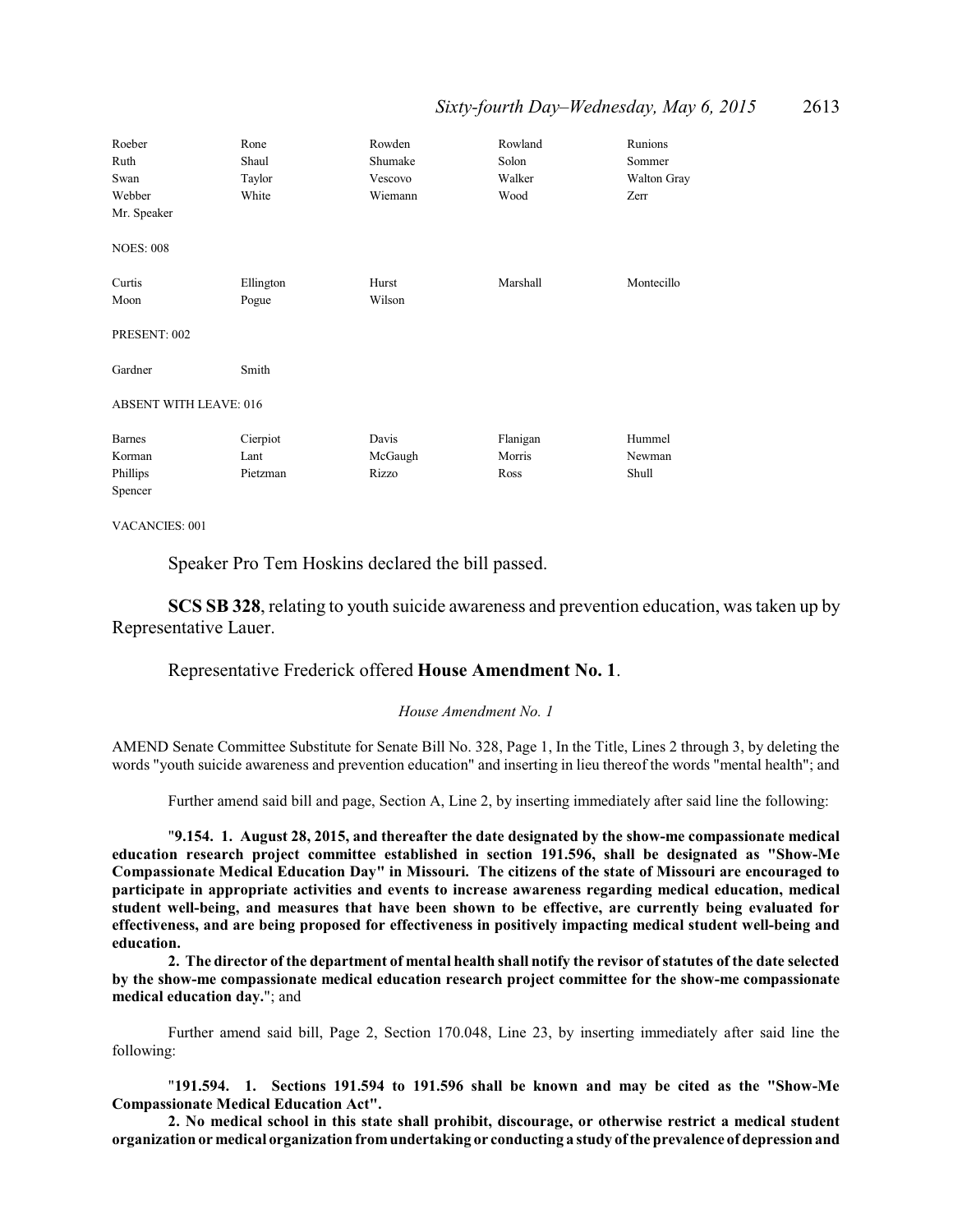**suicide or other mental health issues among medical students. No medical school in this state shall penalize, discipline, or otherwise take any adverse action against a student or a medicalstudent organization in connection with such student's or medical student organization's participation in, planning, or conducting a study of the prevalence of depression and suicide or other mental health issues among medical students.**

**3. For purposes of this section, the following terms shall mean:**

**(1) "Medical organization" includes, but is not limited to, organizations such as the Missouri State Medical Association and the Missouri Association of Osteopathic Physicians and Surgeons;**

**(2) "Medical school", any allopathic or osteopathic school of medicine in this state;**

**(3) "Medical student organization" includes, but is not limited to, organizations such as the American Medical Student Association, the Student Osteopathic Medical Association, and any medical student section of a medical organization.**

**191.596. 1. Medical schools in this state may, in collaboration with the Show-Me Compassionate Medical Education Research Project Committee, conduct a single center or multicenter study or studies, which, if conducted, shall be known as the "Show-Me Compassionate Medical Education Research Project", in order to facilitate the collection of data and implement practices and protocols to minimize stress and reduce the risk of depression and suicide for medical students in this state.**

**2. There is hereby established the "Show-Me Compassionate Medical Education Research Project Committee", which shall consist of representatives from each of the medical schools in this state and the director of the department of mental health, or the director's designee. The committee shall:**

**(1) Conduct an initial meeting on August 28, 2015, to organize, and meet as necessary thereafter to implement any research project conducted; and**

**(2) Set the date for the show-me compassionate medical education day designated under section 9.154. The date selected shall be for 2016 and every year thereafter.**

**3. Any single center or multicenter study undertaken by the committee or its member schools may include, but need not be limited to, the following:**

**(1) Development of study protocols designed to identify the root causes that contribute to the risk of depression and suicide for medical students;**

**(2) Examine the culture and academic program of medical schools that may contribute to the risk of depression and suicide for medical students;**

**(3) Collectionof any relevant additional data, including but not limited to consultation and collaboration with mental health professionals and mental health resources in the communities where medical schools are located;**

**(4) Collaboration between the medical schools in this state in order to share information, and to identify and make recommendations under subdivision (5) of this subsection; and**

**(5) Based on the data and findings under subdivisions (1) to (3) of this subsection:**

**(a) Identify the best practices to be implemented at each medical school designed to address the root causes and changes in medical school culture in order to minimize stress and reduce the risk of depression and suicide for medical students;**

**(b) Recommend any statutory or regulatory changes regarding licensure of medical professionals and recommend any changes to common practices associated with medical training or medical practice that the committee believes will accomplish the goals set out in this section.**

**4. The committee shall prepare an annual report which shall include any information under subdivision (5) of subsection 3 of this section and any measures reported by any medical school as a result of the findings under this section. The report shall be made available annually on each medical school's website and to the Missouri general assembly.**"; and

Further amend said bill by amending the title, enacting clause, and intersectional references accordingly.

On motion of Representative Frederick, **House Amendment No. 1** was adopted.

Representative Allen offered **House Amendment No. 2**.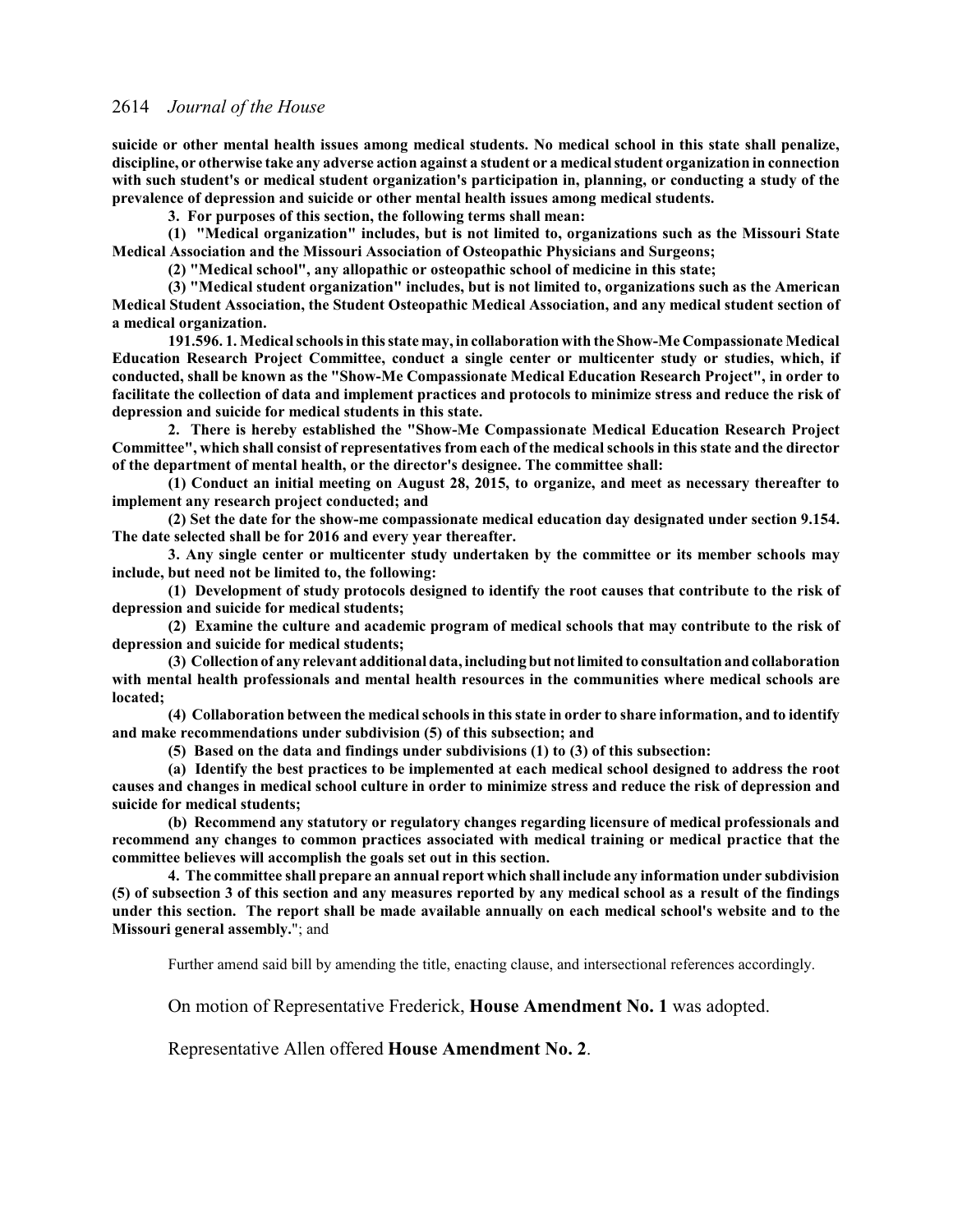### *House Amendment No. 2*

AMEND Senate Committee Substitute for Senate Bill No. 328, Page 1, Section A, Line 2, by inserting immediately after said line and section the following:

### "160.775. 1. Every district shall adopt an antibullying policy by September 1, 2007.

2. "Bullying" means intimidation or harassment that causes a reasonable student to fear for his or her physical safety or property**; substantially interferes with the educational performance, opportunities, or benefits of any student without exception; or substantially disrupts the orderly operation of the school**. Bullying may consist of **but is not limited to** physical actions, including gestures, or oral, cyberbullying, electronic, or written communication, and any threat of retaliation for reporting ofsuch acts. **Bullying, by students, is prohibited on school property, at any school function, or on a school bus. "Cyberbullying" is bullying as defined in this subsection through the transmission of a communication including, but not limited to, a message, text, sound, or image by means of an electronic device including, but not limited to, a telephone, wireless telephone, or other wireless communication device, computer, or pager**.

3. Each district's antibullying policy shall be founded on the assumption that all students need a safe learning environment. Policies shall treat **all** students equally and shall not contain specific lists of protected classes of students who are to receive special treatment. Policies may include age-appropriate differences for schools based on the grade levels at the school. Each such policy shall contain a statement of the consequences of bullying.

4. Each district's antibullying policy shall **be included in the student handbook and shall** require**, at a minimum, the following components:**

### **(1) A statement prohibiting bullying, defined no less inclusively than in subsection 2 of this section;**

**(2) A statement requiring** district employees to report any instance of bullying of which the employee has firsthand knowledge**[**. The district policy shall address training of employees in the requirements of the district policy.**], has reasonable cause to suspect that a student has been subject to bullying, or has received a report of bullying from a student. The policy shall require a district employee who witnesses an incident of bullying or has received reliable information that an incident of bullying has occurred to verbally report the incident to the district's designated individual at the school on the same day the employee witnessed or received the reliable information regarding the incident unless extenuating circumstances prohibit the employee from reporting until the next school day. The policy shall require such a district employee to report an incident of bullying in writing to the district's designated individual at the school within two school days. The policy shall require that the district maintain records of all incidents of bullying and their resolution. The policy shall also contain a description of the format that shall be used for a written report, which shall require, at a minimum, a listing of the offense and the outcome of any investigation;**

**(3) A procedure for reporting an act of bullying. The policy shall also include a statement requiring that the district designate an individual at each school in the district to receive verbal reports and written reports of incidents of bullying. Such individual shall be a district employee who is a school principal, school administrator, or school supervisor;**

**(4) A procedure for prompt investigation of reports of violations and complaints, identifying one or more employees responsible for the investigation including, at a minimum, the following requirements:**

**(a) Within one school day of a written report of an incident of bullying being received, the school principal, or his or her designee, shall initiate an investigation of the incident;**

**(b) The school principal may appoint other school staff to assist with the investigation;**

**(c) The investigation shall be completed within ten school days from the date of the written report;**

**(5) The range of ways in which a school will respond once an incident of bullying is confirmed;**

**(6) A statement that prohibits reprisal or retaliation against any person who reports an act of bullying and the consequence and appropriate remedial action for a person who engages in reprisal or retaliation;**

**(7) A statement of how the policy is to be publicized; and**

**(8) A process for discussing the district's antibullying policy with students and training school employees and volunteers who have significant contact with students in the requirements of the policy, including at a minimum the following statements:**

**(a) The school district shall provide information and appropriate training to the school district staff who have significant contact with students regarding the policy;**

**(b) The school district shall give annual notice of the policy to students, parents or guardians, and staff;**

**(c) The school district shall provide education and information to students regarding bullying, including information regarding the school district policy prohibiting bullying, the harmful effects of bullying, and other**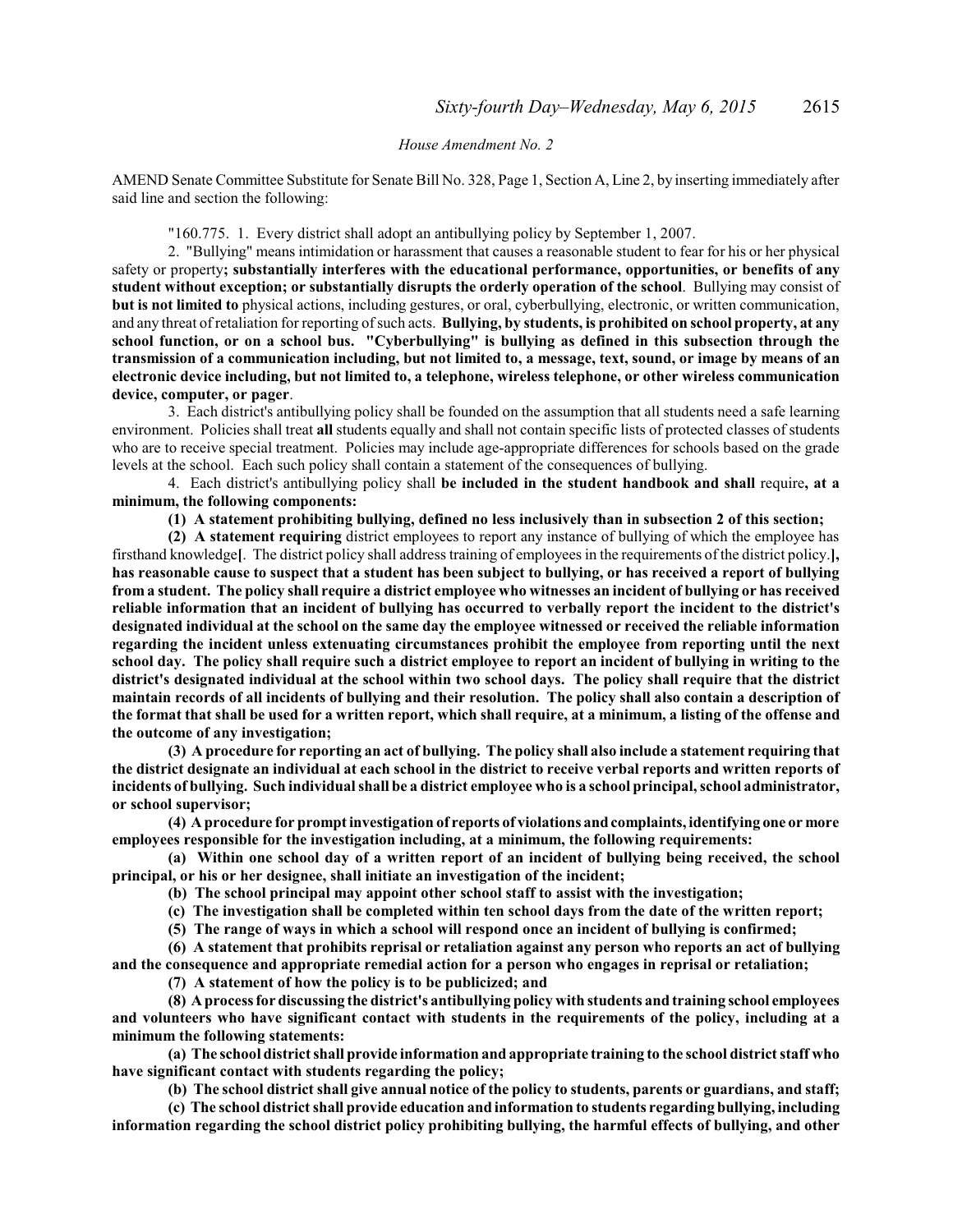**applicable initiatives to prevent bullying, including student peer-to-peer initiatives to provide accountability and policy enforcement for those found to have engaged in bullying, reprisal, or retaliation against any person who reports an act of bullying;**

**(d) The administration of the school district shall instruct its school counselors and school psychologists to educate students who are victims of bullying on techniques for students to overcome bullying's negative effects. Such techniques shall include but not be limited to cultivating the student's self-worth and self-esteem; teaching the student to defend himself or herself assertively and effectively; helping the student develop social skills; and encouraging the student to develop an internal locus of control. The provisions of this paragraph shall not be construed to contradict or limit any other provision of this section; and**

**(e) The administration of the school district shall implement programs and other initiatives to prevent bullying, to respond to such conduct in a manner that does not stigmatize the victim, and to make resources or referrals available to victims of bullying.**

**5. Notwithstanding any other provision of law, any school district may subject any student to discipline for cyberbullying. The district shall have jurisdiction to prohibit cyberbullying that originates on a school's campus if the electronic communication was made using the school's technological resources or the electronic communication was made on the school's campus using the student's own personal technological resources. The district shall have jurisdiction to prohibit cyberbullying that originates off the school's campus if:**

**(1) It was reasonably foreseeable that the electronic communication would reach the school's campus; or**

**(2) There is a sufficient nexus between the electronic communication and the school which includes, but is not limited to, speech that is directed at a school-specific audience, or the speech was brought onto or accessed on the school campus, even if it was not the student in question who did so.**

**6. In determining the appropriate disciplinary action for a cyberbullying offense under subsection 5 of this section, the district shall take into consideration the nature of the offense, the age of the student, and the following:**

**(1) For a first-time or minor cyberbullying offense, the district may mandate that the student attend counseling and education sessions;**

**(2) For a second or more serious cyberbullying offense, the district may prohibit the student from participating in school activities or events;**

**(3) For a serious incident of cyberbullying, the school may suspend or expel the student.**

**7. Each district shall annually review its antibullying policy and revise it as needed. The district's school board shall receive input from school personnel, students, and administrators when reviewing and revising the policy.**

**8. Each district shall develop a method to keep track of any correspondence between individuals and the district, or any school in the district, regarding an incident of bullying. Such correspondence shall be a closed record under chapter 610.**

**9. Each district shall annually report to the department of elementary and secondary education the number of confirmed reported bullying incidents in the district at the school level and the district level, and any action taken in response to an incident of bullying, including but not limited to expulsions and suspensions, for each school in the district. No district shall release any confidential information not authorized by state or federal law for public release. The department of elementary and secondary education shall post this information on its internet website within thirty days of receiving it but shall ensure that no personally identifiable information is posted.**"; and

Further amend said bill by amending the title, enacting clause, and intersectional references accordingly.

On motion of Representative Allen, **House Amendment No. 2** was adopted.

On motion of Representative Lauer, **SCS SB 328, as amended**, was read the third time and passed by the following vote:

 $AYES: 137$ 

| Adams   | Alterman | Allen  | Anders | Ander |
|---------|----------|--------|--------|-------|
| Andrews | Arthur   | Austın | Bahr   | Basye |

Adams Alferman Allen Anders Anderson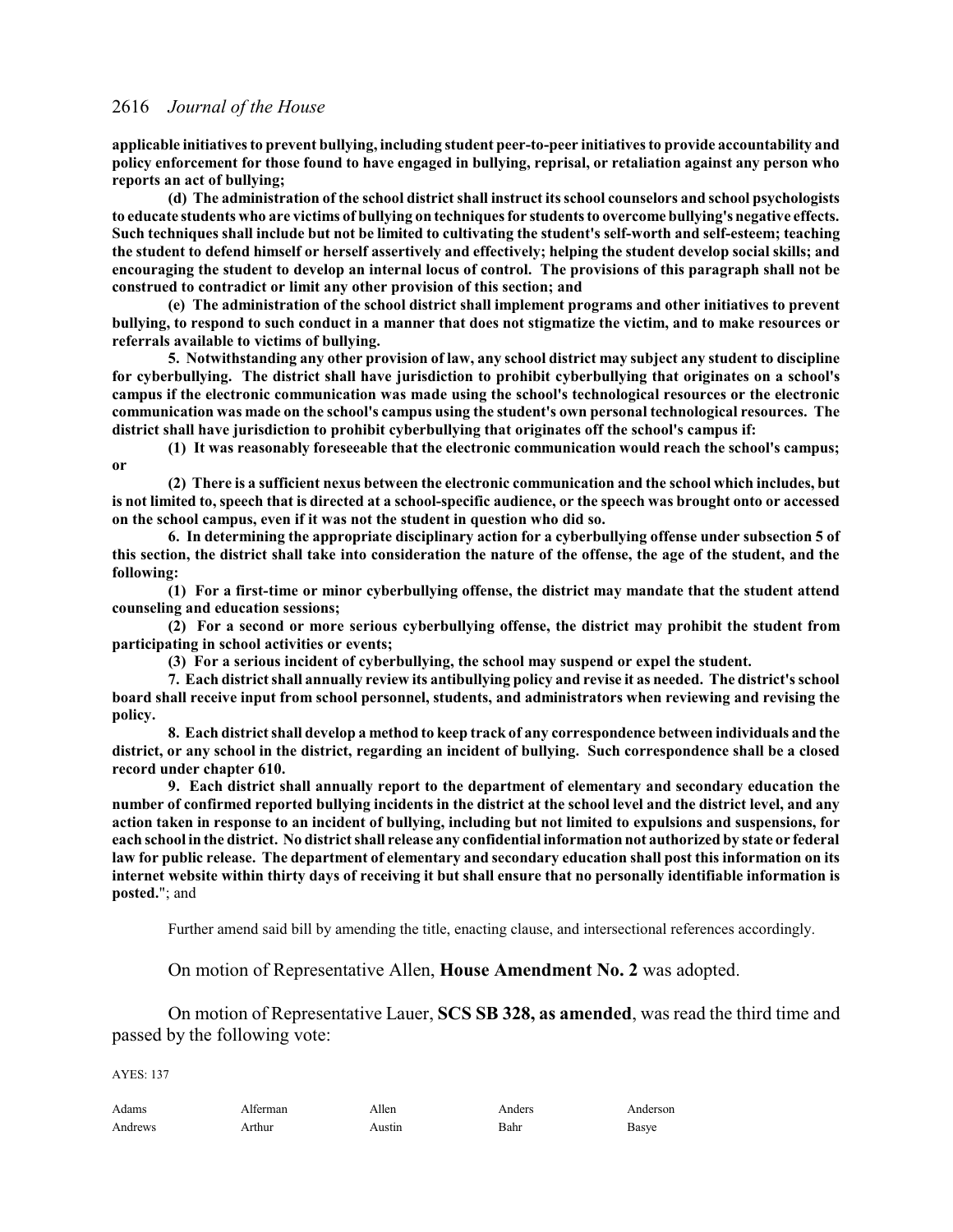# *Sixty-fourth Day–Wednesday, May 6, 2015* 2617

| Beard            | Bernskoetter                  | Berry    | <b>Black</b>    | Bondon         |  |
|------------------|-------------------------------|----------|-----------------|----------------|--|
| <b>Brattin</b>   | Brown 57                      | Brown 94 | <b>Burlison</b> | <b>Burns</b>   |  |
| <b>Butler</b>    | Chipman                       | Colona   | Conway 10       | Conway 104     |  |
| Cookson          | Corlew                        | Cornejo  | Crawford        | Cross          |  |
| Curtis           | Dogan                         | Dohrman  | Dunn            | Eggleston      |  |
| Ellington        | Engler                        | English  | Entlicher       | Fitzpatrick    |  |
| Fitzwater 144    | Fitzwater 49                  | Flanigan | Fraker          | Franklin       |  |
| Frederick        | Gannon                        | Gardner  | Gosen           | Green          |  |
| Haahr            | Haefner                       | Hansen   | Harris          | Hill           |  |
| Hinson           | Hoskins                       | Hough    | Houghton        | Hubbard        |  |
| Hubrecht         | Hurst                         | Johnson  | Jones           | Justus         |  |
| Keeney           | Kelley                        | Kendrick | King            | Kirkton        |  |
| Koenig           | Kolkmeyer                     | Kratky   | LaFaver         | Lair           |  |
| Lauer            | Lavender                      | Leara    | Lichtenegger    | Love           |  |
| Lynch            | Mathews                       | May      | McCaherty       | McCann Beatty  |  |
| McCreery         | McDaniel                      | McDonald | McManus         | McNeil         |  |
| Meredith         | Messenger                     | Miller   | Mims            | Mitten         |  |
| Montecillo       | Morgan                        | Muntzel  | Neely           | <b>Nichols</b> |  |
| Norr             | Otto                          | Pace     | Peters          | Pfautsch       |  |
| Pierson          | Pietzman                      | Pike     | Redmon          | Rehder         |  |
| Reiboldt         | Remole                        | Rhoads   | Richardson      | Roden          |  |
| Roeber           | Rone                          | Rowden   | Rowland         | Runions        |  |
| Ruth             | Shaul                         | Shumake  | Solon           | Sommer         |  |
| Swan             | Taylor                        | Vescovo  | Walker          | Walton Gray    |  |
| Webber           | White                         | Wiemann  | Wilson          | Wood           |  |
| Zerr             | Mr. Speaker                   |          |                 |                |  |
| <b>NOES: 004</b> |                               |          |                 |                |  |
| Curtman          | Marshall                      | Moon     | Pogue           |                |  |
| PRESENT: 001     |                               |          |                 |                |  |
| Smith            |                               |          |                 |                |  |
|                  | <b>ABSENT WITH LEAVE: 020</b> |          |                 |                |  |
| <b>Barnes</b>    | Carpenter                     | Cierpiot | Davis           | Dugger         |  |
| Hicks            | Higdon                        | Hummel   | Kidd            | Korman         |  |
| Lant             | McGaugh                       | Morris   | Newman          | Parkinson      |  |
| Phillips         | Rizzo                         | Ross     | Shull           | Spencer        |  |
|                  |                               |          |                 |                |  |

VACANCIES: 001

Speaker Pro Tem Hoskins declared the bill passed.

On motion of Representative Richardson, the House recessed until 2:00 p.m.

# **AFTERNOON SESSION**

The hour of recess having expired, the House was called to order by Speaker Diehl.

# **THIRD READING OF SENATE BILLS**

**HCS SCS SB 380**, relating to health care, was taken up by Representative Lair.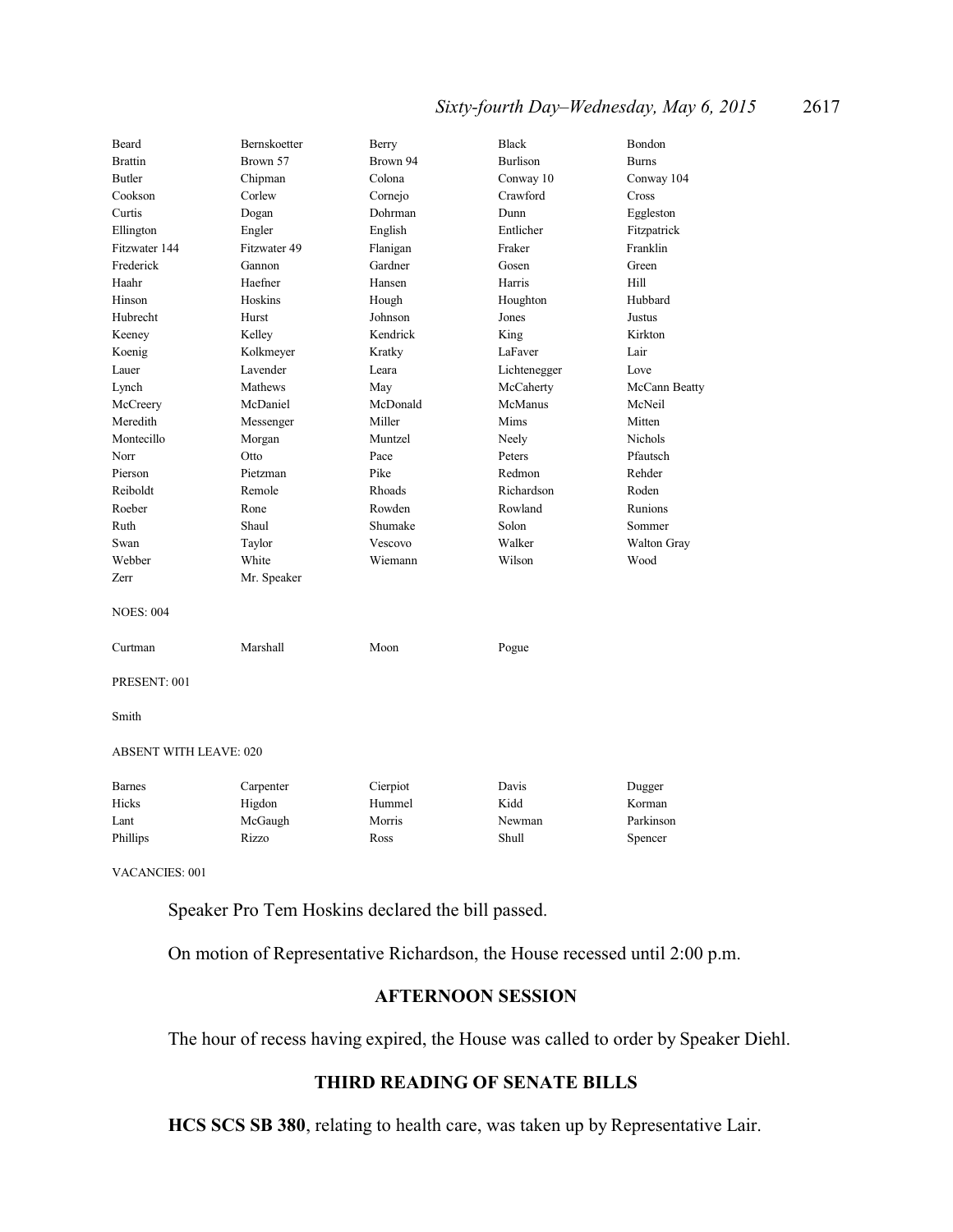### Representative Solon offered **House Amendment No. 1**.

#### *House Amendment No. 1*

AMEND House Committee Substitute for Senate Committee Substitute for Senate Bill No. 380, Page 9, Section 192.926, Line 47, by inserting after all of said section and line the following:

"**197.130. 1. All hospitals licensed under this chapter shall require admission staff to provide written notice to each patient when the patient is admitted to the hospital under observational status:**

**(1) During the intake process;**

**(2) At any time the patient's status changes; and**

**(3) Upon discharge.**

**Upon discharge the hospital admission staff shall provide written notice to the patient regarding the duration of the patient's inpatient status, observational status, or both.**

**2. Each written notice shall include:**

**(1) A statement regarding whether the patient is being admitted to the hospital under inpatient status or observational status;**

**(2) A statement that observation status may affect the patient's Medicare, MO HealthNet, or private insurance coverage for hospital services including medications and pharmaceutical supplies and for home- and community-based care or rehabilitative services at a skilled nursing facility if needed upon discharge from the hospital; and**

**(3) A recommendation that the patient contact his or her health insurance provider to better understand the implications of a patient's placement in observation status.**

**3. The department of health and senior services shall promulgate rules to implement the provisions of this section and shall develop an acknowledgment form to meet the written notice requirements of this section. Any rule or portion of a rule, as that term is defined in section 536.010, that is created under the authority delegated in this section shall become effective only if it complies with and is subject to all of the provisions of chapter 536 and, if applicable, section 536.028. This section and chapter 536 are nonseverable, and if any of the powers vested with the general assembly pursuant to chapter 536 to review, to delay the effective date, or to disapprove and annul a rule are subsequently held unconstitutional, then the grant of rulemaking authority and any rule proposed or adopted after August 28, 2015, shall be invalid and void.**"; and

Further amend said bill by amending the title, enacting clause, and intersectional references accordingly.

On motion of Representative Solon, **House Amendment No. 1** was adopted.

### Representative Cornejo offered **House Amendment No. 2**.

### *House Amendment No. 2*

AMEND House Committee Substitute for Senate Committee Substitute for Senate Bill No. 380, Page 1, Section A, Line 3, by inserting immediately after said line the following:

"**191.1075. As used in sections 191.1075 to 191.1085, the following terms shall mean:**

**(1) "Department", the department of health and senior services;**

**(2) "Health care professional", a physician or other health care practitioner licensed, accredited, or certified by the state of Missouri to perform specified health services;**

**(3) "Hospital":**

**(a) A place devoted primarily to the maintenance and operation of facilities for the diagnosis, treatment, or care of not less than twenty-four consecutive hours in any week of three or more nonrelated individuals suffering from illness, disease, injury, deformity, or other abnormal physical conditions; or**

**(b) A place devoted primarily to provide for not less than twenty-four consecutive hours in any week medical or nursing care for three or more unrelated individuals. "Hospital" does not include convalescent, nursing, shelter, or boarding homes as defined in chapter 198.**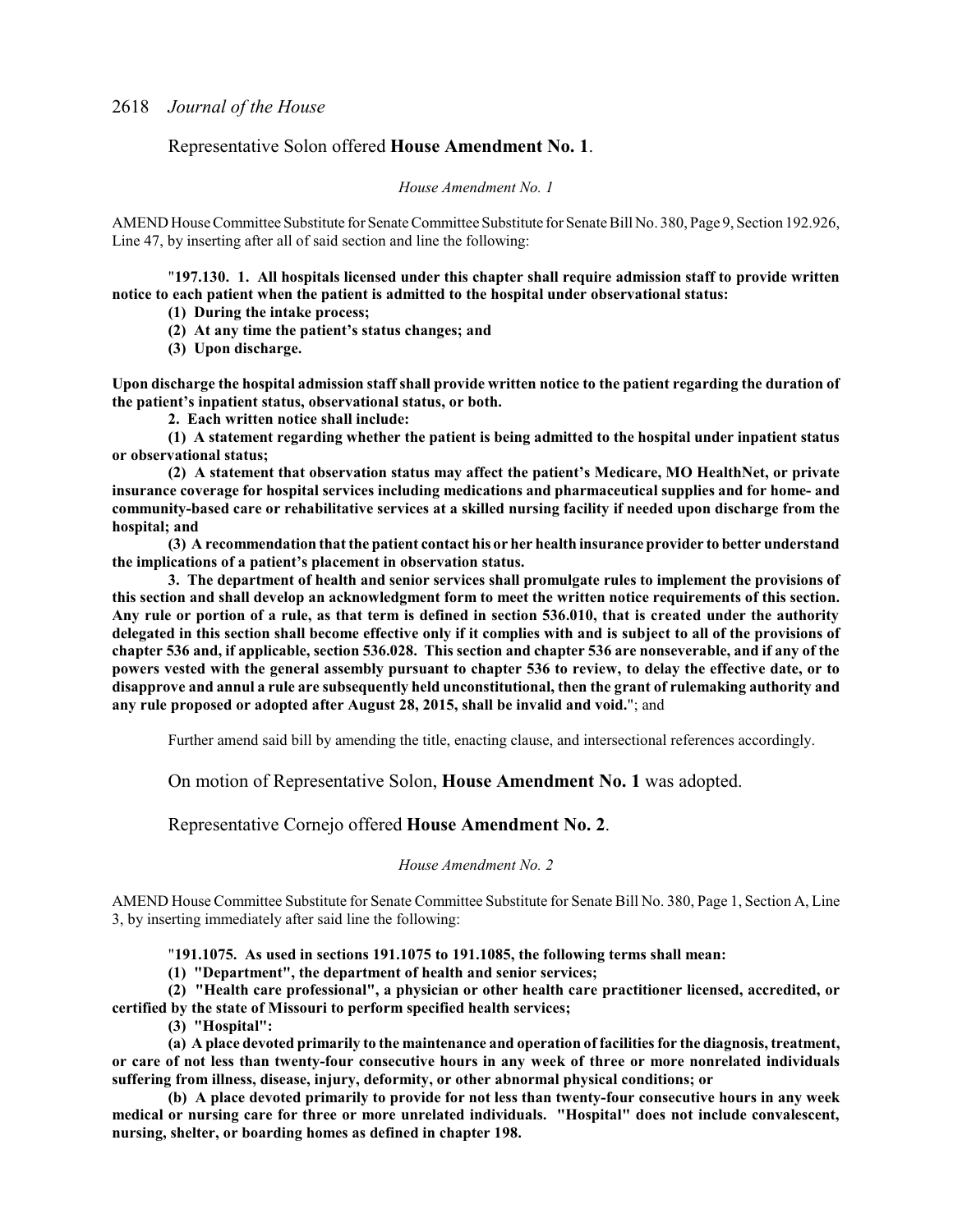**191.1080. 1. There is hereby created within the department of health and senior services the "Missouri Palliative Care and Quality of Life Interdisciplinary Council", which shall be a palliative care consumer and professional information and education program to improve quality and delivery of patient-centered and familyfocused care in this state.**

**2. On or before December 1, 2015, the following members shall be appointed to the council:**

**(1) Two members of the senate, appointed by the president pro tempore of the senate;**

**(2) Two members of the house of representatives, appointed by the speaker of the house of representatives;**

**(3) Two board-certified hospice and palliative medicine physicians licensed in this state, appointed by the governor with the advice and consent of the senate;**

**(4) Two certified hospice and palliative nurses licensed in this state, appointed by the governor with the advice and consent of the senate;**

**(5) A certified hospice and palliative social worker, appointed by the governor with the advice and consent of the senate;**

**(6) A patient and family caregiver advocate representative, appointed by the governor with the advice and consent of the senate;**

**(7) A spiritual professional with experience in palliative care and health care, appointed by the governor with the advice and consent of the senate.**

**3. Council members shall serve for a term of three years. The members of the council shall elect a chair and vice chair whose duties shall be established by the council. The department shall determine a time and place for regular meetings of the council, which shall meet at least biannually.**

**4. Members of the council shall serve without compensation, but shall, subject to appropriations, be reimbursed for their actual and necessary expenses incurred in the performance of their duties as members of the council.**

**5. The council shall consult with and advise the department on matters related to the establishment, maintenance, operation, and outcomes evaluation of palliative care initiatives in this state, including the palliative care consumer and professional information and education program established in section 191.1085.**

**6. The council shall submit an annual report to the general assembly which includes an assessment of the availability of palliative care in this state for patients at early stages of serious disease and an analysis of barriers to greater access to palliative care.**

**7. The council authorized under this section shall automatically expire August 28, 2021.**

**191.1085. 1. There is hereby established the "Palliative Care Consumer and Professional Information and Education Program" within the department of health and senior services.**

**2. The purpose of the program is to maximize the effectiveness of palliative care in this state by ensuring that comprehensive and accurate information and education about palliative care is available to the public, health care providers, and health care facilities.**

**3. The department shall publish on its website information and resources, including links to external resources, about palliative care for the public, health care providers, and health care facilities, including but not limited to:**

**(1) Continuing education opportunities for health care providers;**

**(2) Information about palliative care delivery in the home, primary, secondary, and tertiary environments; and**

**(3) Consumer educational materials and referral information for palliative care, including hospice.**

**4. Each hospital in this state is encouraged to have a palliative care presence on its intranet or internet website which provides links to one or more of the following organizations: the Institute of Medicine, the Center to Advance Palliative Care, the Supportive Care Coalition, the National Hospice and Palliative Care Organization, the American Academy of Hospice and Palliative Medicine, and the National Institute on Aging.**

**5. Each hospital in this state is encouraged to have patient education information about palliative care available for distribution to patients.**

**6. The department shall consult with the palliative care and quality of life interdisciplinary council established in section 191.1080 in implementing the section.**

**7. The department may promulgate rules to implement the provisions of sections 191.1075 to 191.1085. Any rule or portion of a rule, as that term is defined in section 536.010, that is created under the authority delegated in sections 191.1075 to 191.1085 shall become effective only if it complies with and is subject to all of the provisions of chapter 536 and, if applicable, section 536.028. Sections 191.1075 to 191.1085 and chapter 536 are nonseverable and if any of the powers vested with the general assembly pursuant to chapter 536 to review,**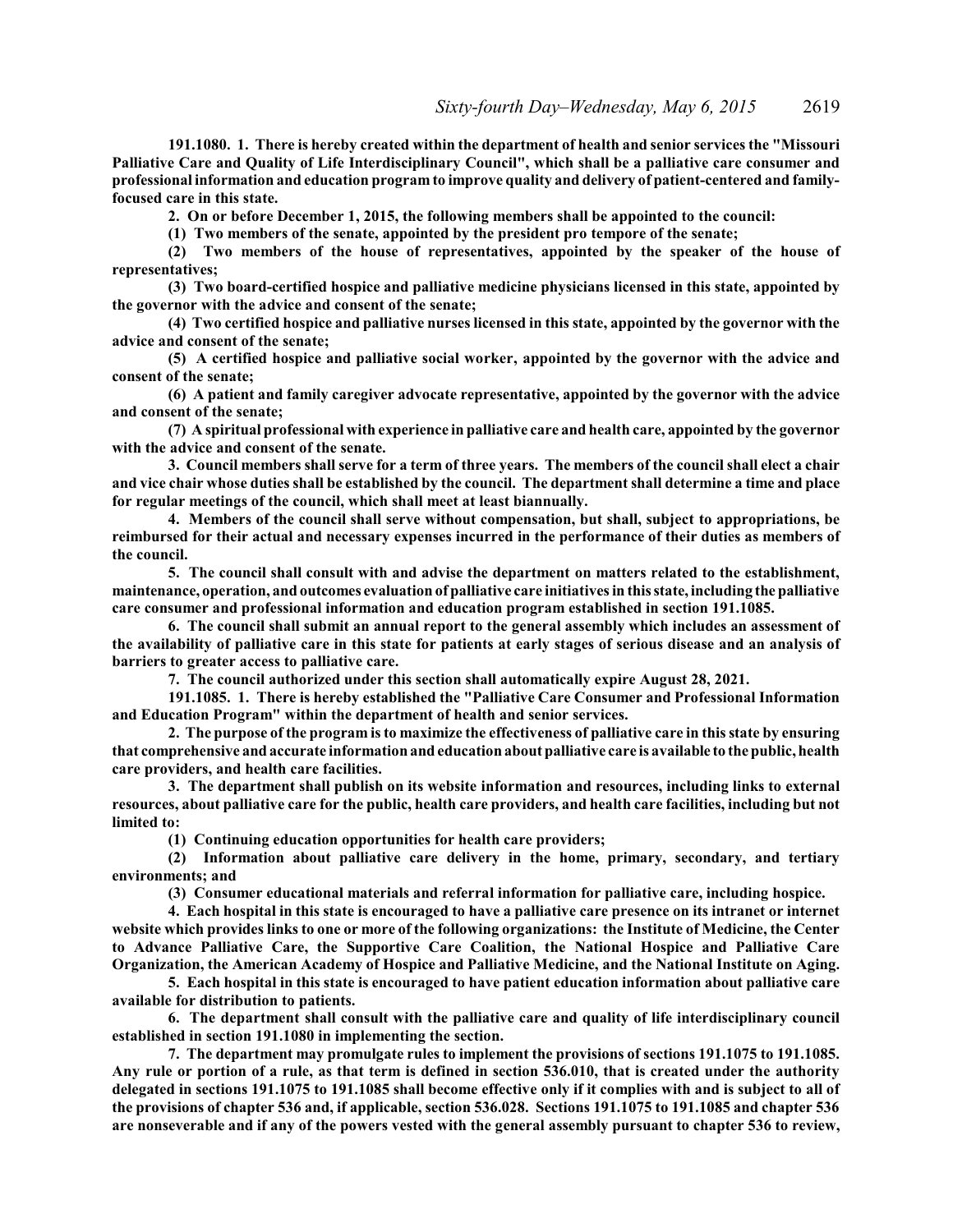**to delay the effective date, or to disapprove and annul a rule are subsequently held unconstitutional, then the grant of rulemaking authority and any rule proposed or adopted after August 28, 2015, shall be invalid and void.**

**8. Notwithstanding the provisions of section 23.253 to the contrary, the program authorized under this section shall automatically expire on August 28, 2021.**"; and

Further amend said bill by amending the title, enacting clause, and intersectional references accordingly.

On motion of Representative Cornejo, **House Amendment No. 2** was adopted.

### Representative Redmon offered **House Amendment No. 3**.

### *House Amendment No. 3*

AMEND House Committee Substitute for Senate Committee Substitute for Senate Bill No. 380, Page 9, Section 192.926, Line 47, by inserting after all of said section and line the following:

"195.070. 1. A physician, podiatrist, dentist, a registered optometrist certified to administer pharmaceutical agents as provided in section 336.220, or an assistant physician in accordance with section 334.037 or a physician assistant in accordance with section 334.747 in good faith and in the course of his or her professional practice only, may prescribe, administer, and dispense controlled substances or he or she may cause the same to be administered or dispensed by an individual as authorized by statute.

2. An advanced practice registered nurse, as defined in section 335.016, but not a certified registered nurse anesthetist as defined in subdivision (8) of section 335.016, who holds a certificate of controlled substance prescriptive authority from the board of nursing under section 335.019 and who is delegated the authority to prescribe controlled substances under a collaborative practice arrangement under section 334.104 may prescribe any controlled substances listed in Schedules III, IV, and V ofsection 195.017**, and may have restricted authority in Schedule II. Prescriptions for Schedule II medications prescribed by an advanced practice registered nurse who has a certificate of controlled substance prescriptive authority are restricted to only those medications containing hydrocodone**. However, no such certified advanced practice registered nurse shall prescribe controlled substance for his or her own self or family. Schedule III narcotic controlled substance **and Schedule II - hydrocodone** prescriptions shall be limited to a one hundred twenty-hour supply without refill.

3. A veterinarian, in good faith and in the course of the veterinarian's professional practice only, and not for use by a human being, may prescribe, administer, and dispense controlled substances and the veterinarian may cause them to be administered by an assistant or orderly under his or her direction and supervision.

4. A practitioner shall not accept any portion of a controlled substance unused by a patient, for any reason, if such practitioner did not originally dispense the drug.

5. An individual practitioner shall not prescribe or dispense a controlled substance for such practitioner's personal use except in a medical emergency."; and

Further amend said bill, Page 15, Section 301.142, Line 217, by inserting after all of said line the following:

"334.037. 1. A physician may enter into collaborative practice arrangements with assistant physicians. Collaborative practice arrangements shall be in the form of written agreements, jointly agreed-upon protocols, or standing orders for the delivery of health care services. Collaborative practice arrangements, which shall be in writing, may delegate to an assistant physician the authority to administer or dispense drugs and provide treatment as long as the delivery of such health care services is within the scope of practice of the assistant physician and is consistent with that assistant physician's skill, training, and competence and the skill and training of the collaborating physician.

2. The written collaborative practice arrangement shall contain at least the following provisions:

(1) Complete names, home and business addresses, zip codes, and telephone numbers of the collaborating physician and the assistant physician;

(2) A list of all other offices or locations besides those listed in subdivision (1) of this subsection where the collaborating physician authorized the assistant physician to prescribe;

(3) A requirement that there shall be posted at every office where the assistant physician is authorized to prescribe, in collaboration with a physician, a prominently displayed disclosure statement informing patients that they may be seen by an assistant physician and have the right to see the collaborating physician;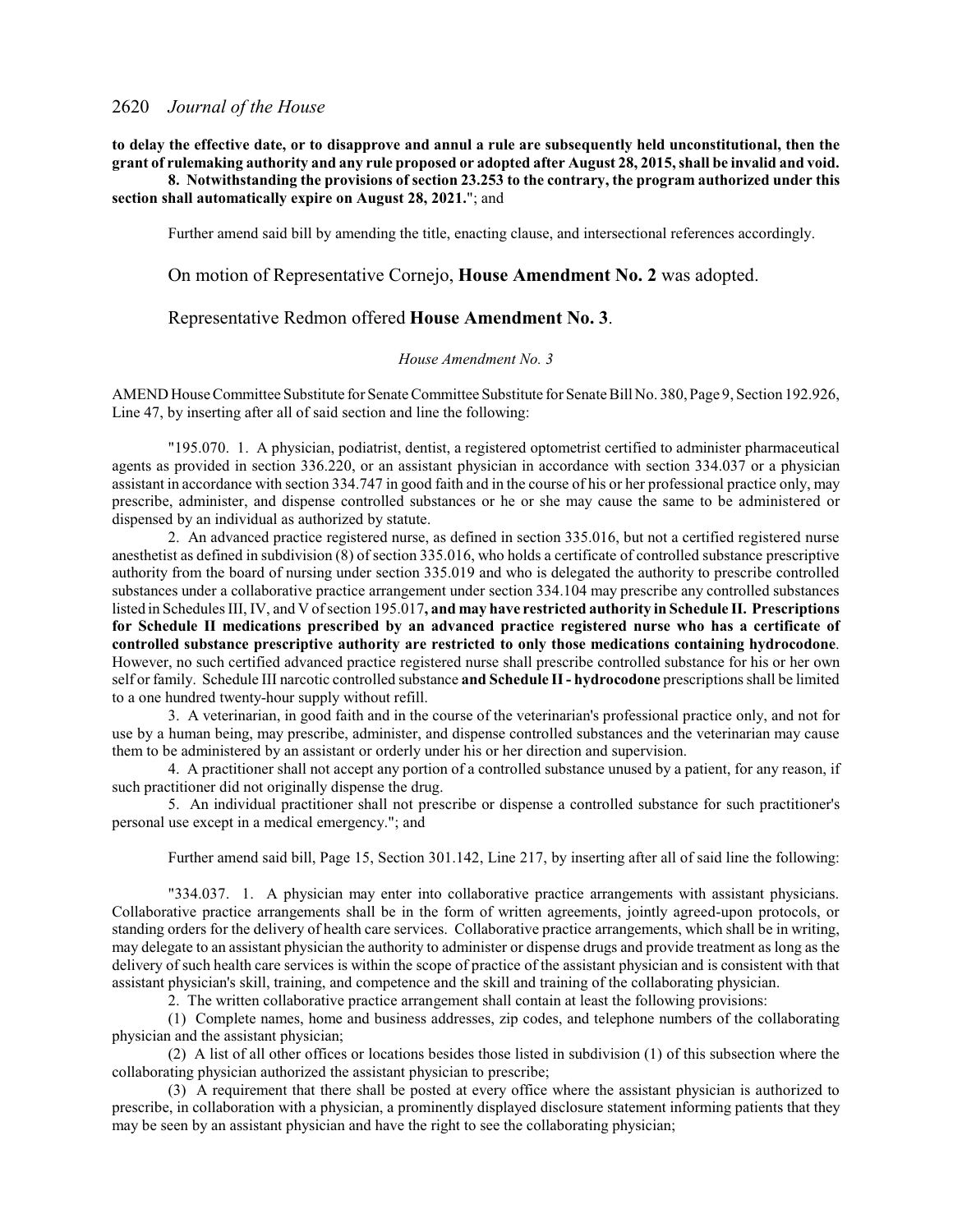(4) All specialty or board certifications of the collaborating physician and all certifications of the assistant physician;

(5) The manner of collaboration between the collaborating physician and the assistant physician, including how the collaborating physician and the assistant physician shall:

(a) Engage in collaborative practice consistent with each professional's skill, training, education, and competence;

(b) Maintain geographic proximity; except, the collaborative practice arrangement may allow for geographic proximity to be waived for a maximum of twenty-eight days per calendar year for rural health clinics as defined by P.L. 95-210, as long as the collaborative practice arrangement includes alternative plans as required in paragraph (c) of this subdivision. Such exception to geographic proximity shall apply only to independent rural health clinics, provider-based rural health clinics if the provider is a critical access hospital as provided in 42 U.S.C. Section 1395i-4, and providerbased rural health clinics if the main location of the hospital sponsor is greater than fifty miles from the clinic. The collaborating physician shall maintain documentation related to such requirement and present it to the state board of registration for the healing arts when requested; and

(c) Provide coverage during absence, incapacity, infirmity, or emergency by the collaborating physician;

(6) A description of the assistant physician's controlled substance prescriptive authority in collaboration with the physician, including a list of the controlled substances the physician authorizes the assistant physician to prescribe and documentation that it is consistent with each professional's education, knowledge, skill, and competence;

(7) A list of all other written practice agreements of the collaborating physician and the assistant physician;

(8) The duration of the written practice agreement between the collaborating physician and the assistant physician;

(9) A description of the time and manner of the collaborating physician's review of the assistant physician's delivery of health care services. The description shall include provisions that the assistant physician shall submit a minimum of ten percent of the charts documenting the assistant physician's delivery of health care services to the collaborating physician for review by the collaborating physician, or any other physician designated in the collaborative practice arrangement, every fourteen days; and

(10) The collaborating physician, or any other physician designated in the collaborative practice arrangement, shall review every fourteen days a minimum of twenty percent of the charts in which the assistant physician prescribes controlled substances. The charts reviewed under this subdivision may be counted in the number of charts required to be reviewed under subdivision (9) of this subsection.

3. The state board of registration for the healing arts under section 334.125 shall promulgate rules regulating the use of collaborative practice arrangements for assistant physicians. Such rules shall specify:

(1) Geographic areas to be covered;

(2) The methods of treatment that may be covered by collaborative practice arrangements;

(3) In conjunction with deans of medical schools and primary care residency program directors in the state, the development and implementation of educational methods and programs undertaken during the collaborative practice service which shall facilitate the advancement ofthe assistant physician's medical knowledge and capabilities, and which may lead to credit toward a future residency programfor programsthat deemsuch documented educational achievements acceptable; and

(4) The requirements for review of services provided under collaborative practice arrangements, including delegating authority to prescribe controlled substances.

Any rules relating to dispensing or distribution of medications or devices by prescription or prescription drug orders under this section shall be subject to the approval of the state board of pharmacy. Any rules relating to dispensing or distribution of controlled substances by prescription or prescription drug orders under this section shall be subject to the approval of the department of health and senior services and the state board of pharmacy. The state board of registration for the healing arts shall promulgate rules applicable to assistant physicians that shall be consistent with guidelines for federally funded clinics. The rulemaking authority granted in this subsection shall not extend to collaborative practice arrangements of hospital employees providing inpatient care within hospitals as defined in chapter 197 or populationbased public health services as defined by 20 CSR 2150-5.100 as of April 30, 2008.

4. The state board of registration for the healing arts shall not deny, revoke, suspend, or otherwise take disciplinary action against a collaborating physician for health care services delegated to an assistant physician provided the provisions of this section and the rules promulgated thereunder are satisfied.

5. Within thirty days of any change and on each renewal, the state board of registration for the healing arts shall require every physician to identifywhether the physician is engaged in any collaborative practice arrangement, including collaborative practice arrangements delegating the authority to prescribe controlled substances, and also report to the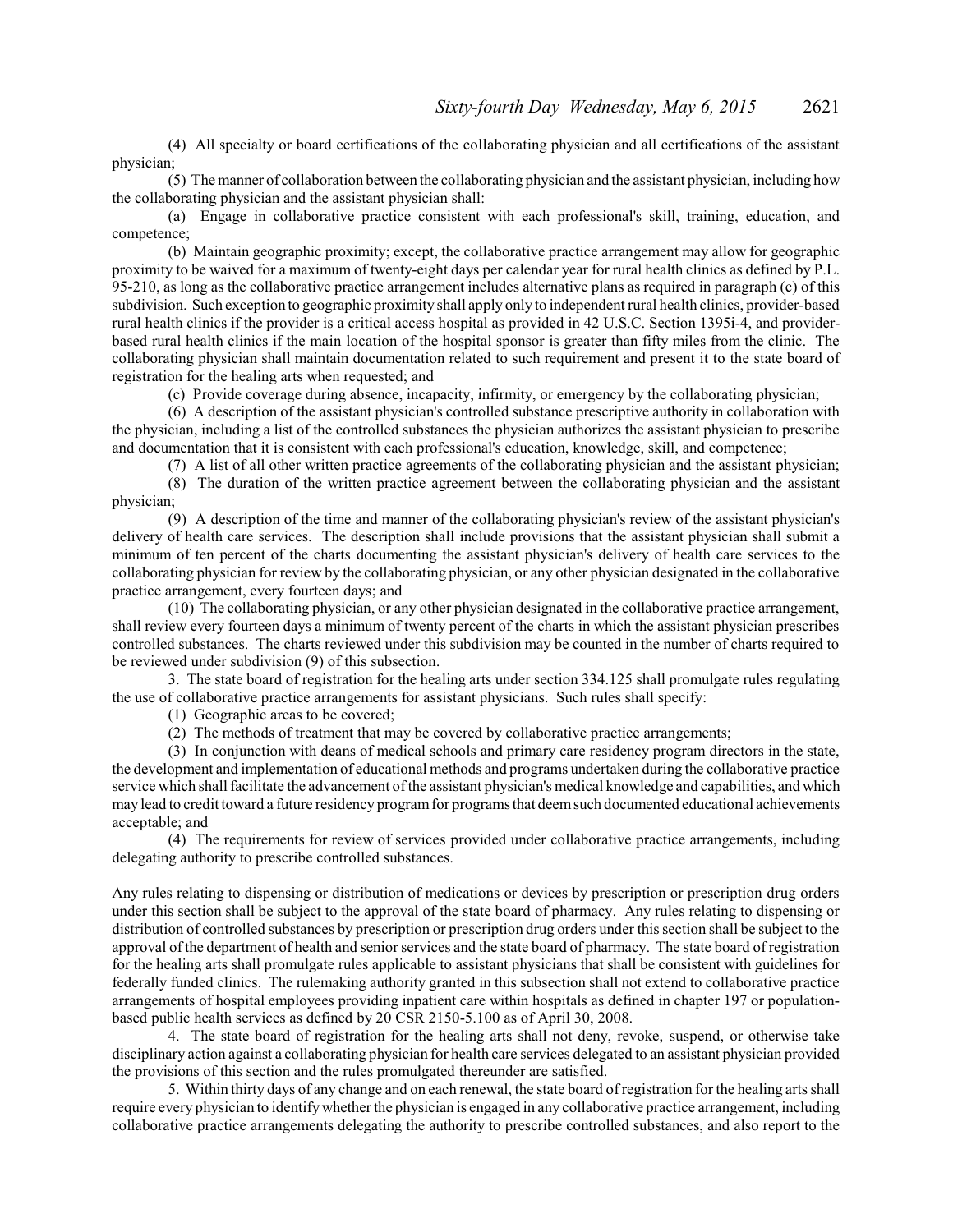board the name of each assistant physician with whom the physician has entered into such arrangement. The board may make such information available to the public. The board shall track the reported information and may routinely conduct random reviews of such arrangements to ensure that arrangements are carried out for compliance under this chapter.

6. A collaborating physician shall not enter into a collaborative practice arrangement with more than three fulltime equivalent assistant physicians. Such limitation shall not apply to collaborative arrangements of hospital employees providing inpatient care service in hospitals as defined in chapter 197 or population-based public health services as defined by 20 CSR 2150-5.100 as of April 30, 2008.

7. The collaborating physician shall determine and document the completion of at least a one-month period of time during which the assistant physician shall practice with the collaborating physician continuously present before practicing in a setting where the collaborating physician is not continuously present. Such limitation shall not apply to collaborative arrangements of providers of population-based public health services as defined by 20 CSR 2150-5.100 as of April 30, 2008.

8. No agreement made under this section shall supersede current hospital licensing regulations governing hospital medication orders under protocols or standing orders for the purpose of delivering inpatient or emergency care within a hospital as defined in section 197.020 if such protocols or standing orders have been approved by the hospital's medical staff and pharmaceutical therapeutics committee.

9. No contract or other agreement shall require a physician to act as a collaborating physician for an assistant physician against the physician's will. A physician shall have the right to refuse to act as a collaborating physician, without penalty, for a particular assistant physician. No contract or other agreement shall limit the collaborating physician's ultimate authority over any protocols or standing orders or in the delegation of the physician's authority to any assistant physician, but such requirement shall not authorize a physician in implementing such protocols, standing orders, or delegation to violate applicable standards for safe medical practice established by a hospital's medical staff.

10. No contract or other agreement shall require any assistant physician to serve as a collaborating assistant physician for any collaborating physician against the assistant physician's will. An assistant physician shall have the right to refuse to collaborate, without penalty, with a particular physician.

11. All collaborating physicians and assistant physicians in collaborative practice arrangements shall wear identification badges while actingwithin the scope oftheir collaborative practice arrangement. The identification badges shall prominently display the licensure status of such collaborating physicians and assistant physicians.

12. (1) An assistant physician with a certificate of controlled substance prescriptive authority as provided in this section may prescribe any controlled substance listed in Schedule III, IV, or V of section 195.017**, and may have restricted authority in Schedule II,** when delegated the authority to prescribe controlled substances in a collaborative practice arrangement. **Prescriptions for Schedule II medications prescribed by an assistant physician who has a certificate of controlled substance prescriptive authority are restricted to only those medications containing hydrocodone.** Such authority shall be filed with the state board of registration for the healing arts. The collaborating physician shall maintain the right to limit a specific scheduled drug or scheduled drug category that the assistant physician is permitted to prescribe. Any limitations shall be listed in the collaborative practice arrangement. Assistant physicians shall not prescribe controlled substances for themselves or members oftheir families. Schedule III controlled substances **and Schedule II - hydrocodone prescriptions**shall be limited to a five-day supply without refill. Assistant physicians who are authorized to prescribe controlled substances under this section shall register with the federal Drug Enforcement Administration and the state bureau of narcotics and dangerous drugs, and shall include the Drug Enforcement Administration registration number on prescriptions for controlled substances.

(2) The collaborating physician shall be responsible to determine and document the completion of at least one hundred twenty hours in a four-month period by the assistant physician during which the assistant physician shall practice with the collaborating physician on-site prior to prescribing controlled substances when the collaborating physician is not on-site. Such limitation shall not apply to assistant physicians of population-based public health services as defined in 20 CSR 2150-5.100 as of April 30, 2009.

(3) An assistant physician shall receive a certificate of controlled substance prescriptive authority fromthe state board of registration for the healing arts upon verification of licensure under section 334.036.

334.104. 1. Aphysicianmay enter into collaborative practice arrangements with registered professional nurses. Collaborative practice arrangements shall be in the form of written agreements, jointly agreed-upon protocols, or standing orders for the delivery of health care services. Collaborative practice arrangements, which shall be in writing, may delegate to a registered professional nurse the authority to administer or dispense drugs and provide treatment as long as the delivery of such health care services is within the scope of practice of the registered professional nurse and is consistent with that nurse's skill, training and competence.

2. Collaborative practice arrangements, which shall be in writing, may delegate to a registered professional nurse the authority to administer, dispense or prescribe drugs and provide treatment if the registered professional nurse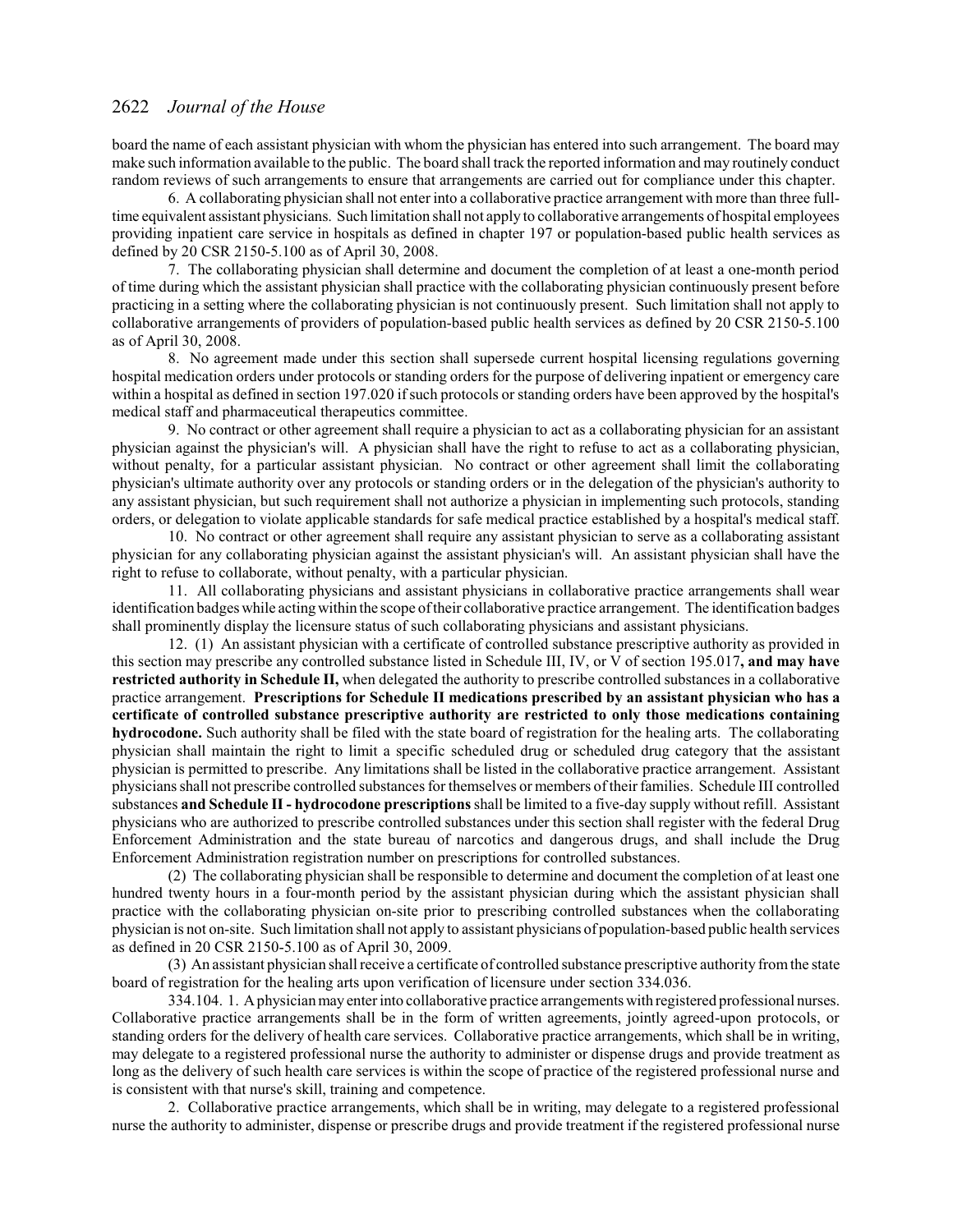is an advanced practice registered nurse as defined in subdivision (2) of section 335.016. Collaborative practice arrangements may delegate to an advanced practice registered nurse, as defined in section 335.016, the authority to administer, dispense, or prescribe controlled substances listed in Schedules III, IV, and V of section 195.017**, and Schedule II - hydrocodone**; except that, the collaborative practice arrangement shall not delegate the authority to administer any controlled substances listed in schedules III, IV, and V ofsection 195.017**, or Schedule II - hydrocodone** for the purpose of inducing sedation or general anesthesia for therapeutic, diagnostic, or surgical procedures. Schedule III narcotic controlled substance **and Schedule II - hydrocodone** prescriptions shall be limited to a one hundred twentyhour supply without refill. Such collaborative practice arrangements shall be in the form of written agreements, jointly agreed-upon protocols or standing orders for the delivery of health care services.

3. The written collaborative practice arrangement shall contain at least the following provisions:

(1) Complete names, home and business addresses, zip codes, and telephone numbers of the collaborating physician and the advanced practice registered nurse;

(2) A list of all other offices or locations besides those listed in subdivision (1) of this subsection where the collaborating physician authorized the advanced practice registered nurse to prescribe;

(3) A requirement that there shall be posted at every office where the advanced practice registered nurse is authorized to prescribe, in collaboration with a physician, a prominently displayed disclosure statement informing patients that they may be seen by an advanced practice registered nurse and have the right to see the collaborating physician;

(4) All specialty or board certifications of the collaborating physician and all certifications of the advanced practice registered nurse;

(5) The manner of collaboration between the collaborating physician and the advanced practice registered nurse, including how the collaborating physician and the advanced practice registered nurse will:

(a) Engage in collaborative practice consistent with each professional's skill, training, education, and competence;

(b) Maintain geographic proximity, except the collaborative practice arrangement may allow for geographic proximity to be waived for a maximum of twenty-eight days per calendar year for rural health clinics as defined by P.L. 95-210, as long as the collaborative practice arrangement includes alternative plans as required in paragraph (c) of this subdivision. This exception to geographic proximity shall apply only to independent rural health clinics, provider-based rural health clinics where the provider is a critical access hospital as provided in 42 U.S.C. 1395i-4, and provider-based rural health clinics where the main location of the hospital sponsor is greater than fifty miles from the clinic. The collaborating physician is required to maintain documentation related to this requirement and to present it to the state board of registration for the healing arts when requested; and

(c) Provide coverage during absence, incapacity, infirmity, or emergency by the collaborating physician;

(6) A description of the advanced practice registered nurse's controlled substance prescriptive authority in collaboration with the physician, including a list of the controlled substances the physician authorizes the nurse to prescribe and documentation that it is consistent with each professional's education, knowledge, skill, and competence;

(7) A list of all other written practice agreements of the collaborating physician and the advanced practice registered nurse;

(8) The duration of the written practice agreement between the collaborating physician and the advanced practice registered nurse;

(9) A description of the time and manner of the collaborating physician's review of the advanced practice registered nurse's delivery of health care services. The description shall include provisions that the advanced practice registered nurse shall submit a minimum of ten percent of the charts documenting the advanced practice registered nurse's delivery of health care services to the collaborating physician for review by the collaborating physician, or any other physician designated in the collaborative practice arrangement, every fourteen days; and

(10) The collaborating physician, or any other physician designated in the collaborative practice arrangement, shall review every fourteen days a minimum of twenty percent of the charts in which the advanced practice registered nurse prescribes controlled substances. The charts reviewed under this subdivision may be counted in the number of charts required to be reviewed under subdivision (9) of this subsection.

4. The state board of registration for the healing arts pursuant to section 334.125 and the board of nursing pursuant to section 335.036may jointly promulgate rules regulating the use of collaborative practice arrangements. Such rules shall be limited to specifying geographic areas to be covered, the methods of treatment that may be covered by collaborative practice arrangements and the requirements for review of services provided pursuant to collaborative practice arrangements including delegating authority to prescribe controlled substances. Anyrules relating to dispensing or distribution of medications or devices by prescription or prescription drug orders under this section shall be subject to the approval of the state board of pharmacy. Any rules relating to dispensing or distribution of controlled substances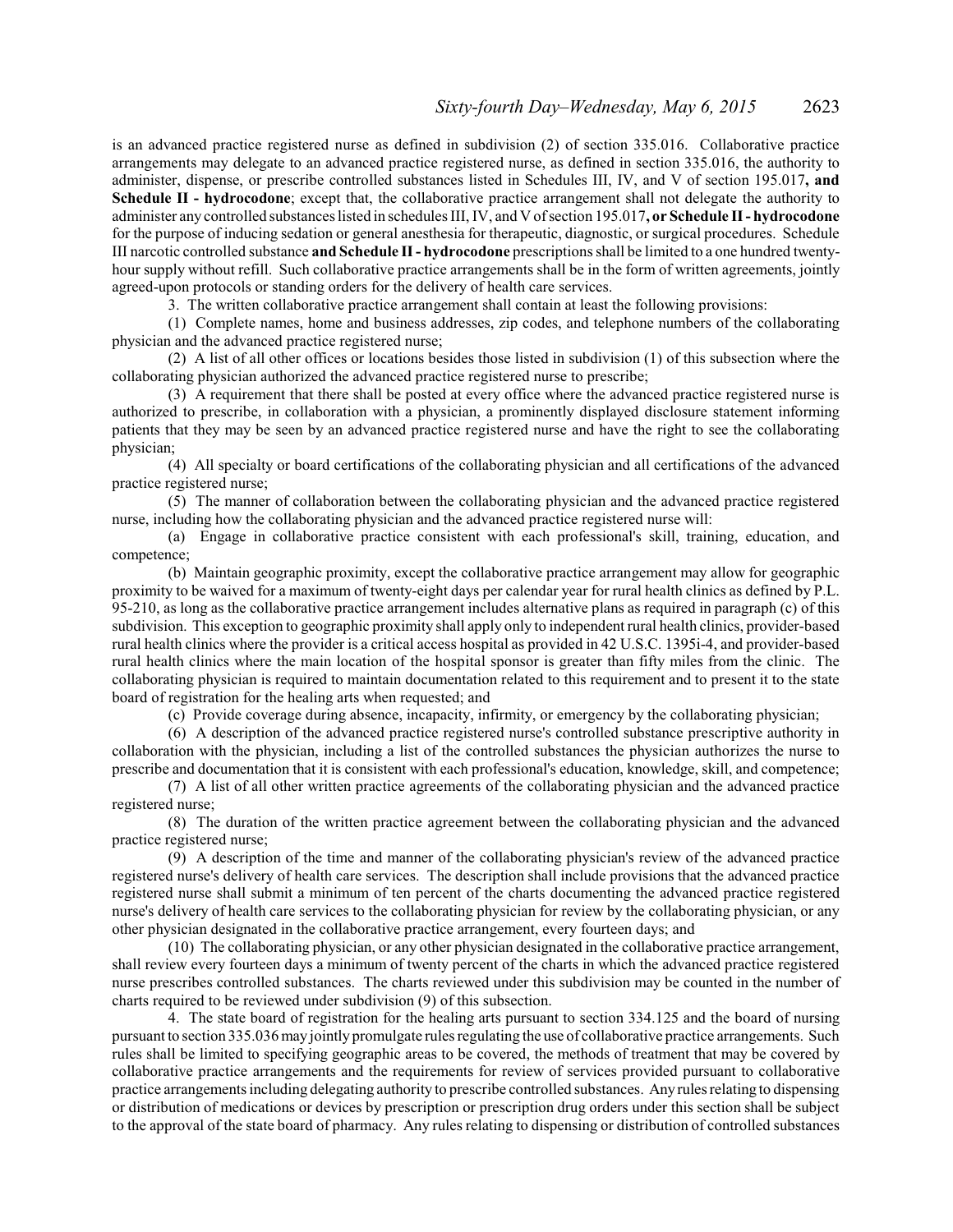by prescription or prescription drug orders under this section shall be subject to the approval of the department of health and senior services and the state board of pharmacy. In order to take effect, such rules shall be approved by a majority vote of a quorum of each board. Neither the state board of registration for the healing arts nor the board of nursing may separately promulgate rules relating to collaborative practice arrangements. Such jointly promulgated rules shall be consistent with guidelines for federally funded clinics. The rulemaking authority granted in this subsection shall not extend to collaborative practice arrangements of hospital employees providing inpatient care within hospitals as defined pursuant to chapter 197 or population-based public health services as defined by 20 CSR 2150-5.100 as of April 30, 2008.

5. The state board of registration for the healing arts shall not deny, revoke, suspend or otherwise take disciplinary action against a physician for health care services delegated to a registered professional nurse provided the provisions of this section and the rules promulgated thereunder are satisfied. Upon the written request of a physician subject to a disciplinary action imposed as a result of an agreement between a physician and a registered professional nurse or registered physician assistant, whether written or not, prior to August 28, 1993, all records of such disciplinary licensure action and all records pertaining to the filing, investigation or review of an alleged violation of this chapter incurred as a result of such an agreement shall be removed from the records of the state board of registration for the healing arts and the division of professional registration and shall not be disclosed to any public or private entity seeking such information from the board or the division. The state board of registration for the healing arts shall take action to correct reports of alleged violations and disciplinary actions as described in this section which have been submitted to the National Practitioner Data Bank. In subsequent applications or representations relating to his medical practice, a physician completing forms or documents shall not be required to report any actions of the state board of registration for the healing arts for which the records are subject to removal under this section.

6. Within thirty days of any change and on each renewal, the state board of registration for the healing arts shall require every physician to identify whether the physician is engaged in any collaborative practice agreement, including collaborative practice agreements delegating the authority to prescribe controlled substances, or physician assistant agreement and also report to the board the name of each licensed professional with whom the physician has entered into such agreement. The board may make this information available to the public. The board shall track the reported information and may routinely conduct random reviews of such agreements to ensure that agreements are carried out for compliance under this chapter.

7. Notwithstanding any law to the contrary, a certified registered nurse anesthetist as defined in subdivision (8) of section 335.016 shall be permitted to provide anesthesia services without a collaborative practice arrangement provided that he or she is under the supervision of an anesthesiologist or other physician, dentist, or podiatrist who is immediately available if needed. Nothing in this subsection shall be construed to prohibit or prevent a certified registered nurse anesthetist as defined in subdivision (8) ofsection 335.016 fromentering into a collaborative practice arrangement under this section, except that the collaborative practice arrangement may not delegate the authority to prescribe any controlled substances listed in Schedules III, IV, and V of section 195.017**, or Schedule II - hydrocodone**.

8. A collaborating physician shall not enter into a collaborative practice arrangement with more than three fulltime equivalent advanced practice registered nurses. This limitation shall not apply to collaborative arrangements of hospital employees providing inpatient care service in hospitals as defined in chapter 197 or population-based public health services as defined by 20 CSR 2150-5.100 as of April 30, 2008.

9. It is the responsibility of the collaborating physician to determine and document the completion of at least a one-month period of time during which the advanced practice registered nurse shall practice with the collaborating physician continuously present before practicing in a setting where the collaborating physician is not continuously present. This limitation shall not apply to collaborative arrangements of providers of population-based public health services as defined by 20 CSR 2150-5.100 as of April 30, 2008.

10. No agreement made under this section shall supersede current hospital licensing regulations governing hospital medication orders under protocols or standing orders for the purpose of delivering inpatient or emergency care within a hospital as defined in section 197.020 if such protocols or standing orders have been approved by the hospital's medical staff and pharmaceutical therapeutics committee.

11. No contract or other agreement shall require a physician to act as a collaborating physician for an advanced practice registered nurse against the physician's will. A physician shall have the right to refuse to act as a collaborating physician, without penalty, for a particular advanced practice registered nurse. No contract or other agreement shall limit the collaborating physician's ultimate authority over any protocols or standing orders or in the delegation of the physician's authority to any advanced practice registered nurse, but this requirement shall not authorize a physician in implementing such protocols, standing orders, or delegation to violate applicable standards for safe medical practice established by hospital's medical staff.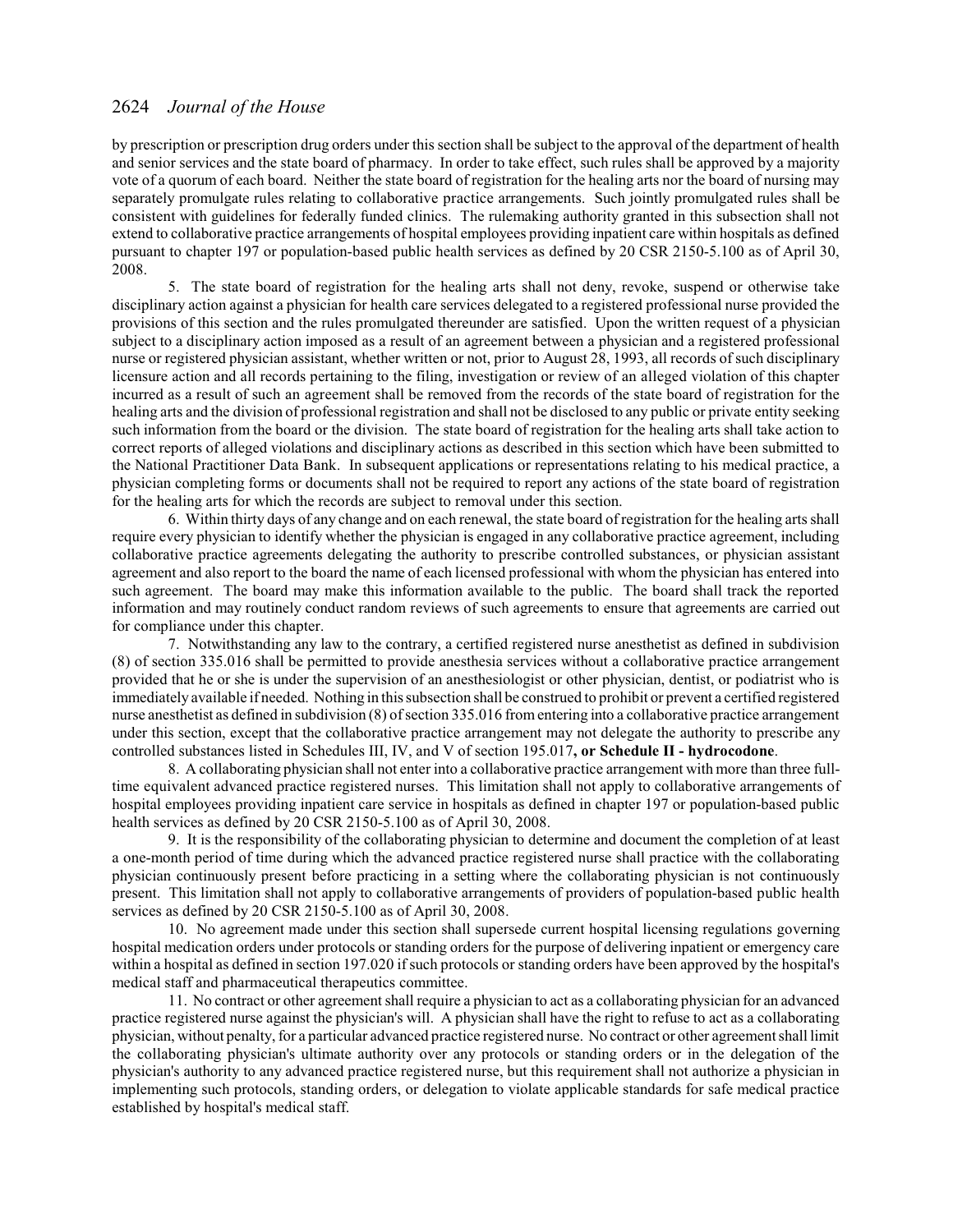12. No contract or other agreement shall require any advanced practice registered nurse to serve as a collaborating advanced practice registered nurse for any collaborating physician against the advanced practice registered nurse's will. An advanced practice registered nurse shall have the right to refuse to collaborate, without penalty, with a particular physician.

334.747. 1. A physician assistant with a certificate of controlled substance prescriptive authority as provided in this section may prescribe any controlled substance listed in schedule III, IV, or V of section 195.017**, and may have restricted authority in Schedule II,** when delegated the authority to prescribe controlled substances in a supervision agreement. Such authority shall be listed on the supervision verification form on file with the state board of healing arts. The supervising physician shall maintain the right to limit a specific scheduled drug or scheduled drug category that the physician assistant is permitted to prescribe. Any limitations shall be listed on the supervision form. **Prescriptions for Schedule II medications prescribed by a physician assistant with authority to prescribe delegated in a supervision agreement are restricted to only those medications containing hydrocodone.** Physician assistants shall not prescribe controlled substances for themselves or members of their families. Schedule III controlled substances **and Schedule II - hydrocodone prescriptions** shall be limited to a five-day supply without refill. Physician assistants who are authorized to prescribe controlled substances under this section shall register with the federal Drug Enforcement Administration and the state bureau of narcotics and dangerous drugs, and shall include the Drug Enforcement Administration registration number on prescriptions for controlled substances.

2. The supervising physician shall be responsible to determine and document the completion of at least one hundred twenty hours in a four-month period by the physician assistant during which the physician assistant shall practice with the supervising physician on-site prior to prescribing controlled substances when the supervising physician is not on-site. Such limitation shall not apply to physician assistants of population-based public health services as defined in 20 CSR 2150-5.100 as of April 30, 2009.

3. A physician assistant shall receive a certificate of controlled substance prescriptive authority from the board of healing arts upon verification of the completion of the following educational requirements:

(1) Successful completion of an advanced pharmacology course that includes clinical training in the prescription of drugs, medicines, and therapeutic devices. A course or courses with advanced pharmacological content in a physician assistant program accredited by the Accreditation Review Commission on Education for the Physician Assistant (ARC-PA) or its predecessor agency shall satisfy such requirement;

(2) Completion of a minimum of three hundred clock hours of clinical training by the supervising physician in the prescription of drugs, medicines, and therapeutic devices;

(3) Completion of a minimum of one year of supervised clinical practice or supervised clinical rotations. One year of clinical rotations in a program accredited by the Accreditation Review Commission on Education for the Physician Assistant (ARC-PA) or its predecessor agency, which includes pharmacotherapeutics as a component of its clinical training, shall satisfy such requirement. Proof of such training shall serve to document experience in the prescribing of drugs, medicines, and therapeutic devices;

(4) A physician assistant previously licensed in a jurisdiction where physician assistants are authorized to prescribe controlled substances may obtain a state bureau of narcotics and dangerous drugs registration if a supervising physician can attest that the physician assistant has met the requirements of subdivisions  $(1)$  to  $(3)$  of this subsection and provides documentation of existing federal Drug Enforcement Agency registration."; and

Further amend said bill by amending the title, enacting clause, and intersectional references accordingly.

On motion of Representative Redmon, **House Amendment No. 3** was adopted.

Representative Brown (57) offered **House Amendment No. 4**.

#### *House Amendment No. 4*

AMEND House Committee Substitute for SenateCommittee Substitute for Senate Bill No. 380, Page 1, Section 192.020, Line 13, by inserting after all of said line and section the following:

### "**192.500. 1. For purposes of this section, the following terms shall mean:**

**(1) "Cone beam computed tomography system", a medical imaging device using x-ray computed tomography to capture data using a cone-shaped x-ray beam;**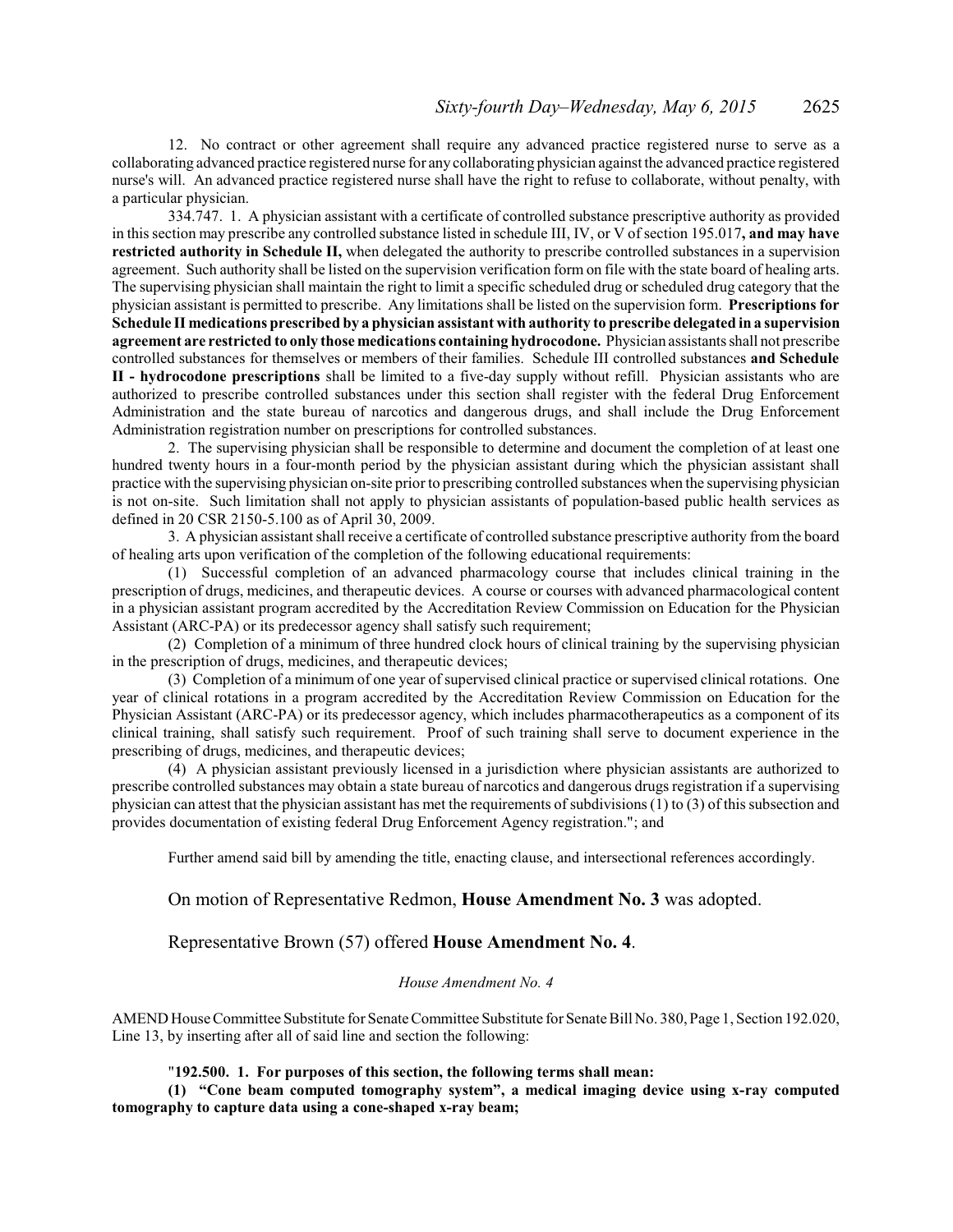**(2) "Panoramic x-ray system", an imaging device that captures the entire mouth in a single, twodimensional image including the teeth, upper and lower jaws, and surrounding structures and tissues.**

**2. Cone beam computed tomography systems and panoramic x-ray systems shall not be required to be inspected more frequently than every six years.**

**3. Under section 23.253 of the Missouri sunset act:**

**(1) The provisions of the new program authorized under this section shall automatically sunset on December thirty-first two years after August 28, 2015, unless reauthorized by an act of the general assembly;**

**(2) If such programis reauthorized, the programauthorizedunder thissection shall automatically sunset on December thirty-first twelve years after the effective date of the reauthorization of this section; and**

**(3) This section shall terminate on September first of the calendar year immediately following the calendar year in which the program authorized under this section is sunset.**"; and

Further amend said bill by amending the title, enacting clause, and intersectional references accordingly.

On motion of Representative Brown (57), **House Amendment No. 4** was adopted.

## Representative Franklin offered **House Amendment No. 5**.

### *House Amendment No. 5*

AMEND House Committee Substitute for Senate Committee Substitute for Senate Bill No. 380, Page 15, Section 301.142, Line 217, by inserting immediately after said line the following:

"324.001. 1. For the purposes of this section, the following terms mean:

- (1) "Department", the department of insurance, financial institutions and professional registration;
- (2) "Director", the director of the division of professional registration; and
- (3) "Division", the division of professional registration.

2. There is hereby established a "Division of Professional Registration" assigned to the department of insurance, financial institutions and professional registration as a type III transfer, headed by a director appointed by the governor with the advice and consent of the senate. All of the general provisions, definitions and powers enumerated in section 1 of the Omnibus State Reorganization Act of 1974 and Executive Order 06-04 shall apply to this department and its divisions, agencies, and personnel.

3. The director of the division of professional registration shall promulgate rules and regulations which designate for each board or commission assigned to the division the renewal date for licenses or certificates. After the initial establishment of renewal dates, no director of the division shall promulgate a rule or regulation which would change the renewal date for licenses or certificates ifsuch change in renewal date would occur prior to the date on which the renewal date in effect at the time such new renewal date is specified next occurs. Each board or commission shall by rule or regulation establish licensing periods of one, two, or three years. Registration fees set by a board or commission shall be effective for the entire licensing period involved, and shall not be increased during any current licensing period. Persons who are required to pay their first registration fees shall be allowed to pay the pro rata share of such fees for the remainder of the period remaining at the time the fees are paid. Each board or commission shall provide the necessary forms for initial registration, and thereafter the director may prescribe standard forms for renewal of licenses and certificates. Each board or commission shall by rule and regulation require each applicant to provide the information which is required to keep the board's records current. Each board or commission shall have the authority to collect and analyze information required to support workforce planning and policy development. Such information shall not be publicly disclosed so as to identify a specific health care provider, as defined in section 376.1350. Each board or commission shall issue the original license or certificate.

4. The division shall provide clerical and other staff services relating to the issuance and renewal of licenses for all the professional licensing and regulating boards and commissions assigned to the division. The division shall perform the financial management and clerical functions as they each relate to issuance and renewal of licenses and certificates. "Issuance and renewal of licenses and certificates" means the ministerial function of preparing and delivering licenses or certificates, and obtaining material and information for the board or commission in connection with the renewal thereof. It does not include any discretionary authority with regard to the original review of an applicant's qualifications for licensure or certification, or the subsequent review of licensee's or certificate holder's qualifications,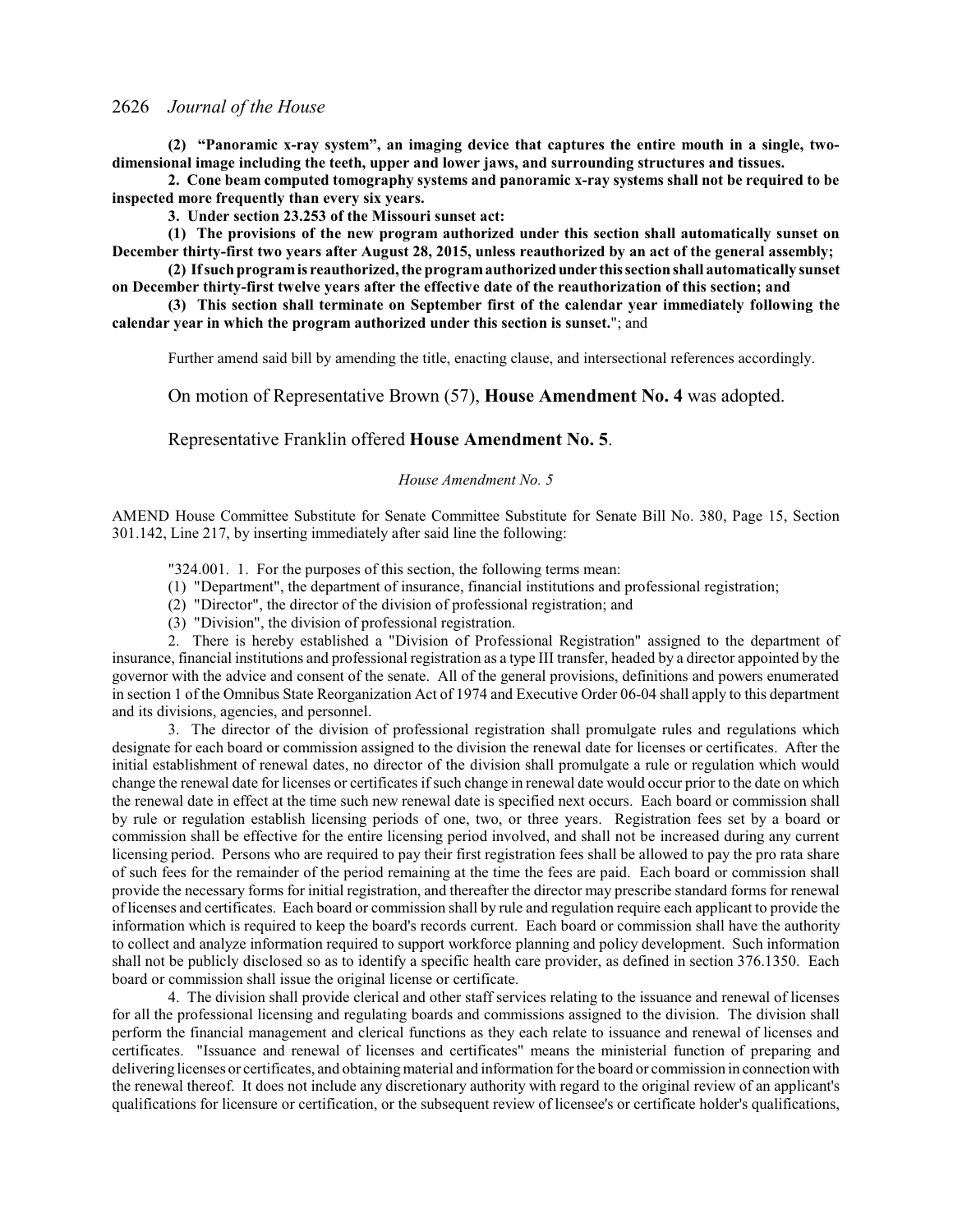or any disciplinary action contemplated against the licensee or certificate holder. The division may develop and implement microfilming systems and automated or manual management information systems.

5. The director of the division shall maintain a system of accounting and budgeting, in cooperation with the director of the department, the office of administration, and the state auditor's office, to ensure proper charges are made to the various boards for services rendered to them. The general assembly shall appropriate to the division and other state agencies from each board's funds moneys sufficient to reimburse the division and other state agencies for all services rendered and all facilities and supplies furnished to that board.

6. For accounting purposes, the appropriation to the division and to the office of administration for the payment of rent for quarters provided for the division shall be made from the "Professional Registration Fees Fund", which is hereby created, and is to be used solely for the purpose defined in subsection 5 of this section. The fund shall consist of moneys deposited into it from each board's fund. Each board shall contribute a prorated amount necessary to fund the division for services rendered and rent based upon the systemof accounting and budgeting established by the director of the division as provided in subsection 5 of this section. Transfers of funds to the professional registration fees fund shall be made by each board on July first of each year; provided, however, that the director of the division may establish an alternative date or dates of transfers at the request of any board. Such transfers shall be made until they equal the prorated amount for services rendered and rent by the division. The provisions of section 33.080 to the contrary notwithstanding, money in this fund shall not be transferred and placed to the credit of general revenue.

7. The director of the division shall be responsible for collecting and accounting for all moneys received by the division or its component agencies. Any money received by a board or commission shall be promptly given, identified by type and source, to the director. The director shall keep a record by board and state accounting system classification of the amount of revenue the director receives. The director shall promptly transmit all receipts to the department of revenue for deposit in the state treasury to the credit of the appropriate fund. The director shall provide each board with all relevant financial information in a timely fashion. Each board shall cooperate with the director by providing necessary information.

8. All educational transcripts, test scores, complaints, investigatory reports, and information pertaining to any person who is an applicant or licensee of any agency assigned to the division of professional registration by statute or by the department are confidential and may not be disclosed to the public or any member of the public, except with the written consent of the person whose records are involved. The agency which possesses the records or information shall disclose the records or information if the person whose records or information is involved has consented to the disclosure. Each agency is entitled to the attorney-client privilege and work-product privilege to the same extent as any other person. Provided, however, that any board may disclose confidential information without the consent ofthe person involved in the course of voluntary interstate exchange of information, or in the course of any litigation concerning that person, or pursuant to a lawful request, or to other administrative or law enforcement agencies acting within the scope of their statutory authority. Information regarding identity, including names and addresses, registration, and currency of the license of the persons possessing licenses to engage in a professional occupation and the names and addresses of applicants for such licenses is not confidential information.

9. Any deliberations conducted and votes taken in rendering a final decision after a hearing before an agency assigned to the division shall be closed to the parties and the public. Once a final decision is rendered, that decision shall be made available to the parties and the public.

10. A compelling governmental interest shall be deemed to exist for the purposes of section 536.025 for licensure fees to be reduced by emergency rule, if the projected fund balance of any agency assigned to the division of professional registration is reasonably expected to exceed an amount that would require transfer fromthat fund to general revenue.

11. (1) The following boards and commissions are assigned by specific type transfers to the division of professional registration: Missouri state board of accountancy, chapter 326; board of cosmetology and barber examiners, chapters 328 and 329; Missouri board for architects, professional engineers, professional land surveyors and landscape architects, chapter 327; Missouri state board of chiropractic examiners, chapter 331; state board of registration for the healing arts, chapter 334; Missouri dental board, chapter 332; state board of embalmers and funeral directors, chapter 333; state board of optometry, chapter 336; Missouri state board of nursing, chapter 335; board of pharmacy, chapter 338; state board of podiatric medicine, chapter 330; Missouri real estate appraisers commission, chapter 339; and Missouri veterinary medical board, chapter 340. The governor shall appoint members of these boards by and with the advice and consent of the senate.

(2) The boards and commissions assigned to the division shall exercise all their respective statutory duties and powers, except those clerical and other staff services involving collecting and accounting for moneys and financial management relating to the issuance and renewal of licenses, which services shall be provided by the division, within the appropriation therefor. Nothing herein shall prohibit employment of professional examining or testing services from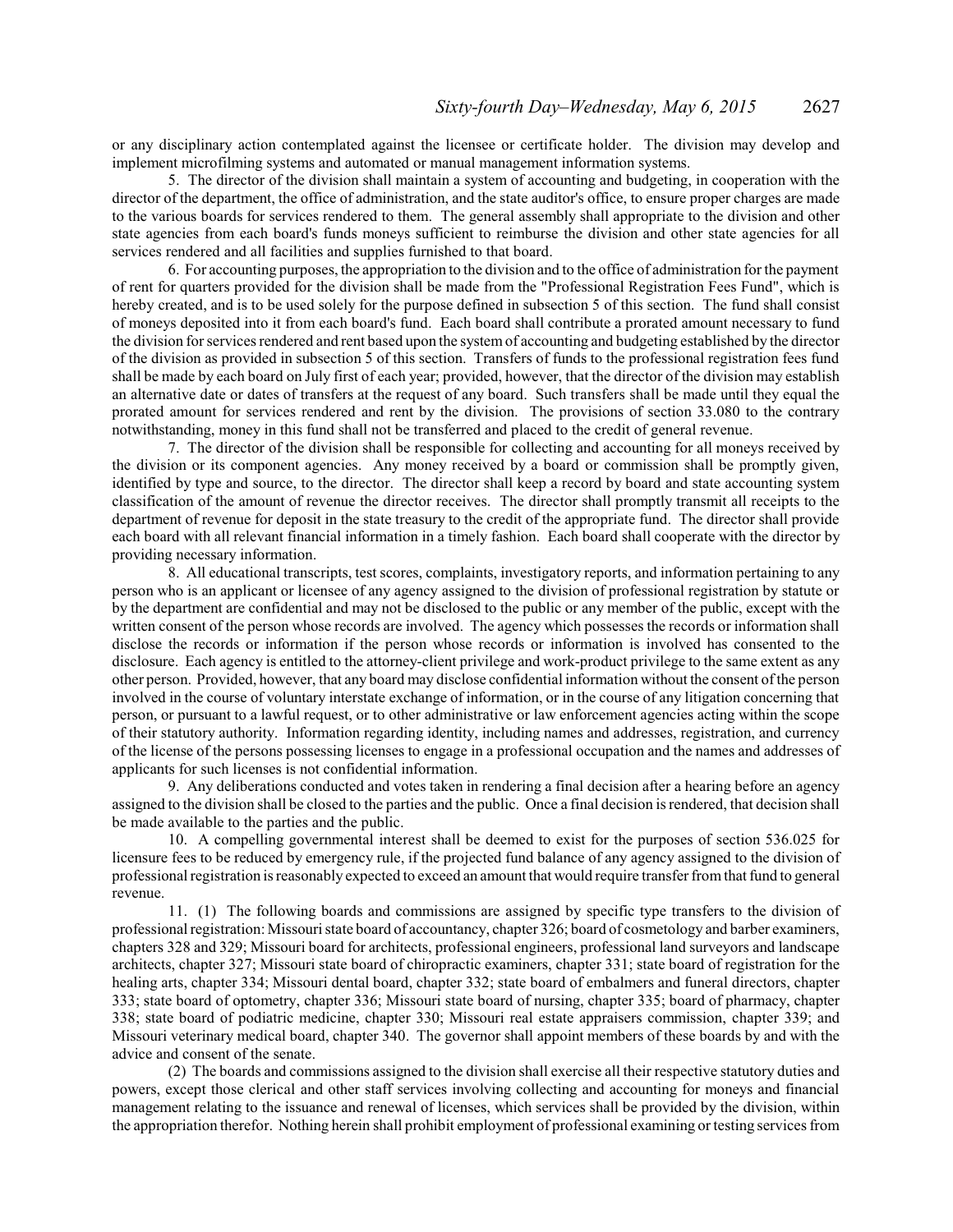professional associations or others as required by the boards or commissions on contract. Nothing herein shall be construed to affect the power of a board or commission to expend its funds as appropriated. However, the division shall review the expense vouchers of each board. The results of such review shall be submitted to the board reviewed and to the house and senate appropriations committees annually.

(3) Notwithstanding any other provisions of law, the director of the division shall exercise only those management functions ofthe boards and commissions specifically provided in the Reorganization Act of 1974, and those relating to the allocation and assignment of space, personnel other than board personnel, and equipment.

(4) "Board personnel", as used in this section or chapters 317, 326, 327, 328, 329, 330, 331, 332, 333, 334, 335, 336, 337, 338, 339, 340, and 345, shall mean personnel whose functions and responsibilities are in areas not related to the clerical duties involving the issuance and renewal of licenses, to the collecting and accounting for moneys, or to financial management relating to issuance and renewal of licenses; specifically included are executive secretaries (or comparable positions), consultants, inspectors, investigators, counsel, and secretarial support staff for these positions; and such other positions as are established and authorized by statute for a particular board or commission. Boards and commissions may employ legal counsel, if authorized by law, and temporary personnel if the board is unable to meet its responsibilities with the employees authorized above. Any board or commission which hires temporary employees shall annually provide the division director and the appropriation committees of the general assembly with a complete list of all persons employed in the previous year, the length of their employment, the amount of their remuneration, and a description of their responsibilities.

(5) Board personnel for each board or commission shall be employed by and serve at the pleasure of the board or commission, shall be supervised as the board or commission designates, and shall have their duties and compensation prescribed by the board or commission, within appropriations for that purpose, except that compensation for board personnel shall not exceed that established for comparable positions as determined by the board or commission pursuant to the job and pay plan ofthe department ofinsurance, financial institutions and professional registration. Nothing herein shall be construed to permit salaries for any board personnel to be lowered except by board action.

12. All the powers, duties, and functions of the division of athletics, chapter 317, and others, are assigned by type I transfer to the division of professional registration.

13. Wherever the laws, rules, or regulations of this state make reference to the "division of professional registration of the department of economic development", such references shall be deemed to refer to the division of professional registration.

**14. (1) The state board of nursing, board of pharmacy, Missouri dental board, state committee of psychologists, or state board of registration for the healing arts may individually or collectively enter into a contractual agreement with the department of health and senior services, a public institution of higher education, or a nonprofit entity for the purpose of collecting and analyzing workforce data from its licensees, registrants, or permit holders for future workforce planning and to assess the accessibility and availability of qualified health care services and practitioners in Missouri. The boards shall work collaboratively with other state governmental entities to ensure coordination and avoid duplication of efforts.**

**(2) The boards may expend appropriated funds necessary for operational expenses of the program formed under this subsection. Each board is authorized to accept grants to fund the collection or analysis authorized in this subsection. Any such funds shall be deposited in the respective board's fund.**

**(3) Data collection shall be controlled and approved by the applicable state board conducting or requesting the collection. Notwithstanding the provisions of sections 324.010 and 334.001, the boards may release identifying data to the contractor to facilitate data analysis of the health care workforce including, but not limited to, geographic, demographic, and practice or professional characteristics of licensees. The state board shall not request or be authorized to collect income or other financial earnings data.**

**(4) Data collected under this subsection shall be deemed the property of the state board requesting the data. Data shall be maintained by the state board in accordance with chapter 610, provided any information deemed closed or confidential under subsection 8 of this section or any other provision of state law shall not be disclosed without consent of the applicable licensee or entity or as otherwise authorized by law. Data shall only be released in an aggregate form in a manner that cannot be used to identify a specific individual or entity.**

**(5) Contractors shall maintain the confidentiality of data received or collected under this subsection and shall not use, disclose, or release any data without approval of the applicable state board.**

**(6) Each board may promulgate rules subject to the provisions of this subsection and chapter 536 to effectuate and implement the workforce data collection and analysis authorized by this subsection. Any rule or portion of a rule, as that term is defined in section 536.010, that is created under the authority delegated in this section shall become effective only if it complies with and is subject to all of the provisions of chapter 536 and, if applicable, section 536.028. This section and chapter 536 are nonseverable, and if any of the powers vested with**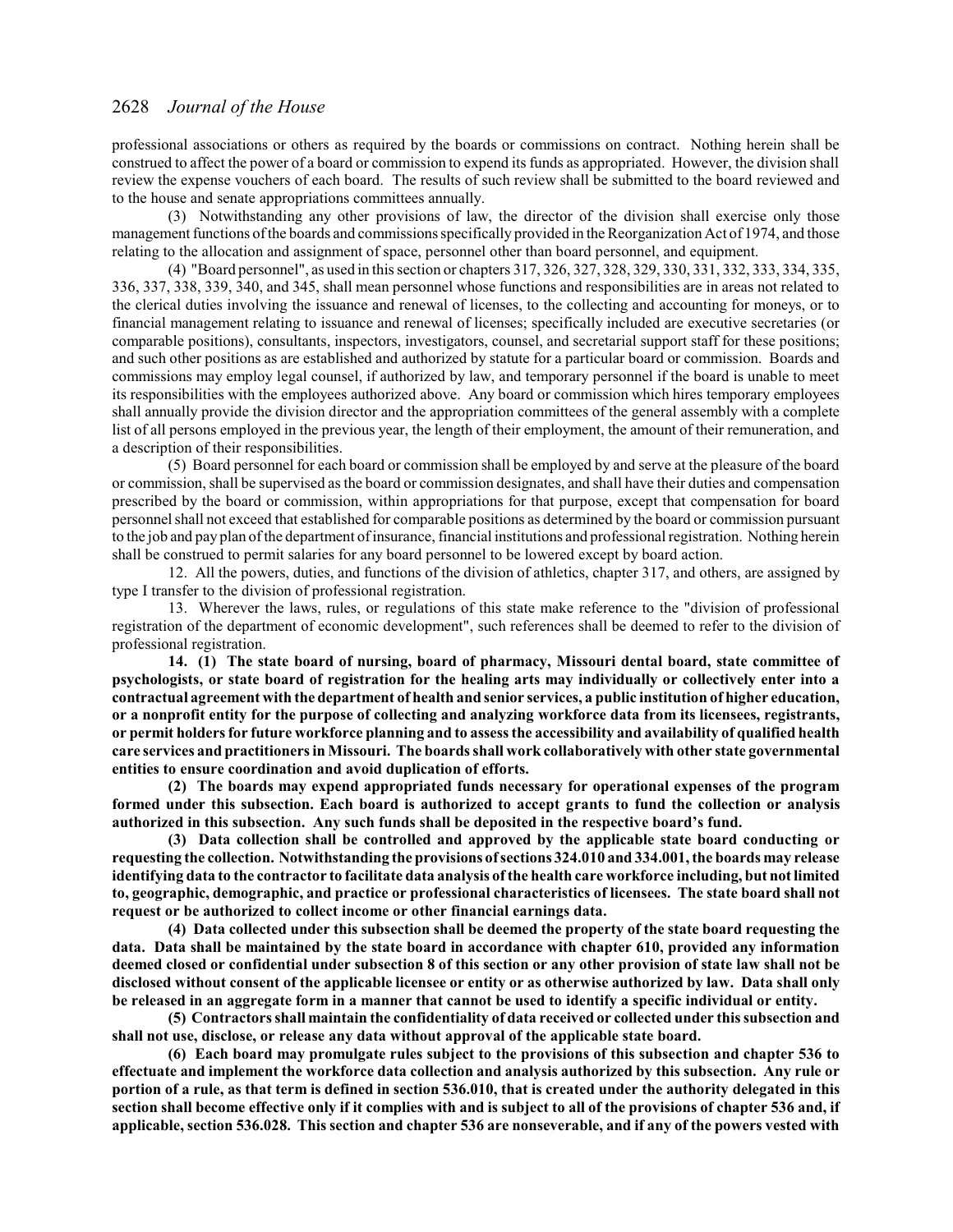**the general assembly under chapter 536 to review, to delay the effective date, or to disapprove and annul a rule are subsequently held unconstitutional, then the grant of rulemaking authority and any rule proposed or adopted after August 28, 2015, shall be invalid and void.**"; and

Further amend said bill by amending the title, enacting clause, and intersectional references accordingly.

## On motion of Representative Franklin, **House Amendment No. 5** was adopted.

Representative Morris offered **House Amendment No. 6**.

#### *House Amendment No. 6*

AMEND House Committee Substitute for Senate Committee Substitute for Senate Bill No. 380, Page 15, Section 301.142, Line 217, by inserting after all of said section and line the following:

"**376.685. 1. No agreement between a health carrier or other insurer that writes vision insurance and an optometrist for the provision of vision services on a preferred or in-network basis to plan members or insurance subscribers in connection with coverage under a stand-alone vision plan, medical plan, health benefit plan, or health insurance policy shall require that an optometrist provide optometric or ophthalmic services or materials at a fee limited or set by the plan or health carrier unless the services or materials are reimbursed as covered services under the contract.**

**2. No provider shall charge more for services or materials that are not covered under a health benefit or vision plan than his or her usual and customary rate for those services or materials.**

**3. Reimbursement paid by the health benefit or vision plan for covered services or materials shall be reasonable and shall not provide nominal reimbursement in order to claim that services or materials are covered services. No health carrier shall provide de minimis reimbursement or coverage in an effort to avoid the requirements of this section.**

**4. No vision care insurance policy or vision care discount plan that provides covered services for materials shall have the effect, directly or indirectly, of limiting the choice of sources and suppliers of materials by a patient of a vision care provider.**

**5. For the purposes of this section, the following terms shall mean:**

**(1) "Covered services", optometric or ophthalmic services or materials for which reimbursement from the health benefit or vision plan is provided for by an enrollee's plan contract, or for which a reimbursement would be available but for the application of the enrollee's contractual limitations of deductibles, co-payments, coinsurance, waiting periods, annual or lifetime maximums, alternative benefit payments, or frequency limitations;**

**(2) "Health benefit plan", the same meaning as such term is defined in section 376.1350;**

**(3) "Health carrier", the same meaning as such term is defined in section 376.1350;**

**(4) "Materials", includes, but is not limited to, lenses, frames, devices containing lenses, prisms, lens treatment and coatings, contact lenses, orthoptics, vision training devices, and prosthetic devices to correct, relieve, or treat defects or abnormal conditions of the human eye or its adnexa;**

**(5) "Optometric services", any services within the scope of optometric practice under chapter 336;**

**(6) "Vision plan", any policy, contract of insurance, or discount plan issued by a health carrier, health benefit plan, or company which provides coverage or a discount for optometric or ophthalmic services or materials.**"; and

Further amend said bill by amending the title, enacting clause, and intersectional references accordingly.

On motion of Representative Morris, **House Amendment No. 6** was adopted.

Representative Rowden offered **House Amendment No. 7**.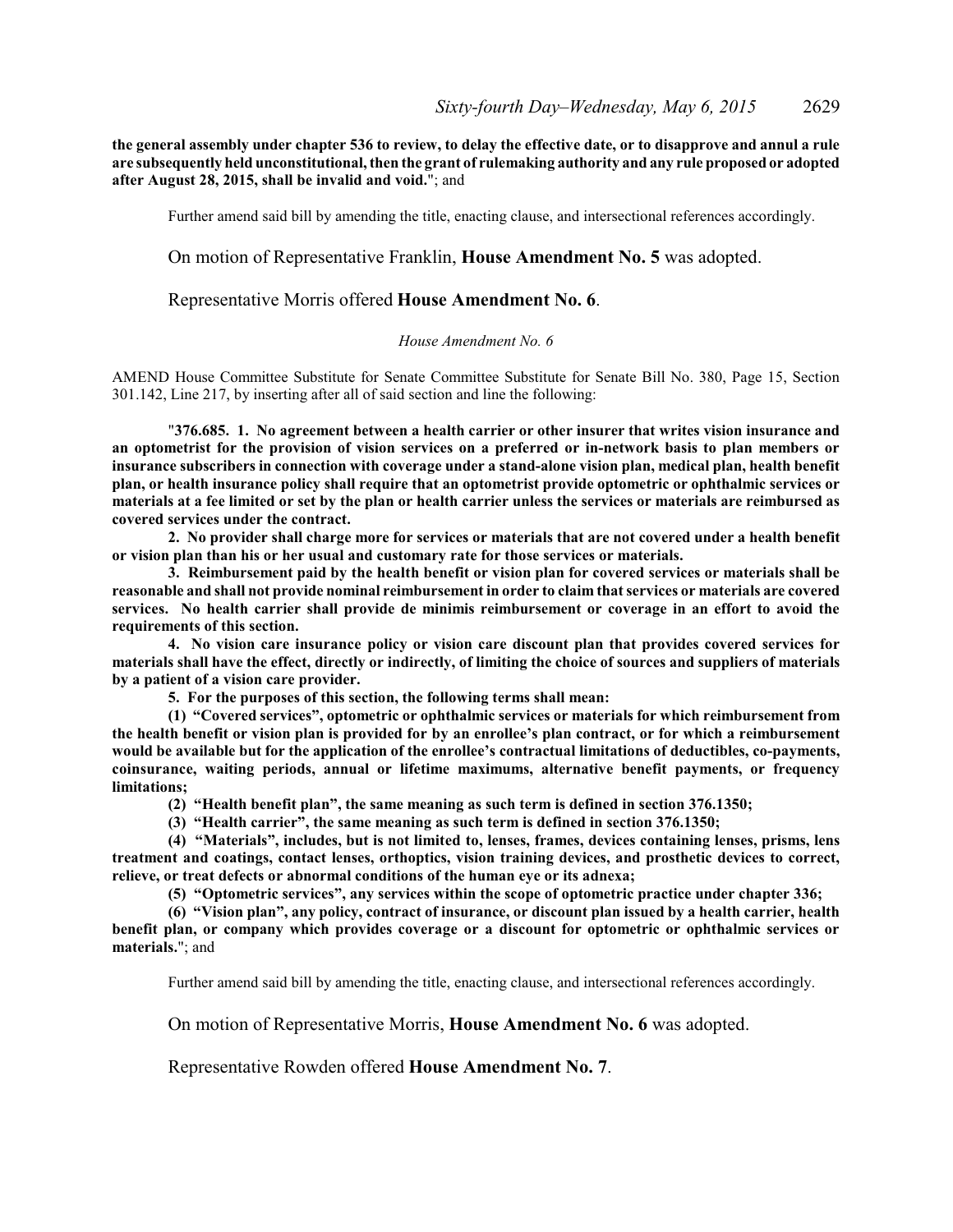### *House Amendment No. 7*

AMEND House Committee Substitute for Senate Committee Substitute for Senate Bill No. 380, Page 15, Section 301.142, Line 217, by inserting after said line the following:

"**660.755. 1. There shall be created the joint interim legislative committee on human investment and social impact bonds.**

**2. The committee shall consist of the following members:**

**(1) Six members of the house of representatives, four appointed by the speaker of the house and two appointed by the minority floor leader; and**

**(2) Six members of the senate, four appointed by the president pro tem of the senate and two by the minority leader of the senate.**

**A majority of the members of the committee shall constitute a quorum. The members shall select one of its members to serve as chair and one to serve as vice chair.**

**3. The committee shall:**

**(1) Research the Pay for Success federal program and similar state program to determine whether a similar program would be beneficial to Missouri;**

**(2) Determine the feasibility of whether social impact bonds would be a beneficial financial tool for Missouri;**

**(3) Determine whether social impact bond agreements would use public resources more efficiently and improve services for disadvantaged populations;**

**(4) Identify third party providers that create and implement prevention-based social service programs and service that demonstrably result in positive impacts for individuals and families that are cost beneficial and that efficiently utilize government resources, such programs may focus on recidivism, homelessness, workforce development, preventative health care, early childhood and home-visiting program, or the foster care system;**

**(5) Develop and approve metrics by which to evaluate the third party provider's fiscal impact and project efficacy;**

**(6) Identify third party evaluators that determine whether a social impact bond agreement has been successfully performed; and**

**(7) Compile a full report on social impact bonds for the submission to the general assembly by January thirtieth of each year that the general assembly convenes in regular session.**

**3. The provisions of this section shall expire on January 30, 2020.**"; and

Further amend said bill by amending the title, enacting clause, and intersectional references accordingly.

#### **House Amendment No. 7** was withdrawn.

Representative Hubrecht offered **House Amendment No. 8**.

## *House Amendment No. 8*

AMEND House Committee Substitute for Senate Committee Substitute for Senate Bill No. 380, Page 9, Section 192.926, Line 47, by inserting after all of said section and line the following:

"208.152. 1. MO HealthNet payments shall be made on behalf of those eligible needy persons as defined in section 208.151 who are unable to provide for it in whole or in part, with any payments to be made on the basis of the reasonable cost of the care or reasonable charge for the services as defined and determined by the MO HealthNet division, unless otherwise hereinafter provided, for the following:

(1) Inpatient hospital services, except to persons in an institution for mental diseases who are under the age ofsixty-five years and over the age of twenty-one years; provided that the MO HealthNet division shall provide through rule and regulation an exception process for coverage of inpatient costs in those cases requiring treatment beyond the seventy-fifth percentile professional activities study (PAS) or the MO HealthNet children's diagnosis length-of-stay schedule; and provided further that the MO HealthNet division shall take into account through its payment system for hospital services the situation of hospitals which serve a disproportionate number of low-income patients;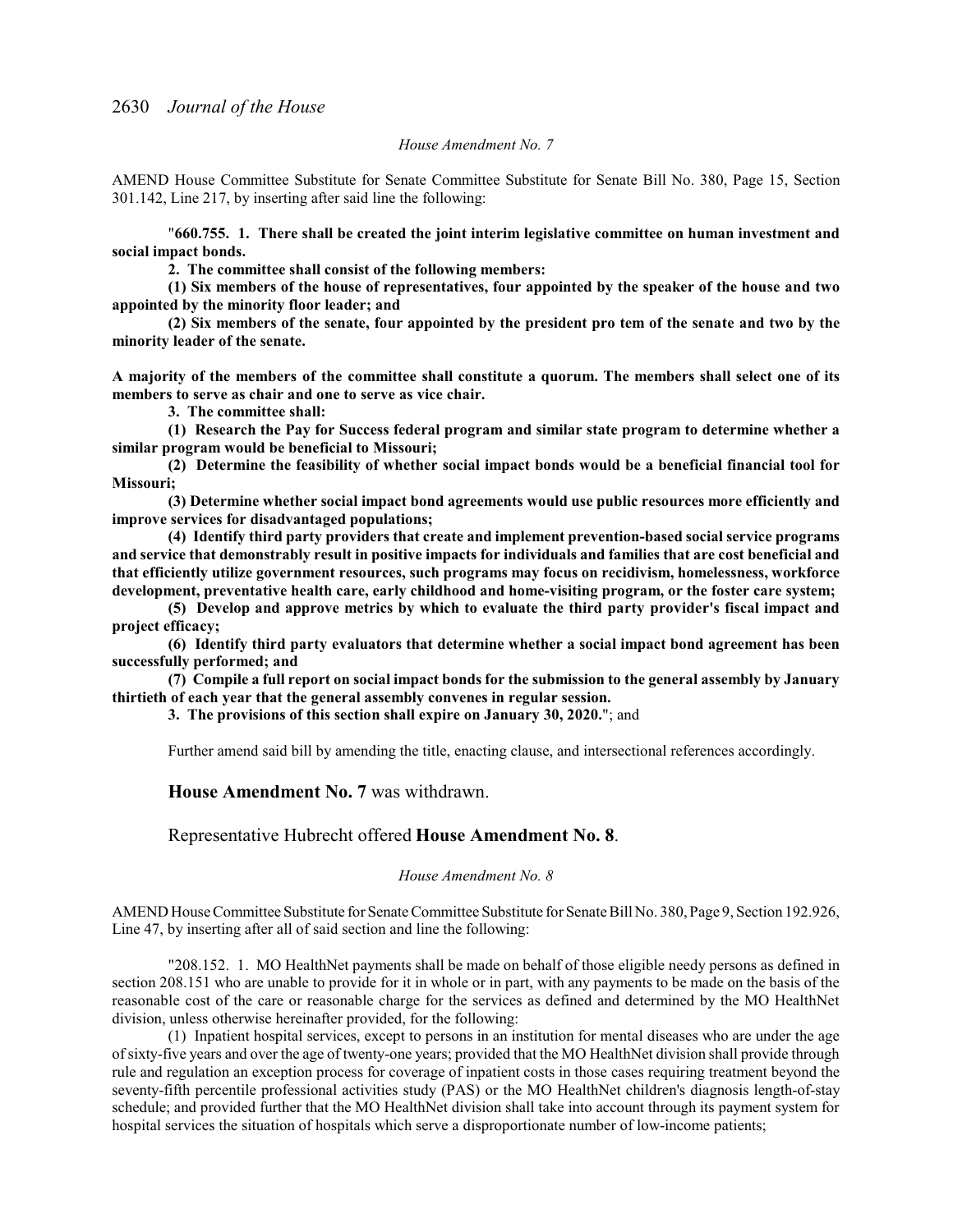(2) All outpatient hospital services, payments therefor to be in amounts which represent no more than eighty percent of the lesser of reasonable costs or customary charges for such services, determined in accordance with the principles set forth in Title XVIII A and B, Public Law 89-97, 1965 amendments to the federal Social Security Act (42 U.S.C. Section 301, et seq.), but the MO HealthNet division may evaluate outpatient hospital services rendered under this section and deny payment for services which are determined by the MO HealthNet division not to be medically necessary, in accordance with federal law and regulations;

(3) Laboratory and X-ray services;

(4) Nursing home services for participants, except to persons with more than five hundred thousand dollars equity in their home or except for persons in an institution for mental diseases who are under the age ofsixty-five years, when residing in a hospital licensed by the department of health and senior services or a nursing home licensed by the department of health and senior services or appropriate licensing authority of other states or government-owned and operated institutions which are determined to conform to standards equivalent to licensing requirements in Title XIX ofthe federal Social SecurityAct (42 U.S.C. Section 301, et seq.), as amended, for nursing facilities. The MO HealthNet division may recognize through its payment methodology for nursing facilities those nursing facilities which serve a high volume of MO HealthNet patients. The MO HealthNet division when determining the amount of the benefit payments to be made on behalf of persons under the age of twenty-one in a nursing facility may consider nursing facilities furnishing care to persons under the age of twenty-one as a classification separate from other nursing facilities;

(5) Nursing home costs for participants receiving benefit payments under subdivision (4) of this subsection for those days, which shall not exceed twelve per any period of six consecutive months, during which the participant is on a temporary leave of absence from the hospital or nursing home, provided that no such participant shall be allowed a temporary leave of absence unless it is specifically provided for in his plan of care. As used in this subdivision, the term "temporary leave of absence" shall include all periods of time during which a participant is away from the hospital or nursing home overnight because he is visiting a friend or relative;

(6) Physicians' services, whether furnished in the office, home, hospital, nursing home, or elsewhere;

(7) Drugs and medicines when prescribed by a licensed physician, dentist, podiatrist, or an advanced practice registered nurse; except that no payment for drugs and medicines prescribed on and after January 1, 2006, by a licensed physician, dentist, podiatrist, or an advanced practice registered nurse may be made on behalf of any person who qualifies for prescription drug coverage under the provisions of P.L. 108-173;

(8) Emergency ambulance services and, effective January 1, 1990, medically necessary transportation to scheduled, physician-prescribed nonelective treatments;

(9) Early and periodic screening and diagnosis of individuals who are under the age of twenty-one to ascertain their physical or mental defects, and health care, treatment, and other measures to correct or ameliorate defects and chronic conditions discovered thereby. Such services shall be provided in accordance with the provisions of Section 6403 of P.L. 101-239 and federal regulations promulgated thereunder;

(10) Home health care services;

(11) Family planning as defined by federal rules and regulations; provided, however, that such family planning services shall not include abortions unless such abortions are certified in writing by a physician to the MO HealthNet agency that, in the physician's professional judgment, the life ofthe mother would be endangered ifthe fetus were carried to term;

(12) Inpatient psychiatric hospital services for individuals under age twenty-one as defined in Title XIX of the federal Social Security Act (42 U.S.C. Section 1396d, et seq.);

(13) Outpatient surgical procedures, including presurgical diagnostic services performed in ambulatory surgical facilities which are licensed by the department of health and senior services of the state of Missouri; except, that such outpatient surgical services shall not include persons who are eligible for coverage under Part B of Title XVIII, Public Law 89-97, 1965 amendments to the federal Social Security Act, as amended, if exclusion of such persons is permitted under Title XIX, Public Law 89-97, 1965 amendments to the federal Social Security Act, as amended;

(14) Personal care services which are medically oriented tasks having to do with a person's physical requirements, as opposed to housekeeping requirements, which enable a person to be treated by his or her physician on an outpatient rather than on an inpatient or residential basis in a hospital, intermediate care facility, or skilled nursing facility. Personal care services shall be rendered by an individual not a member of the participant's family who is qualified to provide such services where the services are prescribed by a physician in accordance with a plan oftreatment and are supervised by a licensed nurse. Persons eligible to receive personal care services shall be those persons who would otherwise require placement in a hospital, intermediate care facility, or skilled nursing facility. Benefits payable for personal care services shall not exceed for any one participant one hundred percent of the average statewide charge for care and treatment in an intermediate care facility for a comparable period of time. Such services, when delivered in a residential care facility or assisted living facility licensed under chapter 198 shall be authorized on a tier level based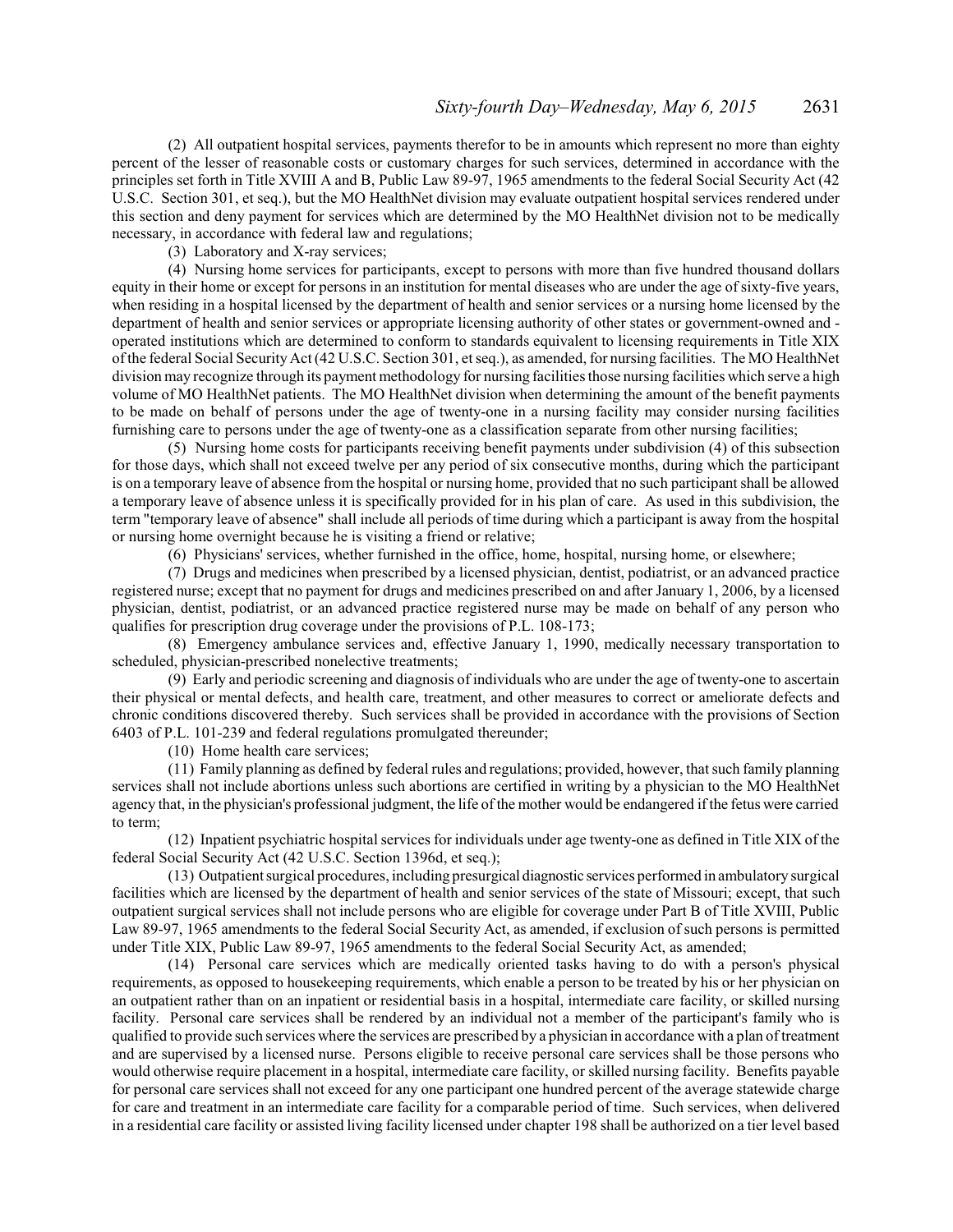on the services the resident requires and the frequency of the services. A resident of such facility who qualifies for assistance under section 208.030 shall, at a minimum, if prescribed by a physician, qualify for the tier level with the fewest services. The rate paid to providers for each tier of service shall be set subject to appropriations. Subject to appropriations, each resident of such facility who qualifies for assistance under section 208.030 and meets the level of care required in this section shall, at a minimum, if prescribed by a physician, be authorized up to one hour of personal care services per day. Authorized units of personal care services shall not be reduced or tier level lowered unless an order approving such reduction or lowering is obtained from the resident's personal physician. Such authorized units of personal care services or tier level shall be transferred with such resident if he or she transfers to another such facility. Such provision shall terminate upon receipt of relevant waivers from the federal Department of Health and Human Services. If the Centers for Medicare and Medicaid Services determines that such provision does not comply with the state plan, this provision shall be null and void. The MO HealthNet division shall notify the revisor of statutes as to whether the relevant waivers are approved or a determination of noncompliance is made;

(15) Mental health services. The state plan for providing medical assistance under Title XIX of the Social Security Act, 42 U.S.C. Section 301, as amended, shall include the following mental health services when such services are provided by community mental health facilities operated by the department of mental health or designated by the department of mental health as a community mental health facility or as an alcohol and drug abuse facility or as a childserving agency within the comprehensive children's mental health service system established in section 630.097. The department of mental health shall establish by administrative rule the definition and criteria for designation as a community mental health facility and for designation as an alcohol and drug abuse facility. Such mental health services shall include:

(a) Outpatientmental health services including preventive, diagnostic, therapeutic, rehabilitative, and palliative interventions rendered to individuals in an individual or group setting by a mental health professional in accordance with a plan of treatment appropriately established, implemented, monitored, and revised under the auspices of a therapeutic team as a part of client services management;

(b) Clinic mental health services including preventive, diagnostic, therapeutic, rehabilitative, and palliative interventions rendered to individuals in an individual or group setting by a mental health professional in accordance with a plan of treatment appropriately established, implemented, monitored, and revised under the auspices of a therapeutic team as a part of client services management;

(c) Rehabilitative mental health and alcohol and drug abuse services including home and community-based preventive, diagnostic, therapeutic, rehabilitative, and palliative interventions rendered to individuals in an individual or group setting by a mental health or alcohol and drug abuse professional in accordance with a plan of treatment appropriately established, implemented, monitored, and revised under the auspices of a therapeutic team as a part of client services management. As used in this section, mental health professional and alcohol and drug abuse professional shall be defined by the department of mental health pursuant to duly promulgated rules. With respect to services established by this subdivision, the department ofsocial services, MO HealthNet division, shall enter into an agreement with the department of mental health. Matching funds for outpatient mental health services, clinic mental health services, and rehabilitation services for mental health and alcohol and drug abuse shall be certified by the department of mental health to the MO HealthNet division. The agreement shall establish a mechanism for the joint implementation of the provisions of this subdivision. In addition, the agreement shall establish a mechanism by which rates for services may be jointly developed;

(16) Such additional services as defined by the MO HealthNet division to be furnished under waivers offederal statutory requirements as provided for and authorized by the federal Social Security Act (42 U.S.C. Section 301, et seq.) subject to appropriation by the general assembly;

(17) The services of an advanced practice registered nurse with a collaborative practice agreement to the extent that such services are provided in accordance with chapters 334 and 335, and regulations promulgated thereunder;

(18) Nursing home costs for participants receiving benefit payments under subdivision (4) of this subsection to reserve a bed for the participant in the nursing home during the time that the participant is absent due to admission to a hospital for services which cannot be performed on an outpatient basis, subject to the provisions of this subdivision:

(a) The provisions of this subdivision shall apply only if:

a. The occupancy rate of the nursing home is at or above ninety-seven percent of MO HealthNet certified licensed beds, according to the most recent quarterly census provided to the department of health and senior services which was taken prior to when the participant is admitted to the hospital; and

b. The patient is admitted to a hospital for a medical condition with an anticipated stay of three days or less;

(b) The payment to be made under this subdivision shall be provided for a maximum of three days per hospital

stay;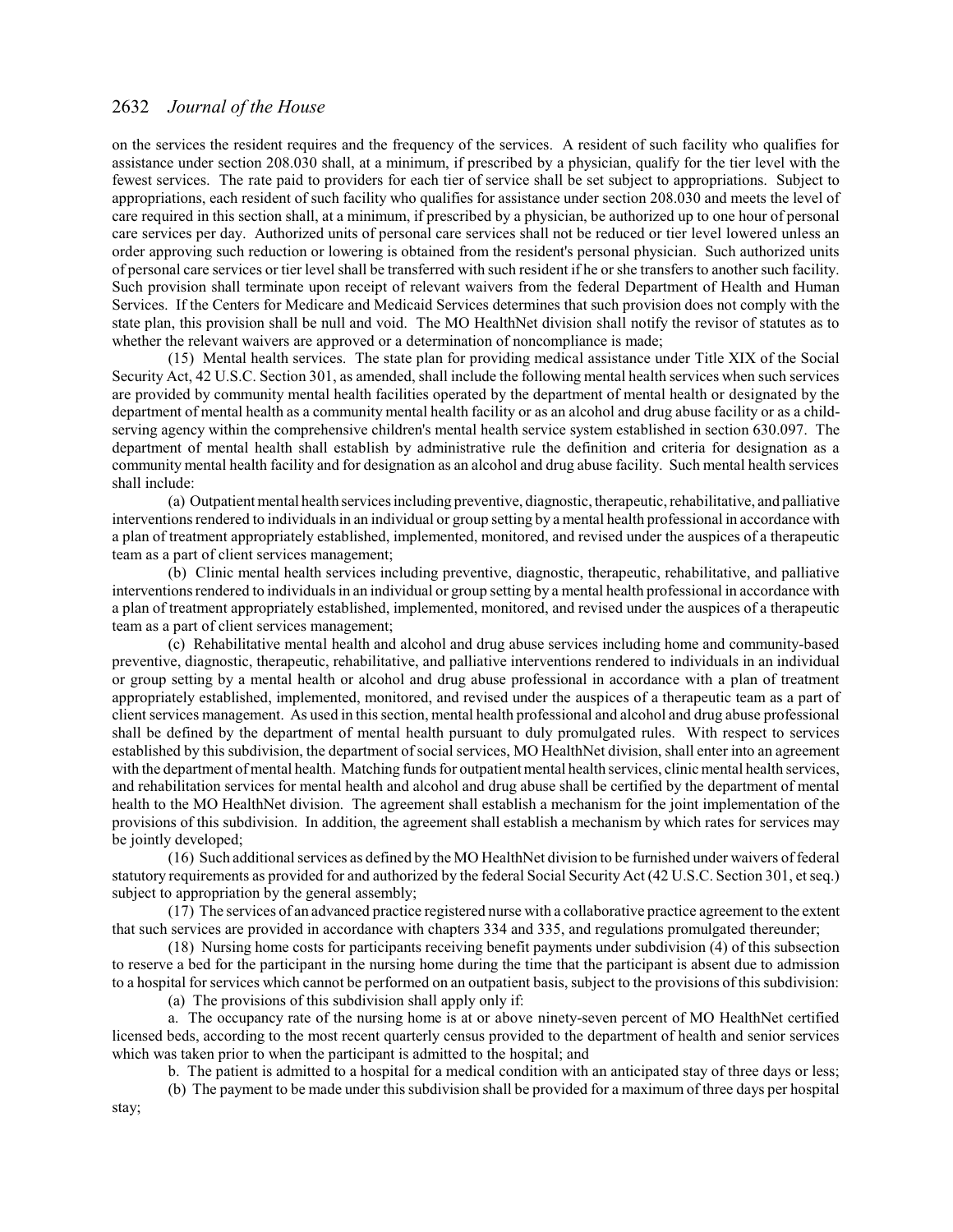(c) For each day that nursing home costs are paid on behalf of a participant under this subdivision during any period of six consecutive months such participant shall, during the same period of six consecutive months, be ineligible for payment of nursing home costs of two otherwise available temporary leave of absence days provided under subdivision (5) of this subsection; and

(d) The provisions of this subdivision shall not apply unless the nursing home receives notice from the participant or the participant's responsible party that the participant intends to return to the nursing home following the hospital stay. If the nursing home receives such notification and all other provisions of this subsection have been satisfied, the nursing home shall provide notice to the participant or the participant's responsible party prior to release of the reserved bed;

(19) Prescribed medically necessary durable medical equipment. An electronic web-based prior authorization system using best medical evidence and care and treatment guidelines consistent with national standards shall be used to verify medical need;

(20) Hospice care. As used in this subdivision, the term "hospice care" means a coordinated program of active professional medical attention within a home, outpatient and inpatient care which treats the terminally ill patient and family as a unit, employing a medically directed interdisciplinary team. The program provides relief of severe pain or other physical symptoms and supportive care to meet the special needs arising out of physical, psychological, spiritual, social, and economic stresses which are experienced during the final stages ofillness, and during dying and bereavement and meets the Medicare requirements for participation as a hospice as are provided in 42 CFR Part 418. The rate of reimbursement paid by the MO HealthNet division to the hospice provider for room and board furnished by a nursing home to an eligible hospice patient shall not be less than ninety-five percent of the rate of reimbursement which would have been paid for facility services in that nursing home facility for that patient, in accordance with subsection (c) of Section 6408 of P.L. 101-239 (Omnibus Budget Reconciliation Act of 1989);

(21) Prescribed medically necessary dental services. Such services shall be subject to appropriations. An electronic web-based prior authorization systemusing best medical evidence and care and treatment guidelines consistent with national standards shall be used to verify medical need;

(22) Prescribed medically necessary optometric services. Such services shall be subject to appropriations. An electronic web-based prior authorization systemusing best medical evidence and care and treatment guidelines consistent with national standards shall be used to verify medical need;

(23) Blood clotting products-related services. For persons diagnosed with a bleeding disorder, as defined in section 338.400, reliant on blood clotting products, as defined in section 338.400, such services include:

(a) Home delivery of blood clotting products and ancillary infusion equipment and supplies, including the emergency deliveries of the product when medically necessary;

(b) Medically necessary ancillary infusion equipment and supplies required to administer the blood clotting products; and

(c) Assessments conducted in the participant's home by a pharmacist, nurse, or local home health care agency trained in bleeding disorders when deemed necessary by the participant's treating physician;

(24) The MO HealthNet division shall, by January 1, 2008, and annually thereafter, report the status of MO HealthNet provider reimbursement rates as compared to one hundred percent of the Medicare reimbursement rates and compared to the average dental reimbursement rates paid by third-party payors licensed by the state. The MO HealthNet division shall, by July 1, 2008, provide to the general assembly a four-year plan to achieve parity with Medicare reimbursement rates and for third-party payor average dental reimbursement rates. Such plan shall be subject to appropriation and the division shall include in its annual budget request to the governor the necessary funding needed to complete the four-year plan developed under this subdivision.

2. Additional benefit payments for medical assistance shall be made on behalf of those eligible needy children, pregnant women and blind persons with any payments to be made on the basis of the reasonable cost of the care or reasonable charge for the services as defined and determined by the MO HealthNet division, unless otherwise hereinafter provided, for the following:

- (1) Dental services;
- (2) Services of podiatrists as defined in section 330.010;
- (3) Optometric services as defined in section 336.010;
- (4) Orthopedic devices or other prosthetics, including eye glasses, dentures, hearing aids, and wheelchairs;

(5) Hospice care. As used in this subdivision, the term "hospice care" means a coordinated program of active professional medical attention within a home, outpatient and inpatient care which treats the terminally ill patient and family as a unit, employing a medically directed interdisciplinary team. The program provides relief of severe pain or other physical symptoms and supportive care to meet the special needs arising out of physical, psychological, spiritual, social, and economic stresses which are experienced during the final stages ofillness, and during dying and bereavement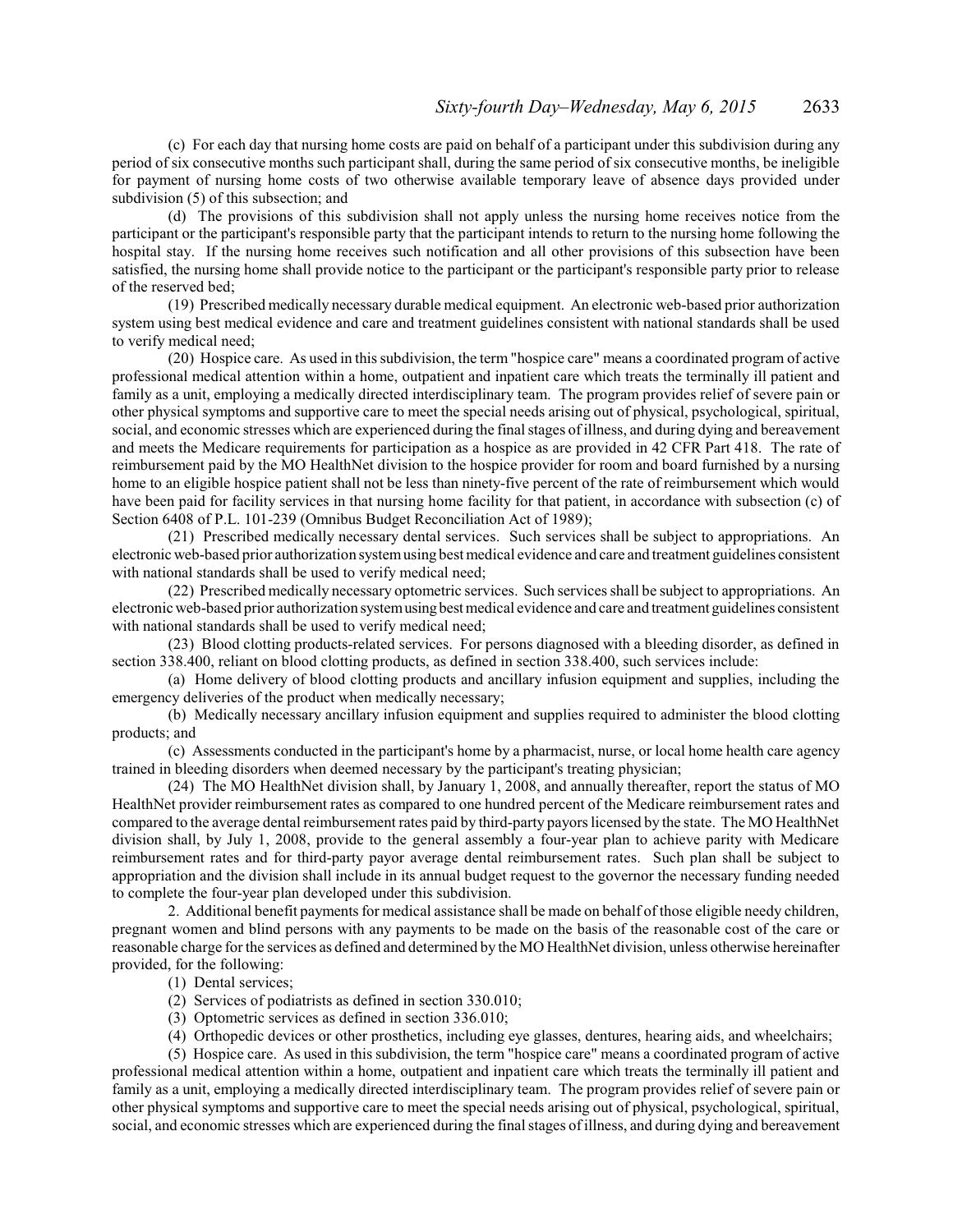and meets the Medicare requirements for participation as a hospice as are provided in 42 CFR Part 418. The rate of reimbursement paid by the MO HealthNet division to the hospice provider for room and board furnished by a nursing home to an eligible hospice patient shall not be less than ninety-five percent of the rate of reimbursement which would have been paid for facility services in that nursing home facility for that patient, in accordance with subsection (c) of Section 6408 of P.L. 101-239 (Omnibus Budget Reconciliation Act of 1989);

(6) Comprehensive day rehabilitation services beginning early posttrauma as part of a coordinated system of care for individuals with disabling impairments. Rehabilitation services must be based on an individualized, goaloriented, comprehensive and coordinated treatment plan developed, implemented, and monitored through an interdisciplinary assessment designed to restore an individual to optimal level of physical, cognitive, and behavioral function. The MO HealthNet division shall establish by administrative rule the definition and criteria for designation of a comprehensive day rehabilitation service facility, benefit limitations and payment mechanism. Any rule or portion of a rule, as that term is defined in section 536.010, that is created under the authority delegated in this subdivision shall become effective only if it complies with and is subject to all of the provisions of chapter 536 and, if applicable, section 536.028. This section and chapter 536 are nonseverable and if any of the powers vested with the general assembly pursuant to chapter 536 to review, to delay the effective date, or to disapprove and annul a rule are subsequently held unconstitutional, then the grant of rulemaking authority and any rule proposed or adopted after August 28, 2005, shall be invalid and void.

3. The MO HealthNet division may require any participant receiving MO HealthNet benefits to pay part of the charge or cost until July 1, 2008, and an additional payment after July 1, 2008, as defined by rule duly promulgated by the MO HealthNet division, for all covered services except for those services covered under subdivisions (14) and (15) of subsection 1 of this section and sections 208.631 to 208.657 to the extent and in the manner authorized by Title XIX of the federal Social Security Act (42 U.S.C. Section 1396, et seq.) and regulations thereunder. When substitution of a generic drug is permitted by the prescriber according to section 338.056, and a generic drug is substituted for a namebrand drug, the MO HealthNet division may not lower or delete the requirement to make a co-payment pursuant to regulations of Title XIX of the federal Social Security Act. A provider of goods or services described under this section must collect from all participants the additional payment that may be required by the MO HealthNet division under authority granted herein, if the division exercises that authority, to remain eligible as a provider. Any payments made by participants under this section shall be in addition to and not in lieu of payments made by the state for goods or services described herein except the participant portion of the pharmacy professional dispensing fee shall be in addition to and not in lieu of payments to pharmacists. A provider may collect the co-payment at the time a service is provided or at a later date. A provider shall not refuse to provide a service if a participant is unable to pay a required payment. If it is the routine business practice of a provider to terminate future services to an individual with an unclaimed debt, the provider may include uncollected co-payments under this practice. Providers who elect not to undertake the provision ofservices based on a history of bad debt shall give participants advance notice and a reasonable opportunity for payment. A provider, representative, employee, independent contractor, or agent of a pharmaceutical manufacturer shall not make co-payment for a participant. This subsection shall not apply to other qualified children, pregnant women, or blind persons. If the Centers for Medicare and Medicaid Services does not approve the Missouri MO HealthNet state plan amendment submitted by the department of social services that would allow a provider to deny future services to an individual with uncollected co-payments, the denial of services shall not be allowed. The department of social services shall inform providers regarding the acceptability of denying services as the result of unpaid co-payments.

4. The MO HealthNet division shall have the right to collect medication samples from participants in order to maintain program integrity.

5. Reimbursement for obstetrical and pediatric services under subdivision (6) of subsection 1 of this section shall be timely and sufficient to enlist enough health care providers so that care and services are available under the state plan for MO HealthNet benefits at least to the extent that such care and services are available to the general population in the geographic area, as required under subparagraph (a)(30)(A) of 42 U.S.C. Section 1396a and federal regulations promulgated thereunder.

6. Beginning July 1, 1990, reimbursement for services rendered in federally funded health centers shall be in accordance with the provisions ofsubsection 6402(c) and Section 6404 ofP.L. 101-239 (Omnibus Budget Reconciliation Act of 1989) and federal regulations promulgated thereunder.

7. Beginning July 1, 1990, the department ofsocial services shall provide notification and referral of children below age five, and pregnant, breast-feeding, or postpartumwomen who are determined to be eligible for MO HealthNet benefits under section 208.151 to the special supplemental food programs for women, infants and children administered by the department of health and senior services. Such notification and referral shall conform to the requirements of Section 6406 of P.L. 101-239 and regulations promulgated thereunder.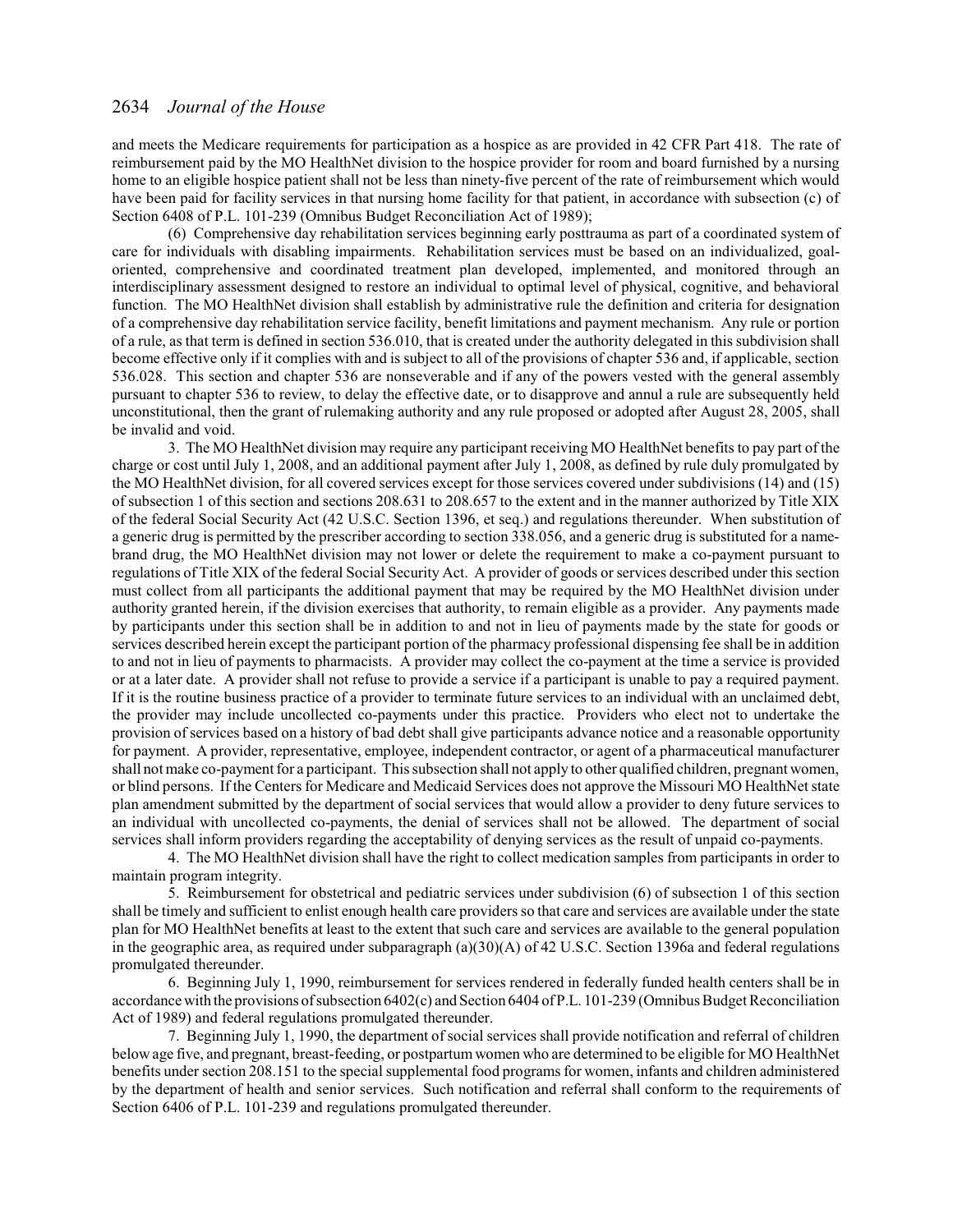8. Providers of long-term care services shall be reimbursed for their costs in accordance with the provisions of Section 1902 (a)(13)(A) of the Social Security Act, 42 U.S.C. Section 1396a, as amended, and regulations promulgated thereunder.

9. Reimbursement rates to long-term care providers with respect to a total change in ownership, at arm's length, for any facility previously licensed and certified for participation in the MO HealthNet program shall not increase payments in excess of the increase that would result from the application of Section 1902 (a)(13)(C) of the Social Security Act, 42 U.S.C. Section 1396a (a)(13)(C).

10. The MO HealthNet division, may enroll qualified residential care facilities and assisted living facilities, as defined in chapter 198, as MO HealthNet personal care providers.

11. Any income earned by individuals eligible for certified extended employment at a sheltered workshop under chapter 178 shall not be considered as income for purposes of determining eligibility under this section.

**12. Subject to appropriations, providers of behavioral, social, and psychophysiological services for the prevention, treatment, or management of physical health problems shall be reimbursed utilizing the behavior assessment and intervention reimbursement codes 96150 to 96154 or their successor codes under the Current Procedural Terminology (CPT) coding system. Providers eligible for such reimbursement shall include psychologists.**"; and

Further amend said bill by amending the title, enacting clause, and intersectional references accordingly.

On motion of Representative Hubrecht, **House Amendment No. 8** was adopted.

Representative Hough offered **House Amendment No. 9**.

#### *House Amendment No. 9*

AMEND House Committee Substitute for Senate Committee Substitute for Senate Bill No. 380, Page 15, Section 301.142, Line 217, by inserting immediately after said line the following:

"**Section 1. No recommendation for a wage rate for any personal care attendant, as defined in section 208.900(6), shall be implemented unless there are specific annual appropriations made by the general assembly to fund such wage rate recommendations.**"; and

Further amend said bill by amending the title, enacting clause, and intersectional references accordingly.

On motion of Representative Hough, **House Amendment No. 9** was adopted.

Representative Hinson offered **House Amendment No. 10**.

#### *House Amendment No. 10*

AMEND House Committee Substitute for Senate Committee Substitute for Senate Bill No. 380, Page 9, Section 192.926, Line 47, by inserting immediately after said line the following:

"192.945. 1. As used in this section, the following terms shall mean:

(1) "Department", the department of health and senior services;

(2) "Hemp extract", as such term is defined in section 195.207;

(3) "Hemp extract registration card", a card issued by the department under this section;

(4) "Intractable epilepsy", epilepsy that as determined by a neurologist does not respond to three or more treatment options overseen by the neurologist;

(5) "Neurologist", a physician who is licensed under chapter 334 and board certified in neurology;

(6) "Parent", a parent or legal guardian of a minor who is responsible for the minor's medical care;

**(7) "Practitioner", a practitioner who is a physician licensed by the state board of registration for the healing arts and practicing within this state and, by training or experience, is qualified to treat a serious condition;**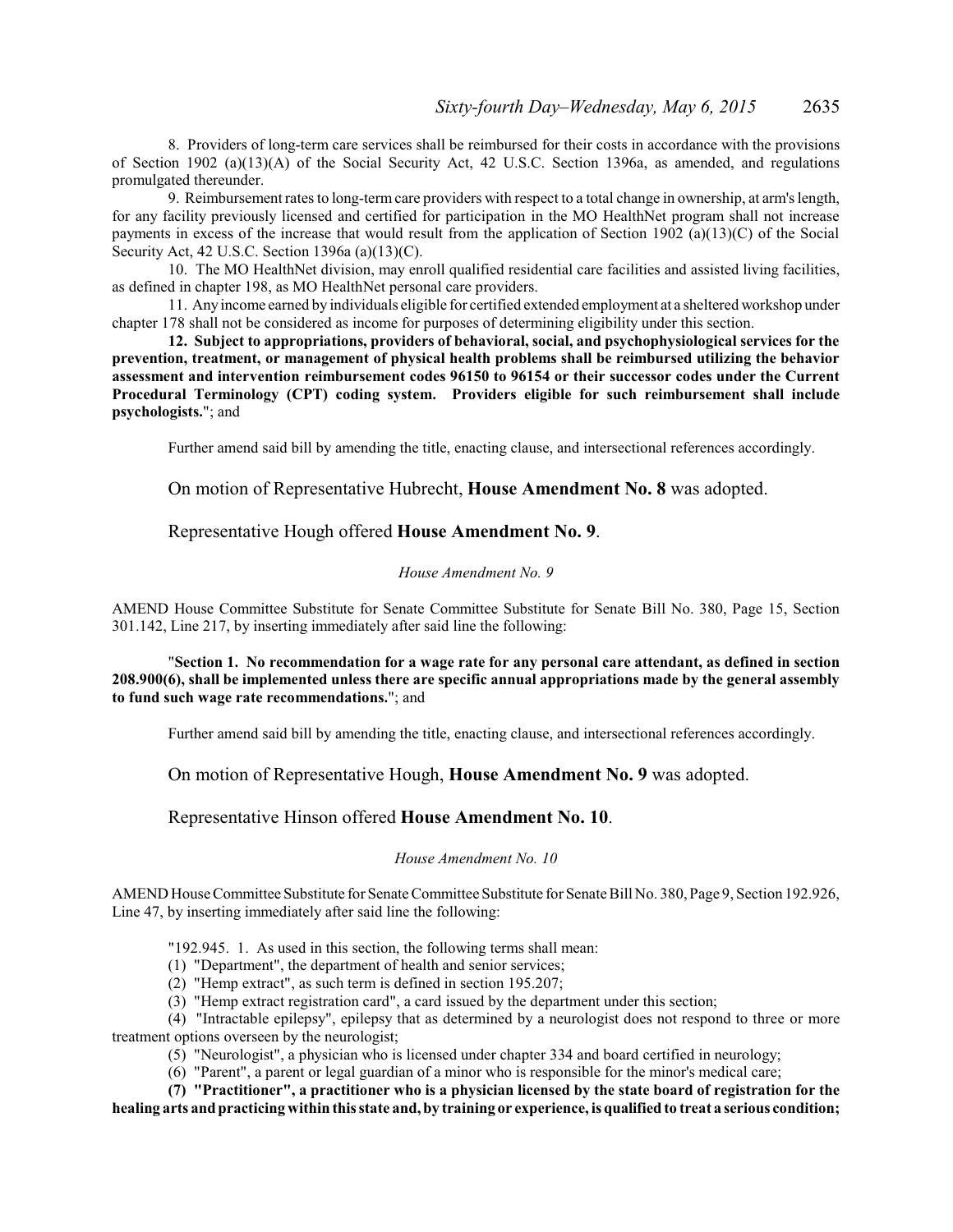**[**(7)**] (8)** "Registrant", an individual to whom the department issues a hemp extract registration card under this section**;**

**(9) "Serious condition":**

**(a) Cancer, positive status for human immunodeficiency virus or acquired immune deficiency syndrome, amyotrophic lateral sclerosis, Parkinson's disease, multiple sclerosis, damage to the nervous tissue of the spinal cord with objective neurological indication of intractable spasticity, inflammatory bowel disease, neuropathies, Huntington's disease, post-traumatic stress disorder; or**

**(b) Any of the following conditions that is clinically associated with, or a complication of, a condition under this paragraph or its treatment: cachexia or wasting syndrome; severe or chronic pain; severe nausea; seizures; severe or persistent muscle spasms**.

2. The department shall issue a hemp extract registration card to an individual who:

(1) Is eighteen years of age or older;

(2) Is a Missouri resident;

(3) Provides the department with a **[**statement**] recommendation** signed by a neurologist **or practitioner** that:

(a) Indicates that the individual suffers from intractable epilepsy **or a serious condition** and may benefit from treatment with hemp extract; and

(b) Is consistent with a record from the neurologist **or practitioner** concerning the individual contained in the database described in subsection **[**9**] 10** of this section;

**(c) Indicates the practitioner or neurologist by training or experience is qualified to treat the serious condition;**

**(d) States that the individual is under the practitioner or neurologist's continuing care for the serious condition or intractable epilepsy; and**

**(e) Recommends the form of hemp extract the patient may consume, including the method of consumption and any particular strain, variety, or quantity;**

- (4) Pays the department a fee in an amount established by the department under subsection 6 of this section;
	- (5) Submits an application to the department on a form created by the department that contains:

(a) The individual's name and address;

(b) A copy of the individual's valid photo identification; and

(c) Any other information the department considers necessary to implement the provisions of this section.

3. The department shall issue a hemp extract registration card to a parent who:

(1) Is eighteen years of age or older;

(2) Is a Missouri resident;

and

(3) Provides the department with a **[**statement**] recommendation** signed by a neurologist **or practitioner** that:

(a) Indicates that a minor in the parent's care suffers from intractable epilepsy **or a serious condition** and may benefit from treatment with hemp extract; **[**and**]**

(b) Is consistent with a record from the neurologist **or practitioner** concerning the minor contained in the database described in subsection **[**9**] 10** of this section;

**(c) The practitioner or neurologist by training or experience is qualified to treat the serious condition;**

**(d) The minor is under the practitioner or neurologist's continuing care for the serious condition; and**

**(e) Recommends the form of hemp extract the patient may consume, including the method of**

**consumption and any particular strain, variety, or quantity;**

(4) Pays the department a fee in an amount established by the department under subsection 6 of this section; and

(5) Submits an application to the department on a form created by the department that contains:

- (a) The parent's name and address;
- (b) The minor's name;
- (c) A copy of the parent's valid photo identification; and

(d) Any other information the department considers necessary to implement the provisions of this section.

4. The department shall maintain a record of the name of each registrant and the name of each minor receiving care from a registrant.

5. The department **may promulgate rules to authorize clinical trials involving hemp extract and** shall promulgate rules to:

(1) Implement the provisions of this section including establishing the information the applicant is required to provide to the department and establishing in accordance with recommendations from the department of public safety the form and content of the hemp extract registration card; and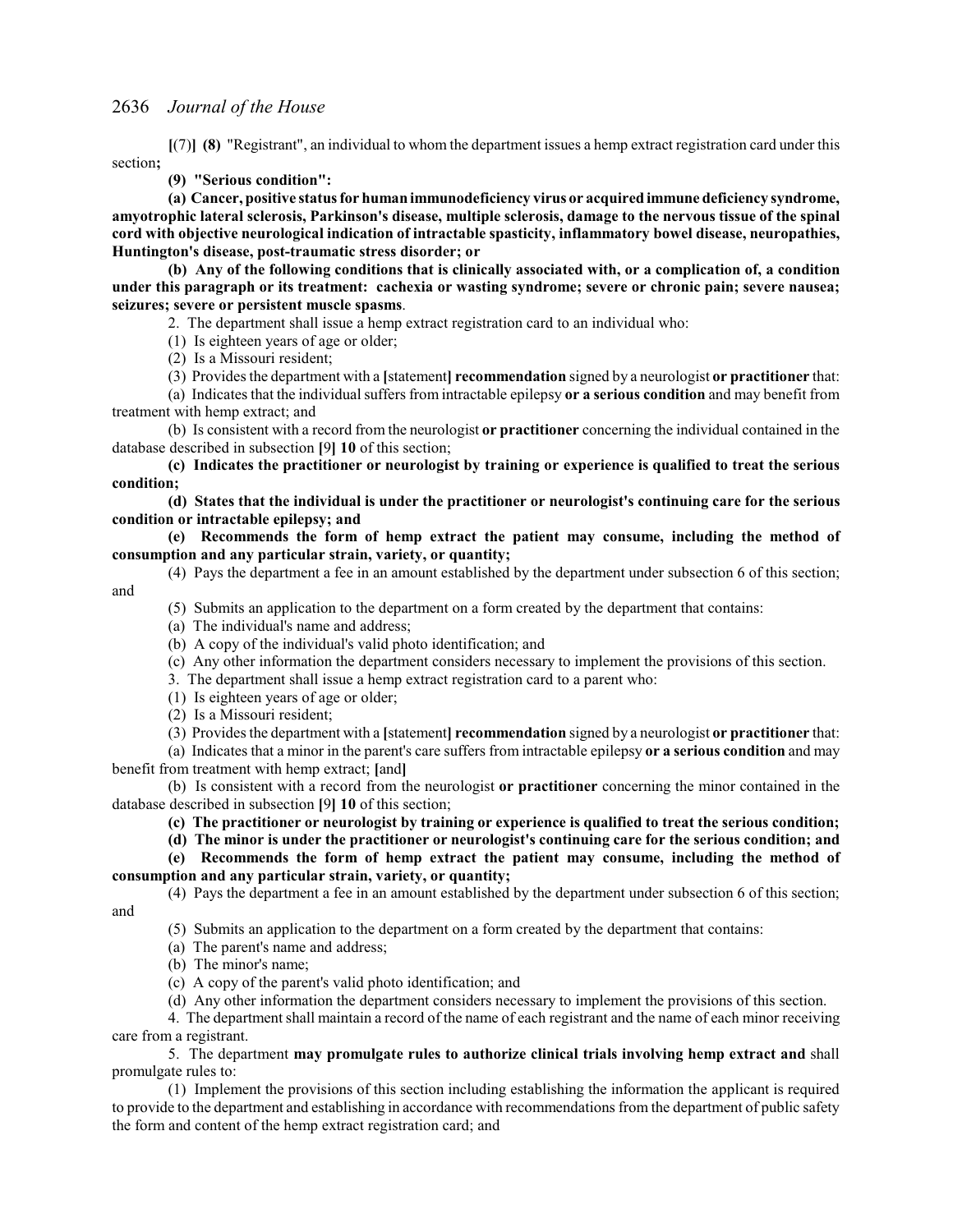(2) Regulate the distribution of hemp extract from a cannabidiol oil care center to a registrant, which shall be in addition to any other state or federal regulations**[**; and

The department may promulgate rules to authorize clinical trials involving hemp extract**]**.

6. The department shall establish fees that are no greater than the amount necessary to cover the cost the department incurs to implement the provisions of this section.

7. The registration cards issued under this section shall be valid for one year and renewable if at the time of renewal the registrantmeets the requirements of either subsection 2 or 3 ofthis section. **The practitioner or neurologist may state in the recommendationprovidedto the department that, in the practitioner or neurologist's professional opinion, the patient would benefit from hemp extract only until a specified earlier date and the registration card shall expire on the date provided in the recommendation.**

8. **Only a neurologist or practitioner may recommend hemp extract and sign the statement described in subsection 2 or 3 of this section as part of the treatment plan of a patient diagnosed with intractable epilepsy or a serious condition.**

**9.** The neurologist **or practitioner** who signs the **[**statement**] recommendation** described in subsection 2 or 3 of this section shall:

(1) Keep a record ofthe **practitioner or** neurologist's evaluation and observation of a patient who is a registrant or minor under a registrant's care including the patient's response to hemp extract; **[**and**]**

(2) Transmit the record described in subdivision (1) of this subsection to the department**; and**

**(3) Notify the patient, or the patient's parent or guardian if the patient is a minor, prior to providing a recommendation, that hemp extract has not been approved by the Federal Drug Administration and by using such treatment the patient or parent is accepting the risks involved in using an unapproved product**.

**[**9.**] 10.** The department shall maintain a database of the records described in subsection **[**8**] 9** of this section and treat the records as identifiable health data.

**[**10.**] 11.** The department may share the records described in subsection **[**9**] 10** of this section with a higher education institution for the purpose of studying hemp extract.

**[**11.**] 12.** Any rule or portion of a rule, as that term is defined in section 536.010, that is created under the authority delegated in this section shall become effective only if it complies with and is subject to all of the provisions of chapter 536 and, if applicable, section 536.028. This section and chapter 536 are nonseverable and if any of the powers vested with the general assembly pursuant to chapter 536 to review, to delay the effective date, or to disapprove and annul a rule are subsequently held unconstitutional, then the grant of rulemaking authority and any rule proposed or adopted after July 14, 2014, shall be invalid and void.

**192.947. 1. No individual or health care entity organized under the laws of this state shall be subject to any adverse action by the state or any agency, board, or subdivision thereof, including civil or criminal prosecution, denial of any right or privilege, the imposition of a civil or administrative penalty or sanction, or disciplinary action by any accreditation or licensing board or commission if such individual or health care entity, in its normal course of business and within its applicable licenses and regulations, acts in good faith upon or in furtherance of any order, recommendation, or statement by a neurologist or practitioner authorized under section 192.945 relating to the medical use and administration of hemp extract with respect to an eligible patient.**

**2. The provisions of subsection 1 of this section shall apply to the possession, handling, storage, transfer, destruction, dispensing, or administration of hemp extract, including any act in preparation of such dispensing or administration.**

195.207. 1. As used in sections 192.945, 261.265, 261.267, and this section, the term "hemp extract" shall mean an extract from a cannabis plant or a mixture or preparation containing cannabis plant material that:

(1) Is composed of no more than three-tenths percent tetrahydrocannabinol by weight;

(2) Is composed of at least five percent cannabidiol by weight; and

(3) Contains no other psychoactive substance.

2. Notwithstanding any other provision of this chapter **or chapter 579**, an individual who has been issued a valid hemp extract registration card under section 192.945, or is a minor under a registrant's care, and possesses or uses hemp extract is not subject to the penalties described in this chapter **or chapter 579** for possession or use of the hemp extract if the individual:

(1) Possesses or uses the hemp extract only to treat intractable epilepsy **or a serious condition** as defined in section 192.945;

(2) Originally obtained the hemp extract froma sealed container with a label indicating the hemp extract's place of origin and a number that corresponds with a certificate of analysis;

(3) Possesses, in close proximity to the hemp extract, a certificate of analysis that:

(a) Has a number that corresponds with the number on the label described in subdivision (2) of thissubsection;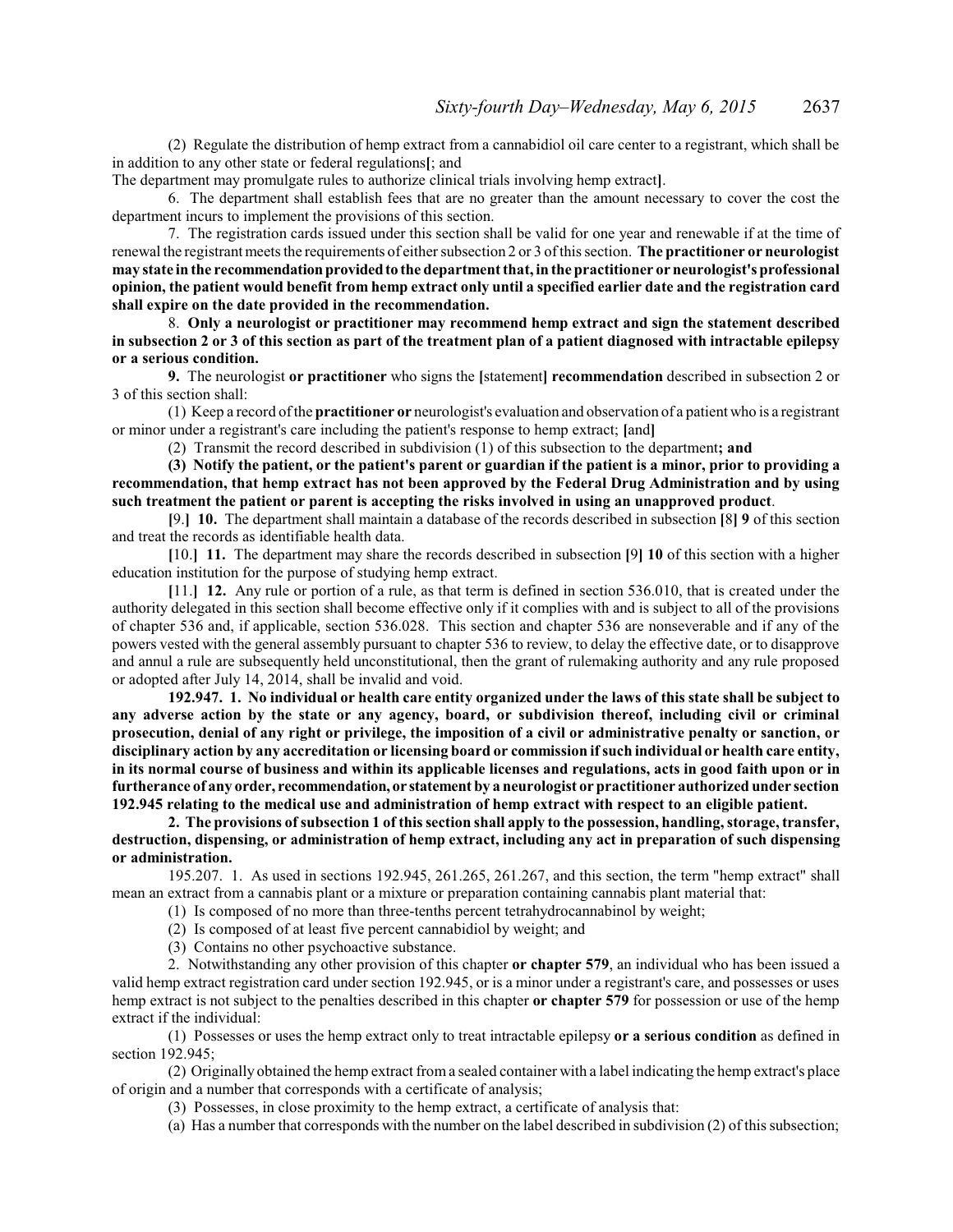(b) Indicates the hemp extract's ingredients including its percentages of tetrahydrocannabinol and cannabidiol by weight;

(c) Is created by a laboratory that is not affiliated with the producer of the hemp extract and is licensed in the state where the hemp extract was produced; and

(d) Is transmitted by the laboratory to the department of health and senior services; and

(4) Has a current hemp extract registration card issued by the department of health and senior services under section 192.945**;**

**(5) Possesses a form of hemp extract that is in compliance with any recommendation or limitation by the practitioner or neurologist as stated in the recommendation provided to the department**.

3. Notwithstanding any other provision of this chapter **or chapter 579**, an individual who possesses hemp extract lawfully under subsection 2 of this section and administers hemp extract to a minor suffering from intractable epilepsy **or a serious condition** is notsubject to the penalties described in this chapter **or chapter 579** for administering the hemp extract to the minor if:

(1) The individual is the minor's parent or legal guardian; and

(2) The individual is registered with the department of health and senior services as the minor's parent under section 192.945.

4. An individual who has **[**been issued**]** a valid hemp extract registration card under section 192.945, or is a minor under a registrant's care, may possess up to twenty ounces of hemp extract pursuant to this section. Subject to any rules or regulations promulgated by the department of health and senior services, an individual may apply for a waiver if a physician provides a substantial medical basis in a signed, written statement asserting that, based on the patient's medical history, in the physician's professional judgment, twenty ounces is an insufficient amount to properly alleviate the patient's medical condition or symptoms associated with such medical condition.

261.265. 1. For purposes of this section, the following terms shall mean:

(1) "Cannabidiol oil care center", the premises specified in an application for a cultivation and production facility license in which the licensee is authorized to distribute processed hemp extract to persons possessing a hemp extract registration card issued under section 192.945;

(2) "Cultivation and production facility", the land and premises specified in an application for a cultivation and production facility license on which the licensee is authorized to grow, cultivate, process, and possess hemp and hemp extract;

(3) "Cultivation and production facility license", a license that authorizes the licensee to grow, cultivate, process, and possess hemp and hemp extract, and distribute hemp extract to its cannabidiol oil care centers;

(4) "Department", the department of agriculture;

(5) "Grower", a nonprofit entity issued a cultivation and production facility license by the department of agriculture that produces hemp extract for the treatment of intractable epilepsy **or a serious condition as such terms are defined under section 192.945**;

(6) "Hemp":

(a) All nonseed parts and varieties of the cannabis sativa plant, whether growing or not, that contain a cropwide average tetrahydrocannabinol (THC) concentration that does not exceed the lesser of:

a. Three-tenths of one percent on a dry weight basis; or

b. The percent based on a dry weight basis determined by the federal Controlled Substances Act under 21 U.S.C. Section 801, et seq.;

(b) Any cannabis sativa seed that is:

a. Part of a growing crop;

b. Retained by a grower for future planting; or

c. For processing into or use as agricultural hemp seed.

This term shall not include industrial hemp commodities or products;

(7) "Hemp monitoring system", an electronic tracking system that includes, but is not limited to, testing and data collection established and maintained by the cultivation and production facility and is available to the department for the purposes of documenting the hemp extract production and retail sale of the hemp extract.

2. The department shall issue a cultivation and production facility license to a nonprofit entity to grow or cultivate the cannabis plant used to make hemp extract as defined in subsection 1 of section 195.207 or hemp on the entity's property if the entity **has had its domicile in the state for at least five years,** has submitted to the department an application as required by the department under subsection 7 of this section, the entity meets all requirements of this section and the department's rules, and there are fewer than **[**two**] the maximum number of** licensed cultivation and production facilities operating in the state **as provided under subsection 3 of this section**. **Any cultivation and**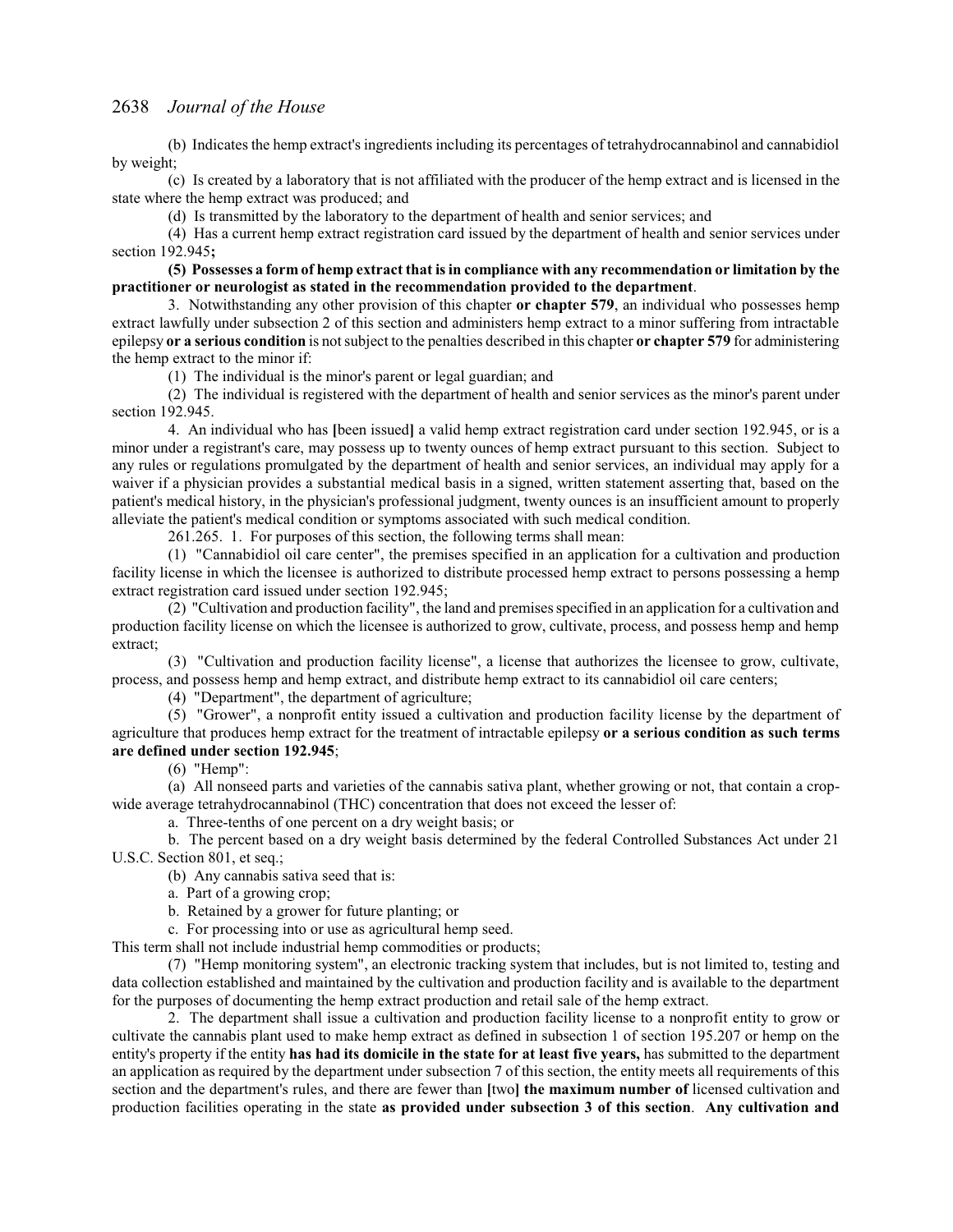## **production facility license issued before August 28, 2015, shall continue to be valid even if the licensed entity does not meet the domicile requirement under this subsection.**

3. A grower may produce and manufacture hemp and hemp extract, and distribute hemp extract as defined in section 195.207 for the treatment of persons suffering from intractable epilepsy **[**as defined in section 192.945**] or a serious condition,** consistent with any and all state or federal regulations regarding the production, manufacture, or distribution of such product. The department shall not issue more than**:**

**(1)** Two cultivation and production facility licenses for the operation of such facilities at any one time **in the year 2015;**

**(2) Five cultivation and production facility licenses for the operation of such facilities at any one time in the year 2016;**

**(3) Eight cultivation and production facility licenses for the operation of such facilities at any one time in the year 2017;**

**(4) Ten cultivation and production facility licenses for the operation of such facilities at any one time in the year 2018 and every year thereafter**.

4. The department shall maintain a list of growers.

5. All growers shall keep records in accordance with rules adopted by the department. Upon at least three days' notice, the director of the department may audit the required records during normal business hours. The director may conduct an audit for the purpose of ensuring compliance with this section.

6. In addition to an audit conducted in accordance with subsection 5 of this section, the director may inspect independently, or in cooperation with the state highway patrol or a local law enforcement agency, any hemp crop during the crop's growth phase and take a representative composite sample for field analysis. If a crop contains an average tetrahydrocannabinol (THC) concentration exceeding the lesser of:

(1) Three-tenths of one percent on a dry weight basis; or

(2) The percent based on a dry weight basis determined by the federal Controlled Substances Act under 21 U.S.C. Section 801, et seq.,

the director may detain, seize, or embargo the crop.

7. The department shall promulgate rules including, but not limited to:

(1) Application requirements for licensing, including requirements for the submission of fingerprints and the completion of a criminal background check;

(2) Security requirements for cultivation and production facility premises, including, at a minimum, lighting, physical security, video and alarm requirements;

(3) Rules relating to hemp monitoring systems as defined in this section;

(4) Other procedures for internal control as deemed necessary by the department to properly administer and enforce the provisions of this section, including reporting requirements for changes, alterations, or modifications of the premises;

(5) Requirements that any hemp extract received from a legal source be submitted to a testing facility designated by the department to ensure that such hemp extract complies with the provisions of section 195.207 and to ensure that the hemp extract does not contain any pesticides. Any hemp extract that is not submitted for testing or which after testing is found not to comply with the provisions of section 195.207 shall not be distributed or used and shall be submitted to the department for destruction; and

(6) Rules regarding the manufacture, storage, and transportation of hemp and hemp extract, which shall be in addition to any other state or federal regulations.

8. Any rule or portion of a rule, as that term is defined in section 536.010, that is created under the authority delegated in this section shall become effective only if it complies with and is subject to all of the provisions of chapter 536 and, if applicable, section 536.028. This section and chapter 536 are nonseverable, and if any of the powers vested with the general assembly under chapter 536 to review, to delay the effective date, or to disapprove and annul a rule are subsequently held unconstitutional, then the grant of rulemaking authority and any rule proposed or adopted after July 14, 2014**, shall be invalid and void**.

9. All hemp waste from the production of hemp extract shall either be destroyed, recycled by the licensee at the hemp cultivation and production facility, or donated to the department or an institution of higher education for research purposes, and shall not be used for commercial purposes.

10. In addition to any other liability or penalty provided by law, the director may revoke or refuse to issue or renew a cultivation and production facility license and may impose a civil penalty on a grower for any violation of this section, or section 192.945 or 195.207. The director may not impose a civil penalty under this section that exceeds two thousand five hundred dollars."; and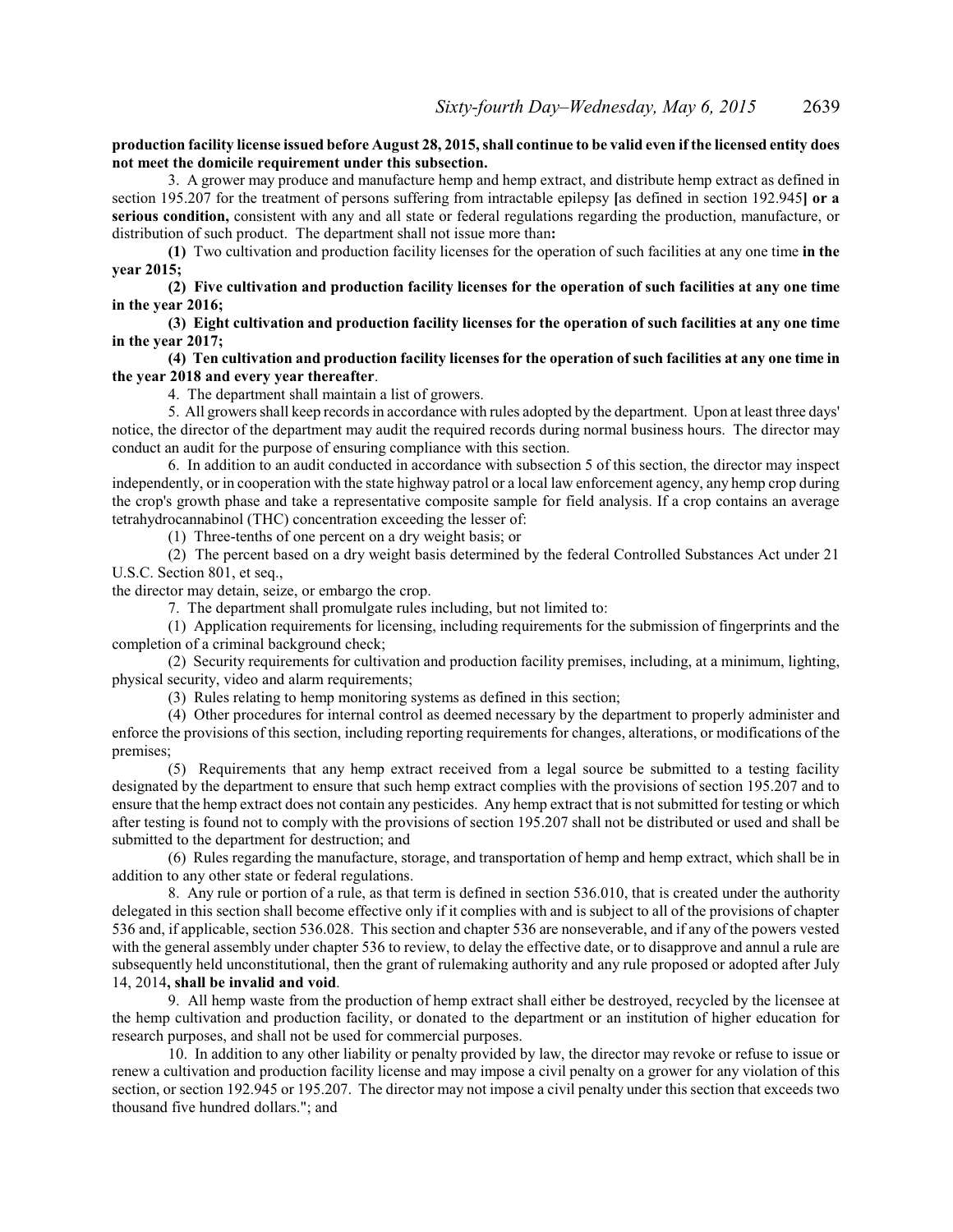Further amend said bill by amending the title, enacting clause, and intersectional references accordingly.

## Representative Hinson moved that **House Amendment No. 10** be adopted.

# Which motion was defeated by the following vote, the ayes and noes having been demanded by Representative Neely:

#### AYES: 051

| Adams            | Anders        | Arthur         | <b>Burns</b> | <b>Butler</b> |
|------------------|---------------|----------------|--------------|---------------|
| Carpenter        | Chipman       | Colona         | Conway 10    | Cornejo       |
| Curtman          | Dogan         | Dunn           | Ellington    | Engler        |
| Gardner          | Gosen         | Green          | Harris       | Hinson        |
| Hubbard          | Hummel        | Johnson        | Jones        | Kendrick      |
| Koenig           | Kratky        | LaFaver        | Lavender     | Marshall      |
| May              | McCaherty     | McCann Beatty  | McDonald     | McManus       |
| Meredith         | Mims          | Mitten         | Moon         | Morgan        |
| Norr             | Otto          | Pace           | Peters       | Richardson    |
| Rizzo            | Roden         | Runions        | Walton Gray  | Webber        |
| Wood             |               |                |              |               |
| <b>NOES: 100</b> |               |                |              |               |
| Alferman         | Anderson      | Andrews        | Austin       | Bahr          |
| <b>Barnes</b>    | <b>Basye</b>  | <b>Beard</b>   | Bernskoetter | Berry         |
| <b>Black</b>     | <b>Bondon</b> | <b>Brattin</b> | Brown 57     | Brown 94      |
| <b>Burlison</b>  | Cierpiot      | Conway 104     | Cookson      | Corlew        |
| Crawford         | Cross         | Davis          | Dohrman      | Dugger        |
| Eggleston        | English       | Entlicher      | Fitzpatrick  | Fitzwater 144 |
| Fitzwater 49     | Flanigan      | Fraker         | Franklin     | Frederick     |
| Gannon           | Haahr         | Haefner        | Hansen       | Hicks         |
| Hill             | Hoskins       | Hough          | Houghton     | Hubrecht      |
| Hurst            | Justus        | Keeney         | Kelley       | King          |
| Kirkton          | Kolkmeyer     | Lair           | Lant         | Lauer         |
| Leara            | Lichtenegger  | Love           | Lynch        | Mathews       |
| McCreery         | McDaniel      | McGaugh        | McNeil       | Messenger     |
| Miller           | Montecillo    | Morris         | Muntzel      | Neely         |
| <b>Nichols</b>   | Parkinson     | Pfautsch       | Phillips     | Pietzman      |
| Pike             | Pogue         | Rehder         | Reiboldt     | Remole        |
| Rhoads           | Roeber        | Rone           | Rowden       | Rowland       |
| Ruth             | Shaul         | Shumake        | Solon        | Sommer        |
| Spencer          | Swan          | Taylor         | Vescovo      | Walker        |
| White            | Wiemann       | Wilson         | Zerr         | Mr. Speaker   |
|                  |               |                |              |               |

#### PRESENT: 001

#### Smith

#### ABSENT WITH LEAVE: 010

| Allen  | Curtis  | Higdon | Kidd | Korman |
|--------|---------|--------|------|--------|
| Newman | Pierson | Redmon | Ross | Shull  |

VACANCIES: 001

## Representative Swan offered **House Amendment No. 11**.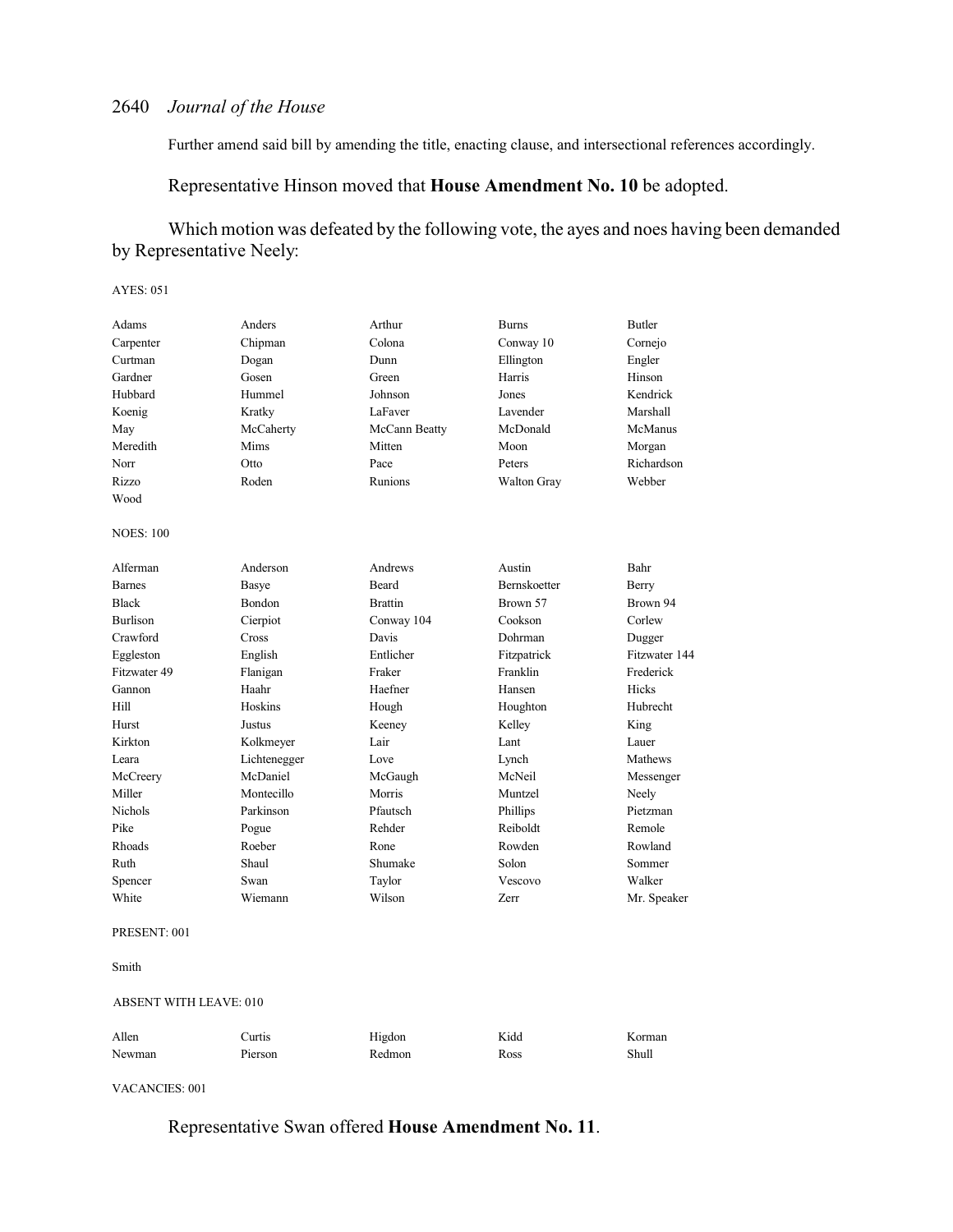#### *House Amendment No. 11*

AMEND House Committee Substitute for Senate Committee Substitute for Senate Bill No. 380, Page 9, Section 192.926, Line 47, by inserting immediately after said line the following:

"**197.600. 1. For purposes of this section, the term "pain management clinic" shall mean a privately owned clinic, facility, or office in which health care providers provide chronic nonmalignant pain treatment through pharmacotherapy to a majority of its patients for ninety days or more in a twelve-month period or a privately owned clinic, facility, or office which advertises in any medium for chronic pain management services through pharmacotherapy. Chronic nonmalignant pain treatment through pharmacotherapy shall not include, and shall not be construed to include, surgical or obstetrical anesthesia services, postoperative pain control, or interventional pain management procedures and techniques. For purposes of determining if a clinic, facility, or office qualifies as a pain management clinic under this section, the entire clinic, facility, or office caseload of patients who received health care services from all physicians, advanced practice registered nurses, physician assistants, and assistant physicians who serve in the clinic, facility, or office shall be counted.**

**2. No owner or employee of a pain management clinic shall have previously been denied or had a restricted license to prescribe, dispense, administer, supply, or sell a controlled substance or been subject to disciplinary action by any licensing entity for conduct that was a result of inappropriately prescribing,dispensing, administering, supplying, or selling a controlled substance.**

**3. No pain management clinic as defined in this section shall operate in the state unless it has been issued a pain management clinic certificate by the department of health and senior services after a determination that the clinic meets the requirements of this section and any other requirements the department may require by regulation. Any pain management clinic operating on the effective date of this section shall have ninety days to obtain a certificate from the department.**

**4. The department of health and senior services shall promulgate rules and regulations to implement the provisions of this section pertaining to the operation and licensure of pain management clinics. Such rules and regulations shall include, but not be limited to:**

- **(1) The certification process and any required fees;**
- **(2) Required hours of operation;**
- **(3) Required licenses and certifications of staff and staffing levels;**
- **(4) Record keeping and patient chart requirements;**
- **(5) A requirement to participate in any prescription drug monitoring program in Missouri.**

**Any rule or portion of a rule, as that term is defined in section 536.010, that is created under the authority delegated in this section shall become effective only if it complies with and is subject to all of the provisions of chapter 536 and, if applicable, section 536.028. This section and chapter 536 are nonseverable, and if any of the powers vested with the general assembly pursuant to chapter 536 to review, to delay the effective date, or to disapprove and annul a rule are subsequently held unconstitutional, then the grant of rulemaking authority and any rule proposed or adopted after August 28, 2015, shall be invalid and void.**"; and

Further amend said bill, Page 15, Section 301.142, Line 217, by inserting immediately after said line the following:

" **Section 1. Certified music therapists who have completed the education and clinical training requirements established by the American Music Therapy Association and have passed the Certification Board for Music Therapists certification examination shall be deemed as licensed by the department of elementary and secondary education for the purposes of providing services to the first steps program under sections 160.900 to 160.925.**"; and

Further amend said bill by amending the title, enacting clause, and intersectional references accordingly.

Representative Frederick offered **House Amendment No. 1 to House Amendment No. 11**.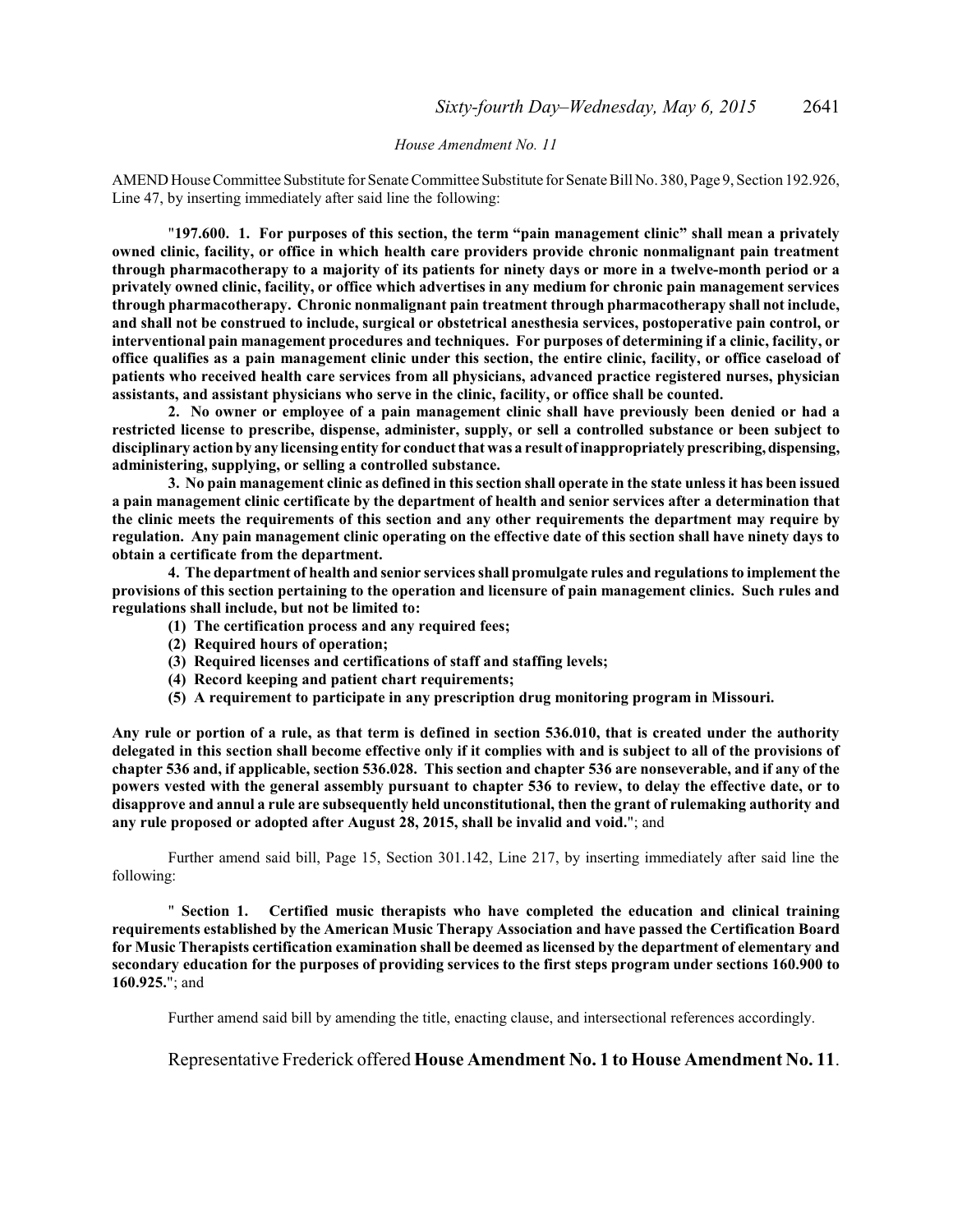*House Amendment No. 1 to House Amendment No. 11*

AMEND House Amendment No. 11 to House Committee Substitute for Senate Committee Substitute for Senate Bill No. 380, Page 1, Line 30, by deleting the words "**and certifications**"; and

Further amend said bill by amending the title, enacting clause, and intersectional references accordingly.

On motion of Representative Frederick, **House Amendment No. 1 to House Amendment No. 11** was adopted.

On motion of Representative Swan, **House Amendment No. 11, as amended**, was adopted.

Representative Haefner offered **House Amendment No. 12**.

*House Amendment No. 12*

AMEND House Committee Substitute for Senate Committee Substitute for Senate Bill No. 380, Page 9, Section 192.926, Line 47, by inserting after all of said section and line the following:

"**208.065. 1. No later than January 1, 2016, the department of social services shall procure and enter into a competitively bid contract with a contractor to provide verification of initial and ongoing eligibility data for assistance under the supplemental nutrition assistance program(SNAP); temporary assistance for needy families (TANF) program; child care assistanceprogram; and MOHealthNet program. The contractor shall conduct data matches using the name, date of birth, address, Social Security number of each applicant and recipient, and additional data provided by the applicant or recipient relevant to eligibility against public records and other data sources to verify eligibility data.**

**2. The contractor shall evaluate the income, resources, and assets of each applicant and recipient no less than quarterly. In addition to quarterly eligibility data verification, the contractor shall identify on a monthly basis any program participants who have died, moved out of state, or have been incarcerated longer than ninety days.**

**3. The contractor, upon completing an eligibility data verification of an applicant or recipient, shall notify the department of the results, except that the contractor shall not verify the eligibility data of persons residing in long-term care facilities whose income and resources were at or below the applicable financial eligibility standards at the time of their last review. Within twenty business days of such notification, the department shall make an eligibility determination. The department shall retain final authority over eligibility determinations. The contractor shall keep a record of all eligibility data verifications communicated to the department.**

**4. Within thirty days of the end of each calendar year, the department and contractor shall file a joint report on a yearly basis to the governor, the speaker of the house of representatives, and the president pro tempore of the senate. The report shall include, but shall not be limited to, the number of applicants and recipients determined ineligible for assistance programsbased on the eligibilitydata verification by the contractor and the stated reasons for the determination of ineligibility by the department.**"; and

Further amend said bill by amending the title, enacting clause, and intersectional references accordingly.

On motion of Representative Haefner, **House Amendment No. 12** was adopted.

Representative Barnes offered **House Amendment No. 13**.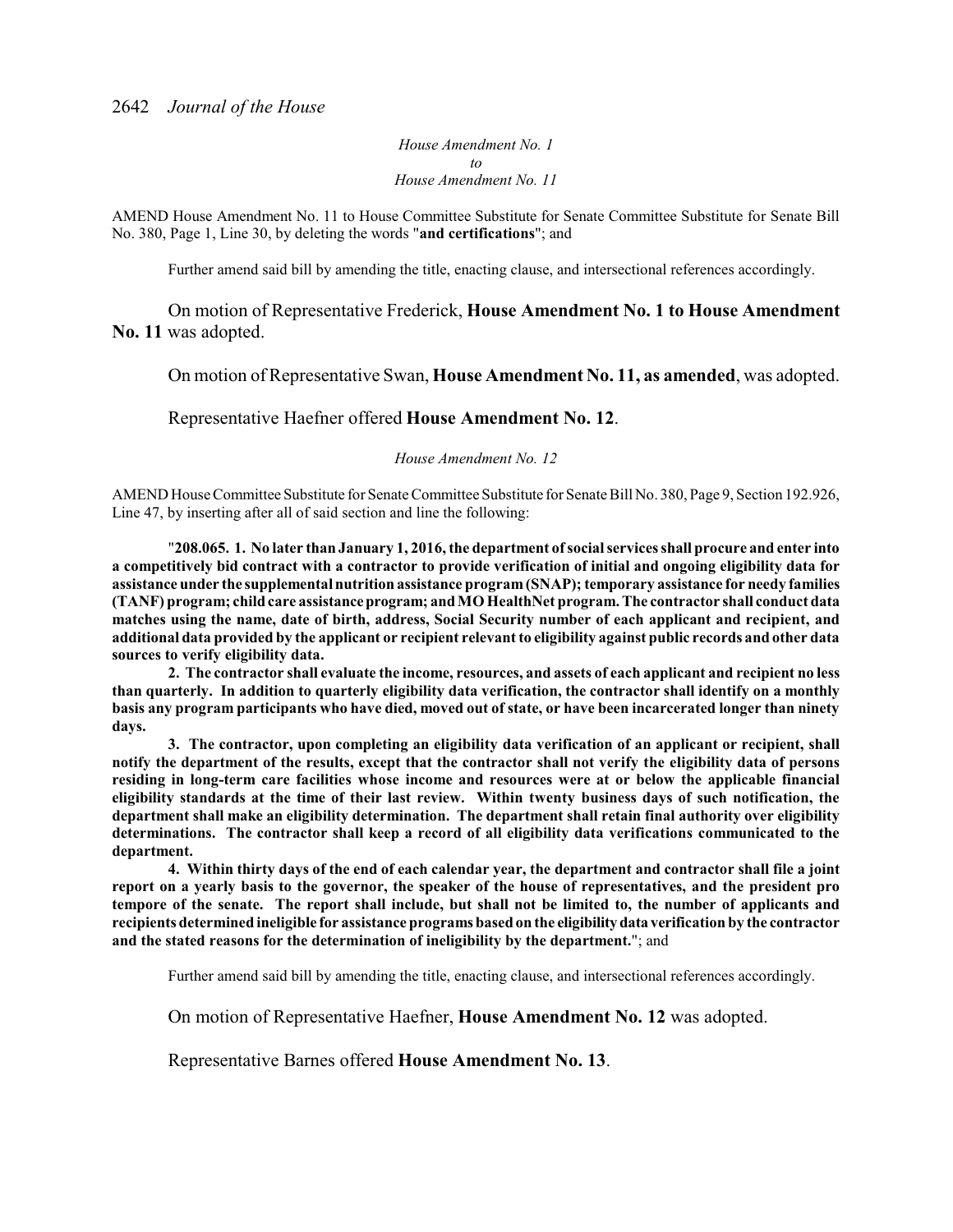#### *House Amendment No. 13*

AMEND House Committee Substitute for Senate Committee Substitute for Senate Bill No. 380, Page 9, Section 192.926, Line 47, by inserting after all of said section and line the following:

"208.670. 1. As used in this section, these terms shall have the following meaning:

(1) "Provider", any provider of medical services and mental health services, including all other medical disciplines;

(2) "Telehealth", the use of medical information exchanged from one site to another via electronic communications to improve the health status of a patient.

2. The department of social services, in consultation with the departments of mental health and health and senior services, shall promulgate rules governing the practice of telehealth in the MO HealthNet program. Such rules shall address, but not be limited to, appropriate standards for the use of telehealth, certification of agencies offering telehealth, and payment for services by providers. Telehealth providers shall be required to obtain patient consent before telehealth services are initiated and to ensure confidentiality of medical information.

3. Telehealth may be utilized to service individuals who are qualified as MO HealthNet participants under Missouri law. Reimbursement for such services shall be made in the same way as reimbursement for in-person contacts.

**4. The provisions of section 208.671 shall apply to the use of asynchronous store-and-forward technology in the practice of telehealth.**

**208.671. 1. As used in this section and section 208.673, the following terms shall mean:**

**(1) "Asynchronous store-and-forward", the transfer of a patient's clinically important digital samples, such as still images, videos, audio, and text files, and relevant data from an originating site through the use of a camera or similar recording device that stores digital samples that are forwarded via telecommunication to a distant site for consultation by a consulting provider without requiring the simultaneous presence of the patient and the patient's treating provider;**

**(2) "Asynchronousstore-and-forwardtechnology", cameras or other recording devices that store images which may be forwarded via telecommunication devices at a later time;**

**(3) "Consultation", a type of evaluation and management service as defined by the most recent edition of the Current Procedural Terminology published annually by the American Medical Association;**

**(4) "Consulting provider", a provider who, upon referral by the treating provider, evaluates a patient and appropriate medical data or images delivered through asynchronous store-and-forward technology. If a consulting provider is unable to render an opinion due to insufficient information, the consulting provider may request additional information to facilitate the rendering of an opinion or decline to render an opinion;**

**(5) "Distant site", a site where the consulting provider is located at the time the consultation service is provided;**

**(6) "Originating site", the site where a MO HealthNet participant receiving services and such participant's treating provider are both physically located;**

**(7) "Provider", any provider of medical services, mental health services, or dental services, including all other medical disciplines, licensed in this state who has the authority to refer patients for medical services or mental health services within the scope of practice and licensure of the provider;**

**(8) "Telehealth", the same meaning as such term is defined in section 208.670. Telehealth shall include the use of asynchronous store-and-forward technology for orthopedics, dermatology, ophthalmology in cases of diabetic retinopathy, burn and wound care, and maternal-fetal medicine ultrasounds;**

**(9) "Treating provider", a provider who:**

**(a) Evaluates a patient;**

**(b) Determines the need for a consultation;**

**(c) Arranges the services of a consulting provider for the purpose of diagnosis and treatment;**

**(d) Provides or supplements the patient's history and provides pertinent physical examination findings and medical information to the consulting provider; and**

**(e) Is physically present in the same location as the patient during the time of the asynchronous storeand-forward services.**

**2. The department of social services, in consultation with the departments of mental health and health and senior services, shall promulgate rules governing the use of asynchronous store-and-forward technology in the practice of telehealth in the MO HealthNet program. Such rules shall address, but not be limited to:**

**(1) Appropriate standards for the use of asynchronous store-and-forward technology in the practice of telehealth;**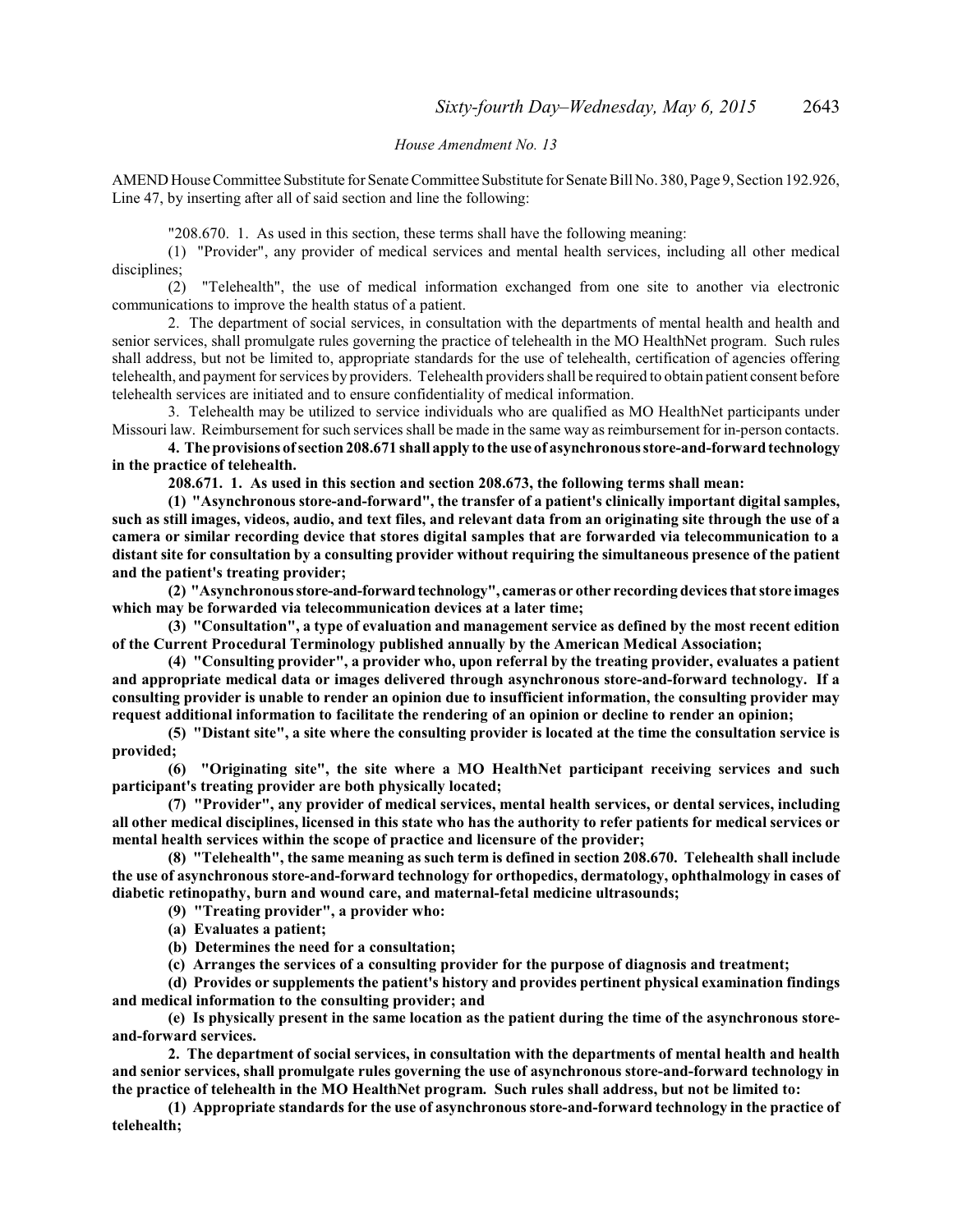**(2) Certification of agencies offering asynchronous store-and-forward technology in the practice of telehealth;**

**(3) Time lines for completion and communication of a consulting provider's consultation or opinion, or if the consulting provider is unable to render an opinion, time lines for communicating a request for additional information or that the consulting provider declines to render an opinion;**

**(4) Length of time digital files of such asynchronous store-and-forward services are to be maintained;**

**(5) Security and privacy of such digital files;**

**(6) Patient consent for asynchronous store-and-forward services; and**

**(7) Payment for services by providers; except that, consulting providers who decline to render an opinion shall not receive payment under this section unless and until an opinion is rendered.**

**Telehealthprovidersusing asynchronousstore-and-forward technology shall be required to obtain patient consent before asynchronous store-and-forward services are initiatedandto ensure confidentiality ofmedical information.**

**3. Asynchronous store-and-forward technology in the practice of telehealth may be utilized to service individuals who are qualified as MO HealthNet participants under Missouri law. The total payment for both the treating provider and the consulting provider shall not exceed the payment for a face-to-face consultation of the same level.**

**4. The standard of care for the use of asynchronous store-and-forward technology in the practice of telehealth shall be the same as the standard of care for face-to-face care.**

**208.673. 1. There is hereby established the "Telehealth Services Advisory Committee" to advise the department of social services and propose rules regarding the coverage of telehealth services utilizing asynchronous store-and-forward technology.**

**2. The committee shall be comprised of the following members:**

- **(1) The director of the MO HealthNet division, or the director's designee;**
- **(2) The medical director of the MO HealthNet division;**
- **(3) A representative from a Missouri institution of higher education with expertise in telemedicine;**
- **(4) A representative from the Missouri office of primary care and rural health;**
- **(5) Two board-certified specialists licensed to practice medicine in this state;**
- **(6) A representative from a hospital located in this state that utilizes telehealth medicine;**
- **(7) A primary care provider from a federally qualified health center (FQHC) or rural health clinic; and**
- **(8) A primary care provider from a rural setting other than from an FQHC or rural health clinic.**

**3. Members of the committee listed in subdivisions (3) to (8) of subsection 2 of this section shall be appointed by the governor, with the advice and consent of the senate. The first appointments to the committee shall consist of three members to serve three-year terms, two members to serve two-year terms, and two members to serve one-year terms as designated by the governor. Each member of the committee shall serve for a term of three years thereafter.**

**4. Members of the committee shall not receive any compensation for their services but shall be reimbursed for any actual and necessary expenses incurred in the performance of their duties.**

**5. Any member appointed by the governor may be removed from office by the governor without cause. If there is a vacancy for any cause, the governor shall make an appointment to become effective immediately for the unexpired term.**

**6. Any rule or portion of a rule, as that term is defined in section 536.010, that is created under the authority delegated in this section shall become effective only if it complies with and is subject to all of the provisions of chapter 536 and, if applicable, section 536.028. This section and chapter 536 are nonseverable and if any of the powers vested with the general assembly pursuant to chapter 536 to review, to delay the effective date, or to disapprove and annul a rule are subsequently held unconstitutional, then the grant of rulemaking authority and any rule proposed or adopted after August 28, 2015, shall be invalid and void.**

**208.675. For purposes of the provision of telehealth services, the following individuals, licensed in Missouri, shall be considered eligible health care providers:**

**(1) Physicians, assistant physicians, and physician assistants;**

**(2) Advanced practice registered nurses;**

**(3) Dentists, oral surgeons, and dental hygienists under the supervision of a currently registered and licensed dentist;**

**(4) Psychologists and provisional licensees;**

**(5) Pharmacists;**

**(6) Speech, occupational, or physical therapists;**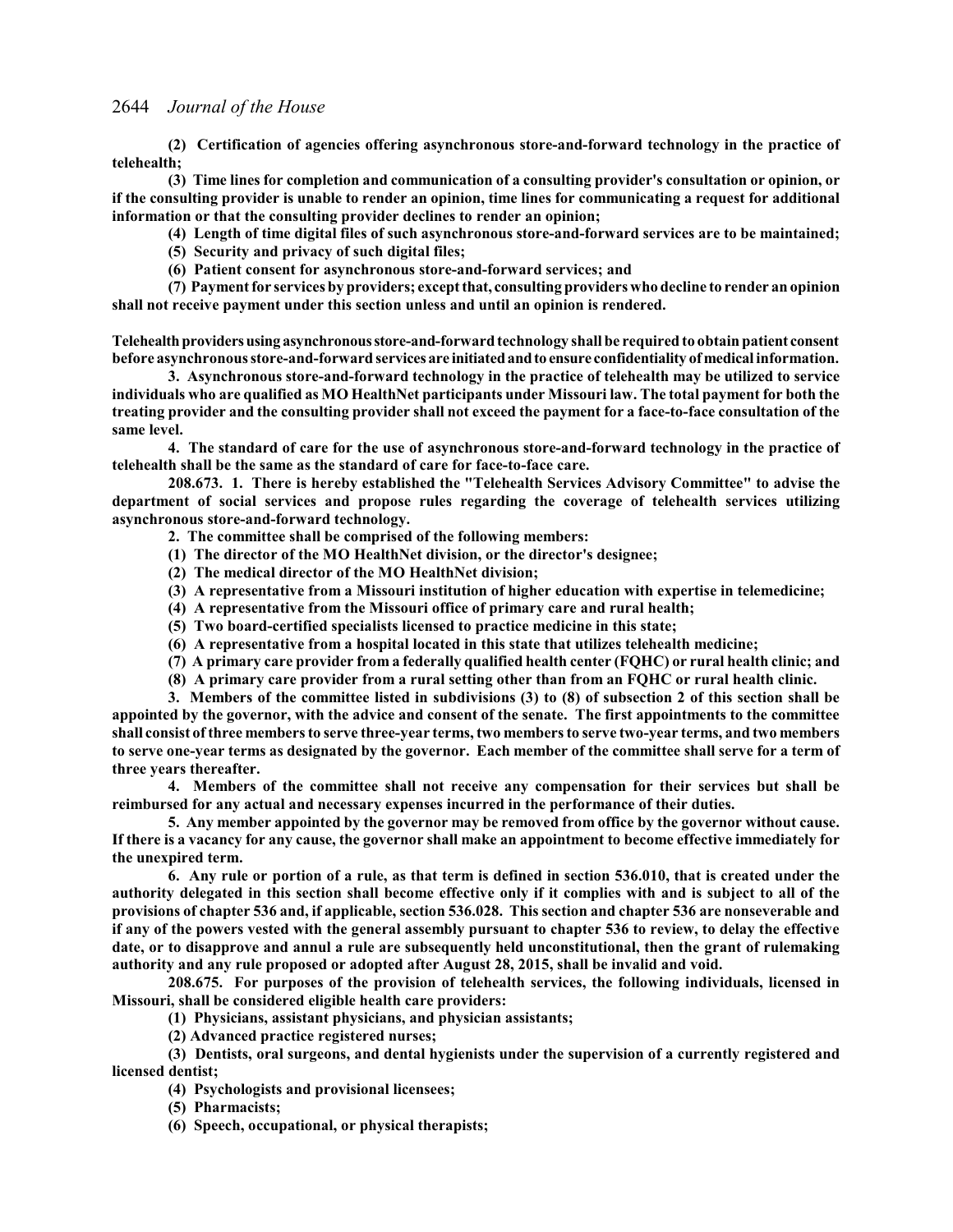**(7) Clinical social workers;**

- **(8) Podiatrists;**
- **(9) Licensed professional counselors; or**

**(10) Eligible health care providers under subdivisions (1) through (9) of this section practicing in a rural health clinic, federally qualified health center, or community mental health center.**

**208.677. 1. For purposes of the provision of telehealth services, the term "originating site" shall mean a telehealth site where the MO HealthNet participant receiving the telehealth service is located for the encounter, and the term "clinical staff" shall mean any health care provider licensed in this state. The originating site shall ensure immediate availability of clinical staff during a telehealth encounter if a participant requires assistance. No originating site for services or activities provided under section 208.686 shall be required to maintain immediate availability of on-site clinical staff during the telemonitoring services or activities. An originating site shall be one of the following locations:**

- **(1) Office of a physician or health care provider;**
- **(2) Hospital;**
- **(3) Critical access hospital;**
- **(4) Rural health clinic;**
- **(5) Federally qualified health center;**
- **(6) Long-term care facility licensed under chapter 198;**
- **(7) Dialysis center;**
- **(8) Missouri state habilitation center or regional office;**
- **(9) Community mental health center;**
- **(10) Missouri state mental health facility;**
- **(11) Missouri state facility;**

**(12) Missouri residential treatment facility licensed by and under contract with the children's division (CD) that has a contract with the CD. Facilities shall have multiple campuses and have the ability to adhere to technology requirements. Only Missouri licensed psychiatrists, licensed psychologists, or provisionally licensed psychologists, and advanced practice registered nurses who are enrolled MO HealthNet providers shall be consulting providers at these locations;**

**(13) Comprehensive substance treatment and rehabilitation (CSTAR) program;**

**(14) School;**

- **(15) The MO HealthNet recipient's home; or**
- **(16) Clinical designated area in a pharmacy.**

**2. If the originating site is a school, the school shall obtain permission from the parent or guardian of any student receiving telehealth services prior to each provision of service.**

**208.686. 1. Subject to appropriations, the department shall establish a statewide program that permits reimbursement under the MO HealthNet program for home telemonitoring services. For the purposes of this section, "home telemonitoring service" shall mean a health care service that requires scheduled remote monitoring of data related to a patient's health and transmission of the data to a Utilization Review Accreditation Commission (URAC) accredited health call center.**

**2. The program shall:**

- **(1) Provide that home telemonitoring services are available only to persons who:**
- **(a) Are diagnosed with one or more of the following conditions:**
- **a. Pregnancy;**
- **b. Diabetes;**
- **c. Heart disease;**
- **d. Cancer;**
- **e. Chronic obstructive pulmonary disease;**
- **f. Hypertension;**
- **g. Congestive heart failure;**
- **h. Mental illness or serious emotional disturbance;**
- **i. Asthma;**
- **j. Myocardial infarction; or**
- **k. Stroke; and**
- **(b) Exhibit two or more of the following risk factors:**
- **a. Two or more hospitalizations in the prior twelve-month period;**
- **b. Frequent or recurrent emergency department admissions;**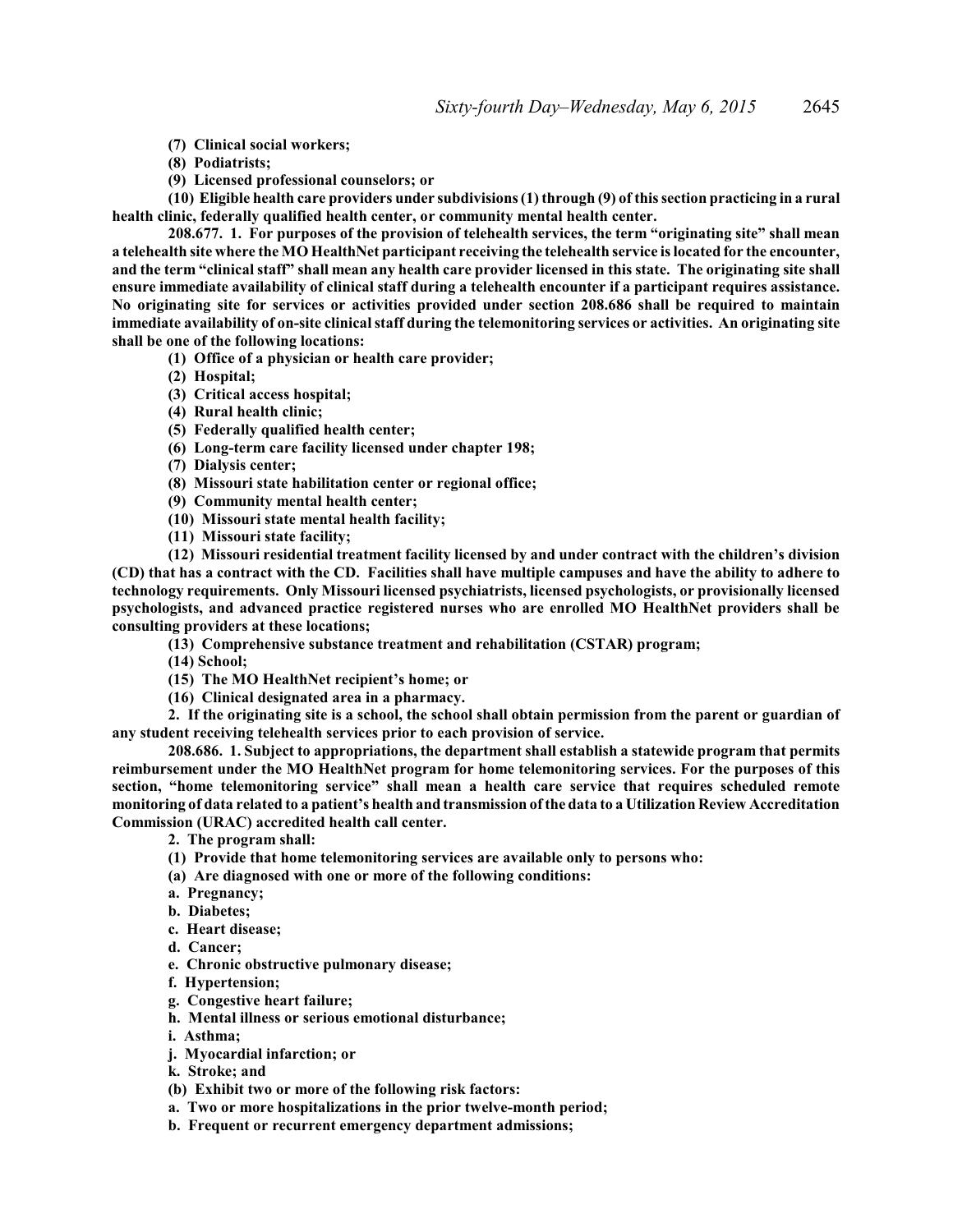- **c. A documented history of poor adherence to ordered medication regimens;**
- **d. A documented history of falls in the prior six-month period;**
- **e. Limited or absent informal support systems;**
- **f. Living alone or being home alone for extended periods of time; or**
- **g. A documented history of care access challenges;**

**(2) Ensure that clinical information gathered by a home health agency or hospital while providing home telemonitoring services is shared with the patient's physician; and**

**(3) Ensure that the program does not duplicate any disease management program services provided by MO HealthNet.**

**3. If, after implementation, the department determines that the program established under this section is not cost effective, the department may discontinue the program and stop providing reimbursement under the MO HealthNet program for home telemonitoring services.**

**4. The department shall determine whether the provision of home telemonitoring services to persons who are eligible to receive benefits under both the MO HealthNet and Medicare programs achieves cost savings for the Medicare program.**

**5. If, before implementing any provision of this section, the department determines that a waiver or authorization from a federal agency is necessary for implementation of that provision, the department shall request the waiver or authorization and may delay implementing that provision until the waiver or authorization is granted.**

**6. The department shall promulgate rules and regulationsto implement the provisions of this section. Any rule or portion of a rule, as that term is defined in section 536.010, that is created under the authority delegated in this section shall become effective only if it complies with and is subject to all of the provisions of chapter 536 and, if applicable, section 536.028. This section and chapter 536 are nonseverable, and if any of the powers vested with the general assembly pursuant to chapter 536 to review, to delay the effective date, or to disapprove and annul a rule are subsequently held unconstitutional, then the grant of rulemaking authority andany rule proposed or adopted after August 28, 2015, shall be invalid and void.**"; and

Further amend said bill by amending the title, enacting clause, and intersectional references accordingly.

On motion of Representative Barnes, **House Amendment No. 13** was adopted.

## Representative Morris offered **House Amendment No. 14**.

#### *House Amendment No. 14*

AMEND House Committee Substitute for Senate Committee Substitute for Senate Bill No. 380, Page 9, Section 192.926, Line 47, by inserting after all of said section and line the following:

"208.909. 1. Consumers receiving personal care assistance services shall be responsible for:

- (1) Supervising their personal care attendant;
- (2) Verifying wages to be paid to the personal care attendant;

(3) Preparing and submitting time sheets, signed by both the consumer and personal care attendant, to the vendor on a biweekly basis;

(4) **Allowing the personal care attendant to use his or her telephone for the purpose of electronic visit verification (EVV) if such use does not add cost to the consumer;**

**(5)** Promptly notifying the department within ten days of any changes in circumstances affecting the personal care assistance services plan or in the consumer's place of residence;

**[**(5)**] (6)** Reporting any problems resulting from the quality ofservices rendered by the personal care attendant to the vendor. If the consumer is unable to resolve any problems resulting from the quality of service rendered by the personal care attendant with the vendor, the consumer shall report the situation to the department; and

**[**(6)**] (7)** Providing the vendor with all necessary information to complete required paperwork for establishing the employer identification number.

2. Participating vendors shall be responsible for:

(1) Collecting time sheets or reviewing reports of delivered services and certifying the accuracy thereof;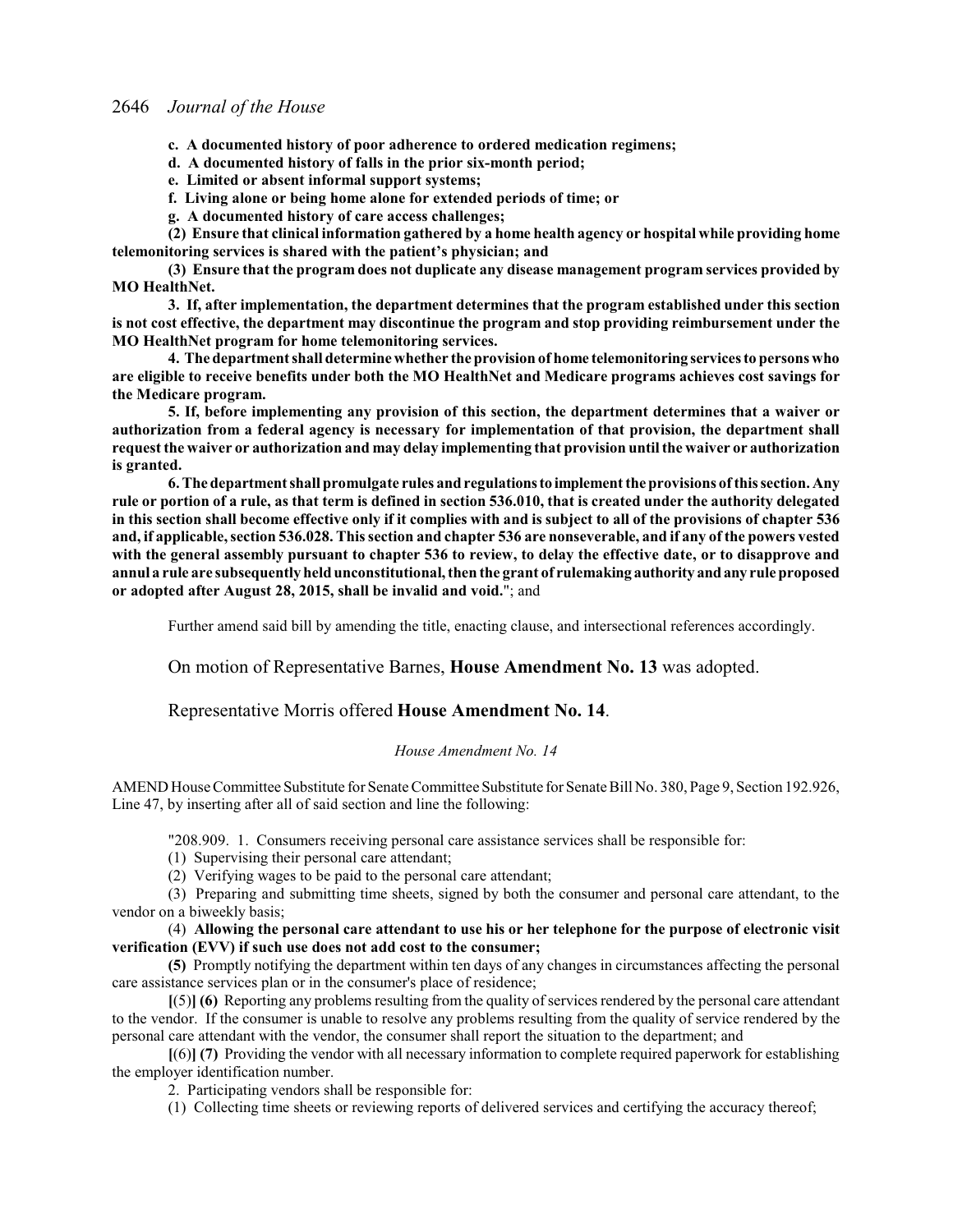(2) The Medicaid reimbursement process, including the filing of claims and reporting data to the department as required by rule;

(3) Transmitting the individual payment directly to the personal care attendant on behalf of the consumer;

(4) Monitoring the performance of the personal care assistance services plan.

3. No state or federal financial assistance shall be authorized or expended to pay for services provided to a consumer under sections 208.900 to 208.927, if the primary benefit of the services is to the household unit, or is a household task that the members of the consumer's household may reasonably be expected to share or do for one another when they live in the same household, unless such service is above and beyond typical activities household members may reasonably provide for another household member without a disability.

4. No state or federal financial assistance shall be authorized or expended to pay for personal care assistance services provided by a personal care attendant who is listed on any of the background check lists in the family care safety registry under sections 210.900 to 210.937, unless a good cause waiver is first obtained from the department in accordance with section 192.2495.

5. (1) All vendors shall, by July 1, **[**2015**] 2016**, have, maintain, and use **[**a telephone tracking**] an EVV** system for the purpose of reporting and verifying the delivery of consumer-directed services as authorized by the department of health and senior services or its designee. Use of such a system prior to July 1, **[**2015**] 2016**, shall be voluntary. The **[**telephone tracking**] EVV** system shall be used **[**to process payroll for employees and**]** for submitting claims for reimbursement to the MO HealthNet division. At a minimum, the **[**telephone tracking**] EVV** system shall:

(a) Record the exact date services are delivered;

(b) Record the exact time the services begin and exact time the services end;

(c) Verify **[**the telephone number fromwhich the services are registered**] that the services are being delivered at the location where the consumer resides**;

(d) **[**Verify that the number from which the call is placed is a telephone number unique to the client;

(e)**]** Require a personal identification number unique to each personal care attendant;

**[**(f)**] (e)** Be capable of producing reports **[**of services delivered, tasks performed, client**] that at a minimum capture the consumer** identity, beginning and ending times of service and date of service in summary fashion that constitute adequate documentation of service**[**; and

(g) Be capable of producing reimbursement requests for consumer approval that assures accuracy and compliance with program expectations for both the consumer and vendor.

(2) The department of health and senior services, in collaboration with other appropriate agencies, including centers for independent living, shall establish telephone tracking system pilot projects, implemented in two regions of the state, with one in an urban area and one in a rural area. Each pilot project shall meet the requirements of this section and section 208.918. The department of health and senior services shall, by December 31, 2013, submit a report to the governor and general assembly detailing the outcomes of these pilot projects. The report shall take into consideration the impact of a telephone tracking system on the quality of the services delivered to the consumer and the principles of self-directed care.

(3)**] . (2)** As new technology becomes available, the department **[**may**] shall** allow use of a more advanced tracking system, **electronic or otherwise,** provided that such system is at least as capable of meeting the requirements of this subsection.

**[**(4)**] (3)** The department of health and senior services shall promulgate by rule the minimum necessary criteria of the **[**telephone tracking**] EVV** system. Any rule or portion of a rule, as that term is defined in section 536.010, that is created under the authority delegated in this section shall become effective only if it complies with and is subject to all of the provisions of chapter 536 and, if applicable, section 536.028. This section and chapter 536 are nonseverable and if any of the powers vested with the general assembly pursuant to chapter 536 to review, to delay the effective date, or to disapprove and annul a rule are subsequently held unconstitutional, then the grant of rulemaking authority and any rule proposed or adopted after August 28, 2010, shall be invalid and void.

6. **[**In the event that a consensus between centers for independent living and representatives from the executive branch cannot be reached, the telephony report issued to the general assembly and governor shall include a minority report which shall detail those elements of substantial dissent from the main report.

7.**]** No interested party, including a center for independent living, shall be required to contract with any particular vendor or provider of **[**telephony**] EVV** services **[**nor bear the full cost of the pilot program**]**."; and

Further amend said bill, Page 15, Section 301.142, Line 217, by inserting after all of said section and line the following: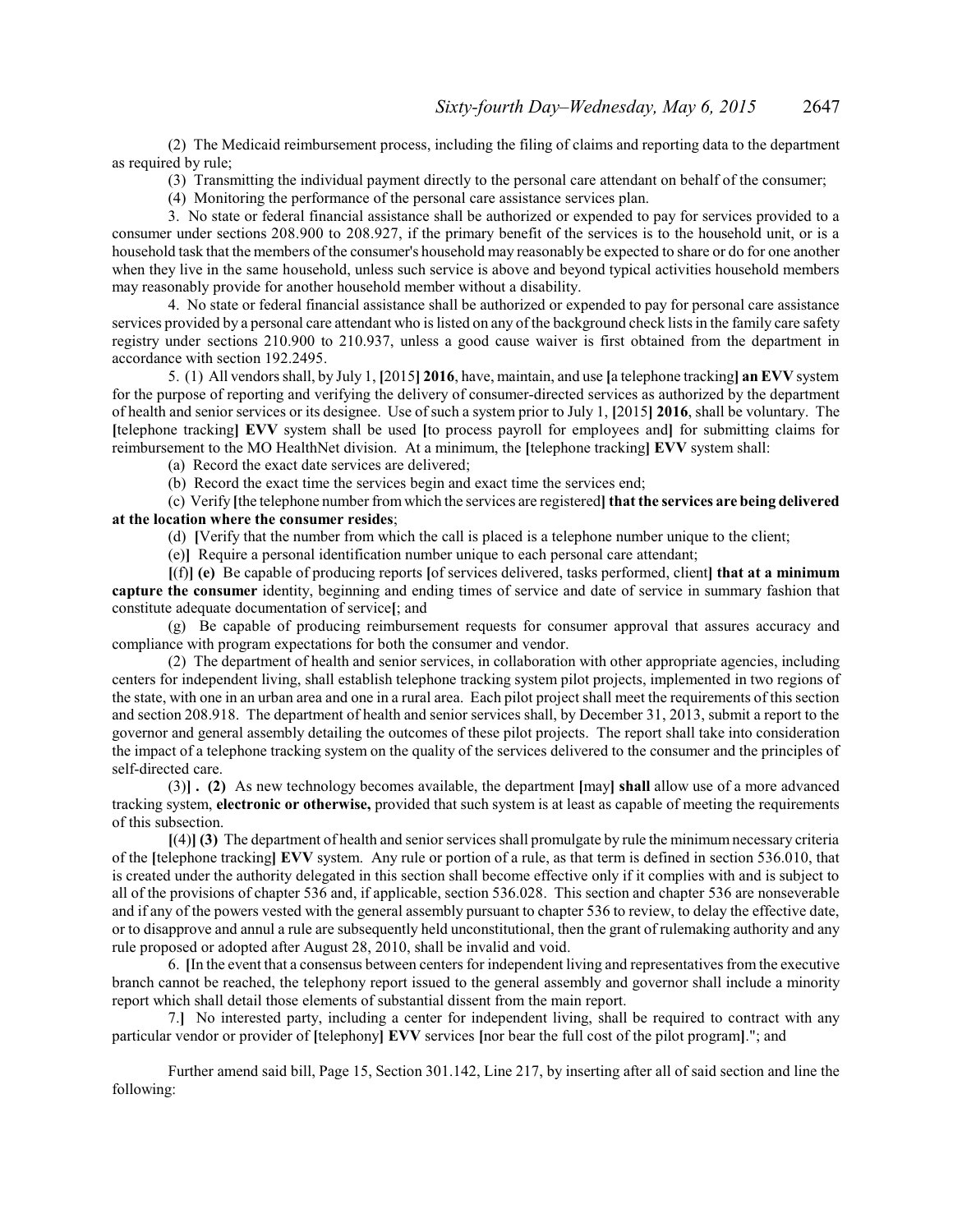"660.023. 1. All in-home services provider agencies shall, by July 1, **[**2015**] 2016**, have, maintain, and use **[**a telephone tracking] **an electronic visit verification (EVV)** system for the purpose of reporting and verifying the delivery of home- and community-based services as authorized by the department of health and senior services or its designee. Use of such system prior to July 1, **[**2015**] 2016**, shall be voluntary. At a minimum, the **[**telephone tracking**] EVV** system shall:

(1) Record the exact date services are delivered;

(2) Record the exact time the services begin and exact time the services end;

(3) Verify **[**the telephone number from which the services were registered**] that services are being delivered at the location where the consumer resides**;

(4) **[**Verify that the number from which the call is placed is a telephone number unique to the client;

(5)**]** Require a personal identification number unique to each personal care attendant; and

**[**(6)**] (5)** Be capable of producing reports **[**ofservices delivered, tasks performed,**] that at a minimum capture** client identity, beginning and ending times of service and date of service in summary fashion that constitute adequate documentation of service.

2. The **[**telephone tracking**] EVV** system shall be used **[**to process payroll for employees and**]** for submitting claims for reimbursement to the MO HealthNet division.

3. The department of health and senior services shall promulgate by rule the minimum necessary criteria of the **[**telephone tracking**] EVV** system. Any rule or portion of a rule, as that term is defined in section 536.010, that is created under the authority delegated in this section shall become effective only if it complies with and is subject to all of the provisions of chapter 536 and, if applicable, section 536.028. This section and chapter 536 are nonseverable and if any of the powers vested with the general assembly pursuant to chapter 536 to review, to delay the effective date, or to disapprove and annul a rule are subsequently held unconstitutional, then the grant of rulemaking authority and any rule proposed or adopted after August 28, 2010, shall be invalid and void.

4. As new technology becomes available, the department **[**may**] shall** allow use of a more advanced tracking system, **electronic or otherwise,** provided that such system is at least as capable of meeting the requirements listed in subsection 1 of this section.

5. The department of health and senior services, in collaboration with other appropriate agencies, including in-home services providers, shall establish telephone tracking system pilot projects, implemented in two regions of the state, with one in an urban area and one in a rural area. Each pilot project shall meet the requirements of this section. The department of health and senior services shall, by December 31, 2013, submit a report to the governor and general assembly detailing the outcomes ofthese pilot projects. The report shall take into consideration the impact of a telephone tracking system on the quality of the services delivered to the consumer and the principles of self-directed care.

6. In the event that a consensus between in-home service providers and representatives from the executive branch cannot be reached, the telephony report issued to the general assembly and governor shall include a minority report which will detail those elements of substantial dissent from the main report.

7. No interested party, including in-home service providers, shall be required to contract with any particular vendor or provider of **[**telephony**] EVV** services **[**nor bear the full cost of the pilot program**]**.

Section B. Because immediate action is necessary to ensure that home-based MO HealthNet participants receive necessary personal care assistance services, section 208.909 and 660.023 of section A of this act is deemed necessary for the immediate preservation ofthe public health, welfare, peace, and safety, and is hereby declared to be an emergency act within the meaning of the constitution, and section 208.909 and 660.023 ofsection A of this act shall be in full force and effect upon its passage and approval."; and

Further amend said bill by amending the title, enacting clause, and intersectional references accordingly.

On motion of Representative Morris, **House Amendment No. 14** was adopted.

On motion of Representative Lair, **HCS SCS SB 380, as amended**, was adopted.

On motion of Representative Lair, **HCS SCS SB 380, as amended**, was read the third time and passed by the following vote: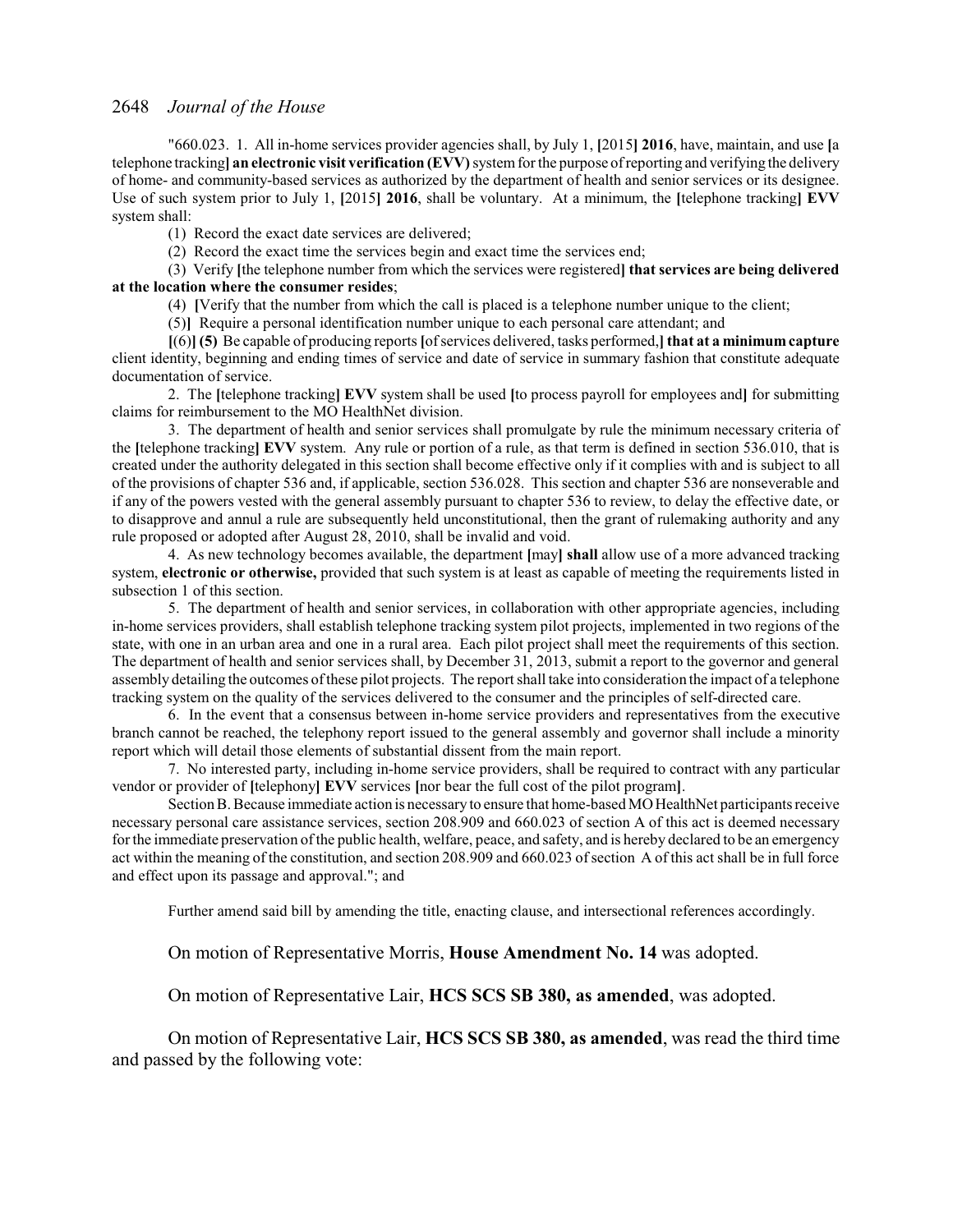#### AYES: 083

| Alferman                      | Allen         | Anders        | Andrews      | Austin         |
|-------------------------------|---------------|---------------|--------------|----------------|
| Bahr                          | <b>Barnes</b> | Beard         | Bernskoetter | Berry          |
| <b>Black</b>                  | Bondon        | Brown 57      | Brown 94     | Chipman        |
| Conway 10                     | Conway 104    | Cookson       | Corlew       | Cornejo        |
| Crawford                      | Cross         | Davis         | Dohrman      | Eggleston      |
| Engler                        | Entlicher     | Fitzwater 144 | Flanigan     | Fraker         |
| Franklin                      | Frederick     | Haahr         | Haefner      | Hoskins        |
| Hough                         | Houghton      | Hubbard       | Hubrecht     | Jones          |
| Kelley                        | King          | Kirkton       | Kolkmeyer    | Kratky         |
| Lair                          | Lant          | Lauer         | Lichtenegger | Love           |
| Lynch                         | McCaherty     | McDonald      | McGaugh      | Messenger      |
| Miller                        | Mims          | Morris        | Pace         | Pfautsch       |
| Phillips                      | Pike          | Redmon        | Reiboldt     | Rhoads         |
| Richardson                    | Roden         | Roeber        | Rone         | Rowland        |
| Shaul                         | Shumake       | Solon         | Sommer       | Swan           |
| Vescovo                       | Walker        | Walton Gray   | White        | Wiemann        |
| Wood                          | Zerr          | Mr. Speaker   |              |                |
| <b>NOES: 065</b>              |               |               |              |                |
| Adams                         | Anderson      | Arthur        | Basye        | <b>Brattin</b> |
| <b>Burlison</b>               | <b>Burns</b>  | <b>Butler</b> | Carpenter    | Curtman        |
| Dogan                         | Dugger        | Dunn          | Ellington    | English        |
| Fitzpatrick                   | Fitzwater 49  | Gannon        | Gosen        | Green          |
| Hansen                        | Harris        | Hicks         | Hill         | Hinson         |
| Hurst                         | Johnson       | Justus        | Keeney       | Kendrick       |
| Koenig                        | LaFaver       | Lavender      | Leara        | Marshall       |
| Mathews                       | May           | McCann Beatty | McCreery     | McDaniel       |
| McManus                       | McNeil        | Meredith      | Mitten       | Montecillo     |
| Moon                          | Morgan        | Muntzel       | Neely        | <b>Nichols</b> |
| Norr                          | Otto          | Parkinson     | Pierson      | Pietzman       |
| Pogue                         | Rehder        | Remole        | Rowden       | Runions        |
| Ruth                          | Spencer       | Taylor        | Webber       | Wilson         |
| PRESENT: 003                  |               |               |              |                |
| Gardner                       | Peters        | Smith         |              |                |
| <b>ABSENT WITH LEAVE: 011</b> |               |               |              |                |
| Cierpiot                      | Colona        | Curtis        | Higdon       | Hummel         |
| Kidd<br>Shull                 | Korman        | Newman        | Rizzo        | Ross           |

VACANCIES: 001

Speaker Diehl declared the bill passed.

## **HOUSE BILLS WITH SENATE AMENDMENTS**

**SCS HB 403**, relating to veterans awarded the Purple Heart medal, was taken up by Representative Phillips.

On motion of Representative Phillips, **SCS HB 403** was adopted by the following vote: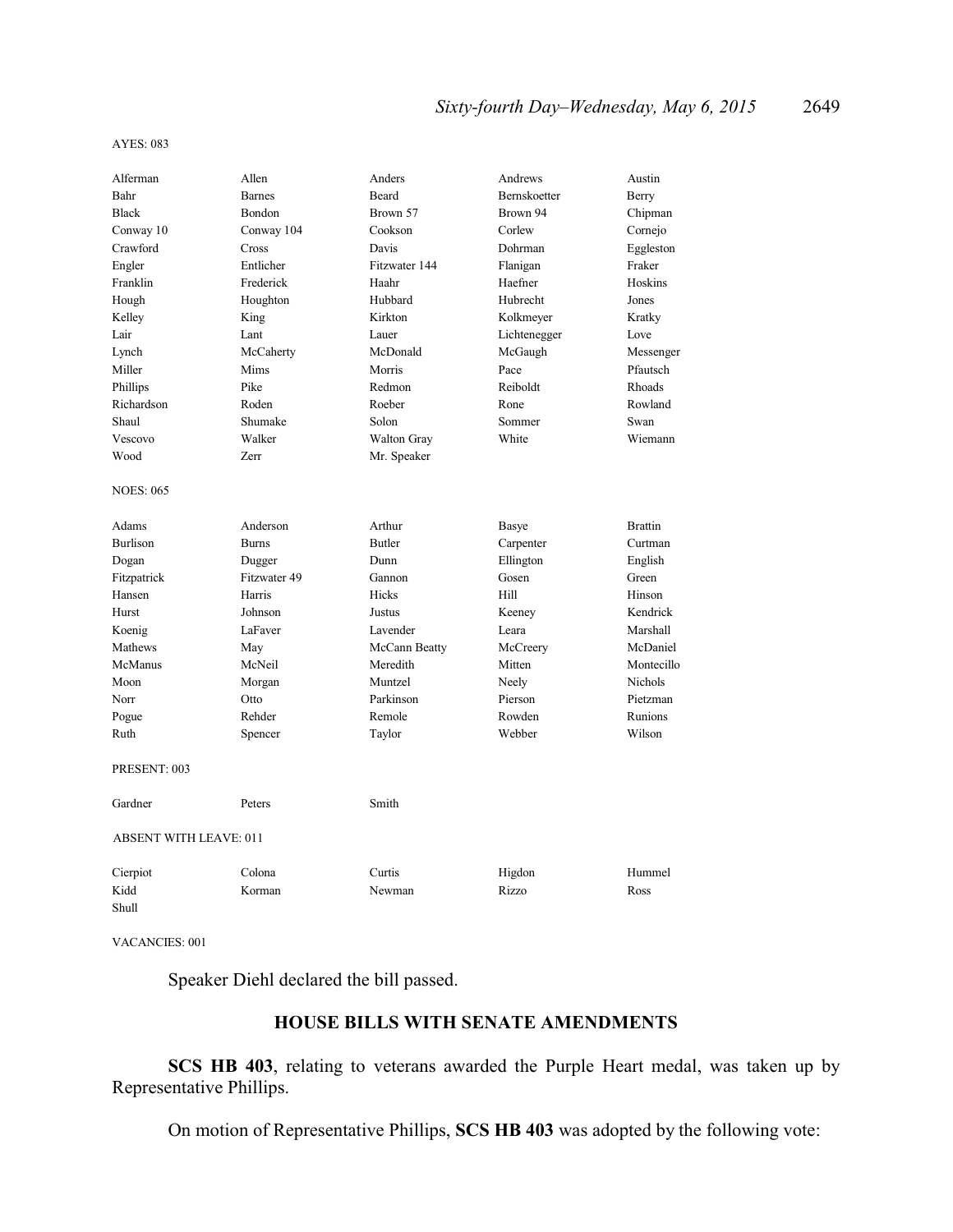AYES: 146

| Adams          | Alferman       | Allen               | Anders          | Anderson      |
|----------------|----------------|---------------------|-----------------|---------------|
| Andrews        | Arthur         | Austin              | Bahr            | <b>Barnes</b> |
| Basye          | Beard          | <b>Bernskoetter</b> | Berry           | <b>Black</b>  |
| <b>Bondon</b>  | <b>Brattin</b> | Brown 57            | <b>Burlison</b> | <b>Burns</b>  |
| <b>Butler</b>  | Carpenter      | Chipman             | Cierpiot        | Conway 10     |
| Conway 104     | Cookson        | Corlew              | Cornejo         | Crawford      |
| Curtman        | Davis          | Dogan               | Dohrman         | Dunn          |
| Eggleston      | Ellington      | Engler              | English         | Entlicher     |
| Fitzpatrick    | Fitzwater 144  | Fitzwater 49        | Flanigan        | Fraker        |
| Franklin       | Frederick      | Gannon              | Gardner         | Gosen         |
| Green          | Haefner        | Hansen              | Harris          | <b>Hicks</b>  |
| Hill           | Hinson         | Hoskins             | Hough           | Houghton      |
| Hubbard        | Hubrecht       | Hurst               | Johnson         | Jones         |
| Justus         | Keeney         | Kelley              | Kendrick        | King          |
| Kirkton        | Koenig         | Kolkmeyer           | Kratky          | LaFaver       |
| Lair           | Lant           | Lauer               | Lavender        | Leara         |
| Lichtenegger   | Love           | Lynch               | Marshall        | Mathews       |
| May            | McCaherty      | McCann Beatty       | McCreery        | McDaniel      |
| McDonald       | McGaugh        | McManus             | McNeil          | Meredith      |
| Messenger      | Miller         | Mims                | Mitten          | Montecillo    |
| Moon           | Morgan         | Morris              | Muntzel         | Neely         |
| <b>Nichols</b> | Norr           | Otto                | Pace            | Parkinson     |
| Peters         | Pfautsch       | Phillips            | Pierson         | Pietzman      |
| Pike           | Pogue          | Rehder              | Reiboldt        | Remole        |
| Rhoads         | Richardson     | Roden               | Roeber          | Rone          |
| Rowden         | Rowland        | Runions             | Ruth            | Shaul         |
| Shumake        | Solon          | Sommer              | Spencer         | Swan          |
| Taylor         | Vescovo        | Walker              | Walton Gray     | Webber        |
| White          | Wiemann        | Wilson              | Wood            | Zerr          |

### NOES: 000

Mr. Speaker

#### PRESENT: 000

## ABSENT WITH LEAVE: 016

| Brown 94 | Colona | Cross  | Curtis | Dugger |
|----------|--------|--------|--------|--------|
| Haahr    | Higdon | Hummel | Kidd   | Korman |
| Newman   | Redmon | Rizzo  | Ross   | Shull  |
| Smith    |        |        |        |        |

### VACANCIES: 001

On motion of Representative Phillips, **SCS HB 403** was truly agreed to and finally passed by the following vote:

#### AYES: 139

| Adams      | Alferman       | Allen        | Anders   | Anderson      |
|------------|----------------|--------------|----------|---------------|
| Andrews    | Arthur         | Austin       | Bahr     | <b>Barnes</b> |
| Basye      | Beard          | Bernskoetter | Berry    | <b>Black</b>  |
| Bondon     | <b>Brattin</b> | Brown 57     | Burlison | <b>Burns</b>  |
| Butler     | Carpenter      | Chipman      | Cierpiot | Conway 10     |
| Conway 104 | Cookson        | Corlew       | Cornejo  | Crawford      |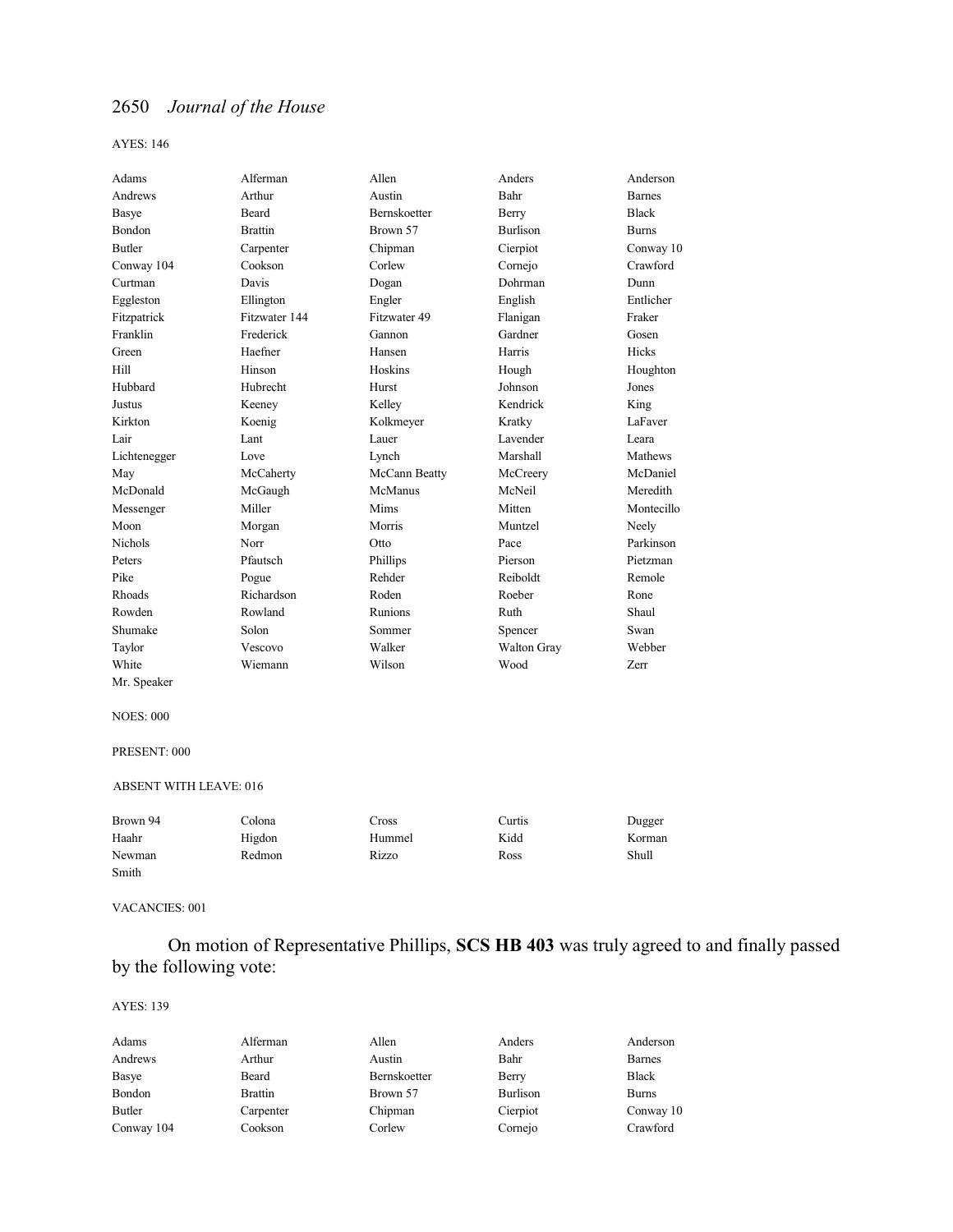## *Sixty-fourth Day–Wednesday, May 6, 2015* 2651

| Curtis    | Curtman     | Davis         | Dogan       | Dohrman       |
|-----------|-------------|---------------|-------------|---------------|
| Dunn      | Eggleston   | Ellington     | Engler      | English       |
| Entlicher | Fitzpatrick | Fitzwater 144 | Flanigan    | Fraker        |
| Franklin  | Frederick   | Gannon        | Gardner     | Gosen         |
| Green     | Haefner     | Hansen        | Harris      | Hicks         |
| Hill      | Hinson      | Hoskins       | Hough       | Houghton      |
| Hubbard   | Hurst       | Johnson       | Justus      | Keeney        |
| Kelley    | Kendrick    | King          | Kirkton     | Koenig        |
| Kolkmeyer | Kratky      | LaFaver       | Lair        | Lauer         |
| Lavender  | Leara       | Lichtenegger  | Love        | Lynch         |
| Marshall  | Mathews     | May           | McCaherty   | McCann Beatty |
| McCreery  | McDaniel    | McGaugh       | McManus     | McNeil        |
| Meredith  | Messenger   | Miller        | Mitten      | Montecillo    |
| Moon      | Morgan      | Morris        | Muntzel     | Neely         |
| Nichols   | Norr        | Otto          | Pace        | Parkinson     |
| Peters    | Pfautsch    | Phillips      | Pierson     | Pietzman      |
| Pike      | Pogue       | Rehder        | Reiboldt    | Remole        |
| Rhoads    | Richardson  | Rizzo         | Roden       | Roeber        |
| Rone      | Rowland     | Ruth          | Shaul       | Shumake       |
| Solon     | Sommer      | Spencer       | Swan        | Taylor        |
| Vescovo   | Walker      | Webber        | White       | Wiemann       |
| Wilson    | Wood        | Zerr          | Mr. Speaker |               |

NOES: 000

#### PRESENT: 000

#### ABSENT WITH LEAVE: 023

| Brown 94 | Colona | Cross       | Dugger   | Fitzwater 49 |
|----------|--------|-------------|----------|--------------|
| Haahr    | Higdon | Hubrecht    | Hummel   | Jones        |
| Kidd     | Korman | Lant        | McDonald | Mims         |
| Newman   | Redmon | Ross        | Rowden   | Runions      |
| Shull    | Smith  | Walton Gray |          |              |

VACANCIES: 001

Speaker Diehl declared the bill passed.

## **THIRD READING OF SENATE BILLS**

**HCS SS SCS SB 174**, relating to the Missouri Achieving a Better Life Experience program, was taken up by Representative Richardson.

## Representative Richardson offered **House Amendment No. 1**.

### *House Amendment No. 1*

AMEND House Committee Substitute for Senate Substitute for Senate Committee Substitute for Senate Bill No. 174, Page 1, Section 70.210, Lines 1-10, by removing all of said section and lines from the bill; and

Further amend said bill, Pages 1-3, Section 135.1150, Lines 1-72, by removing all ofsaid section and lines from the bill; and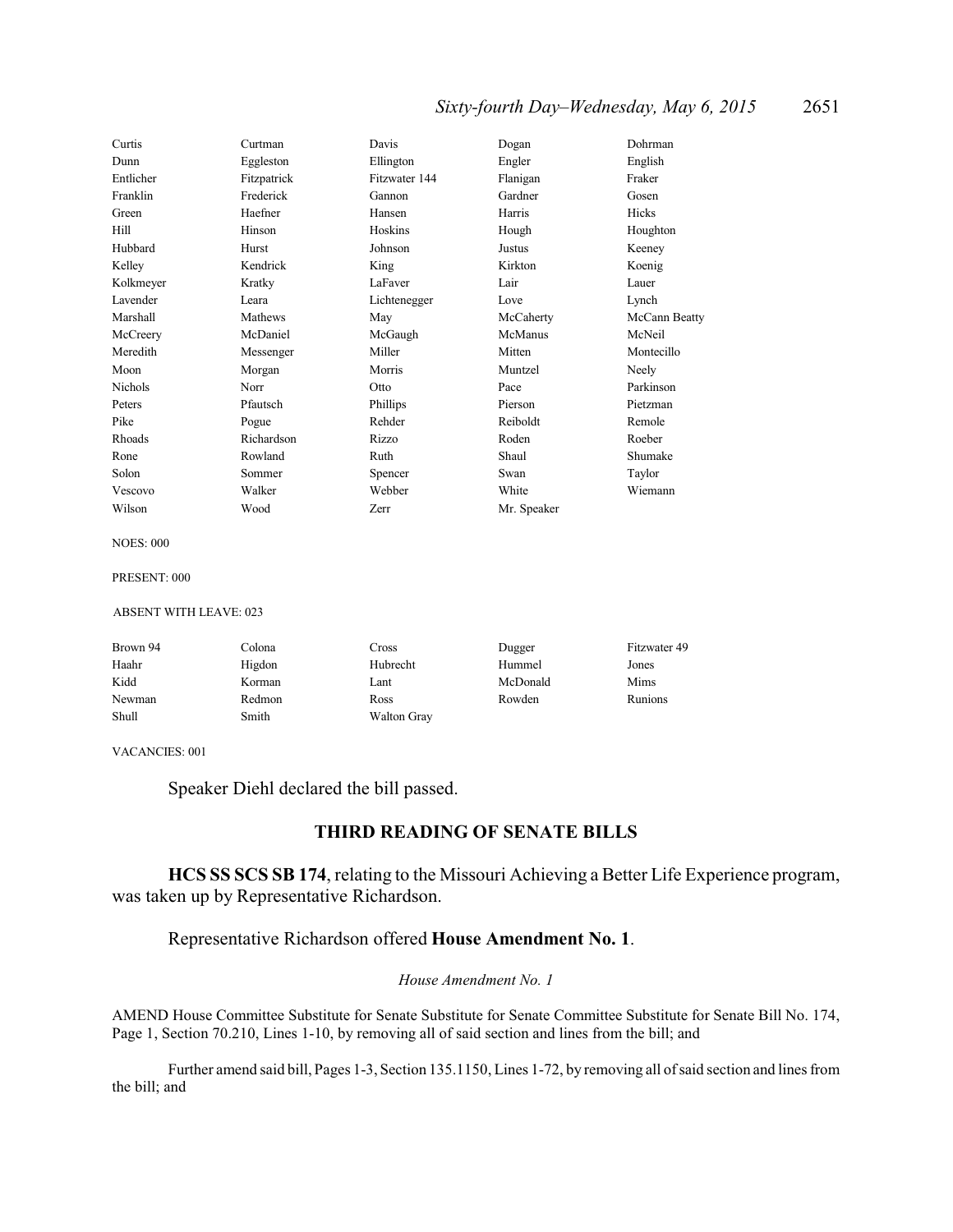Further amend said bill, Pages 3-5, Section 135.1180, Lines 1-75, by removing all ofsaid section and lines from the bill; and

Further amend said bill by amending the title, enacting clause, and intersectional references accordingly.

## On motion of Representative Richardson, **House Amendment No. 1** was adopted.

On motion of Representative Richardson, **HCS SS SCS SB 174, as amended**, was adopted.

On motion of Representative Richardson, **HCS SS SCS SB 174, as amended**, was read the third time and passed by the following vote:

AYES: 144

| Adams          | Alferman            | Allen           | Anders         | Anderson      |
|----------------|---------------------|-----------------|----------------|---------------|
| Andrews        | Arthur              | Bahr            | <b>Barnes</b>  | Basye         |
| Beard          | <b>Bernskoetter</b> | Berry           | <b>Black</b>   | <b>Bondon</b> |
| <b>Brattin</b> | Brown 57            | <b>Burlison</b> | <b>Burns</b>   | Butler        |
| Carpenter      | Chipman             | Cierpiot        | Conway 10      | Conway 104    |
| Cookson        | Corlew              | Cornejo         | Crawford       | Curtman       |
| Davis          | Dogan               | Dohrman         | Dunn           | Eggleston     |
| Ellington      | Engler              | English         | Entlicher      | Fitzpatrick   |
| Fitzwater 144  | Fitzwater 49        | Flanigan        | Fraker         | Franklin      |
| Frederick      | Gannon              | Gardner         | Gosen          | Haefner       |
| Hansen         | Harris              | Hicks           | Hill           | Hinson        |
| Hoskins        | Hough               | Houghton        | Hubbard        | Hubrecht      |
| Hurst          | Johnson             | Jones           | Justus         | Keeney        |
| Kelley         | Kendrick            | Kidd            | King           | Kirkton       |
| Koenig         | Kolkmeyer           | Kratky          | LaFaver        | Lair          |
| Lant           | Lauer               | Lavender        | Leara          | Lichtenegger  |
| Love           | Lynch               | Marshall        | Mathews        | May           |
| McCaherty      | McCann Beatty       | McCreery        | McDaniel       | McGaugh       |
| McManus        | McNeil              | Meredith        | Messenger      | Miller        |
| Mims           | Mitten              | Montecillo      | Moon           | Morgan        |
| Morris         | Muntzel             | Neely           | <b>Nichols</b> | Norr          |
| Otto           | Pace                | Parkinson       | Peters         | Pfautsch      |
| Phillips       | Pierson             | Pietzman        | Pike           | Rehder        |
| Reiboldt       | Remole              | Rhoads          | Richardson     | Rizzo         |
| Roden          | Roeber              | Rone            | Rowden         | Rowland       |
| Runions        | Ruth                | Shaul           | Shumake        | Solon         |
| Sommer         | Spencer             | Swan            | Taylor         | Vescovo       |
| Walker         | Walton Gray         | Webber          | White          | Wiemann       |
| Wilson         | Wood                | Zerr            | Mr. Speaker    |               |

NOES: 001

Pogue

#### PRESENT: 002

Green Smith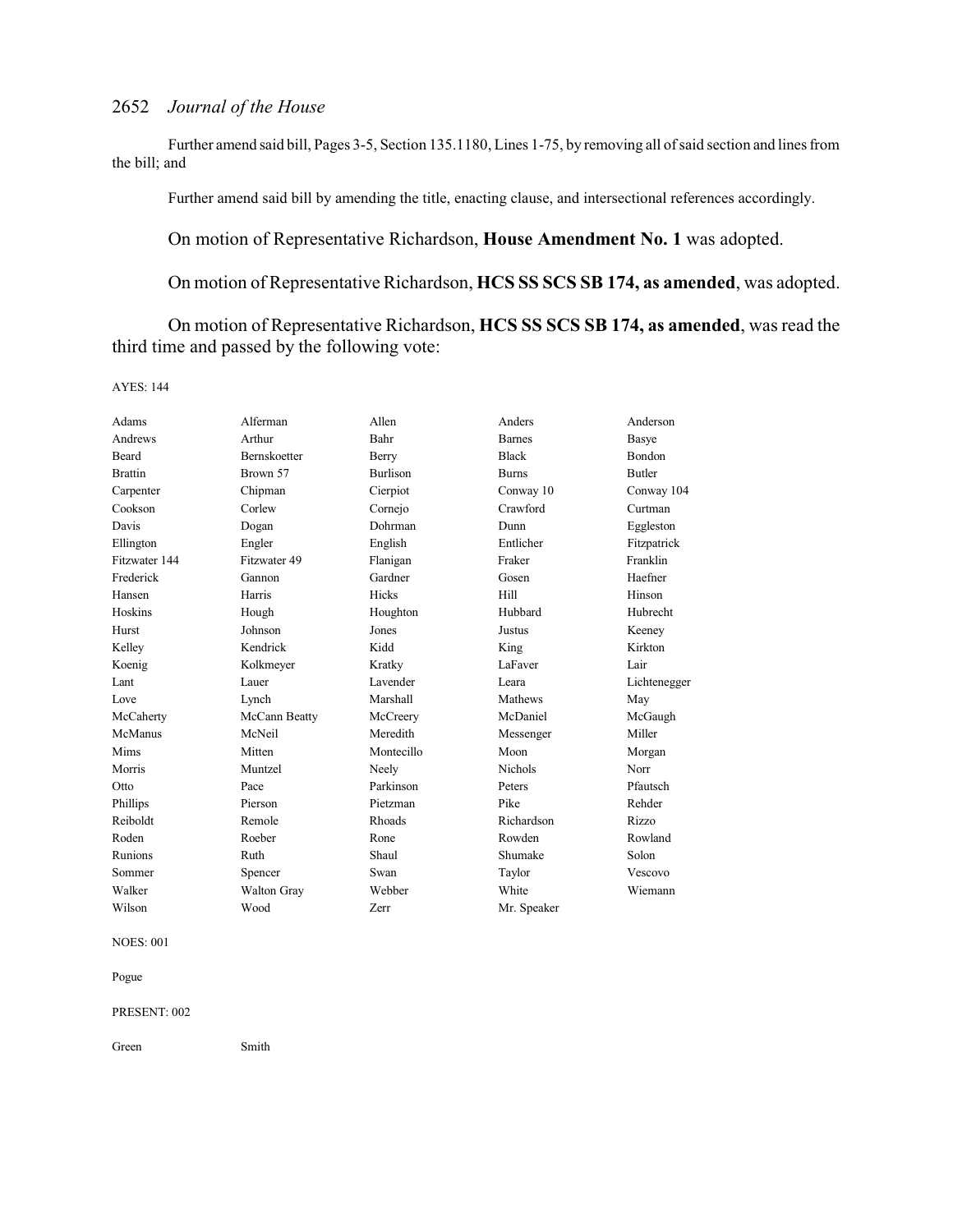#### ABSENT WITH LEAVE: 015

| Austin   | Brown 94 | Colona | Pross  | Curtis |
|----------|----------|--------|--------|--------|
| Dugger   | Haahr    | Higdon | Hummel | Korman |
| McDonald | Newman   | Redmon | Ross   | Shull  |

VACANCIES: 001

Speaker Diehl declared the bill passed.

## **HOUSE BILLS WITH SENATE AMENDMENTS**

## **SCS HB 41**, relating to state aid for schools, was taken up by Representative Wood.

On motion of Representative Wood, **SCS HB 41** was adopted by the following vote:

AYES: 143

| Adams         | Alferman       | Allen               | Anders          | Anderson       |
|---------------|----------------|---------------------|-----------------|----------------|
| Andrews       | Arthur         | Austin              | Bahr            | <b>Barnes</b>  |
| Basye         | Beard          | <b>Bernskoetter</b> | Berry           | <b>Black</b>   |
| <b>Bondon</b> | <b>Brattin</b> | Brown 57            | <b>Burlison</b> | <b>Burns</b>   |
| <b>Butler</b> | Carpenter      | Chipman             | Cierpiot        | Conway 10      |
| Cookson       | Corlew         | Cornejo             | Crawford        | <b>Cross</b>   |
| Curtis        | Curtman        | Dogan               | Dohrman         | Dugger         |
| Dunn          | Eggleston      | Ellington           | Engler          | English        |
| Entlicher     | Fitzpatrick    | Fitzwater 144       | Fitzwater 49    | Flanigan       |
| Fraker        | Franklin       | Frederick           | Gannon          | Gosen          |
| Green         | Haefner        | Hansen              | Harris          | Hill           |
| Hinson        | Hoskins        | Hough               | Houghton        | Hubbard        |
| Hubrecht      | Hurst          | Johnson             | Jones           | Justus         |
| Keeney        | Kelley         | Kendrick            | Kidd            | King           |
| Kirkton       | Koenig         | Kolkmeyer           | Kratky          | LaFaver        |
| Lair          | Lant           | Lauer               | Lavender        | Leara          |
| Lichtenegger  | Love           | Lynch               | Marshall        | May            |
| McCaherty     | McCann Beatty  | McCreery            | McDaniel        | McGaugh        |
| McManus       | McNeil         | Meredith            | Messenger       | Miller         |
| Mims          | Mitten         | Montecillo          | Moon            | Morgan         |
| Morris        | Muntzel        | Neely               | <b>Nichols</b>  | Norr           |
| Otto          | Pace           | Parkinson           | Peters          | Pfautsch       |
| Phillips      | Pierson        | Pietzman            | Pike            | Rehder         |
| Reiboldt      | Remole         | Rhoads              | Richardson      | Rizzo          |
| Roden         | Roeber         | Rone                | Rowland         | <b>Runions</b> |
| Ruth          | Shaul          | Shumake             | Solon           | Sommer         |
| Spencer       | Swan           | Taylor              | Vescovo         | Walker         |
| Walton Gray   | Webber         | White               | Wiemann         | Wilson         |
| Wood          | Zerr           | Mr. Speaker         |                 |                |
|               |                |                     |                 |                |

NOES: 001

Pogue

PRESENT: 002

Gardner Smith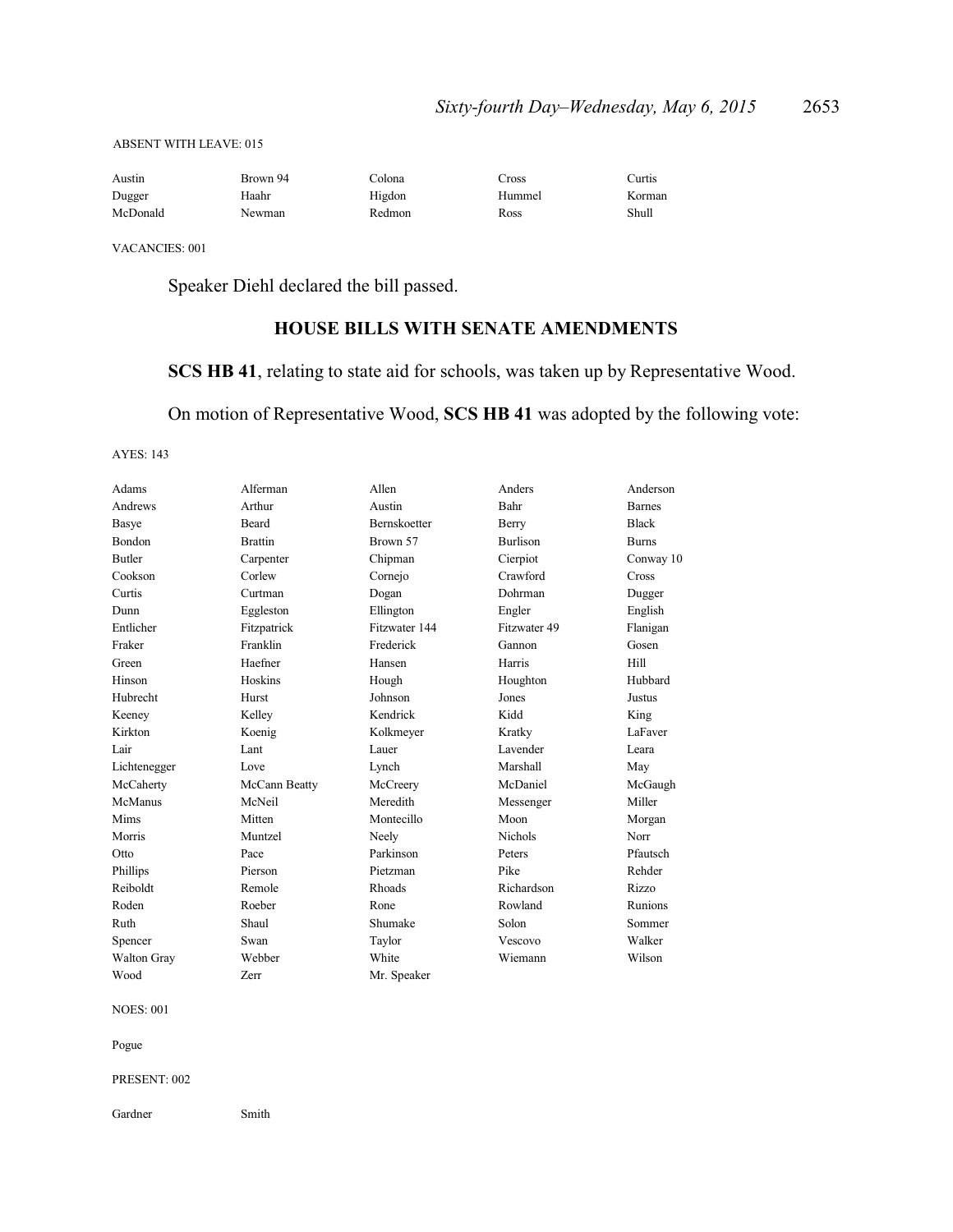#### ABSENT WITH LEAVE: 016

| Brown 94 | Colona | Conway 104 | Davis  | Haahr   |
|----------|--------|------------|--------|---------|
| Hicks    | Higdon | Hummel     | Korman | Mathews |
| McDonald | Newman | Redmon     | Ross   | Rowden  |
| Shull    |        |            |        |         |

#### VACANCIES: 001

On motion of Representative Wood, **SCS HB 41** was truly agreed to and finally passed by the following vote:

AYES: 144

| Adams         | Alferman       | Allen         | Anders          | Anderson      |
|---------------|----------------|---------------|-----------------|---------------|
| Andrews       | Arthur         | Austin        | Bahr            | <b>Barnes</b> |
| Basye         | Beard          | Bernskoetter  | Berry           | <b>Black</b>  |
| Bondon        | <b>Brattin</b> | Brown 57      | <b>Burlison</b> | <b>Burns</b>  |
| <b>Butler</b> | Carpenter      | Chipman       | Cierpiot        | Conway 10     |
| Cookson       | Corlew         | Cornejo       | Crawford        | Cross         |
| Curtis        | Curtman        | Davis         | Dogan           | Dohrman       |
| Dunn          | Eggleston      | Ellington     | Engler          | English       |
| Entlicher     | Fitzpatrick    | Fitzwater 144 | Fitzwater 49    | Flanigan      |
| Fraker        | Franklin       | Frederick     | Gannon          | Green         |
| Haefner       | Hansen         | Harris        | Hicks           | Hill          |
| Hinson        | Hoskins        | Hough         | Houghton        | Hubbard       |
| Hubrecht      | Hummel         | Hurst         | Johnson         | Jones         |
| Justus        | Keeney         | Kelley        | Kendrick        | Kidd          |
| King          | Kirkton        | Koenig        | Kolkmeyer       | Kratky        |
| LaFaver       | Lair           | Lant          | Lauer           | Lavender      |
| Leara         | Lichtenegger   | Love          | Lynch           | Marshall      |
| Mathews       | May            | McCaherty     | McCann Beatty   | McCreery      |
| McDaniel      | McDonald       | McGaugh       | McManus         | McNeil        |
| Meredith      | Messenger      | Miller        | Mims            | Mitten        |
| Montecillo    | Moon           | Morgan        | Morris          | Muntzel       |
| Neely         | <b>Nichols</b> | Norr          | Otto            | Pace          |
| Parkinson     | Peters         | Pfautsch      | Phillips        | Pierson       |
| Pietzman      | Pike           | Reiboldt      | Remole          | Rhoads        |
| Rizzo         | Roden          | Roeber        | Rone            | Rowland       |
| Runions       | Ruth           | Shaul         | Shumake         | Solon         |
| Sommer        | Spencer        | Swan          | Taylor          | Vescovo       |
| Walker        | Walton Gray    | Webber        | White           | Wiemann       |
| Wilson        | Wood           | Zerr          | Mr. Speaker     |               |

NOES: 001

Pogue

#### PRESENT: 002

Gardner Smith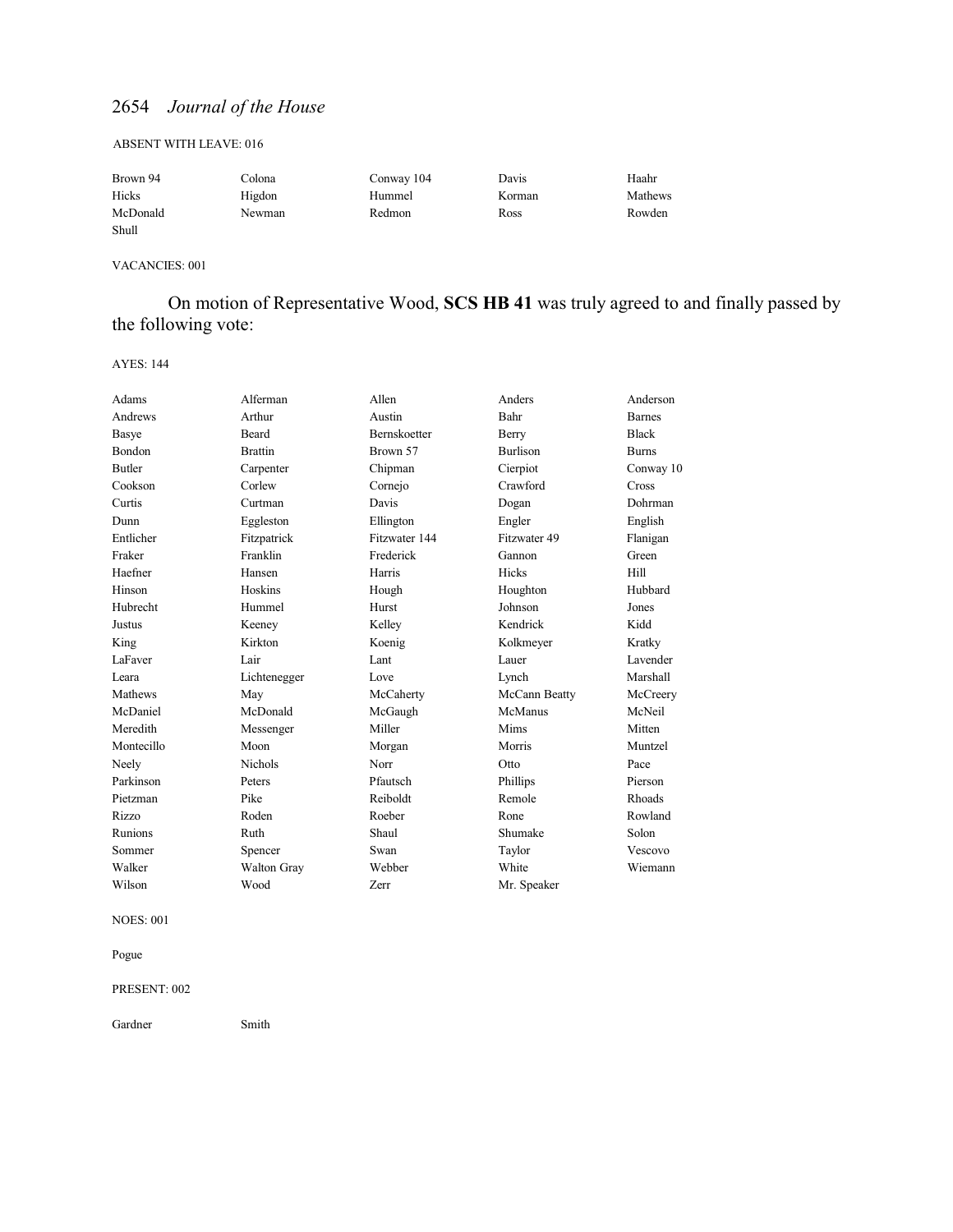#### ABSENT WITH LEAVE: 015

| Brown 94 | ⊡olona     | Conway 104 | Dugger | Gosen  |
|----------|------------|------------|--------|--------|
| Haahr    | Higdon     | Korman     | Newman | Redmon |
| Rehder   | Richardson | Ross       | Rowden | Shull  |

VACANCIES: 001

Speaker Diehl declared the bill passed.

**SCS HB 947**, to authorize the conveyance of certain state properties, was taken up by Representative Wiemann.

On motion of Representative Wiemann, **SCS HB 947** was adopted by the following vote:

AYES: 144

| Adams            | Allen        | Anders          | Anderson       | Andrews       |
|------------------|--------------|-----------------|----------------|---------------|
| Arthur           | Austin       | Bahr            | <b>Barnes</b>  | Basye         |
| Beard            | Bernskoetter | Berry           | <b>Black</b>   | Bondon        |
| <b>Brattin</b>   | Brown 57     | <b>Burlison</b> | <b>Burns</b>   | <b>Butler</b> |
| Carpenter        | Chipman      | Cierpiot        | Conway 10      | Conway 104    |
| Cookson          | Corlew       | Cornejo         | Crawford       | Cross         |
| Curtman          | Davis        | Dogan           | Dohrman        | Dunn          |
| Eggleston        | Engler       | English         | Entlicher      | Fitzpatrick   |
| Fitzwater 144    | Fitzwater 49 | Flanigan        | Fraker         | Franklin      |
| Frederick        | Gannon       | Gardner         | Gosen          | Green         |
| Haefner          | Hansen       | Harris          | Hicks          | Hill          |
| Hinson           | Hoskins      | Houghton        | Hubbard        | Hubrecht      |
| Hurst            | Johnson      | Jones           | Justus         | Keeney        |
| Kelley           | Kendrick     | Kidd            | King           | Kirkton       |
| Koenig           | Kolkmeyer    | Kratky          | LaFaver        | Lair          |
| Lant             | Lauer        | Lavender        | Leara          | Lichtenegger  |
| Love             | Lynch        | Mathews         | May            | McCaherty     |
| McCann Beatty    | McCreery     | McDaniel        | McDonald       | McGaugh       |
| McManus          | McNeil       | Meredith        | Messenger      | Miller        |
| Mims             | Mitten       | Montecillo      | Moon           | Morgan        |
| Morris           | Muntzel      | Neely           | <b>Nichols</b> | Norr          |
| Otto             | Pace         | Parkinson       | Peters         | Pfautsch      |
| Phillips         | Pierson      | Pietzman        | Pike           | Rehder        |
| Reiboldt         | Remole       | Rhoads          | Richardson     | Rizzo         |
| Roden            | Roeber       | Rone            | Rowden         | Rowland       |
| Runions          | Ruth         | Shaul           | Shumake        | Solon         |
| Sommer           | Spencer      | Swan            | Taylor         | Vescovo       |
| Walker           | Walton Gray  | Webber          | White          | Wiemann       |
| Wilson           | Wood         | Zerr            | Mr. Speaker    |               |
| <b>NOES: 003</b> |              |                 |                |               |
| Curtis           | Marshall     | Pogue           |                |               |
| PRESENT: 002     |              |                 |                |               |
| Ellington        | Smith        |                 |                |               |
|                  |              |                 |                |               |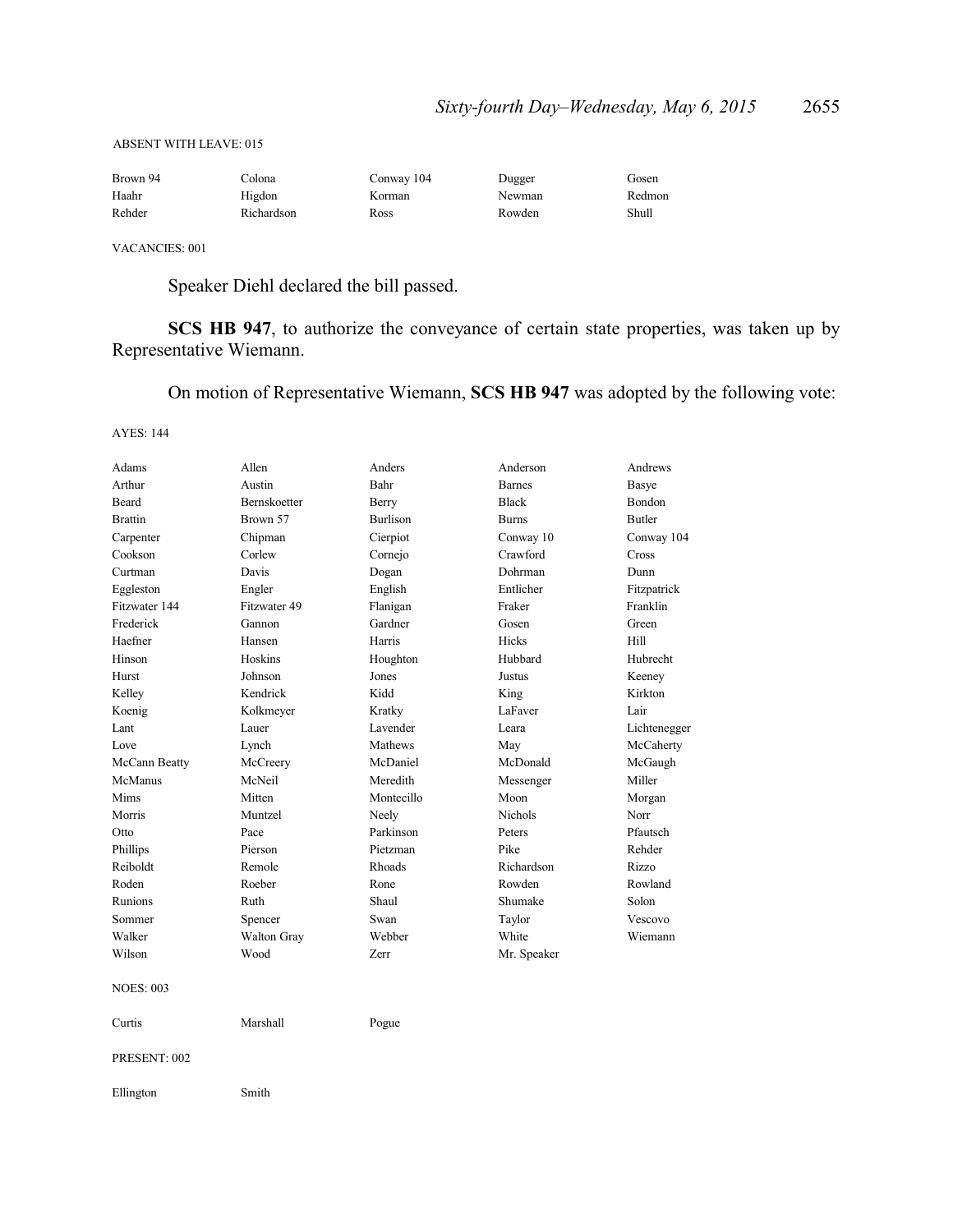#### ABSENT WITH LEAVE: 013

| Alferman | Brown 94 | Colona | Dugger | Haahr  |
|----------|----------|--------|--------|--------|
| Higdon   | Hough    | Hummel | Korman | Newman |
| Redmon   | Ross     | Shull  |        |        |

#### VACANCIES: 001

On motion of Representative Wiemann, **SCS HB 947** was truly agreed to and finally passed by the following vote:

AYES: 139

| Adams            | Allen           | Anders        | Anderson      | Andrews        |
|------------------|-----------------|---------------|---------------|----------------|
| Arthur           | Austin          | Bahr          | <b>Barnes</b> | Basye          |
| Beard            | Bernskoetter    | <b>Black</b>  | Bondon        | <b>Brattin</b> |
| Brown 57         | <b>Burlison</b> | <b>Burns</b>  | <b>Butler</b> | Carpenter      |
| Chipman          | Cierpiot        | Conway 10     | Conway 104    | Corlew         |
| Cornejo          | Crawford        | Cross         | Curtman       | Davis          |
| Dogan            | Dohrman         | Dunn          | Eggleston     | Engler         |
| English          | Entlicher       | Fitzpatrick   | Fitzwater 144 | Fitzwater 49   |
| Flanigan         | Fraker          | Franklin      | Frederick     | Gannon         |
| Gardner          | Gosen           | Green         | Haefner       | Hansen         |
| Harris           | Hicks           | Hill          | Hoskins       | Houghton       |
| Hubbard          | Hubrecht        | Hurst         | Johnson       | Jones          |
| Justus           | Keeney          | Kelley        | Kendrick      | Kidd           |
| King             | Kirkton         | Koenig        | Kolkmeyer     | Kratky         |
| LaFaver          | Lair            | Lant          | Lauer         | Lavender       |
| Leara            | Lichtenegger    | Love          | Lynch         | Mathews        |
| May              | McCaherty       | McCann Beatty | McCreery      | McDaniel       |
| McDonald         | McGaugh         | McManus       | McNeil        | Meredith       |
| Messenger        | Miller          | Mims          | Mitten        | Montecillo     |
| Moon             | Morgan          | Morris        | Muntzel       | Neely          |
| <b>Nichols</b>   | Norr            | Otto          | Pace          | Parkinson      |
| Peters           | Pfautsch        | Phillips      | Pierson       | Pike           |
| Rehder           | Reiboldt        | Remole        | Rhoads        | Richardson     |
| Rizzo            | Roden           | Roeber        | Rone          | Rowden         |
| Rowland          | Runions         | Ruth          | Shaul         | Shumake        |
| Solon            | Spencer         | Swan          | Taylor        | Vescovo        |
| Walker           | Walton Gray     | Webber        | White         | Wiemann        |
| Wilson           | Wood            | Zerr          | Mr. Speaker   |                |
| <b>NOES: 003</b> |                 |               |               |                |
| Curtis           | Marshall        | Pogue         |               |                |
| PRESENT: 002     |                 |               |               |                |
| Ellington        | Smith           |               |               |                |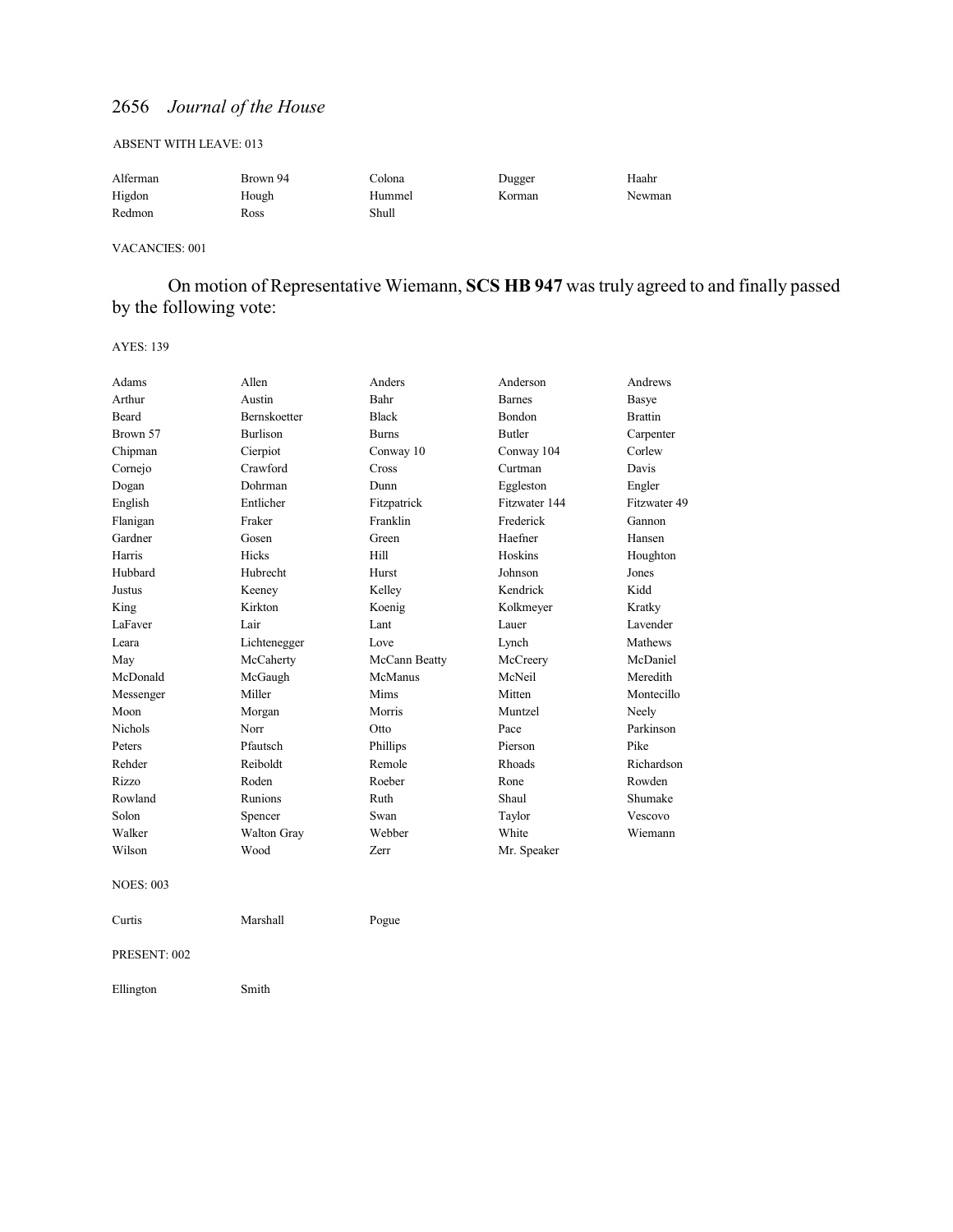#### ABSENT WITH LEAVE: 018

| Alferman | Berry  | Brown 94 | Colona   | Cookson |
|----------|--------|----------|----------|---------|
| Dugger   | Haahr  | Higdon   | Hinson   | Hough   |
| Hummel   | Korman | Newman   | Pietzman | Redmon  |
| Ross     | Shull  | Sommer   |          |         |

VACANCIES: 001

and

Speaker Diehl declared the bill passed.

#### **THIRD READING OF SENATE BILLS**

**SCS SB 435**, to authorize the conveyance of property owned by the state in St. Louis County to St. Louis County, was taken up by Representative Pierson.

#### Representative Leara offered **House Amendment No. 1**.

#### *House Amendment No. 1*

AMEND Senate Committee Substitute for Senate Bill No. 435, Page 1, In the Title, Lines 2-3, by deleting all of said lines and inserting in lieu thereof the following:

"To repeal section 66.620RSMo, and to enact in lieu thereof one newsection relating to political subdivisions.";

Further amend said bill, Page 1, Section 1, Line 1, by inserting before all of said line the following:

"66.620. 1. All county sales taxes collected by the director of revenue under sections 66.600 to 66.630 on behalf of any county, less one percent for cost of collection which shall be deposited in the state's general revenue fund after payment of premiums for surety bonds as provided in section 32.087, shall be deposited in a special trust fund, which is hereby created, to be known as the "County Sales Tax Trust Fund". The moneys in the county sales tax trust fund shall not be deemed to be state funds and shall not be commingled with any funds of the state. The director of revenue shall keep accurate records of the amount of money in the trust fund which was collected in each county imposing a county sales tax, and the records shall be open to the inspection of officers of the county and the public. Not later than the tenth day of each month, the director of revenue shall distribute all moneys deposited in the trust fund during the preceding month to the county which levied the tax; such funds shall be deposited with the **[**county**]** treasurer of the county and all expenditures of funds arising from the county sales tax trust fund shall be by an appropriation act to be enacted by the legislative council of the county, and to the cities, towns and villages located wholly or partly within the county which levied the tax in the manner as set forth in sections 66.600 to 66.630.

2. In any county not adopting an additional sales tax and alternate distribution system as provided in section 67.581, for the purposes of distributing the county sales tax, the county shall be divided into two groups, "Group A" and "Group B". Group A shall consist of all cities, towns and villages which are located wholly or partly within the county which levied the tax and which had a city sales tax in effect under the provisions of sections 94.500 to 94.550 on the day prior to the adoption of the county sales tax ordinance, except that beginning January 1, 1980, group A shall consist of all cities, towns and villages which are located wholly or partly within the county which levied the tax and which had a city sales tax approved by the voters of such city under the provisions of sections 94.500 to 94.550 on the day prior to the effective date of the county sales tax. For the purposes of determining the location of consummation of sales for distribution of funds to cities, towns and villages in group A, the boundaries of any such city, town or village shall be the boundary of that city, town or village as it existed on March 19, 1984. Group B shall consist of all cities, towns and villages which are located wholly or partly within the county which levied the tax and which did not have a city sales tax in effect under the provisions of sections 94.500 to 94.550 on the day prior to the adoption of the county sales tax ordinance, and shall also include all unincorporated areas of the county which levied the tax; except that, beginning January 1, 1980, group B shall consist of all cities, towns and villages which are located wholly or partly within the county which levied the tax and which did not have a city sales tax approved by the voters of such city under the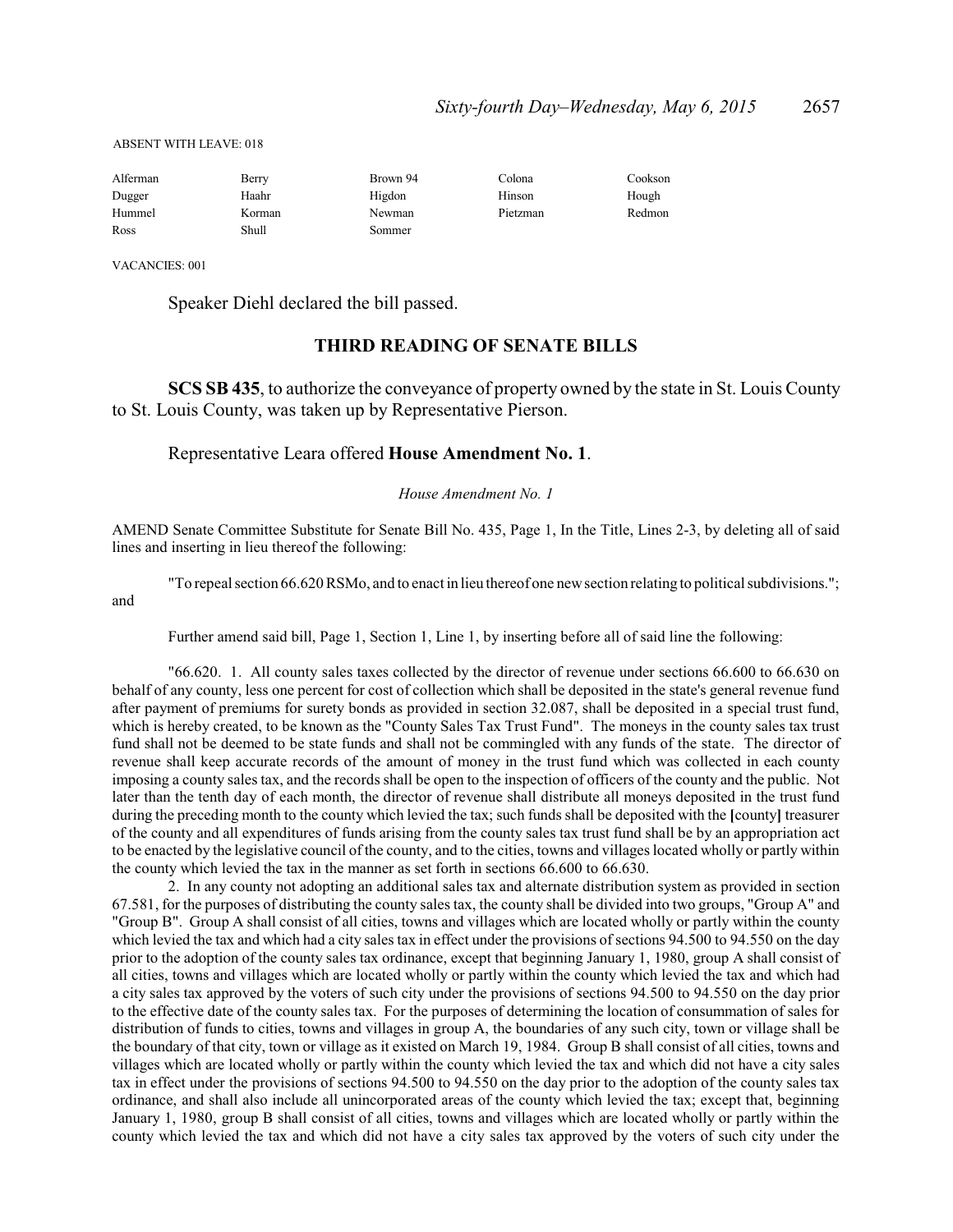provisions ofsections 94.500 to 94.550 on the day prior to the effective date of the county sales tax and shall also include all unincorporated areas of the county which levied the tax.

3. Until January 1, 1994, the director of revenue shall distribute to the cities, towns and villages in group A the taxes based on the location in which the sales were deemed consummated under section 66.630 and subsection 12 ofsection 32.087. Except for distribution governed by section 66.630, after deducting the distribution to the cities, towns and villages in group A, the director of revenue shall distribute the remaining funds in the county sales tax trust fund to the cities, towns and villages and the county in group B as follows: To the county which levied the tax, a percentage of the distributable revenue equal to the percentage ratio that the population of the unincorporated areas of the county bears to the total population of group B; and to each city, town or village in group B located wholly within the taxing county, a percentage of the distributable revenue equal to the percentage ratio that the population of such city, town or village bears to the total population of group B; and to each city, town or village located partly within the taxing county, a percentage of the distributable revenue equal to the percentage ratio that the population of that part of the city, town or village located within the taxing county bears to the total population of group B.

4. From **[**and after**]** January 1, 1994, **until December 31, 2015,** the director of revenue shall distribute to the cities, towns and villages in group A a portion of the taxes based on the location in which the sales were deemed consummated under section 66.630 and subsection 12 of section 32.087 in accordance with the formula described in this subsection. After deducting the distribution to the cities, towns and villages in group A, the director of revenue shall distribute funds in the county sales tax trust fund to the cities, towns and villages and the county in group B as follows: To the county which levied the tax, ten percent multiplied by the percentage of the population of unincorporated county which has been annexed or incorporated since April 1, 1993, multiplied by the total of all sales tax revenues countywide, and a percentage of the remaining distributable revenue equal to the percentage ratio that the population of unincorporated areas of the county bears to the total population of group B; and to each city, town or village in group B located wholly within the taxing county, a percentage of the remaining distributable revenue equal to the percentage ratio that the population of such city, town or village bears to the total population of group B; and to each city, town or village located partly within the taxing county, a percentage of the remaining distributable revenue equal to the percentage ratio that the population of that part of the city, town or village located within the taxing county bears to the total population of group B.

5. **(1) From and after January 1, 2016, the director of revenue shall distribute to the cities, towns, and villages in group A a portion of the taxes based on the location in which the sales were deemed consummated under section 66.630 and subsection 12 of section 32.087, in accordance with the formula described in this subsection. After deducting the distribution to the cities, towns, and villages in group A, the director of revenue shall distribute funds in the county sales tax trust fund to the cities, towns, and villages, and the county in group B as follows: to the county which levied the tax, ten percent multiplied by the percentage of the population of unincorporated county which has been annexed or incorporated since April 1, 1993, multiplied by the total of all sales tax revenues countywide, and a percentage of the remaining distributable revenue equal to the percentage ratio that the population of unincorporated areas of the county bears to the total population of group B as adjusted such that no city, town, or village in group B shall receive a distribution that is less than fifty percent of the amount of taxes generated within such city, town, or village based on the location in which the sales were deemed consummated under section 66.630 and subsection 12 of section 32.087; and to each city, town, or village in group B located wholly within the taxing county, a percentage of the remaining distributable revenue equal to the percentage ratio that the population of such city, town, or village bears to the total population of group B, as adjusted such that no city, town, or village in group B shall receive a distribution that is less than fifty percent of the amount of taxes generated within such city, town, or village based on the location in which the sales were deemed consummated under section 66.630 and subsection 12 of section 32.087; and to each city, town, or village located partly within the taxing county, a percentage of the remaining distributable revenue equal to the percentage ratio that the population of that part of the city, town, or village located within the taxing county bears to the total population of group B, as adjusted such that no city, town, or village in group B shall receive a distribution that is less than fifty percent of the amount of taxes generated within such city, town, or village based on the location in which the sales were deemed consummated under section 66.630 and subsection 12 of section 32.087.**

**(2) For purposes of making any adjustment required by this subsection, the director of revenue shall, prior to any distribution to the county or to each city, town, or village in group B located wholly or partly within the taxing county, identify each city, town, or village in group B located wholly or partly within the taxing county that would receive a distribution that is less than fifty percent of the amount of taxes generated within such city, town, or village based on the location in which the sales were deemed consummated under section 66.630 and subsection 12 of section 32.087 if no adjustment were made and calculate the difference between the amount that**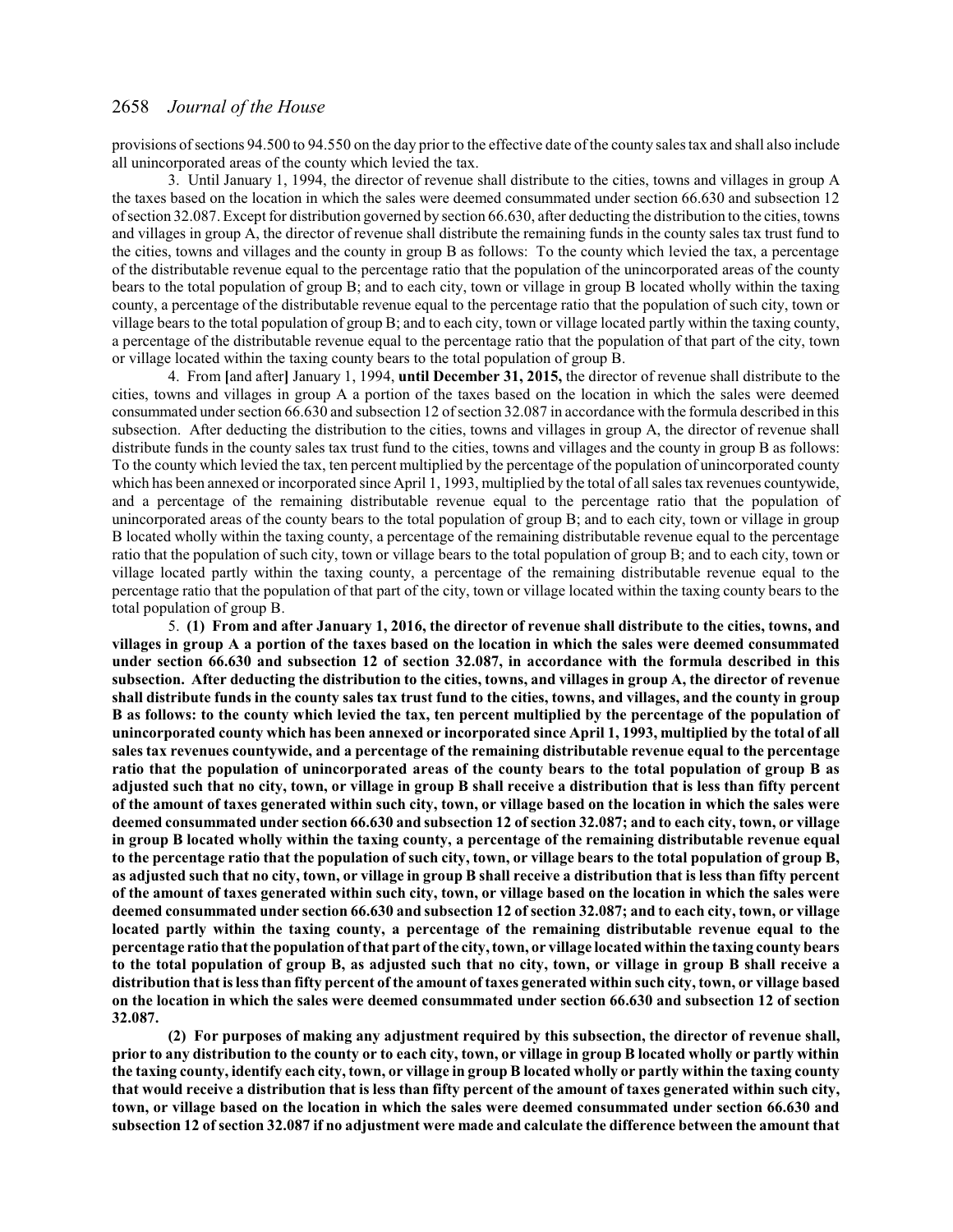**the distribution to each such city, town, or village would have been without any adjustment and the amount that equals fifty percent of the amount of taxes generated within such city, town, or village based on the location in which the sales were deemed consummated under section 66.630 and subsection 12 of section 32.087. The director of revenue shall then deduct the amount of such difference from the remaining distributable revenue and distribute the amount of such difference to each such city, town, or village that would otherwise have received a distribution that is less than fifty percent of the amount of taxes generated within such city, town, or village based on the location in which the sales were deemed consummated under section 66.630 and subsection 12 of section 32.087 if no adjustment were made. Thereafter, the director of revenue shall distribute the remaining distributable revenue, as adjusted, to the county and to each city, town, or village in group B located wholly or partly within the taxing county in the manner provided in this subsection.**

**(3) For purposes of this subsection, if a city, town, or village is partly in group A and partly in group B, the director of revenue shall calculate fifty percent of the amount of taxes generated within such city, town, or village based on the location in which the sales were deemed consummated under section 66.630 and subsection 12 of section 32.087 by multiplying fifty percent by the amount of all county sales taxes collected by the director of revenue under sections 66.600 to 66.630, less one percent for cost of collection, that are generated within such city, town, or village based on the location in which the sales were deemed consummated under section 66.630 and subsection 12 of section 32.087, regardless of whether such taxes are deemed consummated in group A or group B.**

**6.** (1) For purposes of administering the distribution formula of **[**subsection**] subsections** 4 **and 5** of this section, the revenues arising each year fromsales occurring within each group A city, town or village shall be distributed as follows: Until such revenues reach the adjusted county average, as hereinafter defined, there shall be distributed to the city, town or village all of such revenues reduced by the percentage which is equal to ten percent multiplied by the percentage of the population of unincorporated county which has been annexed or incorporated after April 1, 1993; and once revenues exceed the adjusted county average, total revenues shall be shared in accordance with the redistribution formula as defined in this subsection.

(2) For purposes of this subsection, the "adjusted county average" is the per capita countywide average of all sales tax distributions during the prior calendar year reduced by the percentage which is equal to ten percent multiplied by the percentage of the population of unincorporated county which has been annexed or incorporated after April 1, 1993; the "redistribution formula" is as follows: During 1994, each group A city, town and village shall receive that portion of the revenues arising from sales occurring within the municipality that remains after deducting therefrom an amount equal to the cumulative sales tax revenues arising fromsales within the municipalitymultiplied by the percentage which is the sum of ten percent multiplied by the percentage of the population of unincorporated county which has been annexed or incorporated after April 1, 1993, and the percentage, if greater than zero, equal to the product of 8.5 multiplied by the logarithm (to base 10) of the product of 0.035 multiplied by the total of cumulative per capita sales taxes arising from sales within the municipality less the adjusted county average. During 1995, each group A city, town and village shall receive that portion of the revenues arising from sales occurring within the municipality that remains after deducting therefroman amount equal to the cumulative sales tax revenues arising fromsales within the municipality multiplied by the percentage which is the sum of ten percent multiplied by the percentage of the population of unincorporated county which has been annexed or incorporated after April 1, 1993, and the percentage, if greater than zero, equal to the product of seventeen multiplied by the logarithm (to base 10) of the product of 0.035 multiplied by the total of cumulative per capita sales taxes arising from sales within the municipality less the adjusted county average. From January 1, 1996, until January 1, 2000, each group A city, town and village shall receive that portion of the revenues arising from sales occurring within the municipality that remains after deducting therefrom an amount equal to the cumulative sales tax revenues arising from sales within the municipality multiplied by the percentage which is the sum of ten percent multiplied by the percentage of the population of unincorporated county which has been annexed or incorporated after April 1, 1993, and the percentage, if greater than zero, equal to the product of 25.5 multiplied by the logarithm (to base 10) of the product of 0.035 multiplied by the total of cumulative per capita sales taxes arising from sales within the municipality less the adjusted county average. From and after January 1, 2000, the distribution formula covering the period from January 1, 1996, until January 1, 2000, shall continue to apply, except that the percentage computed for sales arising within the municipalities shall be not less than 7.5 percent for municipalities within which sales tax revenues exceed the adjusted county average, nor less than 12.5 percent for municipalities within which sales tax revenues exceed the adjusted county average by at least twenty-five percent.

(3) For purposes of applying the redistribution formula to a municipality which is partly within the county levying the tax, the distribution shall be calculated alternately for the municipality as a whole, except that the factor for annexed portion of the county shall not be applied to the portion of the municipality which is not within the county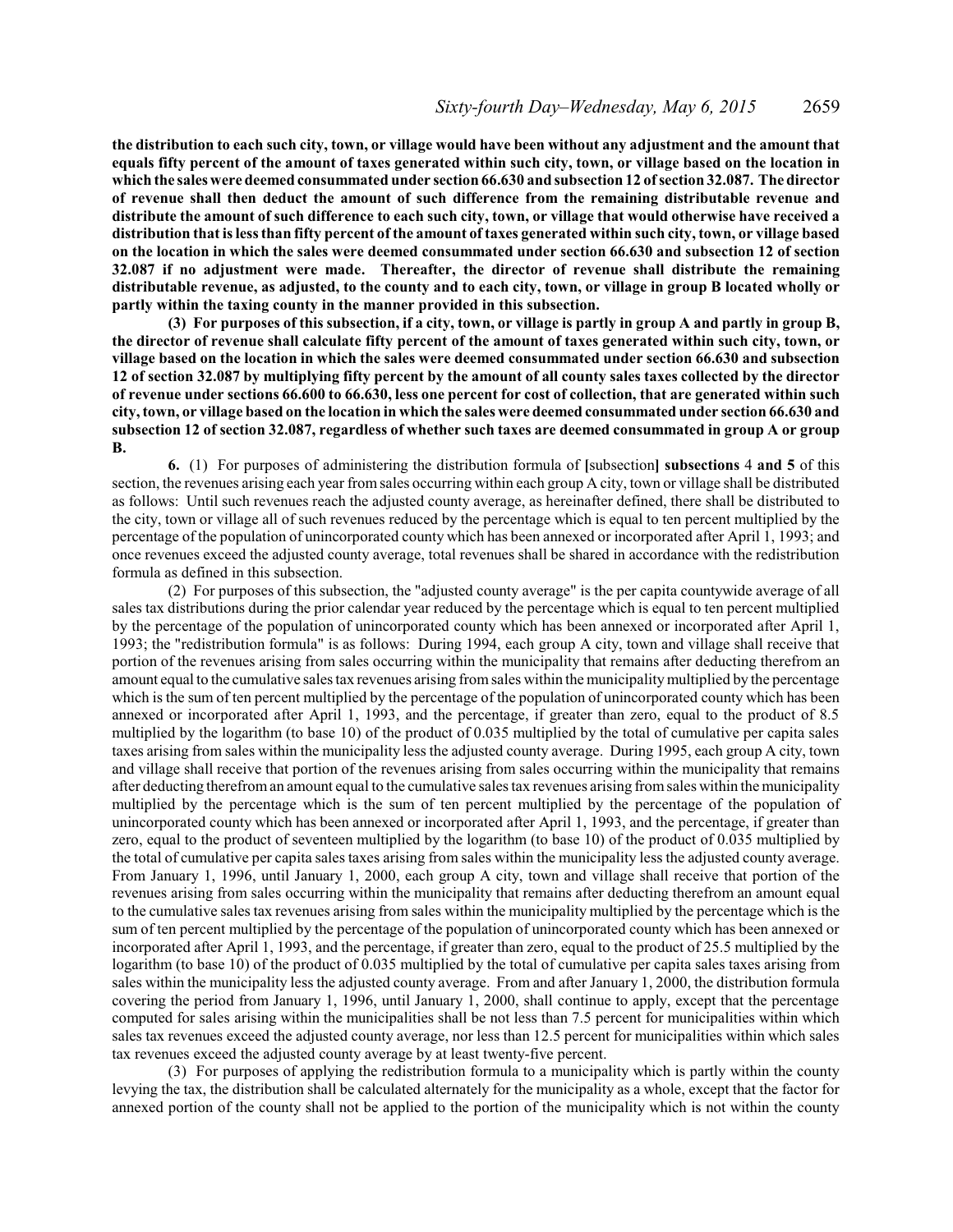levying the tax, and for the portion of the municipality within the county levying the tax. Whichever calculation results in the larger distribution to the municipality shall be used.

(4) Notwithstanding any other provision of this section, the fifty percent of additional sales taxes as described in section 99.845 arising from economic activities within the area of a redevelopment project established after July 12, 1990, pursuant to sections 99.800 to 99.865, while tax increment financing remains in effect shall be deducted from all calculations of countywide sales taxes, shall be distributed directly to the municipality involved, and shall be disregarded in calculating the amounts distributed or distributable to the municipality. Further, any agreement, contract or covenant entered into prior to July 12, 1990, between a municipality and any other political subdivision which provides for an appropriation of incremental sales tax revenues to the special allocation fund of a tax increment financing project while tax increment financing remains in effect shall continue to be in full force and effect and the sales taxes so appropriated shall be deducted from all calculations of countywide sales taxes, shall be distributed directly to the municipality involved, and shall be disregarded in calculating the amounts distributed or distributable to the municipality. In addition, and notwithstanding any other provision ofthis chapter to the contrary, economic development funds shall be distributed in full to the municipality in which the sales producing them were deemed consummated. Additionally, economic development funds shall be deducted from all calculations of countywide sales taxes and shall be disregarded in calculating the amounts distributed or distributable to the municipality. As used in this subdivision, the term "economic development funds" means the amount of sales tax revenue generated in any fiscal year by projects authorized pursuant to chapter 99 or chapter 100 in connection with which such sales tax revenue was pledged as security for, or was guaranteed by a developer to be sufficient to pay, outstanding obligations under any agreement authorized by chapter 100, entered into or adopted prior to September 1, 1993, between a municipality and another public body. The cumulative amount of economic development funds allowed under this provision shall not exceed the total amount necessary to amortize the obligations involved.

**[**6.**] 7.** If the qualified voters of any city, town or village vote to change or alter its boundaries by annexing any unincorporated territory included in group B or if the qualified voters of one or more city, town or village in group A and the qualified voters of one or more city, town or village in group B vote to consolidate, the area annexed or the area consolidated which had been a part of group B shall remain a part of group B after annexation or consolidation. After the effective date of the annexation or consolidation, the annexing or consolidated city, town or village shall receive a percentage of the group B distributable revenue equal to the percentage ratio that the population of the annexed or consolidated area bears to the total population of group B and such annexed area shall not be classified as unincorporated area for determination of the percentage allocable to the county. If the qualified voters of any two or more cities, towns or villages in group A each vote to consolidate such cities, towns or villages, then such consolidated cities, towns or villages shall remain a part of group A. For the purpose of sections  $66.600$  to  $66.630$ , population shall be as determined by the last federal decennial census or the latest census that determines the total population of the county and all political subdivisions therein. For the purpose of calculating the adjustment based on the percentage of unincorporated county population which is annexed after April 1, 1993, the accumulated percentage immediately before each census shall be used as the new percentage base after such census. After any annexation, incorporation or other municipal boundary change affecting the unincorporated area of the county, the chief elected official of the county shall certify the new population of the unincorporated area of the county and the percentage of the population which has been annexed or incorporated since April 1, 1993, to the director of revenue. After the adoption of the county sales tax ordinance, any city, town or village in group A may by adoption of an ordinance by its governing body cease to be a part of group A and become a part of group B. Within ten days after the adoption of the ordinance transferring the city, town or village from one group to the other, the clerk of the transferring city, town or village shall forward to the director of revenue, by registered mail, a certified copy of the ordinance. Distribution to such city as a part of its former group shall cease and as a part of its new group shall begin on the first day of January of the year following notification to the director of revenue, provided such notification is received by the director of revenue on or before the first day of July of the year in which the transferring ordinance is adopted. If such notification is received by the director of revenue after the first day of July of the year in which the transferring ordinance is adopted, then distribution to such city as a part of its former group shall cease and as a part of its new group shall begin the first day of July of the year following such notification to the director of revenue. Once a group A city, town or village becomes a part of group B, such city may not transfer back to group A.

**[**7.**] 8.** If any city, town or village shall hereafter change or alter its boundaries, the city clerk of the municipality shall forward to the director of revenue, by registered mail, a certified copy of the ordinance adding or detaching territory from the municipality. The ordinance shall reflect the effective date thereof, and shall be accompanied by a map of the municipality clearly showing the territory added thereto or detached therefrom. Upon receipt of the ordinance and map, the tax imposed by sections 66.600 to 66.630 shall be redistributed and allocated in accordance with the provisions of this section on the effective date of the change of the municipal boundary so that the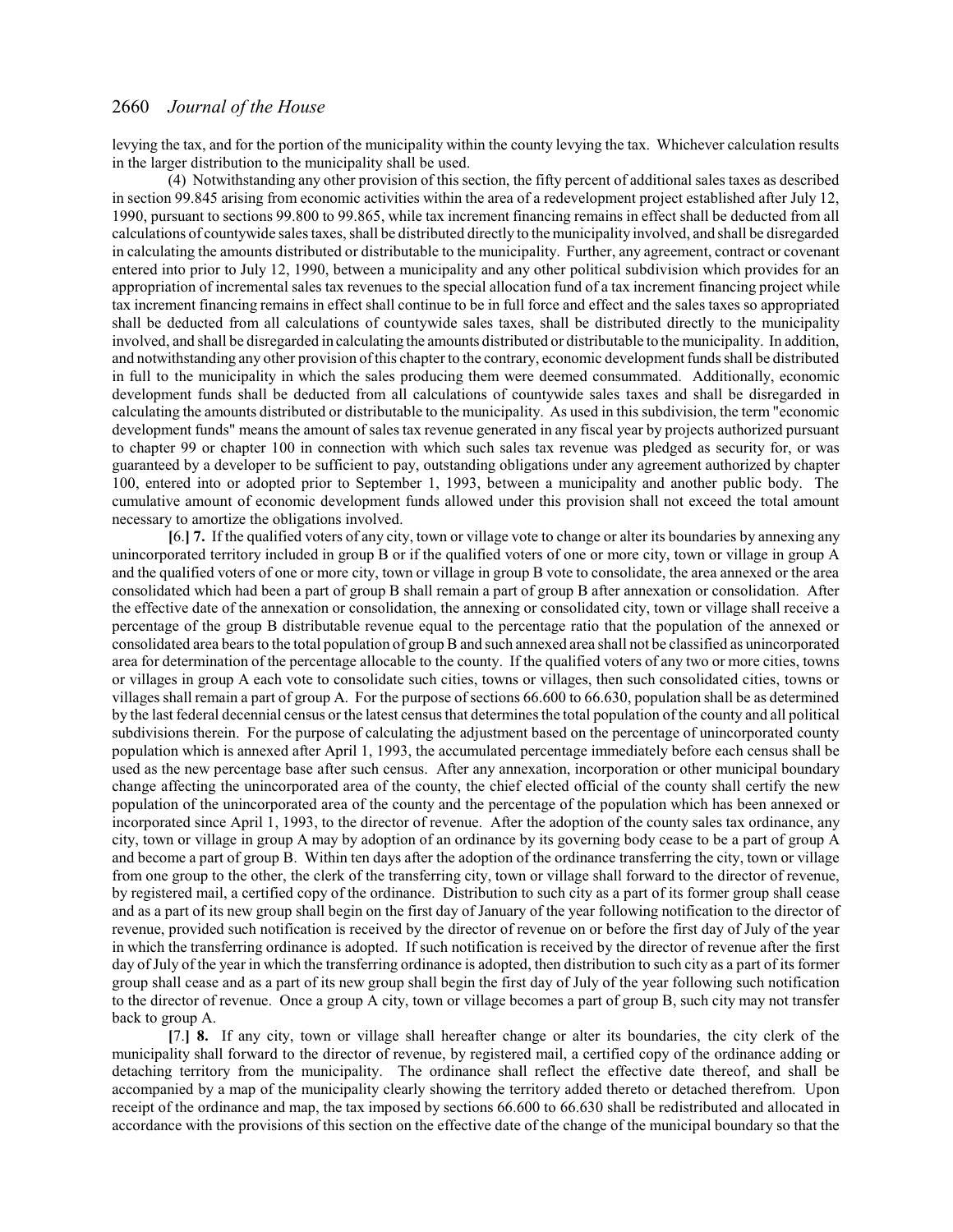proper percentage of groupB distributable revenue is allocated to the municipalityin proportion to any annexed territory. If any area of the unincorporated county elects to incorporate subsequent to the effective date of the county sales tax as set forth in sections 66.600 to 66.630, the newly incorporated municipality shall remain a part of group B. The city clerk of such newly incorporated municipality shall forward to the director of revenue, by registered mail, a certified copy of the incorporation election returns and a map of the municipality clearly showing the boundaries thereof. The certified copy of the incorporation election returns shall reflect the effective date of the incorporation. Upon receipt of the incorporation election returns and map, the tax imposed by sections 66.600 to 66.630 shall be distributed and allocated in accordance with the provisions of this section on the effective date of the incorporation.

**[**8.**] 9.** The director of revenue may authorize the state treasurer to make refunds from the amounts in the trust fund and credited to any county for erroneous payments and overpayments made, and may redeem dishonored checks and drafts deposited to the credit of such counties. If any county abolishes the tax, the county shall notify the director of revenue of the action at least ninety days prior to the effective date of the repeal and the director of revenue may order retention in the trust fund, for a period of one year, of two percent of the amount collected after receipt of such notice to cover possible refunds or overpayment of the tax and to redeem dishonored checks and drafts deposited to the credit of such accounts. After one year has elapsed after the effective date of abolition of the tax in such county, the director of revenue shall remit the balance in the account to the county and close the account of that county. The director of revenue shall notify each county of each instance of any amount refunded or any check redeemed from receipts due the county.

**[**9.**] 10.** Except as modified in sections 66.600 to 66.630, all provisions of sections 32.085 and 32.087 shall apply to the tax imposed under sections 66.600 to 66.630."; and

Further amend said bill by amending the title, enacting clause, and intersectional references accordingly.

#### Representative Hinson offered **House Amendment No. 1 to House Amendment No. 1**.

*House Amendment No. 1 to House Amendment No. 1*

AMEND House Amendment No. 1 to Senate Committee Substitute for Senate Bill No. 435, Page 6, Line 28, by deleting the phrase ""; and" and inserting in lieu thereof the following:

""**94.860. 1. Notwithstanding the provisions of subsection 1 of section 67.582, the governing body of a county with a charter form of government and with more than nine hundred fifty thousand inhabitants is authorized to impose by ordinance a sales tax in the amount of up to one-half of one percent on all retail sales made in the part of the county outside of incorporated cities, towns and villages which are subject to taxation pursuant to sections 144.010 to 144.525 for the purpose of providing law enforcement services to such county. The tax authorized by this section shall be in addition to any and all other sales taxes allowed by law, except that no ordinance imposing a sales tax pursuant to this section shall be effective unless the governing body of the county submits to the voters residing in the part of the county outside of incorporated cities, towns and villages, at a county or state general, primary or special election, a proposal to authorize the governing body of the county to impose a tax.**

**2. The ballot submission for the proposal to authorize imposition of the tax authorized by this section shall contain substantially the following language:**

**Shall (name of charter county) impose a sales tax of (insert amount) in the part of (name of charter county) outside of incorporated cities, towns and villages for the purpose of providing law enforcement services for the county?**

**Yes** □ **No** □

**If you are in favor of the question, place an "X" in the box opposite "Yes." If you are opposed to the question, place an "X" in the box opposite "No."**

**If a majority of the votes cast on the proposal by the qualified voters voting thereon are in favor of the proposal submitted pursuant to this subsection, then the ordinance and any amendments thereto shall be in effect on the first day of the second quarter immediately following the election approving the proposal. If a proposal receives less than the required majority, then the governing body of the county shall have no power to impose the**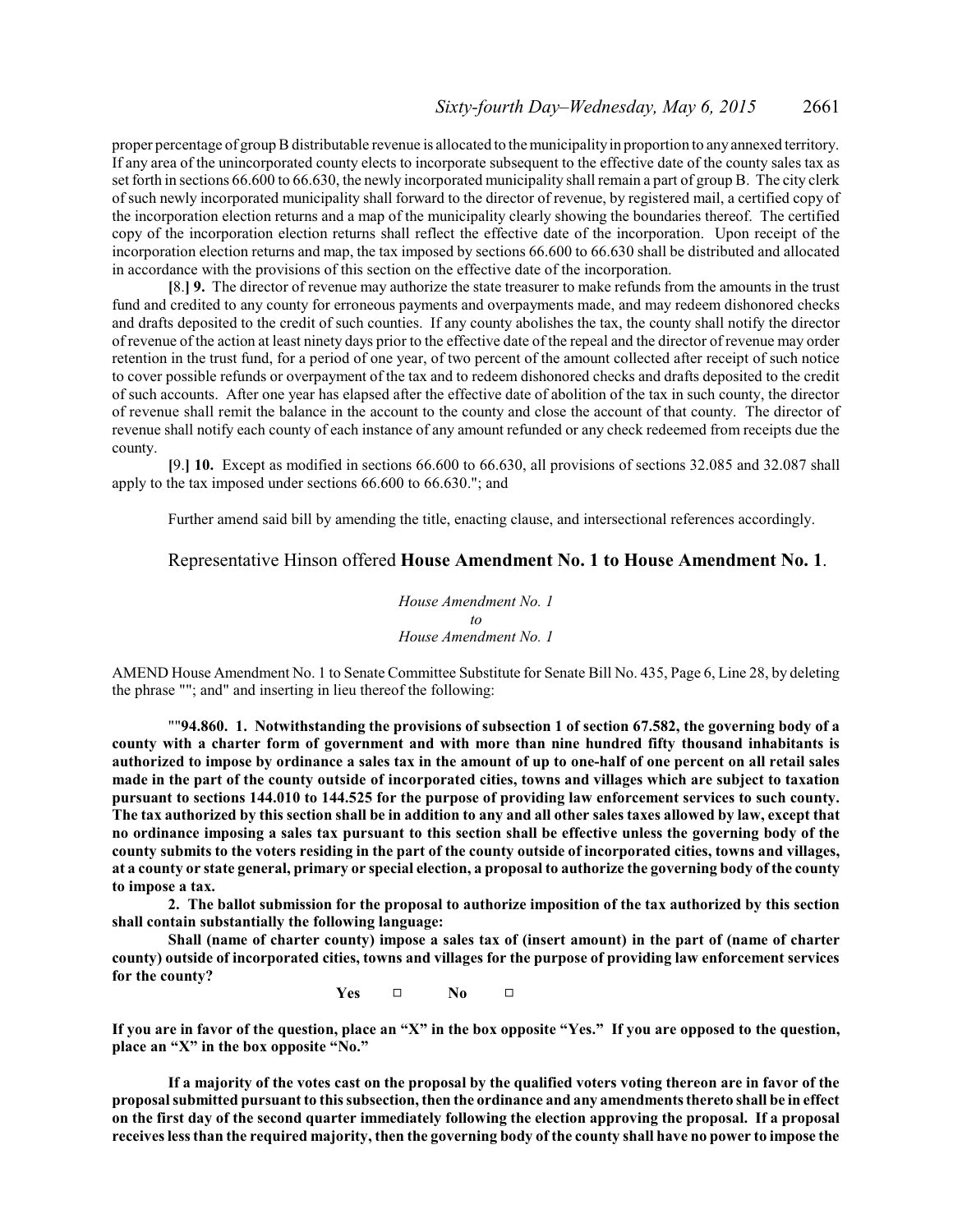**sales tax herein authorized unless and until the governing body of the county shall again have submitted another proposal to authorize the governing body of the county to impose the sales tax authorized by this section and such proposal is approved by the required majority of the qualified voters voting thereon. However, in no event shall a proposal pursuant to this section be submitted sooner than twelve months from the date of the last proposal pursuant to this section.**

**3. The revenue received by a county treasurer from the tax authorized under the provisions of this section shall be deposited in a special trust fund and used solely for providing law enforcement services in the part of the county outside of incorporated cities, towns and villages, for so long as the tax shall remain in effect. Revenue placed in the special trust fund may also be utilized for capital improvement projects for law enforcement facilities serving the part of the county outside of incorporated cities, towns and villages. Any funds in such special trust fund which are not needed for current expenditures may be invested by the governing body in accordance with applicable laws relating to the investment of other county funds.**

**4. The sales taxes collected by the director of revenue pursuant to this section on behalf of a county with a charter form of government and with more than nine hundred fifty thousand inhabitants shall be deposited in the "County Law Enforcement Sales Tax Trust Fund" created by subsection 5 of section 67.582, less one percent for cost of collection which shall be deposited in the state's general revenue fund after payment of premiums for surety bonds as provided in section 32.087. The moneys in the trust funds shall not be deemed to be state funds and shall not be commingled with any funds of the state. The director of revenue shall keep accurate records of the amount of money in the trusts and which were collected in each county imposing a sales tax under this section, and the records shall be open to the inspection of the officers of the county and the public. Not later than the tenth day of each month the director of revenue shall distribute all moneys deposited in the trust fund during each month to the county which levied the tax; such funds shall be deposited with the county treasurer of each such county, and all expenditures of funds arising from the tax authorized by this section shall be by an appropriation act to be enacted by the governing body of each such county. Expenditures may be made from the funds for any functions authorized in the ordinance adopted by the governing body submitting the tax to the voters.**

**5. The director of revenue may authorize the state treasurer to make refunds from the amounts in the trust fund and credited to any county for erroneous payments and overpayments made, and may redeem dishonored checks and drafts deposited to the credit of such counties. If any county abolishes the tax, the county shall notify the director of revenue of the action at least ninety days before the effective date of the repeal and the director of revenue may order retention in the appropriate trust fund, for a period of one year, or two percent of the amount collected after receipt of such notice to cover possible refunds and overpayments of the tax and to redeem dishonored checks and drafts deposited to the credit of such accounts. After one year has elapsed after the abolition of the tax in such county, the director of revenue shall remit the balance in the account to the county and close the accounts of that county established pursuant to this section. The director of revenue shall notify each county of each instance of any amount refunded or any check redeemed from the receipts due to the county.**

**6. Except as modified in this section, all provisions of sections 32.085 and 32.087 shall apply to the tax imposed pursuant to this section.**"; and"; and

Further amend said bill by amending the title, enacting clause, and intersectional references accordingly.

**SCS SB 435, with House Amendment No. 1 to House Amendment No. 1, and House Amendment No. 1, pending**, was laid over.

## **THIRD READING OF SENATE CONCURRENT RESOLUTIONS**

**SCR 10**, relating to the 2015 Child Nutrition Act Reauthorization, was taken up by Representative Houghton.

On motion of Representative Houghton, **SCR 10** was truly agreed to and finally passed by the following vote: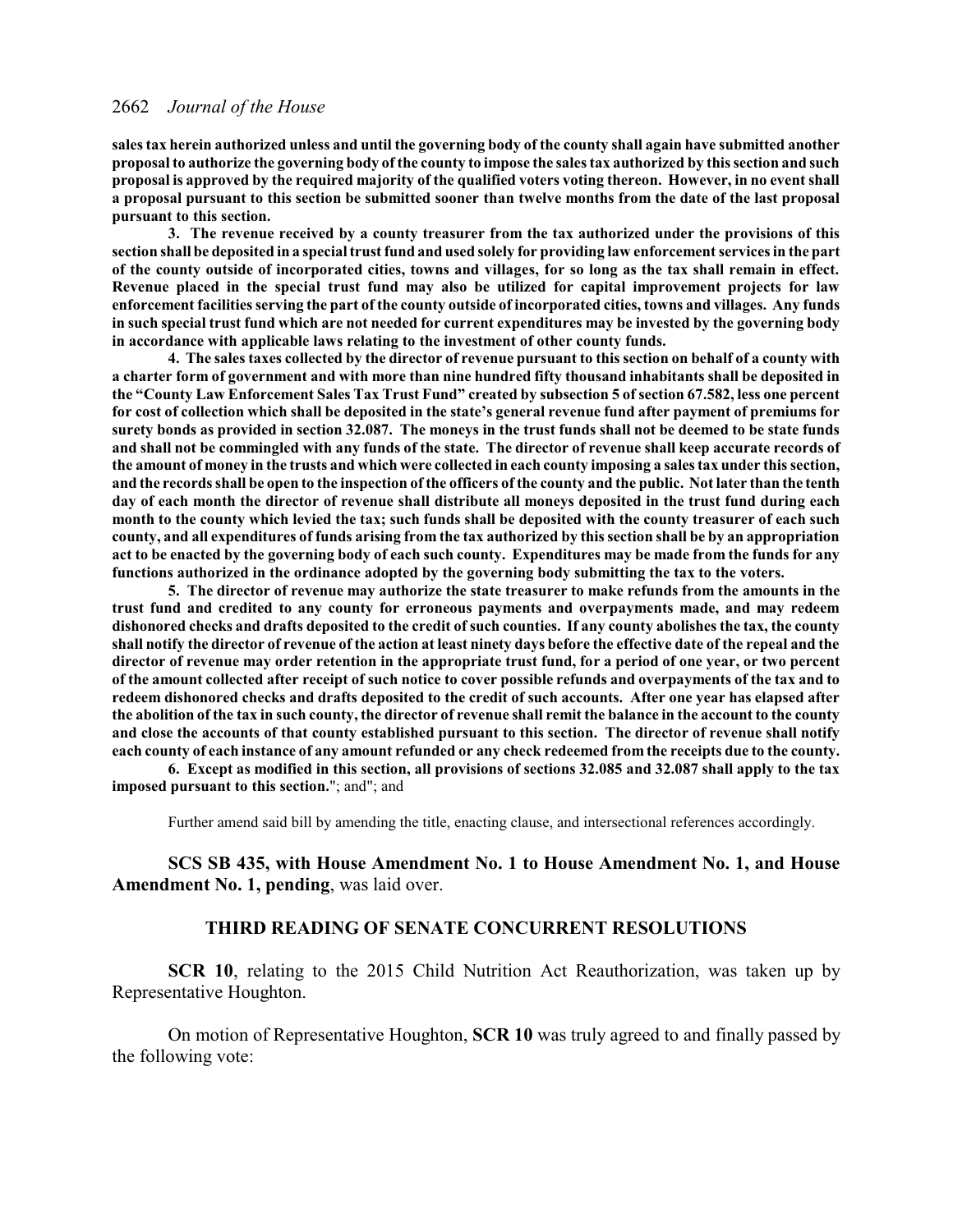#### AYES: 126

| Adams                         | Alferman      | Allen               | Anders             | Anderson      |
|-------------------------------|---------------|---------------------|--------------------|---------------|
| Andrews                       | Arthur        | Austin              | Bahr               | <b>Barnes</b> |
| Basye                         | Beard         | <b>Bernskoetter</b> | <b>Black</b>       | Bondon        |
| <b>Brattin</b>                | Brown 57      | <b>Burlison</b>     | <b>Burns</b>       | <b>Butler</b> |
| Chipman                       | Conway 104    | Cookson             | Corlew             | Cornejo       |
| Crawford                      | Cross         | Curtman             | Davis              | Dogan         |
| Dohrman                       | Dunn          | Eggleston           | Engler             | Entlicher     |
| Fitzpatrick                   | Fitzwater 144 | Fitzwater 49        | Fraker             | Franklin      |
| Frederick                     | Gannon        | Gosen               | Green              | Haahr         |
| Haefner                       | Hansen        | Harris              | Hicks              | Hill          |
| Hinson                        | Hoskins       | Hough               | Houghton           | Hubbard       |
| Hubrecht                      | Hummel        | Hurst               | Johnson            | Justus        |
| Keeney                        | Kelley        | Kendrick            | Kidd               | King          |
| Koenig                        | Kolkmeyer     | Lair                | Lant               | Lauer         |
| Lavender                      | Leara         | Lichtenegger        | Lynch              | Marshall      |
| Mathews                       | McCann Beatty | McCreery            | McDaniel           | McManus       |
| Meredith                      | Messenger     | Miller              | Mims               | Mitten        |
| Moon                          | Morgan        | Morris              | Muntzel            | Neely         |
| Nichols                       | Otto          | Parkinson           | Pfautsch           | Phillips      |
| Pierson                       | Pietzman      | Pike                | Pogue              | Redmon        |
| Rehder                        | Remole        | Richardson          | Rizzo              | Roden         |
| Roeber                        | Rone          | Rowden              | Rowland            | Runions       |
| Ruth                          | Shaul         | Shumake             | Solon              | Sommer        |
| Spencer                       | Swan          | Taylor              | Vescovo            | Walker        |
| White                         | Wiemann       | Wilson              | Wood               | Zerr          |
| Mr. Speaker                   |               |                     |                    |               |
| <b>NOES: 015</b>              |               |                     |                    |               |
| Carpenter                     | Conway 10     | Curtis              | Ellington          | Kirkton       |
| Kratky                        | LaFaver       | May                 | McNeil             | Montecillo    |
| Norr                          | Pace          | Peters              | <b>Walton Gray</b> | Webber        |
| PRESENT: 003                  |               |                     |                    |               |
| English                       | Gardner       | Smith               |                    |               |
| <b>ABSENT WITH LEAVE: 018</b> |               |                     |                    |               |
| Berry                         | Brown 94      | Cierpiot            | Colona             | Dugger        |
| Flanigan                      | Higdon        | Jones               | Korman             | Love          |
| McCaherty                     | McDonald      | McGaugh             | Newman             | Reiboldt      |
| Rhoads                        | Ross          | Shull               |                    |               |

VACANCIES: 001

Speaker Diehl declared the bill passed.

## **MESSAGES FROM THE SENATE**

Mr. Speaker: I am instructed by the Senate to inform the House of Representatives that the Senate has taken up and passed **SS SCS HCS HB 17** entitled: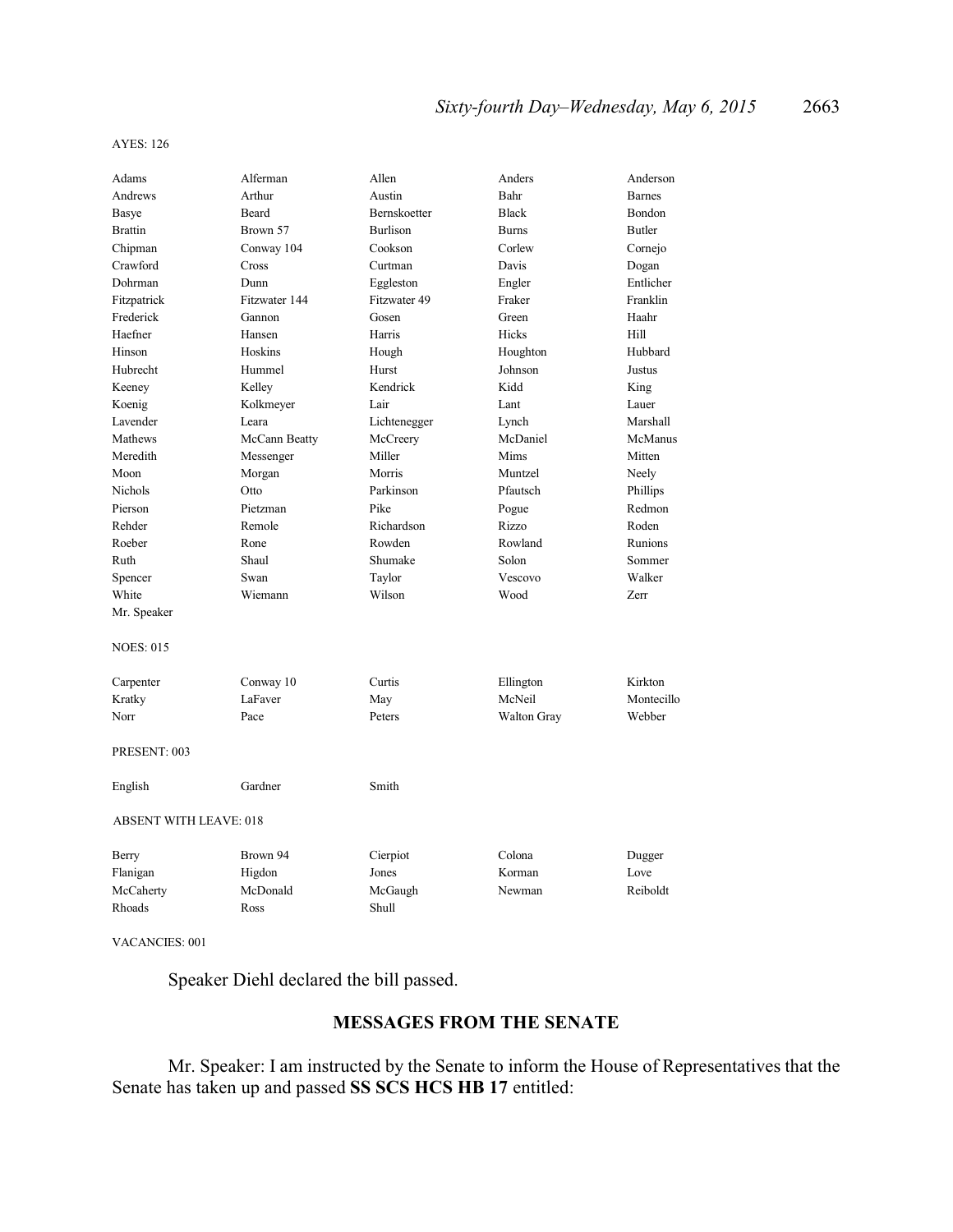An act to appropriate money for capital improvement and other purposes for the several departments of state government and the divisions and programs thereof to be expended only as provided in Article IV, Section 28 of the Constitution of Missouri, from the funds herein designated for the period beginning July 1, 2015 and ending June 30, 2016.

In which the concurrence of the House is respectfully requested.

Mr. Speaker: I am instructed by the Senate to inform the House of Representatives that the Senate has taken up and passed **SCS HCS HB 18** entitled:

An act to appropriate money for purposes for the several departments and offices of state government; for the purchase of equipment; for planning, expenses, and for capital improvement projects involving the maintenance, repair, replacement, and improvement of state buildings and facilities, including installation, modification, and renovation of facility components, equipment or systems; for grants, refunds, distributions, planning, expenses, and capital improvements including but not limited to major additions and renovations, new structures, and land improvements or acquisitions; and to transfer money among certain funds, from the funds designated for the fiscal period beginning July 1, 2015 and ending June 30, 2016.

In which the concurrence of the House is respectfully requested.

Mr. Speaker: I am instructed by the Senate to inform the House of Representatives that the Senate has taken up and passed **SCS HCS HB 19** entitled:

An act to appropriate money for planning and capital improvements including but not limited to major additions and renovations, new structures, and land improvements or acquisitions; and to transfer money among certain funds, from the funds herein designated for the fiscal period beginning July 1, 2015 and ending June 30, 2016.

With Senate Amendment No. 1.

#### *Senate Amendment No. 1*

AMEND Senate Committee Substitute for House Committee Substitute for House Bill No. 19, Page 8, Section 19.235, Line 7, by inserting immediately after the word "Section" the following:

"19.135,"; and

Further amend bill totals accordingly.

In which the concurrence of the House is respectfully requested.

Mr. Speaker: I am instructed by the Senate to inform the House of Representatives that the President Pro Tem has appointed the following Conference Committee to act with a like committee from the House on **HCS SCS SB 35, as amended**.

Senators: Wallingford, Romine, Brown, Keaveny, and Schupp

Mr. Speaker: I am instructed by the Senate to inform the House of Representatives that the Senate conferees on **HCS SCS SB 35, as amended**, are allowed to exceed the differences to include optometrists as providers of telehealth services.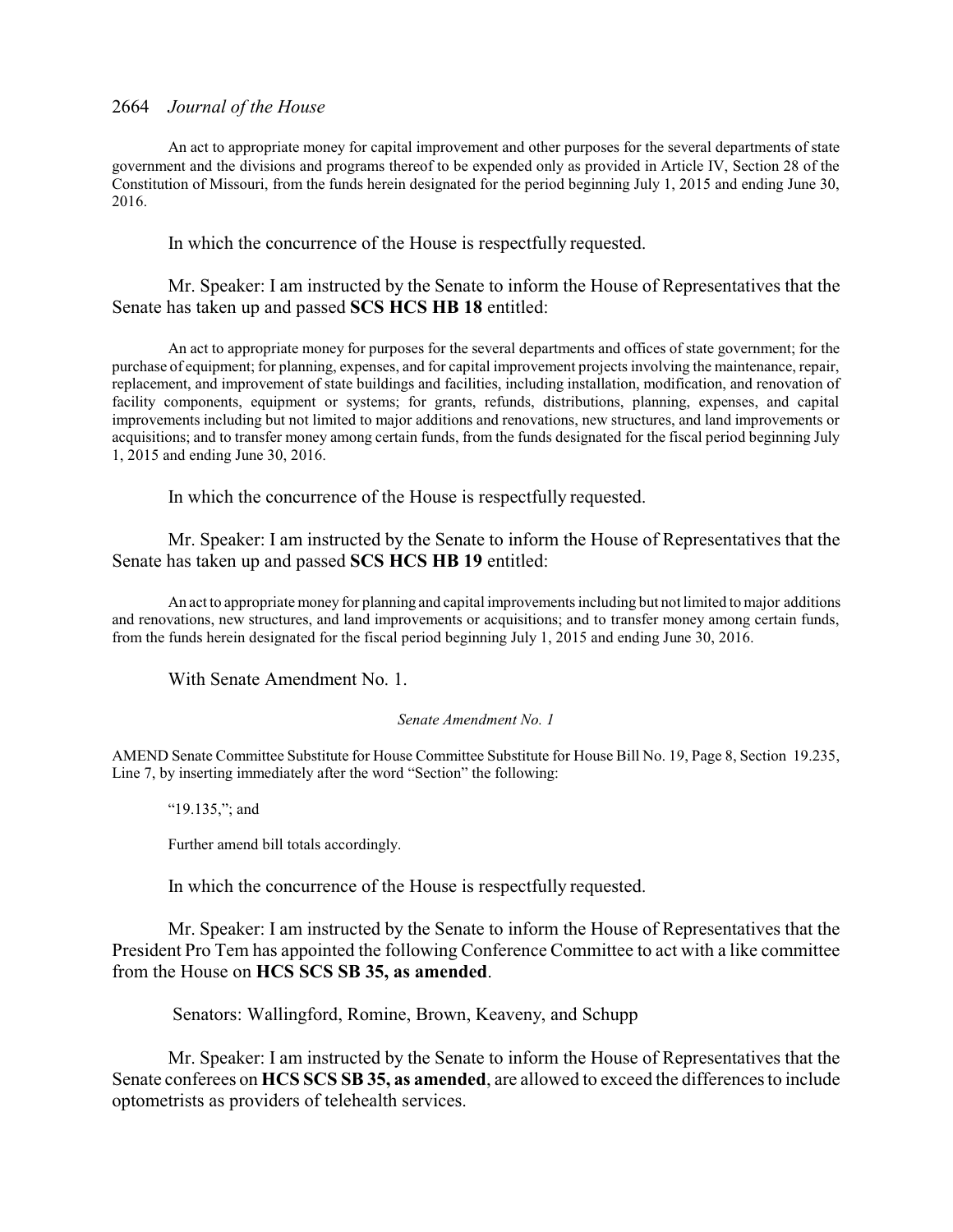Mr. Speaker: I am instructed by the Senate to inform the House of Representatives that the Senate refuses to concur in **HCS SCS SB 210, as amended**, and requests the House to recede from its position and failing to do so grant the Senate a conference thereon.

Mr. Speaker: I am instructed by the Senate to inform the House of Representatives that the Senate has taken up and adopted the Conference Committee Report No. 2 on **HCS SB 104, as amended**, and has taken up and passed **CCS#2 HCS SB 104.**

## **APPOINTMENT OF CONFERENCE COMMITTEE**

The Speaker appointed the following Conference Committee to act with a like committee from the Senate on the following bill:

**HCS SCS SB 35**: Representatives Haefner, Barnes, Allen, LaFaver, and Kirkton

#### **HOUSE BILLS WITH SENATE AMENDMENTS**

**SS#2 HCS HB 722**, relating to prohibited ordinances by political subdivisions, was taken up by Representative Shaul.

Speaker Pro Tem Hoskins resumed the Chair.

Representative Kidd moved the previous question.

Which motion was adopted by the following vote:

#### AYES: 109

| Alferman        | Allen         | Anderson    | Andrews        | Austin       |
|-----------------|---------------|-------------|----------------|--------------|
| Bahr            | <b>Barnes</b> | Basye       | Beard          | Bernskoetter |
| Berry           | <b>Black</b>  | Bondon      | <b>Brattin</b> | Brown 57     |
| <b>Burlison</b> | Chipman       | Cierpiot    | Conway 104     | Cookson      |
| Corlew          | Cornejo       | Crawford    | Cross          | Curtman      |
| Davis           | Dogan         | Dohrman     | Eggleston      | Engler       |
| English         | Entlicher     | Fitzpatrick | Fitzwater 144  | Fitzwater 49 |
| Flanigan        | Fraker        | Franklin    | Frederick      | Gannon       |
| Gosen           | Haahr         | Haefner     | Hansen         | Hicks        |
| Hill            | Hinson        | Hoskins     | Houghton       | Hubrecht     |
| Hurst           | Johnson       | Jones       | Justus         | Keeney       |
| Kelley          | Kidd          | King        | Koenig         | Kolkmeyer    |
| Lair            | Lant          | Lauer       | Leara          | Lichtenegger |
| Lynch           | Marshall      | Mathews     | McCaherty      | McDaniel     |
| McGaugh         | Messenger     | Miller      | Moon           | Morris       |
| Muntzel         | Neely         | Parkinson   | Pfautsch       | Phillips     |
| Pietzman        | Pike          | Pogue       | Redmon         | Rehder       |
| Reiboldt        | Remole        | Rhoads      | Richardson     | Roden        |
| Roeber          | Rone          | Rowden      | Rowland        | Ruth         |
| Shaul           | Shull         | Shumake     | Solon          | Sommer       |
| Spencer         | Taylor        | Vescovo     | Walker         | White        |
| Wiemann         | Wilson        | Wood        | Zerr           |              |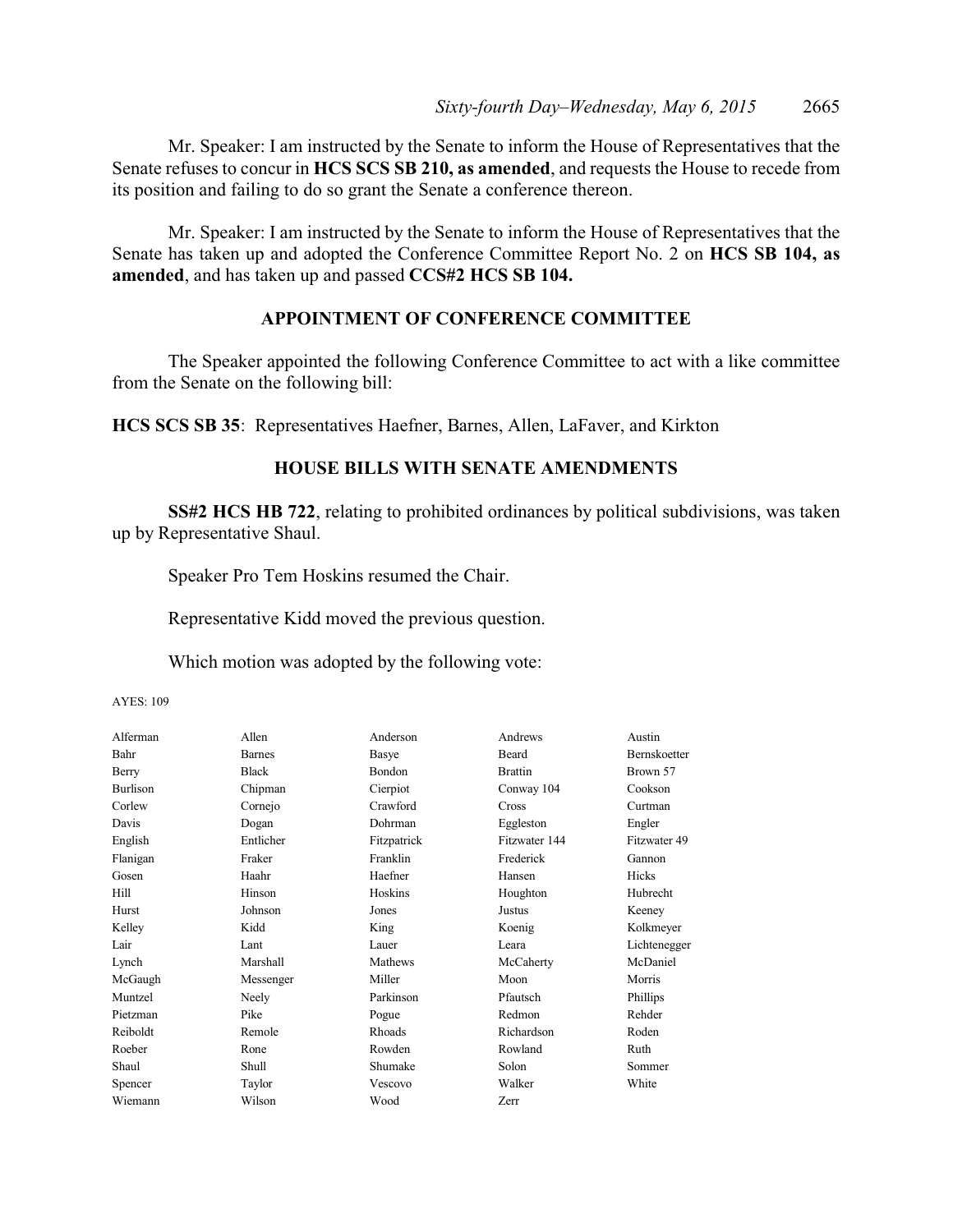#### NOES: 043

| Adams                         | Anders      | Arthur         | <b>Burns</b> | Butler      |
|-------------------------------|-------------|----------------|--------------|-------------|
| Carpenter                     | Colona      | Conway 10      | Curtis       | Dunn        |
| Ellington                     | Gardner     | Green          | Harris       | Hubbard     |
| Hummel                        | Kendrick    | Kirkton        | Kratky       | LaFaver     |
| Lavender                      | May         | McCann Beatty  | McCreery     | McDonald    |
| McManus                       | McNeil      | Meredith       | Mims         | Mitten      |
| Montecillo                    | Morgan      | <b>Nichols</b> | Norr         | Otto        |
| Pace                          | Peters      | Pierson        | Rizzo        | Runions     |
| Smith                         | Walton Gray | Webber         |              |             |
| PRESENT: 000                  |             |                |              |             |
| <b>ABSENT WITH LEAVE: 010</b> |             |                |              |             |
| Brown 94                      | Dugger      | Higdon         | Hough        | Korman      |
| Love                          | Newman      | Ross           | Swan         | Mr. Speaker |
|                               |             |                |              |             |

VACANCIES: 001

# On motion of Representative Shaul, **SS#2 HCS HB 722** was adopted by the following vote:

#### AYES: 105

| Alferman         | Allen         | Anderson    | Andrews        | Austin              |
|------------------|---------------|-------------|----------------|---------------------|
| Bahr             | <b>Barnes</b> | Basye       | <b>Beard</b>   | <b>Bernskoetter</b> |
| Berry            | <b>Black</b>  | Bondon      | <b>Brattin</b> | Brown 57            |
| <b>Burlison</b>  | Chipman       | Cierpiot    | Conway 104     | Cookson             |
| Corlew           | Cornejo       | Crawford    | Cross          | Curtman             |
| Davis            | Dogan         | Dohrman     | Dugger         | Eggleston           |
| Engler           | Entlicher     | Fitzpatrick | Fitzwater 144  | Fitzwater 49        |
| Flanigan         | Fraker        | Franklin    | Frederick      | Gannon              |
| Gosen            | Haahr         | Haefner     | Hansen         | Hicks               |
| Hill             | Hinson        | Hoskins     | Houghton       | Hubrecht            |
| Johnson          | Jones         | Justus      | Keeney         | Kelley              |
| Kidd             | King          | Koenig      | Kolkmeyer      | Lair                |
| Lant             | Lauer         | Leara       | Lichtenegger   | Lynch               |
| Marshall         | Mathews       | McCaherty   | McDaniel       | McGaugh             |
| Messenger        | Miller        | Morris      | Muntzel        | Neely               |
| Parkinson        | Pfautsch      | Phillips    | Pietzman       | Pike                |
| Pogue            | Redmon        | Rehder      | Reiboldt       | Remole              |
| Rhoads           | Richardson    | Roden       | Roeber         | Rone                |
| Rowden           | Rowland       | Ruth        | Shaul          | Shumake             |
| Solon            | Sommer        | Spencer     | Taylor         | Vescovo             |
| Walker           | Wiemann       | Wilson      | Wood           | Zerr                |
| <b>NOES: 048</b> |               |             |                |                     |
| Adams            | Anders        | Arthur      | <b>Burns</b>   | <b>Butler</b>       |
| Carpenter        | Colona        | Conway 10   | Curtis         | Dunn                |
| Ellington        | English       | Gardner     | Green          | Harris              |
| Hubbard          | Hummel        | Hurst       | Kendrick       | Kirkton             |
| Kratky           | LaFaver       | Lavender    | May            | McCann Beatty       |
| McCreery         | McDonald      | McManus     | McNeil         | Meredith            |
| Mims             | Mitten        | Montecillo  | Moon           | Morgan              |
| <b>Nichols</b>   | Norr          | Otto        | Pace           | Peters              |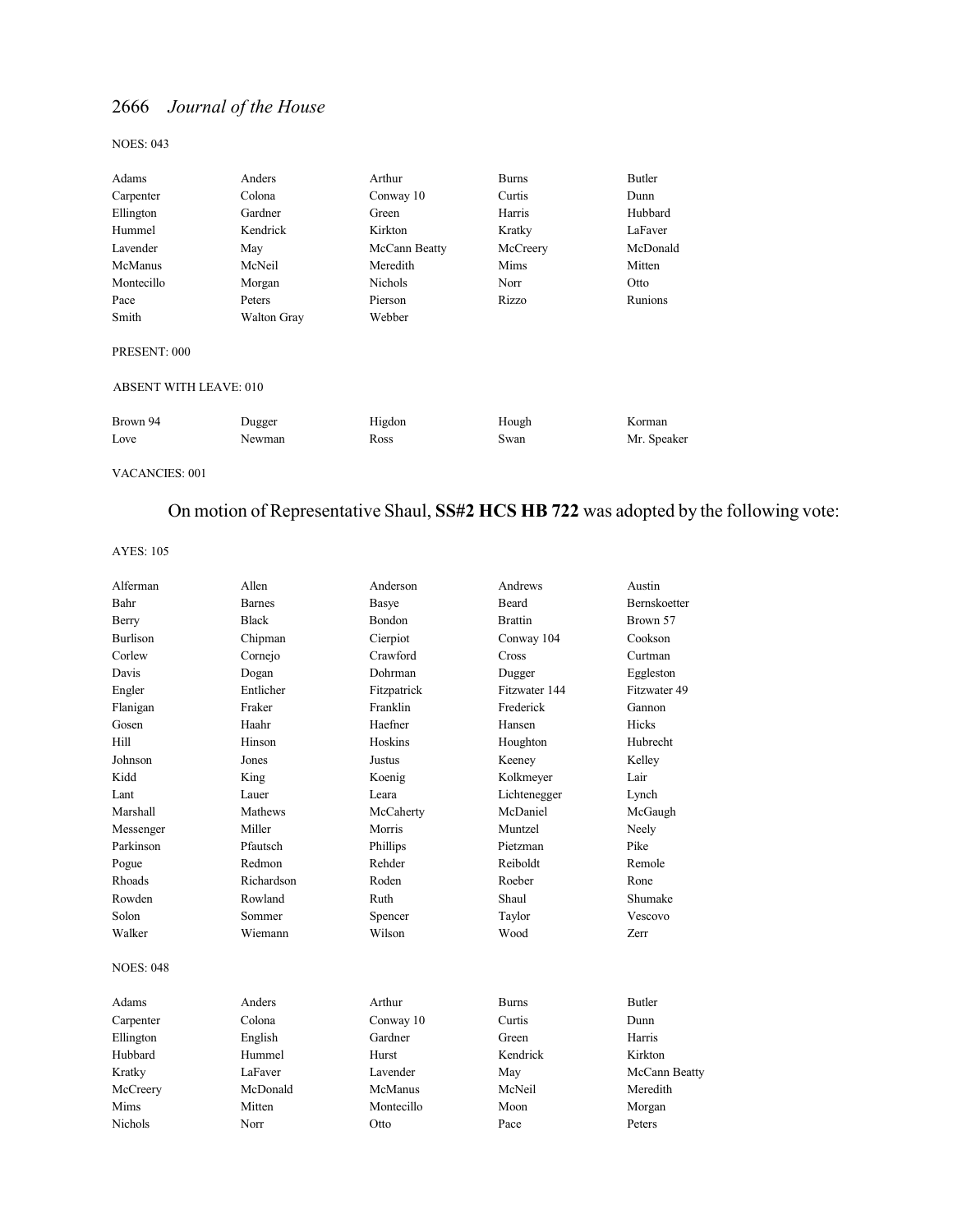# *Sixty-fourth Day–Wednesday, May 6, 2015* 2667

| Pierson<br><b>Walton Gray</b> | Rizzo<br>Webber | Runions<br>White | Shull       | Smith |
|-------------------------------|-----------------|------------------|-------------|-------|
| PRESENT: 000                  |                 |                  |             |       |
| <b>ABSENT WITH LEAVE: 009</b> |                 |                  |             |       |
| Brown 94                      | Higdon          | Hough            | Korman      | Love  |
| Newman                        | Ross            | Swan             | Mr. Speaker |       |

#### VACANCIES: 001

On motion of Representative Shaul, **SS#2 HCS HB 722** was truly agreed to and finally passed by the following vote:

#### AYES: 105

| Alferman           | Allen         | Anderson      | Andrews        | Austin              |
|--------------------|---------------|---------------|----------------|---------------------|
| Bahr               | <b>Barnes</b> | Basye         | <b>Beard</b>   | <b>Bernskoetter</b> |
| Berry              | <b>Black</b>  | Bondon        | <b>Brattin</b> | Brown 57            |
| <b>Burlison</b>    | Chipman       | Cierpiot      | Conway 104     | Cookson             |
| Corlew             | Cornejo       | Crawford      | Cross          | Curtman             |
| Davis              | Dogan         | Dohrman       | Eggleston      | Engler              |
| Entlicher          | Fitzpatrick   | Fitzwater 144 | Fitzwater 49   | Flanigan            |
| Fraker             | Franklin      | Frederick     | Gannon         | Gosen               |
| Haahr              | Haefner       | Hansen        | Hicks          | Hill                |
| Hinson             | Hoskins       | Houghton      | Hubrecht       | Hurst               |
| Johnson            | Jones         | Justus        | Keeney         | Kelley              |
| Kidd               | King          | Koenig        | Kolkmeyer      | Lair                |
| Lant               | Lauer         | Leara         | Lichtenegger   | Lynch               |
| Marshall           | Mathews       | McCaherty     | McDaniel       | McGaugh             |
| Messenger          | Miller        | Morris        | Muntzel        | Neely               |
| Parkinson          | Pfautsch      | Phillips      | Pietzman       | Pike                |
| Pogue              | Redmon        | Rehder        | Reiboldt       | Remole              |
| Rhoads             | Richardson    | Roden         | Roeber         | Rone                |
| Rowden             | Rowland       | Ruth          | Shaul          | Shumake             |
| Solon              | Sommer        | Spencer       | Taylor         | Vescovo             |
| Walker             | Wiemann       | Wilson        | Wood           | Zerr                |
| <b>NOES: 048</b>   |               |               |                |                     |
| Adams              | Anders        | Arthur        | <b>Burns</b>   | <b>Butler</b>       |
| Carpenter          | Colona        | Conway 10     | Curtis         | Dunn                |
| Ellington          | English       | Gardner       | Green          | Harris              |
| Hough              | Hubbard       | Hummel        | Kendrick       | Kirkton             |
| Kratky             | LaFaver       | Lavender      | May            | McCann Beatty       |
| McCreery           | McDonald      | McManus       | McNeil         | Meredith            |
| Mims               | Mitten        | Montecillo    | Moon           | Morgan              |
| <b>Nichols</b>     | Norr          | Otto          | Pace           | Peters              |
| Pierson            | Rizzo         | Runions       | Shull          | Smith               |
| <b>Walton Gray</b> | Webber        | White         |                |                     |

PRESENT: 000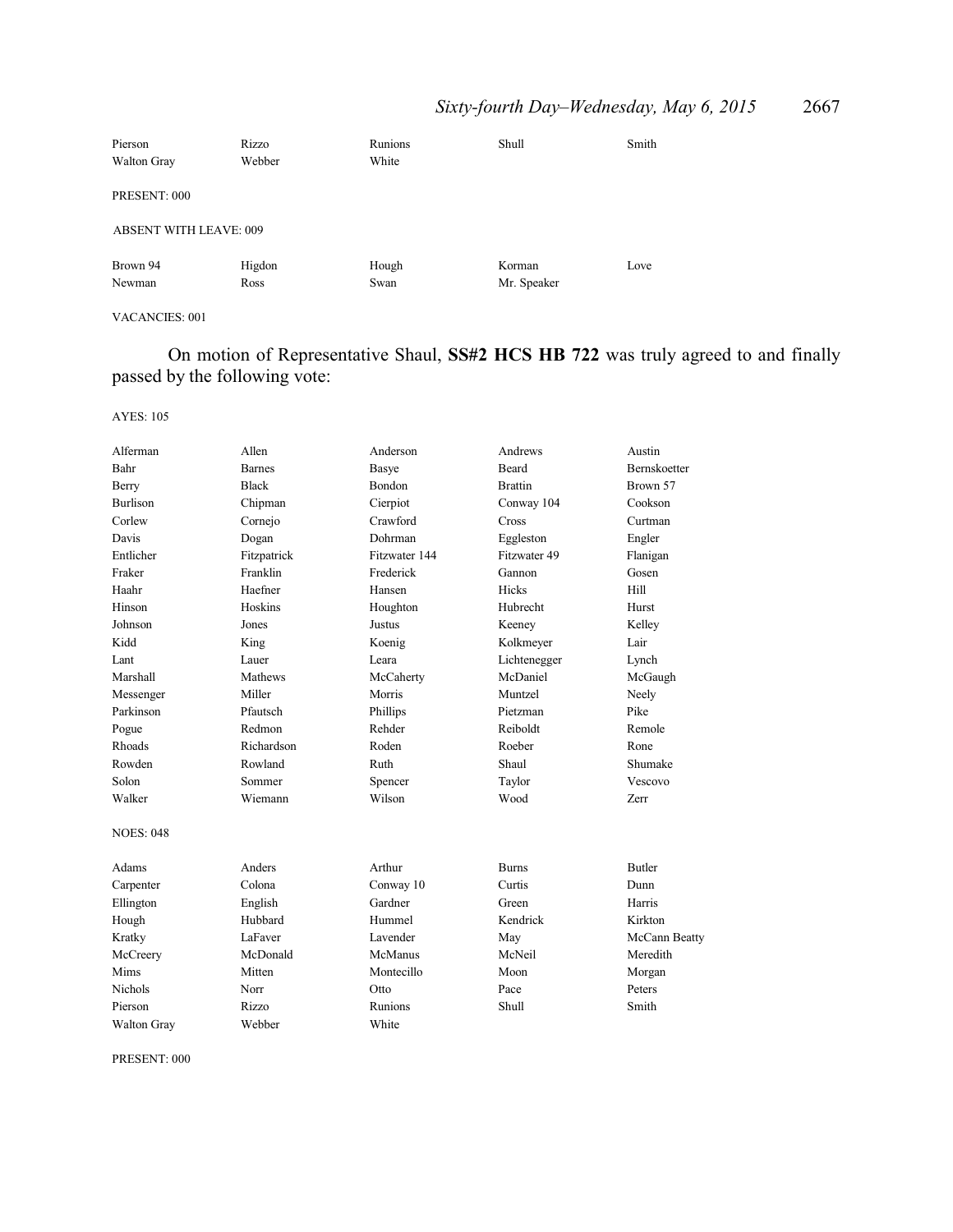ABSENT WITH LEAVE: 009

| Brown 94 | Dugger      | Higdon | Korman      | Love |
|----------|-------------|--------|-------------|------|
| Newman   | <b>Ross</b> | Swan   | Mr. Speaker |      |

VACANCIES: 001

Speaker Pro Tem Hoskins declared the bill passed.

## **MESSAGES FROM THE SENATE**

Mr. Speaker: I am instructed by the Senate to inform the House of Representatives that the Senate has taken up and adopted the Conference Committee Report on **HCS SS SCS SB 67** and has taken up and passed **CCS HCS SS SCS SB 67.**

Mr. Speaker: I am instructed by the Senate to inform the House of Representatives that the Senate refuses to concur in **HCS SCS SB 322, as amended**, and requests the House to recede from its position and failing to do so grant the Senate a conference thereon.

Mr. Speaker: I am instructed by the Senate to inform the House of Representatives that the Senate refuses to concur in **HCS SB 221** and requests the House to recede from its position and failing to do so grant the Senate a conference thereon, and that the conferees be allowed to exceed the differences.

## **BILLS CARRYING REQUEST MESSAGES**

**HCS SCS SB 210, as amended**, relating to reimbursement allowance taxes, was taken up by Representative Flanigan.

Representative Flanigan moved that the House refuse to recede from its position on **HCS SCS SB 210, as amended**, and grant the Senate a conference.

Which motion was adopted.

**HCS SB 221**, relating to political subdivisions, was taken up by Representative Hinson.

Representative Hinson moved that the House refuse to recede from its position on **HCS SB 221** and grant the Senate a conference.

Which motion was adopted.

## **REFERRAL OF HOUSE BILLS - APPROPRIATIONS**

The following House Bills were referred to the Committee indicated:

**SS SCS HCS HB 17** - Fiscal Review **SCS HCS HB 18** - Fiscal Review **SCS HCS HB 19** - Fiscal Review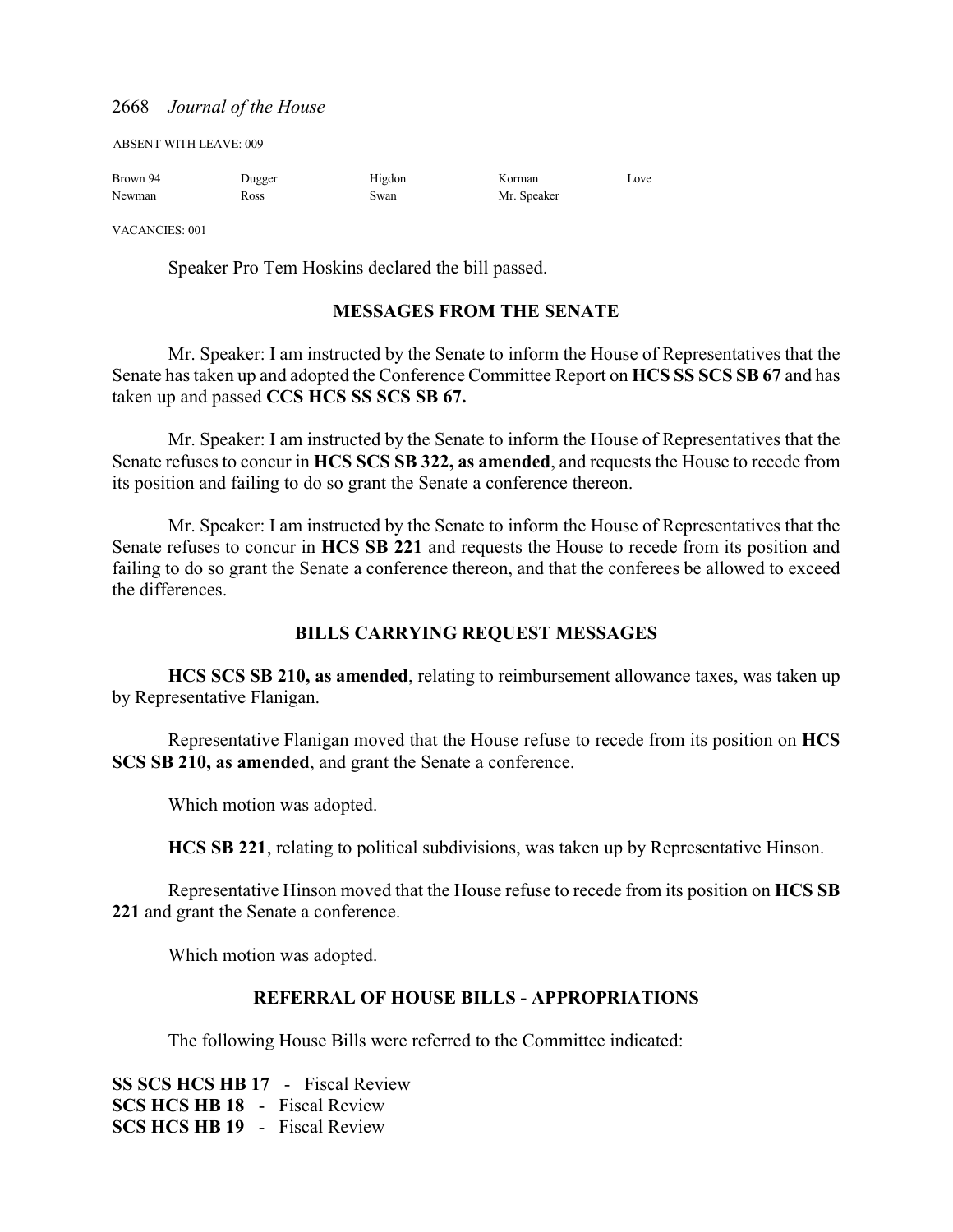## **REFERRAL OF HOUSE BILLS**

The following House Bills were referred to the Committee indicated:

**SS HB 92** - Fiscal Review **SS SCS HB 522, HB 34, HB 133, HB 134, HB 810, HB 338 & HB 873** - Fiscal Review **SS SCS HB 556** - Fiscal Review **SS HB 616** - Fiscal Review **SCS HCS HB 618** - Fiscal Review **SCS HB 686** - Fiscal Review **SCS HCS HB 709** - Fiscal Review **SCS HB 1149** - Fiscal Review

#### **REFERRAL OF SENATE BILLS**

The following Senate Bill was referred to the Committee indicated:

**HCS SB 148** - Fiscal Review

#### **COMMITTEE REPORTS**

**Committee on Emerging Issues**, Chairman Haahr reporting:

Mr. Speaker: Your Committee on Emerging Issues, to which was referred **SB 364**, begs leave to report it has examined the same and recommends that it **Do Pass**, and pursuant to Rule 27(7) be referred to the Select Committee on General Laws.

Mr. Speaker: Your Committee on Emerging Issues, to which was referred **SB 389**, begs leave to report it has examined the same and recommends that it **Do Pass with House Committee Amendment No. 1** and **House Committee Amendment No. 2**, and pursuant to Rule 27(7) be referred to the Select Committee on General Laws.

*House Committee Amendment No. 1*

AMEND Senate Bill No. 389, In the Title, Line 3, by deleting the phrase "competitive bidding" and inserting in lieu thereof the phrase "state agencies and commissions"; and

Further amend said bill, Page 2, Section 34.040, Line 34, by deleting the word "**section**" on said line and inserting in lieu thereof the word "**chapter**"; and

Further amend said bill, Page 3, Section 34.040, Line 69, by inserting after all of said section and line the following:

"67.617. 1. Each regional convention and visitors commission shall, before the second Monday in October, make an annual report to the chief executive officers and governing bodies of the city and county, respectively, and to the general assembly stating the condition of the commission on the first day of July of that year, and the various sums of money received and distributed by it during the preceding calendar year. The fiscal year for each regional convention and visitors commission shall begin on the first day of July and end on the thirtieth day of June of the following calendar year.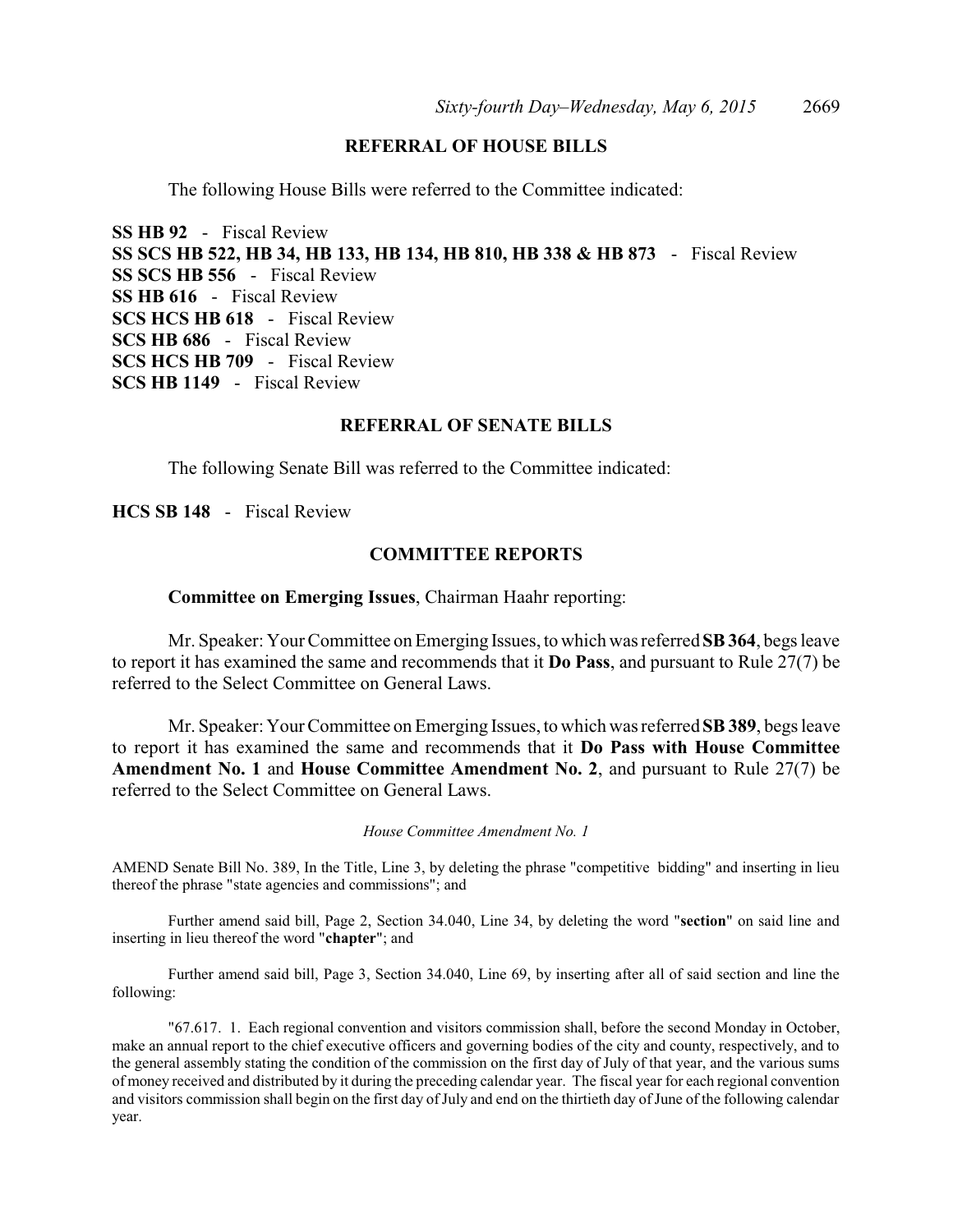2. Before the close of the first fiscal year of such commission, and at the close of every third fiscal year thereafter, the chief executives ofthe city and county, jointly, shall appoint one or more certified public accountants, who shall annually examine the books, accounts, and vouchers of the regional convention and visitors commission, and who shall make due report thereof to the chief executives and the board of the district. The commission shall produce and submit to the accountants for examination all books, papers, documents, vouchers, and accounts oftheir office belonging or pertaining to the office, and shall in every way assist the accountants in their work. In the report to be made by the accountants they may make any recommendation they deem proper as to the business methods of the officers and employees. A reasonable compensation for the services of the accountants shall be paid by the commission.

**3. In addition to the exceptions available under Sections 610.010 to 610.225, RSMo, the leases, agreements, contracts or subleases, and any amendments thereto, for space, usage or services in any convention center or related facilities owned or operated by a regional convention and visitors commission, or any drafts or unexecuted versions of such documents, shall not be considered public records within the meaning of Section 610.010(6) RSMo, when, in the reasonable judgment of the commission, the disclosure of the information in the records may endanger the competitiveness of the business or prospects of the commission or provide an unfair advantage to its competitors; provided, however, that the foregoing may not be deemed to include any leases, agreements, contracts or subleases involving a professional sports franchise.**"; and

Further amend said bill by amending the title, enacting clause, and intersectional references accordingly.

#### *House Committee Amendment No. 2*

AMEND Senate Bill No. 389, Page 2, Section 34.040, Line 34, by deleting the word "**section**" on said line and inserting in lieu thereof the word "**chapter**"; and

Further amend said bill by amending the title, enacting clause, and intersectional references accordingly.

#### **Committee on Local Government**, Chairman Hinson reporting:

Mr. Speaker: Your Committee on Local Government, to which was referred **SB 497**, begs leave to report it has examined the same and recommends that it **Do Pass with House Committee Amendment No. 1** and **House Committee Amendment No. 2**, and pursuant to Rule 27(13) be referred to the Select Committee on State and Local Governments.

#### *House Committee Amendment No. 1*

AMEND Senate Bill No. 497, Page 4, Section 67.955, Line 11, by inserting the following after all of said line:

"221.407. 1. The commission of any regional jail district may impose, by order, a sales tax in the amount of one-eighth of one percent, one-fourth of one percent, three-eighths of one percent, or one-half of one percent on all retail sales made in such region which are subject to taxation pursuant to the provisions ofsections 144.010 to 144.525 for the purpose of providing jail services and court facilities and equipment for such region. The tax authorized by this section shall be in addition to any and all other sales taxes allowed by law, except that no order imposing a sales tax pursuant to this section shall be effective unless the commission submits to the voters of the district, on any election date authorized in chapter 115, a proposal to authorize the commission to impose a tax.

2. The ballot of submission shall contain, but need not be limited to, the following language:

Shall the regional jail district of .................... (counties' names) impose a region-wide sales tax of .................. (insert amount) for the purpose of providing jail services and court facilities and equipment for the region?  $\Box$  YES  $\Box$  NO

If you are in favor of the question, place an "X" in the box opposite "Yes". If you are opposed to the question, place an "X" in the box opposite "No".

If a majority of the votes cast on the proposal by the qualified voters of the district voting thereon are in favor of the proposal, then the order and any amendment to such order shall be in effect on the first day of the second quarter immediately following the election approving the proposal. If the proposal receives less than the required majority, the commission shall have no power to impose the sales tax authorized pursuant to this section unless and until the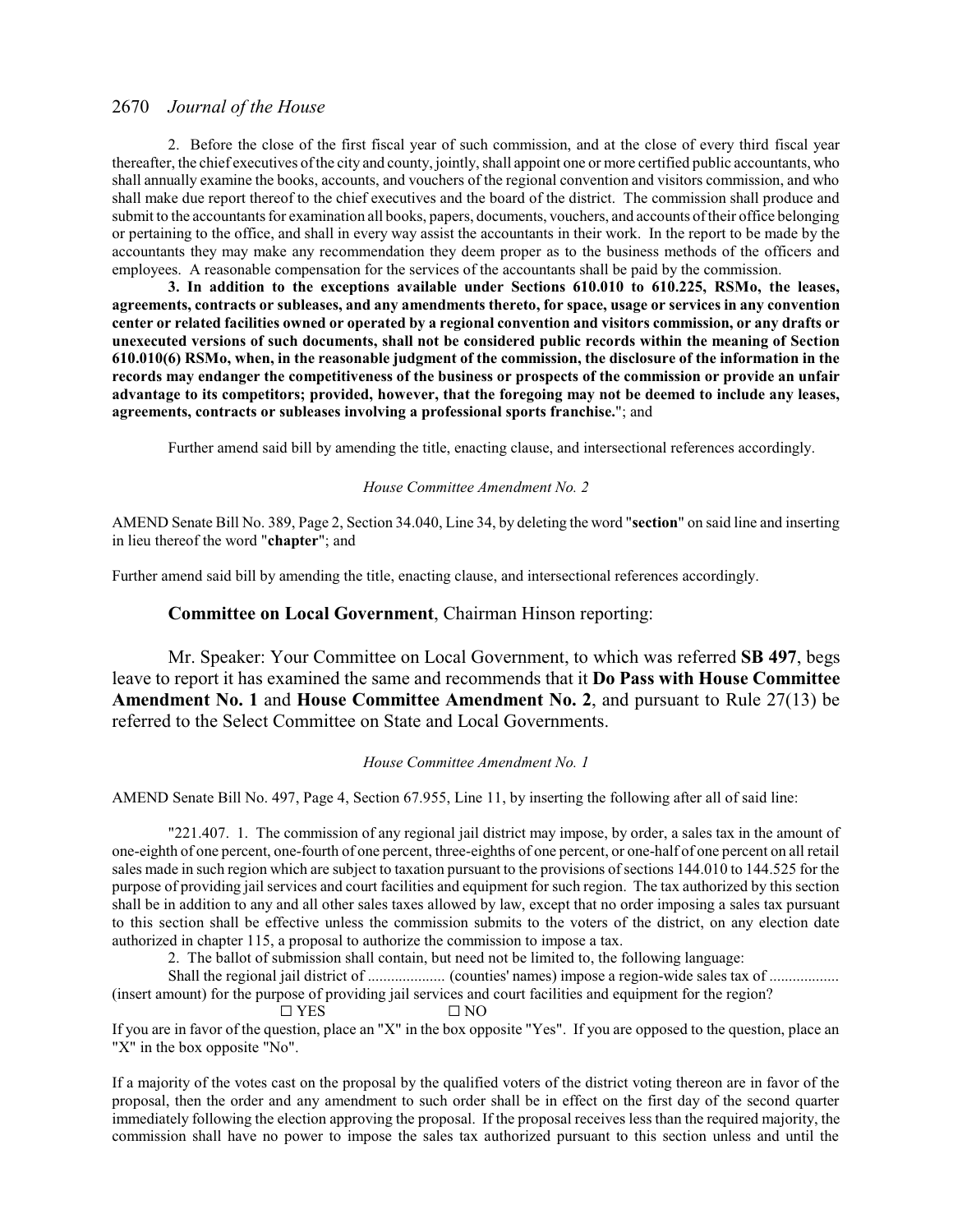commission shall again have submitted another proposal to authorize the commission to impose the sales tax authorized by this section and such proposal is approved by the required majority of the qualified voters of the district voting on such proposal; however, in no event shall a proposal pursuant to this section be submitted to the voters sooner than twelve months from the date of the last submission of a proposal pursuant to this section.

3. All revenue received by a district from the tax authorized pursuant to this section shall be deposited in a special trust fund and shall be used solely for providing jail services and court facilities and equipment for such district for so long as the tax shall remain in effect.

4. Once the tax authorized by this section is abolished or terminated by any means, all funds remaining in the special trust fund shall be used solely for providing jail services and court facilities and equipment for the district. Any funds in such special trust fund which are not needed for current expenditures may be invested by the commission in accordance with applicable laws relating to the investment of other county funds.

5. All sales taxes collected by the director of revenue pursuant to this section on behalf of any district, less one percent for cost of collection which shall be deposited in the state's general revenue fund after payment of premiums for surety bonds as provided in section 32.087, shall be deposited in a special trust fund, which is hereby created, to be known as the "Regional Jail District Sales Tax Trust Fund". The moneys in the regional jail district sales tax trust fund shall not be deemed to be state funds and shall not be commingled with any funds of the state. The director of revenue shall keep accurate records of the amount of money in the trust fund which was collected in each district imposing a sales tax pursuant to this section, and the records shall be open to the inspection of officers of each member county and the public. Not later than the tenth day of each month the director of revenue shall distribute all moneys deposited in the trust fund during the preceding month to the district which levied the tax. Such funds shall be deposited with the treasurer of each such district, and all expenditures of funds arising from the regional jail district sales tax trust fund shall be paid pursuant to an appropriation adopted by the commission and shall be approved by the commission. Expenditures may be made from the fund for any function authorized in the order adopted by the commission submitting the regional jail district tax to the voters.

6. The director of revenue may **[**authorize the state treasurer to**]** make refunds from the amounts in the trust fund and credited to any district for erroneous payments and overpayments made, and may redeem dishonored checks and drafts deposited to the credit of such districts. If any district abolishes the tax, the commission shall notify the director of revenue of the action at least ninety days prior to the effective date of the repeal, and the director of revenue may order retention in the trust fund, for a period of one year, of two percent of the amount collected after receipt ofsuch notice to cover possible refunds or overpayment of the tax and to redeem dishonored checks and drafts deposited to the credit of such accounts. After one year has elapsed after the effective date of abolition of the tax in such district, the director of revenue shall remit the balance in the account to the district and close the account ofthat district. The director of revenue shall notify each district in each instance of any amount refunded or any check redeemed from receipts due the district.

7. Except as provided in this section, all provisions ofsections 32.085 and 32.087 shall apply to the tax imposed pursuant to this section.

8. The provisions of this section shall expire September 30, **[**2015**] 2027**."; and

Further amend said bill by amending the title, enacting clause, and intersectional references accordingly.

#### *House Committee Amendment No. 2*

AMEND Senate Bill No. 497, Page 3, Section 67.950, Line 60, by deleting the word "**district**" and inserting in lieu thereof "**district, including all costs relating to the conduct of the election as provided under subsection 6 of this section,**"; and

Further amend said bill, page, and section, Line 72, by inserting the following at the end of said line:

"**The decree shall further provide that the question is deemed submitted to the voters by the special district, which shall be responsible for all costs relating to the conduct of the election in accordance with section 115.077. The costs shall be deemed debts and financial obligations of the district.**"; and

Further amend said bill by amending the title, enacting clause, and intersectional references accordingly.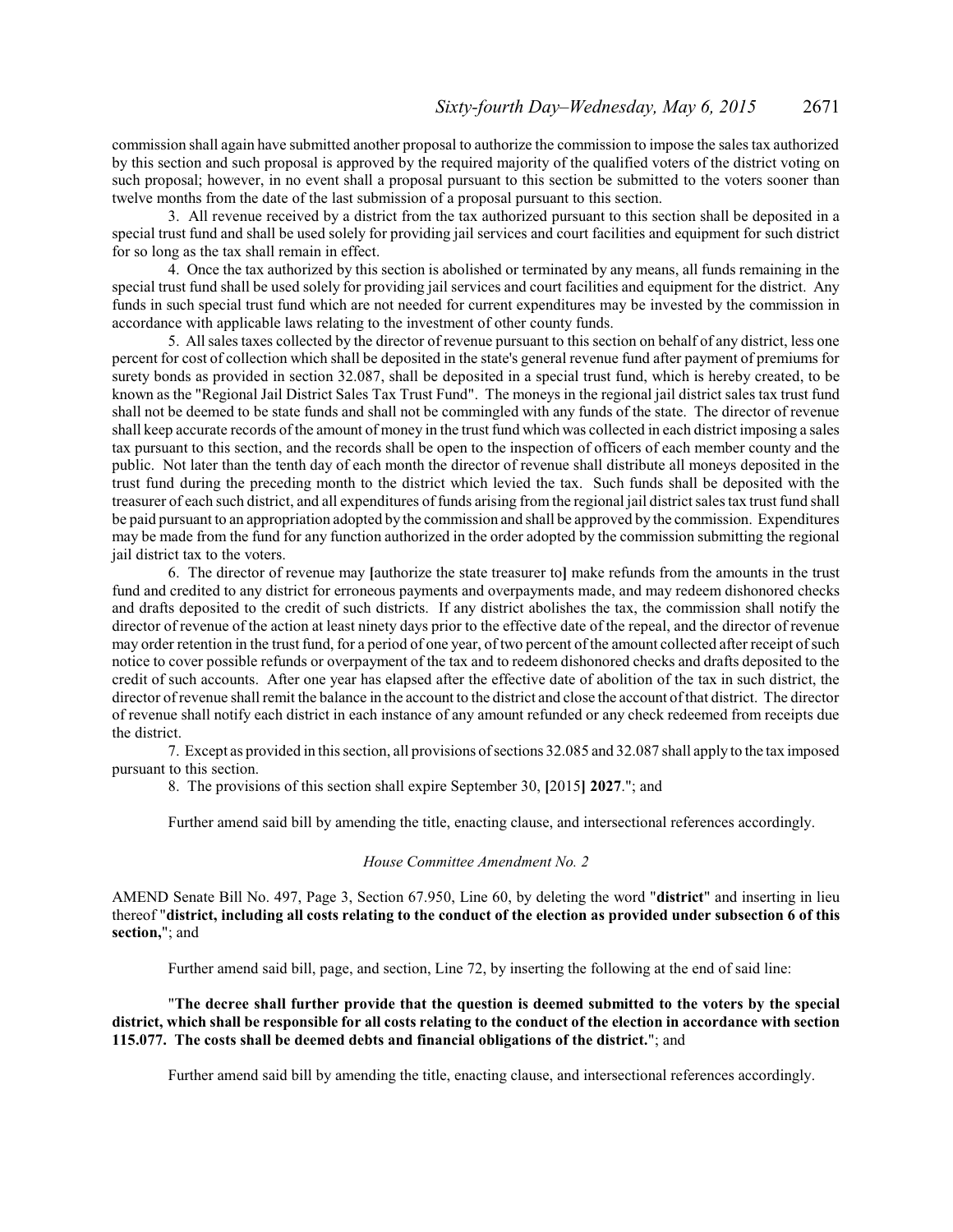## **Committee on Trade and Tourism**, Chairman Phillips reporting:

Mr. Speaker: Your Committee on Trade and Tourism, to which was referred **SCR 13**, begs leave to report it has examined the same and recommends that it **Do Pass**, and pursuant to Rule 27(4) be referred to the Select Committee on Commerce.

Mr. Speaker: Your Committee on Trade and Tourism, to which was referred **SCR 35**, begs leave to report it has examined the same and recommends that it **Do Pass**, and pursuant to Rule 27(4) be referred to the Select Committee on Commerce.

## **Select Committee on Agriculture**, Chairman Reiboldt reporting:

Mr. Speaker: Your Select Committee on Agriculture, to which was referred **SB 500**, begs leave to report it has examined the same and recommends that it **Do Pass with House Committee Substitute**.

## **Select Committee on General Laws**, Chairman Jones reporting:

Mr. Speaker: Your Select Committee on General Laws, to which was referred **HB 1138,** with House Committee Amendment No. 1, begs leave to report it has examined the same and recommends that it **Do Pass with House Committee Substitute**.

## **Select Committee on Insurance**, Chairman Gosen reporting:

Mr. Speaker: Your Select Committee on Insurance, to which was referred **SS SCS SBs 63 & 111, with House Committee Amendment No. 1**, begs leave to report it has examined the same and recommends that it **Do Pass with House Committee Substitute**.

## **Select Committee on Judiciary**, Chairman Austin reporting:

Mr. Speaker: Your Select Committee on Judiciary, to which was referred **SCS SB 321**, begs leave to report it has examined the same and recommends that it **Do Pass**.

Mr. Speaker: Your Select Committee on Judiciary, to which was referred **SCS SB 340**, begs leave to report it has examined the same and recommends that it **Do Pass with House Committee Substitute**.

## **MESSAGES FROM THE SENATE**

Mr. Speaker: I am instructed by the Senate to inform the House of Representatives that the Senate has taken up and adopted the Conference Committee Report on **SCS HCS HB 42, as amended,** and has taken up and passed **CCS SCS HCS HB 42.** 

Emergency clause adopted.

Mr. Speaker: I am instructed by the Senate to inform the House of Representatives that the Senate has taken up and passed **HCS HB 385.**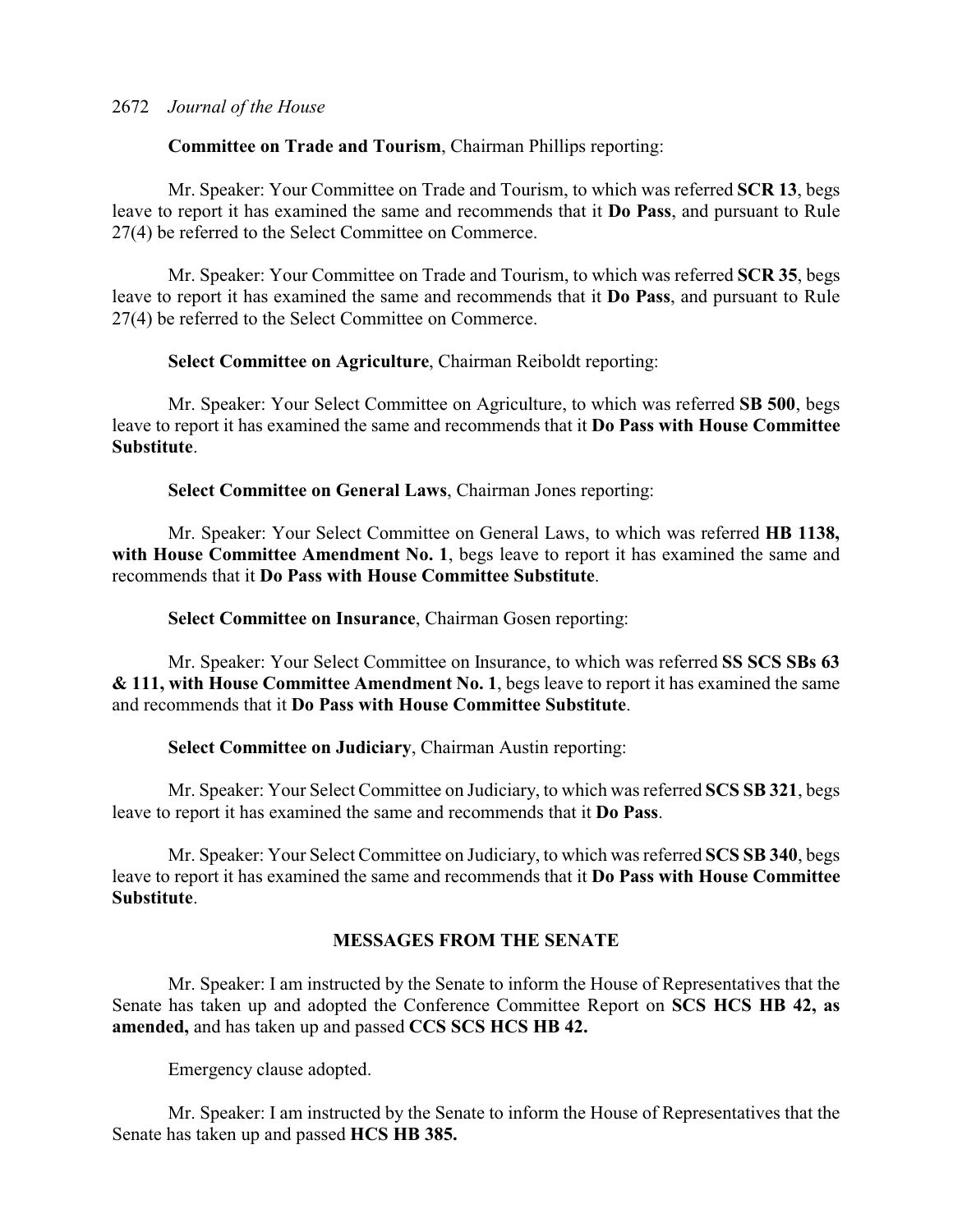Mr. Speaker: I am instructed by the Senate to inform the House of Representatives that the Senate has taken up and passed **HCS HB 769.** 

Mr. Speaker: I am instructed by the Senate to inform the House of Representatives that the Senate has taken up and passed **HB 1022.** 

Mr. Speaker: I am instructed by the Senate to inform the House of Representatives that the Senate has taken up and adopted **HCS SB 156, as amended**, and has taken up and passed **HCS SB 156, as amended**.

Mr. Speaker: I am instructed by the Senate to inform the House of Representatives that the Senate has taken up and adopted **HCS SB 164** and has taken up and passed **HCS SB 164**.

Mr. Speaker: I am instructed by the Senate to inform the House of Representatives that the Senate has taken up and adopted **HCS SB 244, as amended**, and has taken up and passed **HCS SB 244, as amended**.

Mr. Speaker: I am instructed by the Senate to inform the House of Representatives that the Senate has taken up and adopted **HCS SCS SB 341, as amended**, and has taken up and passed **HCS SCS SB 341, as amended**.

Mr. Speaker: I am instructed by the Senate to inform the House of Representatives that the Senate has taken up and adopted **House Amendment No. 1** to **SCS SB 345** and has taken up and passed **SCS SB 345, as amended**.

#### **RECESS**

On motion of Representative Richardson, the House recessed until the distribution of the Conference Committee Report on **HCS SS SCS SB 5, as amended**, or 10:00 p.m., whichever is sooner and then stand adjourned until 10:00 a.m., Thursday, May 7, 2015.

## **CONFERENCE COMMITTEE REPORT ON SENATE SUBSTITUTE FOR SENATE COMMITTEE SUBSTITUTE FOR HOUSE BILL NO. 458**

The Conference Committee appointed on Senate Substitute for Senate Committee Substitute for House Bill No. 458, with Senate Amendment No. 1, Senate Amendment No. 2, Senate Amendment No. 3, and Senate Amendment No. 5 begs leave to report that we, after free and fair discussion of the differences, have agreed to recommend and do recommend to the respective bodies as follows:

1. That the Senate recede from its position on Senate Substitute for Senate Committee Substitute for House Bill No. 458, as amended;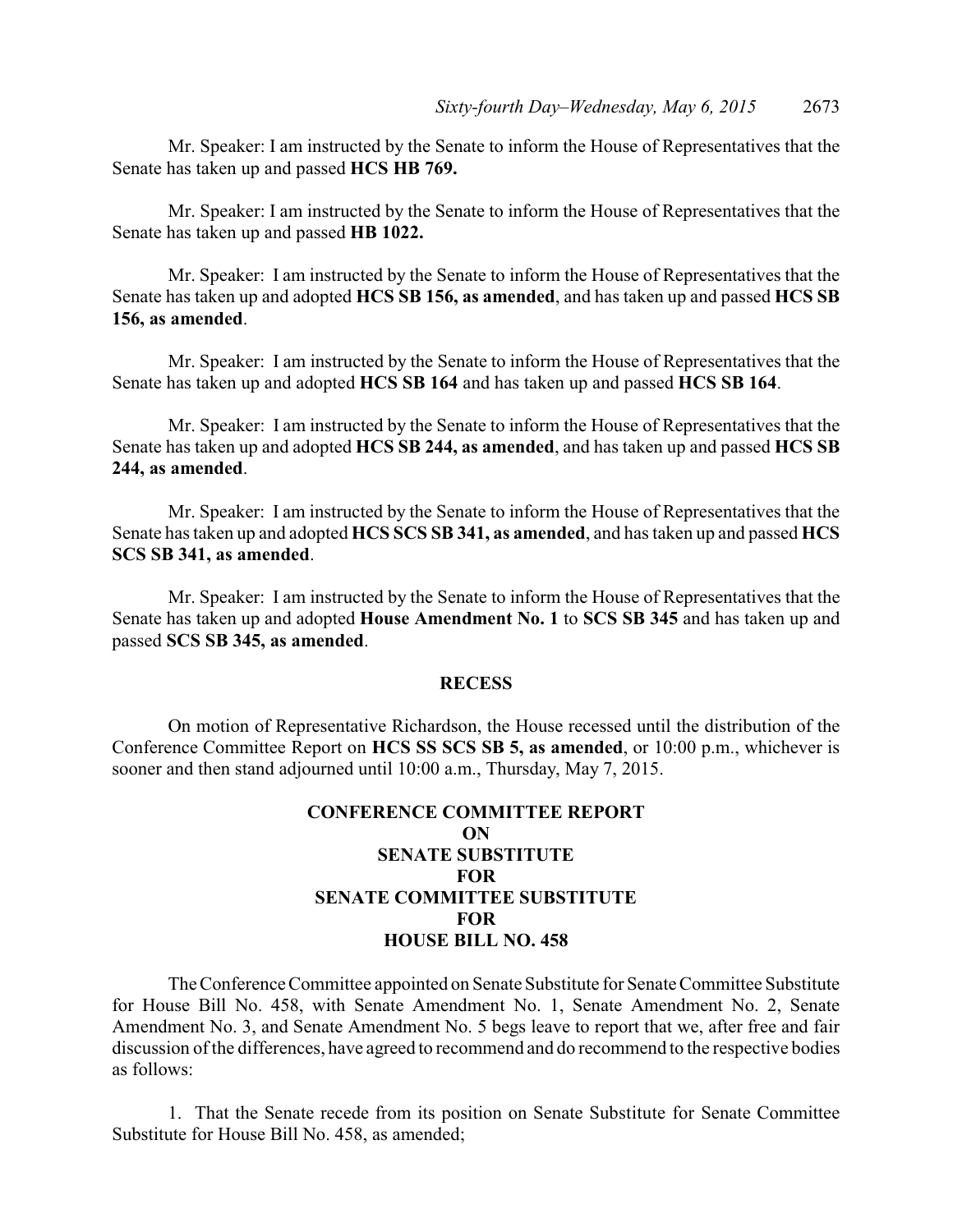2. That the House recede from its position on House Bill No. 458;

3. That the attached Conference Committee Substitute for Senate Substitute for Senate Committee Substitute for House Bill No. 458, be Third Read and Finally Passed.

FOR THE HOUSE: FOR THE SENATE:

/s/ Sue Allen /s/ Eric Schmitt /s/ Tom Flanigan /s/ Bob Onder /s/ Galen Higdon /s/ Ryan Silvey /s/ Mike Colona /s/ Jamilah Nasheed /s/ Genise Montecillo /s/ Jill Schupp

## **CONFERENCE COMMITTEE REPORT ON HOUSE COMMITTEE SUBSTITUTE FOR SENATE SUBSTITUTE FOR SENATE COMMITTEE SUBSTITUTE FOR SENATE BILL NO. 5**

The Conference Committee appointed on House Committee Substitute for Senate Substitute for Senate Committee Substitute for Senate Bill No. 5, with House Amendment Nos. 1, 2, and 3, begs leave to report that we, after free and fair discussion of the differences, have agreed to recommend and do recommend to the respective bodies as follows:

1. That the House recede from its position on House Committee Substitute for Senate Substitute for Senate Committee Substitute for Senate Bill No. 5, as amended;

2. That the Senate recede from its position on Senate Substitute for Senate Committee Substitute for Senate Bill No. 5;

3. That the attached Conference Committee Substitute for House Committee Substitute for Senate Substitute for Senate Committee Substitute for Senate Bill No. 5 be Third Read and Finally Passed.

#### FOR THE SENATE: FOR THE HOUSE:

| /s/ Eric Schmitt          |  |
|---------------------------|--|
| /s/ Kurt Schaefer         |  |
| /s/ Bob Dixon             |  |
| /s/ Maria Chappelle-Nadal |  |
| /s/ Jason Holsman         |  |
|                           |  |

 $/s/$  Paul Curtman /s/ Robert Cornejo  $/s$ / Kevin Austin /s/ Tommie Pierson /s/ Gail McCann Beatty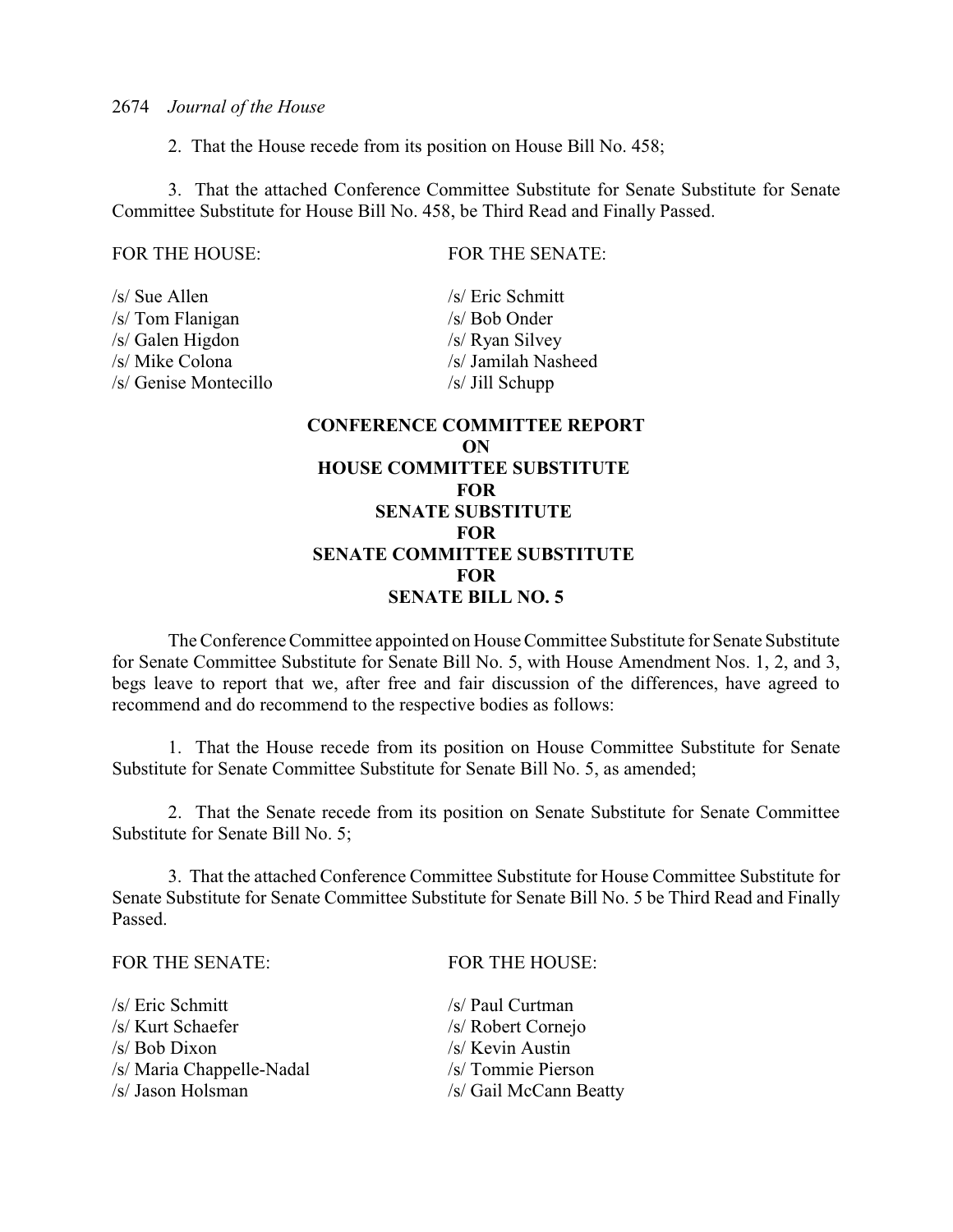## **CONFERENCE COMMITTEE REPORT ON HOUSE COMMITTEE SUBSTITUTE OR SENATE BILL NO. 13**

The Conference Committee appointed on House Committee Substitute for Senate Bill No. 13, with House Amendment Nos. 1, 2, 3, and 4, begs leave to report that we, after free and fair discussion of the differences, have agreed to recommend and do recommend to the respective bodies as follows:

1. That the House recede from its position on House Committee Substitute for Senate Bill No. 13, as amended;

2. That the Senate recede from its position on Senate Bill No. 13;

3. That the attached Conference Committee Substitute for House Committee Substitute for Senate Bill No. 13 be Third Read and Finally Passed.

FOR THE SENATE: FOR THE HOUSE:

| /s/ Brian Munzlinger      | /s/ Bryan Spencer      |
|---------------------------|------------------------|
| /s/ David Pearce          | /s/ Donna Lichtenegger |
| /s/ Bob Onder             | /s/ Kathryn Swan       |
| /s/ Maria Chappelle-Nadal | /s/ Tommie Pierson     |
| /s/ Gina Walsh            | /s/ Lauren Arthur      |

## **CONFERENCE COMMITTEE REPORT ON HOUSE COMMITTEE SUBSTITUTE FOR SENATE SUBSTITUTE FOR SENATE COMMITTEE SUBSTITUTE FOR SENATE BILL NO. 67**

The Conference Committee appointed on House Committee Substitute for Senate Substitute for Senate Committee Substitute for Senate Bill No. 67, with House Amendment Nos. 2, 3, 4, and 5, begs leave to report that we, after free and fair discussion of the differences, have agreed to recommend and do recommend to the respective bodies as follows:

1. That the House recede from its position on House Committee Substitute for Senate Substitute for Senate Committee Substitute for Senate Bill No. 67, as amended;

2. That the Senate recede from its position on Senate Substitute for Senate Committee Substitute for Senate Bill No. 67;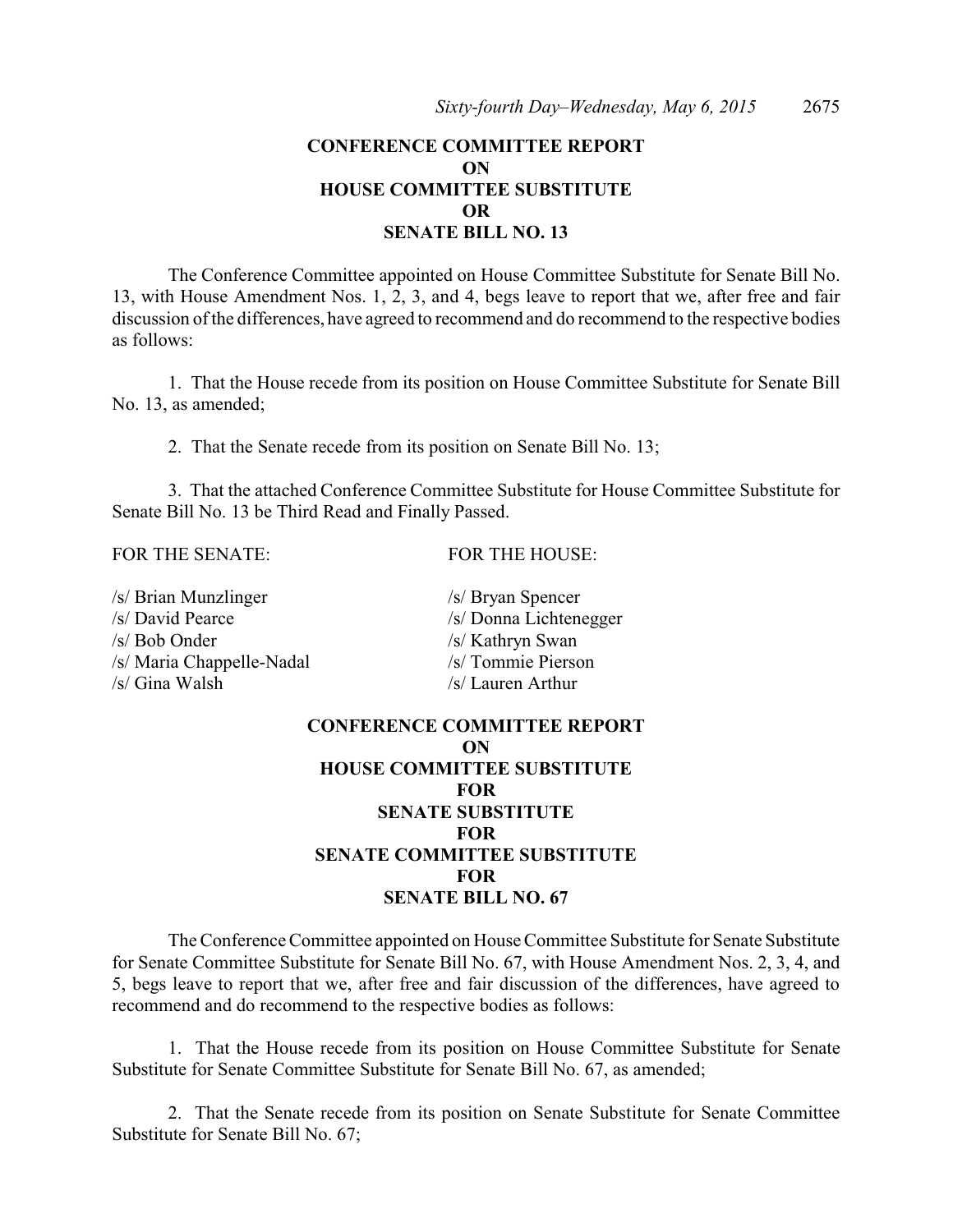3. That the attached Conference Committee Substitute for House Committee Substitute for Senate Substitute for Senate Committee Substitute for Senate Bill No. 67 be Third Read and Finally Passed.

## FOR THE SENATE: FOR THE HOUSE:

/s/ Mike Cunningham /s/ Shawn Rhoads /s/ Jay Wasson /s/ Travis Fitzwater /s/ Mike Kehoe /s/ Galen Higdon

/s/ Kevin McManus

## **CONFERENCE COMMITTEE REPORT ON HOUSE COMMITTEE SUBSTITUTE FOR SENATE SUBSTITUTE FOR SENATE COMMITTEE SUBSTITUTE FOR SENATE BILL NO. 115**

The Conference Committee appointed on House Committee Substitute for Senate Substitute for Senate Committee Substitute for Senate Bill No. 115, with House Amendment Nos. 1, 3, 4, and 5, House Amendment No. 1 to House Amendment No. 6, House Amendment No. 6, as amended, House Amendment Nos. 7, 8, and 9, House Amendment No. 1 to House Amendment No. 10, House Amendment No. 10, as amended, and House Amendment Nos. 11 and 12, begs leave to report that we, after free and fair discussion of the differences, have agreed to recommend and do recommend to the respective bodies as follows:

1. That the House recede from its position on House Committee Substitute for Senate Substitute for Senate Committee Substitute for Senate Bill No. 115, as amended;

2. That the Senate recede from its position on Senate Substitute for Senate Committee Substitute for Senate Bill No. 115;

3. That the attached Conference Committee Substitute for House Committee Substitute for Senate Substitute for Senate Committee Substitute for Senate Bill No. 115 be Third Read and Finally Passed.

| FOR THE SENATE:       | <b>FOR THE HOUSE:</b> |
|-----------------------|-----------------------|
| /s/ Will Kraus        | /s/ Rocky Miller      |
| /s/ Bob Onder         | /s/ Caleb Rowden      |
| /s/ Wayne Wallingford | /s/ Andrew Koenig     |
| /s/ Gina Walsh        | /s/ Jon Carpenter     |
| $/s/$ Jill Schupp     | /s/ Michael Butler    |
|                       |                       |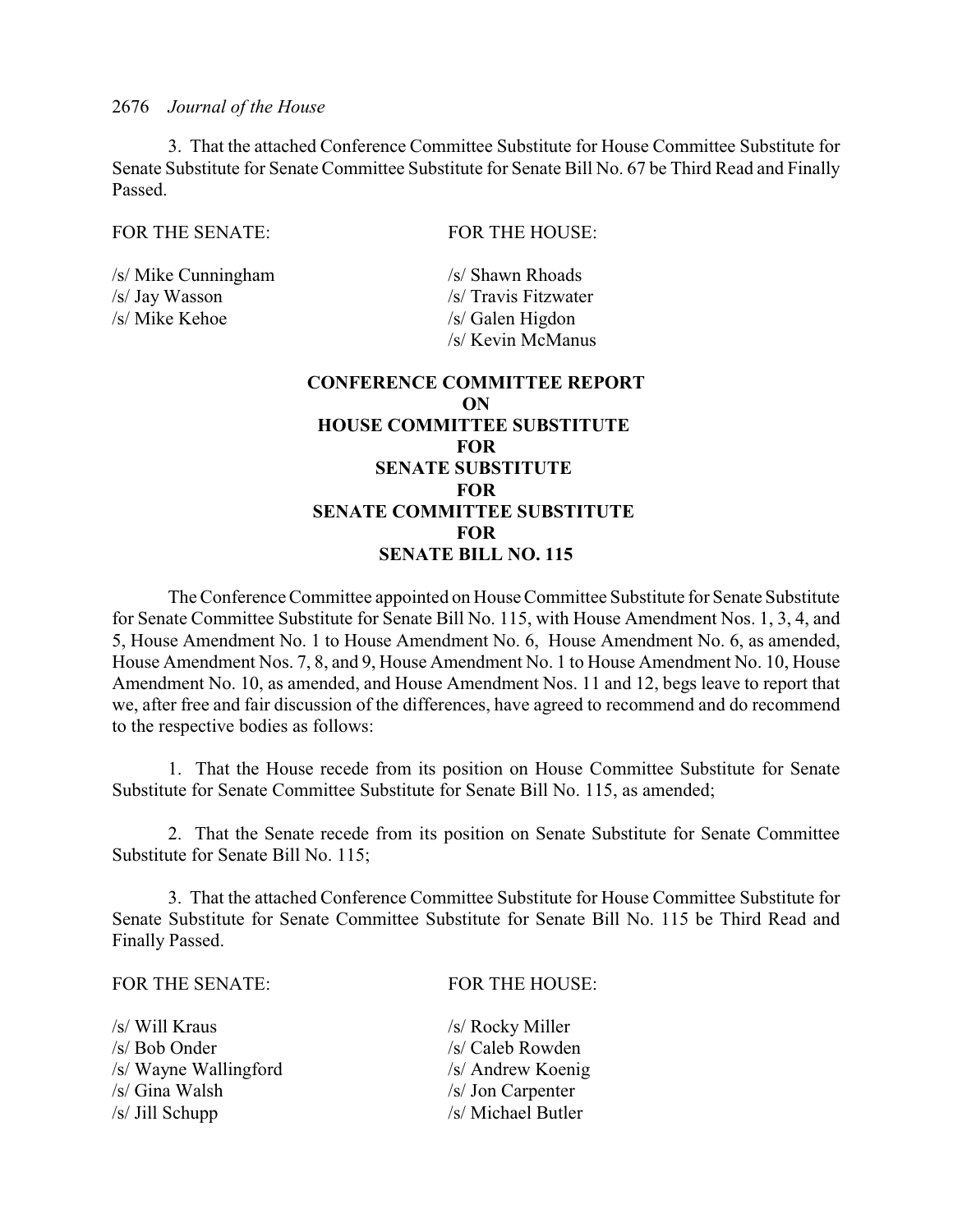## **CONFERENCE COMMITTEE REPORT NO. 2 ON HOUSE COMMITTEE SUBSTITUTE FOR SENATE COMMITTEE SUBSTITUTE FOR SENATE BILL NO. 152**

The Conference Committee appointed on House Committee Substitute for Senate Committee Substitute for Senate Bill No. 152, with House Amendment Nos. 1 and 2, begs leave to report that we, after free and fair discussion of the differences, have agreed to recommend and do recommend to the respective bodies as follows:

1. That the House recede from its position on House Committee Substitute for Senate Committee Substitute for Senate Bill No. 152, as amended;

2. That the Senate recede from its position on Senate Committee Substitute for Senate Bill No. 152;

3. That the attached Conference Committee Substitute No. 2 for House Committee Substitute for Senate Committee Substitute for Senate Bill No. 152 be Third Read and Finally Passed.

FOR THE SENATE: FOR THE HOUSE: /s/ Wayne Wallingford /s/ Rocky Miller /s/ Gary Romine /s/ Kevin Corlew /s/ Doug Libla /s/ Tila Hubrecht /s/ Jason Holsman /s/ Clem Smith

/s/ Mary Nichols

## **CONFERENCE COMMITTEE REPORT NO. 2 ON HOUSE COMMITTEE SUBSTITUTE FOR SENATE BILL NO. 254**

The Conference Committee appointed on House Committee Substitute for Senate Bill No. 254, with House Amendment Nos. 1, 2, 3, and 4, begs leave to report that we, after free and fair discussion of the differences, have agreed to recommend and do recommend to the respective bodies as follows:

1. That the House recede from its position on House Committee Substitute for Senate Bill No. 254, as amended;

2. That the Senate recede from its position on Senate Bill No. 254;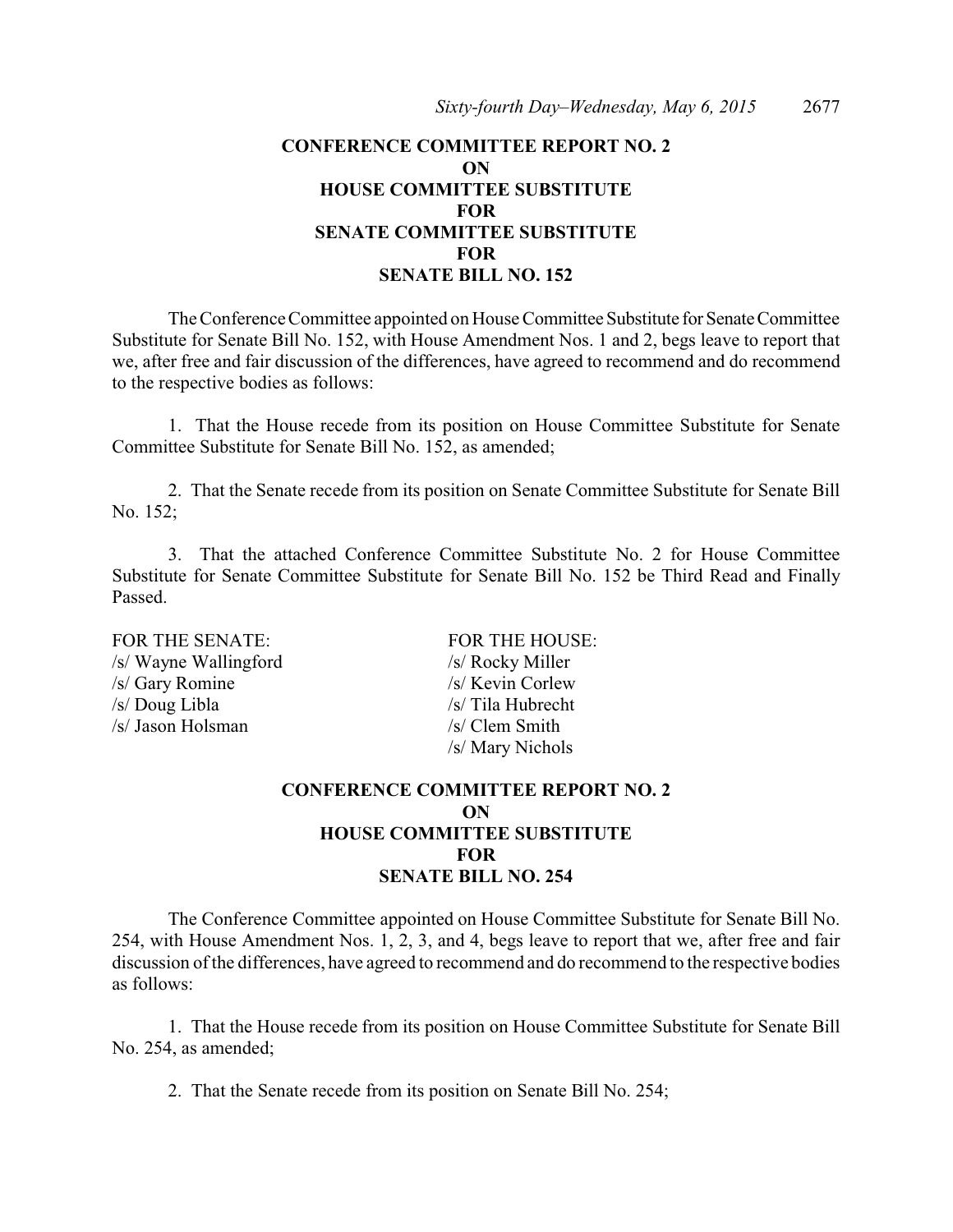3. That the attached Conference Committee Substitute No. 2 for House Committee Substitute for Senate Bill No. 254 be Third Read and Finally Passed.

#### FOR THE SENATE: FOR THE HOUSE:

/s/ Will Kraus /s/ Charlie Davis /s/ Dan Brown /s/ Caleb Jones /s/ Bob Dixon /s/ Sue Allen /s/ Jason Holsman /s/ Pat Conway /s/ Jamilah Nasheed /s/ Jeanne Kirkton

## **CONFERENCE COMMITTEE REPORT ON HOUSE COMMITTEE SUBSTITUTE FOR SENATE COMMITTEE SUBSTITUTE FOR SENATE BILL NO. 270**

The Conference Committee appointed on House Committee Substitute for Senate Committee Substitute for Senate Bill No. 270, with House Amendment Nos. 1, 2, 3, 4, and 5, begs leave to report that we, after free and fair discussion of the differences, have agreed to recommend and do recommend to the respective bodies as follows:

1. That the House recede from its position on House Committee Substitute for Senate Committee Substitute for Senate Bill No. 270, as amended;

2. That the Senate recede from its position on Senate Committee Substitute for Senate Bill No. 270;

3. That the attached Conference Committee Substitute for House Committee Substitute for Senate Committee Substitute for Senate Bill No. 270 be Third Read and Finally Passed.

FOR THE SENATE: FOR THE HOUSE:

/s/ Jamilah Nasheed /s/ Tony Dugger<br>/s/ Rob Schaaf /s/ Nate Walker  $/s/$  Rob Schaaf /s/ Bob Onder /s/ Mike Leara

/s/ Mike Colona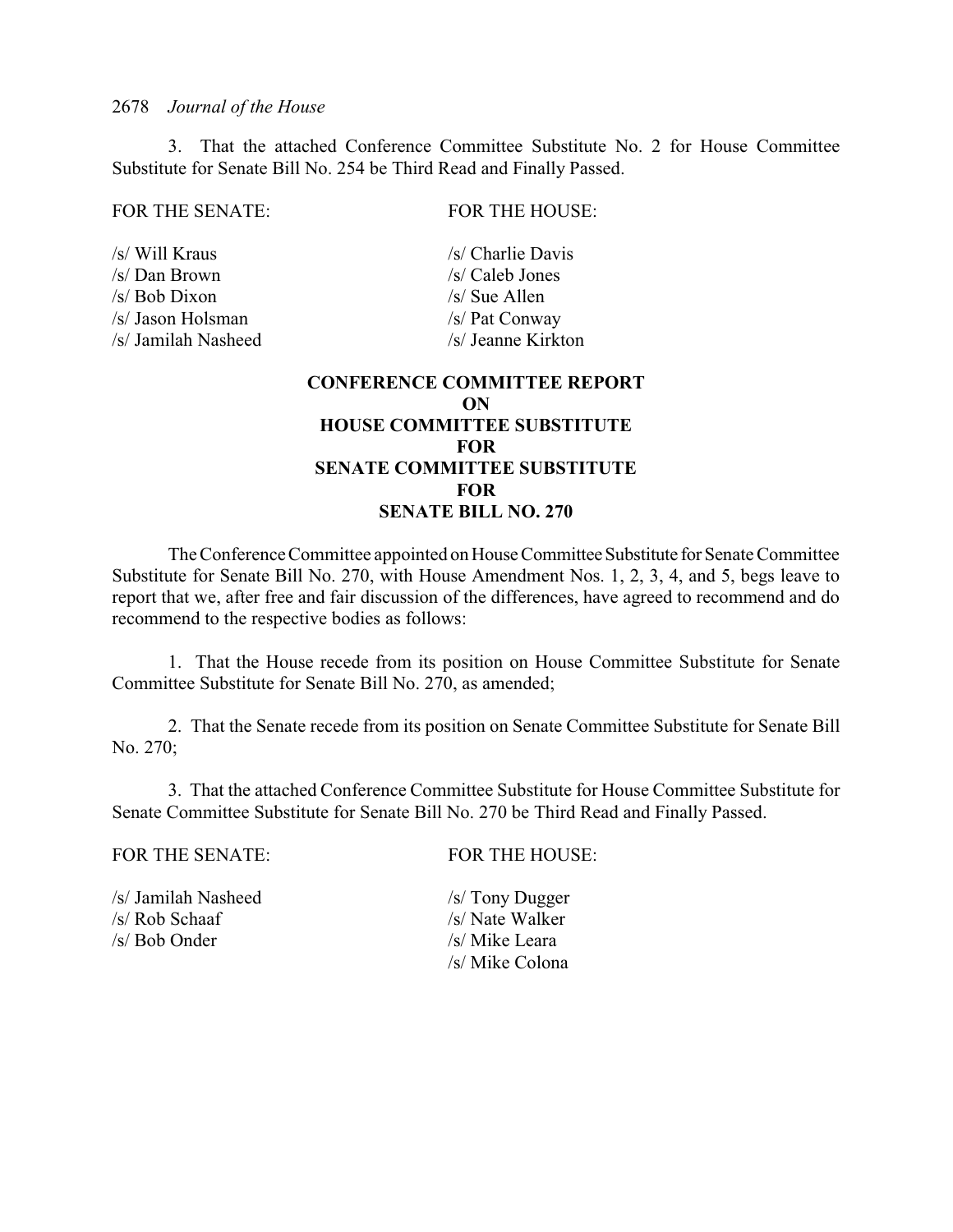## **CONFERENCE COMMITTEE REPORT ON HOUSE COMMITTEE SUBSTITUTE FOR SENATE BILL NO. 283**

The Conference Committee appointed on House Committee Substitute for Senate Bill No. 283, with House Amendment Nos. 1 & 2, begs leave to report that we, after free and fair discussion of the differences, have agreed to recommend and do recommend to the respective bodies as follows:

1. That the House recede from its position on House Committee Substitute for Senate Bill No. 283, as amended;

2. That the Senate recede from its position on Senate Bill No. 283;

3. That the attached Conference Committee Substitute for House Committee Substitute for Senate Bill No. 283, be Third Read and Finally Passed.

#### FOR THE SENATE: FOR THE HOUSE:

| /s/ Mike Kehoe     |
|--------------------|
| /s/ Jay Wasson     |
| /s/ David Pearce   |
| /s/ Joseph Keaveny |
| /s/ Jill Schupp    |

/s/ Kirk Mathews  $/s$ / Mike Colona /s/ Jon Carpenter **CONFERENCE COMMITTEE REPORT**

 $/s$ / Mike Leara /s/ John McCaherty

# **ON HOUSE COMMITTEE SUBSTITUTE FOR SENATE COMMITTEE SUBSTITUTE FOR SENATE BILL NO. 445**

The Conference Committee appointed on House Committee Substitute for Senate Committee Substitute for Senate Bill No. 445, with House Amendment No. 1, begs leave to report that we, after free and fair discussion of the differences, have agreed to recommend and do recommend to the respective bodies as follows:

1. That the House recede from its position on House Committee Substitute for Senate Committee Substitute for Senate Bill No. 445, as amended;

2. That the Senate recede from its position on Senate Committee Substitute for Senate Bill No. 445;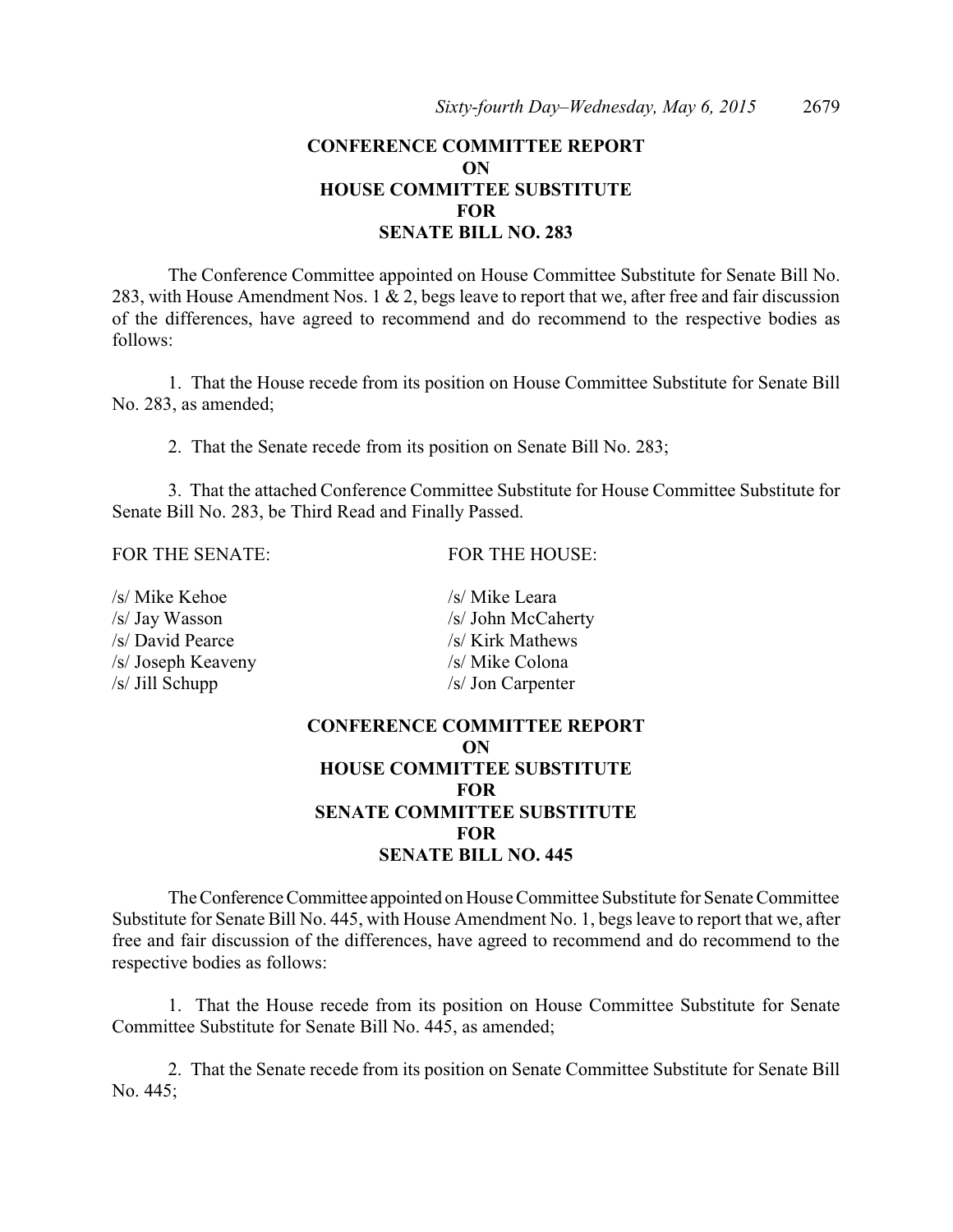3. That the attached Conference Committee Substitute for House Committee Substitute for Senate Committee Substitute for Senate Bill No. 445 be Third Read and Finally Passed.

| <b>FOR THE HOUSE:</b> |
|-----------------------|
| /s/ Rocky Miller      |
| /s/ Tim Remole        |
| /s/ Jack Bondon       |
| /s/ Clem Smith        |
| /s/ Mary Nichols      |
|                       |

#### **REFERRAL OF CONFERENCE COMMITTEE REPORTS**

**CCR SS SCS HB 458** - Fiscal Review **CCR HCS SS SCS SB 5** - Fiscal Review **CCR HCS SB 13** - Fiscal Review **CCR HCS SS SCS SB 67** - Fiscal Review **CCR HCS SS SCS SB 115** - Fiscal Review **CCR#2 HCS SCS SB 152** - Fiscal Review **CCR#2 HCS SB 254** - Fiscal Review **CCR HCS SCS SB 270** - Fiscal Review **CCR HCS SB 283** - Fiscal Review **CCR HCS SCS SB 445** - Fiscal Review

#### **ADJOURNMENT**

Pursuant to the motion of Representative Richardson, the House adjourned until 10:00 a.m., Thursday, May 7, 2015.

#### **CORRECTION TO THE HOUSE JOURNAL**

Correct House Journal, Sixty-third Day, Tuesday, May 5, 2015, Page 2571, Line 41, by striking the words "**House Committee Amendment No. 2**" and inserting in lieu thereof the words "**House Committee Amendment No. 1**"; and

Further amend said Journal and page, Line 42, by striking the words "**Committee Amendment No. 2, as amended**," and inserting in lieu thereof the words "**Committee Amendment No. 1, as amended,"**; and

Further amend said Journal and page, Line 46, by striking the words "*House Committee Amendment No. 2*" and inserting in lieu thereof the words "*House Committee Amendment No. 1*"; and

Further amend said Journal and page, Line 47, by striking the words "House Committee Amendment No. 2" and inserting in lieu thereof the words "House Committee Amendment No. 1"; and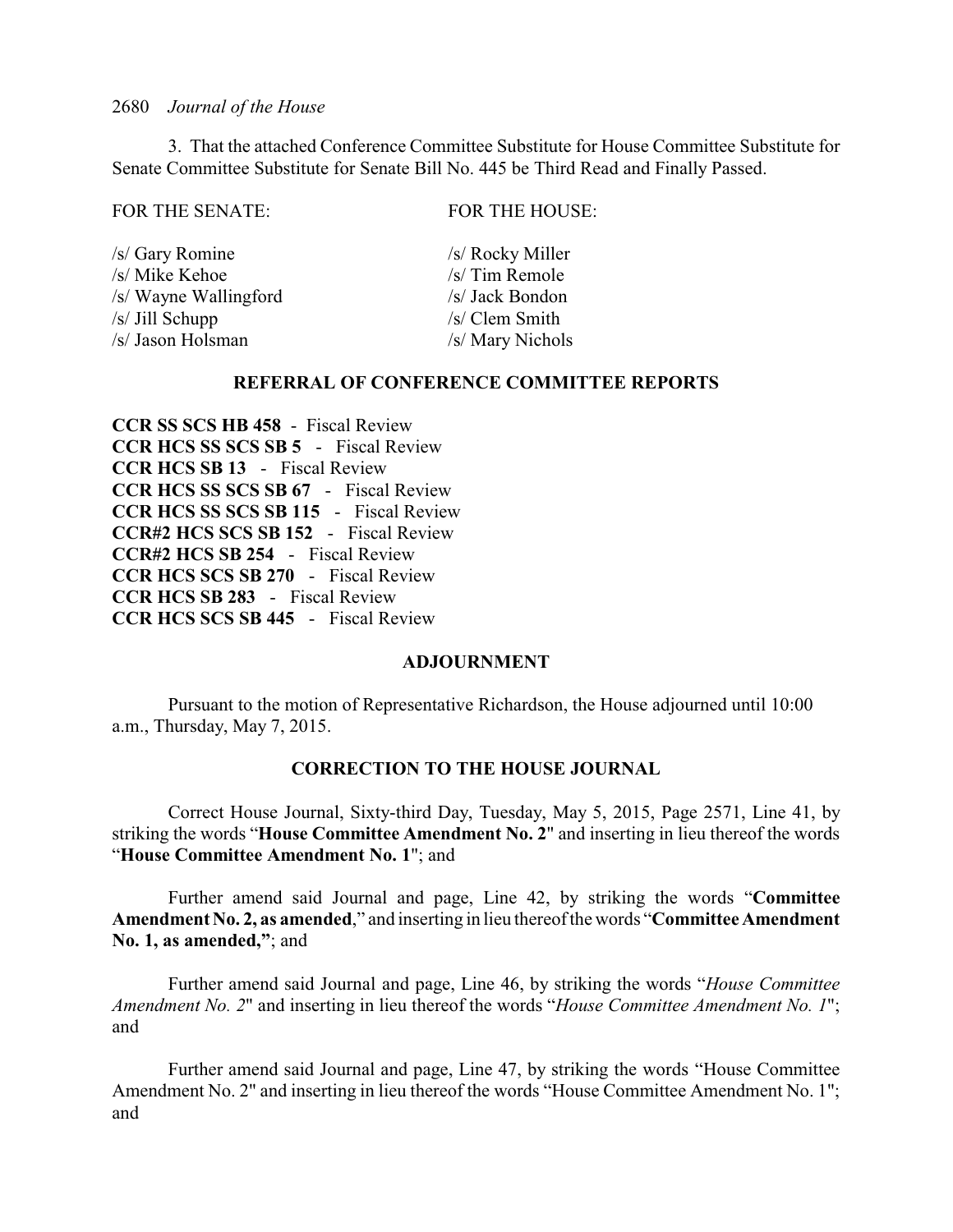Further amend said Journal, Page 2572, Line 2, by striking the words "*House Committee Amendment No. 2*" and inserting in lieu thereof the words "*House Committee Amendment No. 1*".

### **COMMITTEE HEARINGS**

CONFERENCE COMMITTEE ON SCS HB 152 Thursday, May 7, 2015, 9:15 AM, South Gallery. Executive session may be held on any matter referred to the committee. Conference on SCS HB152.

ELEMENTARY AND SECONDARY EDUCATION Thursday, May 7, 2015, Upon Conclusion of Morning Session, South Gallery. Executive session will be held: SS SB 365 Executive session may be held on any matter referred to the committee.

FISCAL REVIEW Thursday, May 7, 2015, 8:30 AM, South Gallery. Executive session may be held on any matter referred to the committee. Executive session on bill(s) referred to the committee.

FISCAL REVIEW Monday, May 11, 2015, 1:00 PM, North Gallery. Executive session may be held on any matter referred to the committee. Executive session on bill(s) referred to the committee.

JOINT COMMITTEE ON EDUCATION

Monday, May 11, 2015, 1:00 PM, Senate Committee Room 1. Executive session may be held on any matter referred to the committee. Agenda: Election of chair and vice chair. Consideration of interim inquires/projects.

SELECT COMMITTEE ON AGRICULTURE Thursday, May 7, 2015, 8:00 AM, House Hearing Room 3. Executive session will be held: SS SB 476 Executive session may be held on any matter referred to the committee.

SELECT COMMITTEE ON BUDGET Tuesday, May 12, 2015, 8:15 AM, House Hearing Room 3. Executive session may be held on any matter referred to the committee. Tax Credit Review.

SELECT COMMITTEE ON EDUCATION Thursday, May 7, 2015, 8:00 AM, House Hearing Room 5. Executive session will be held: SS SB 366, HB 436, HB 408, SCS SB 93, HB 1132, HB 1092, HB 653

Executive session may be held on any matter referred to the committee.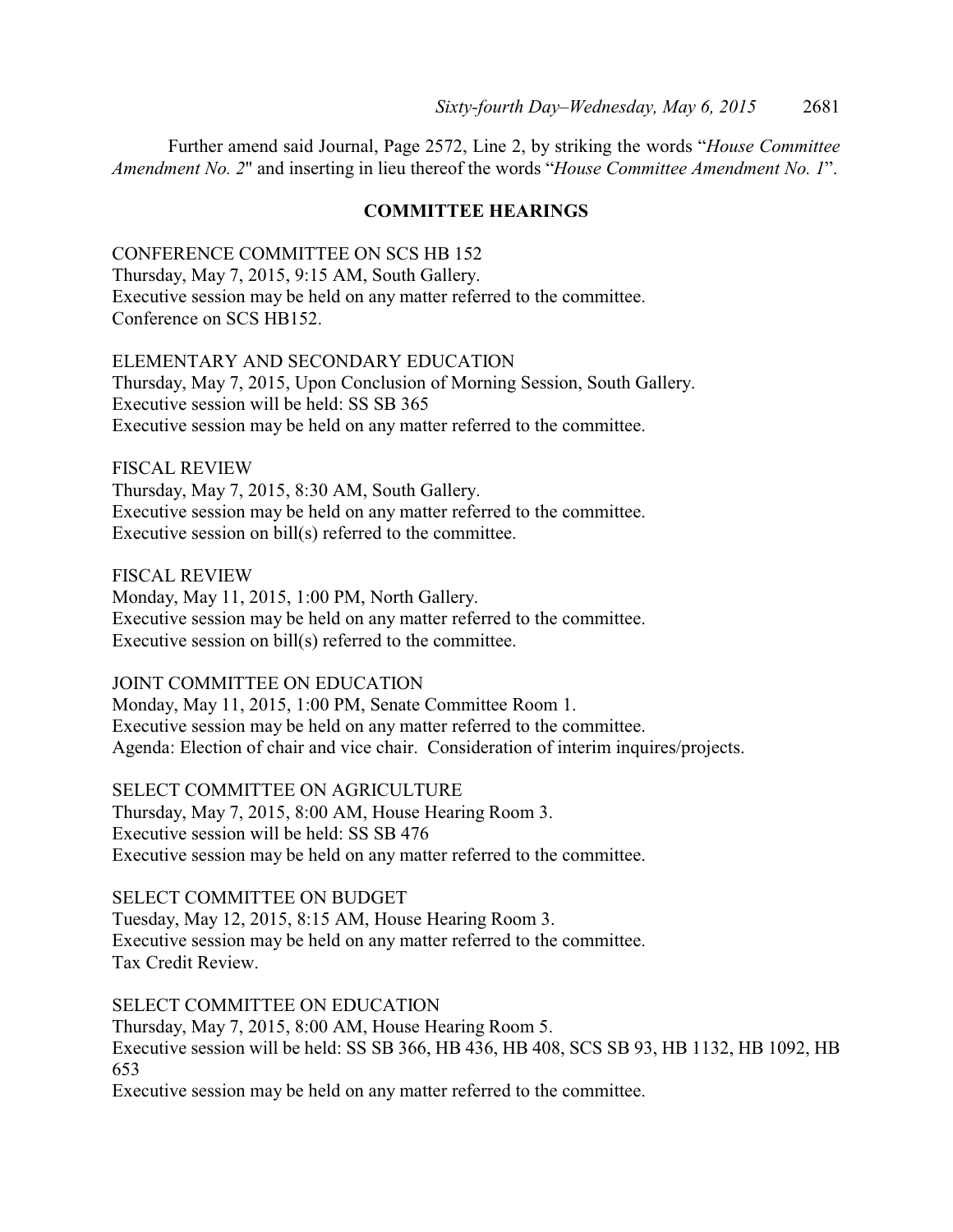SELECT COMMITTEE ON INSURANCE Thursday, May 7, 2015, 8:00 AM, House Hearing Room 4. Executive session will be held: SS SCS SB 145, SB 392, SS SB 457 Executive session may be held on any matter referred to the committee.

SELECT COMMITTEE ON SOCIAL SERVICES Monday, May 11, 2015, 12:00 PM, South Gallery. Executive session will be held: SB 533 Executive session may be held on any matter referred to the committee.

SELECT COMMITTEE ON STATE AND LOCAL GOVERNMENTS Thursday, May 7, 2015, 8:00 AM, House Hearing Room 1. Executive session will be held: SS SB 373, SB 497, SB 405, SS SCS SB 87 Executive session may be held on any matter referred to the committee.

SELECT COMMITTEE ON UTILITIES Thursday, May 7, 2015, 9:00 AM, House Hearing Room 6. Executive session will be held: SCR 36, SCR 24 Executive session may be held on any matter referred to the committee.

## **HOUSE CALENDAR**

## SIXTY-FIFTH DAY, THURSDAY, MAY 7, 2015

## **HOUSE JOINT RESOLUTIONS FOR PERFECTION**

HJR 9 - Burlison HJR 4 - Haahr

#### **HOUSE BILLS FOR PERFECTION**

HCS HB 138 - Reiboldt HCS HB 181 - Haahr HCS HB 497 - Austin HCS HB 203 - Curtman HB 793, HA 1 to HA 1, HA 1, pending - Rizzo HCS HB 321 - Jones HCS HB 339 - McGaugh HCS HB 550 - Wood HCS HB 655 - Love HB 676 - Rowden HCS HB 965 - Allen HCS HB 356 - Jones HCS HB 624 - Franklin HCS HB 654 - Allen HCS HB 770 - Jones HCS HB 461 - Bahr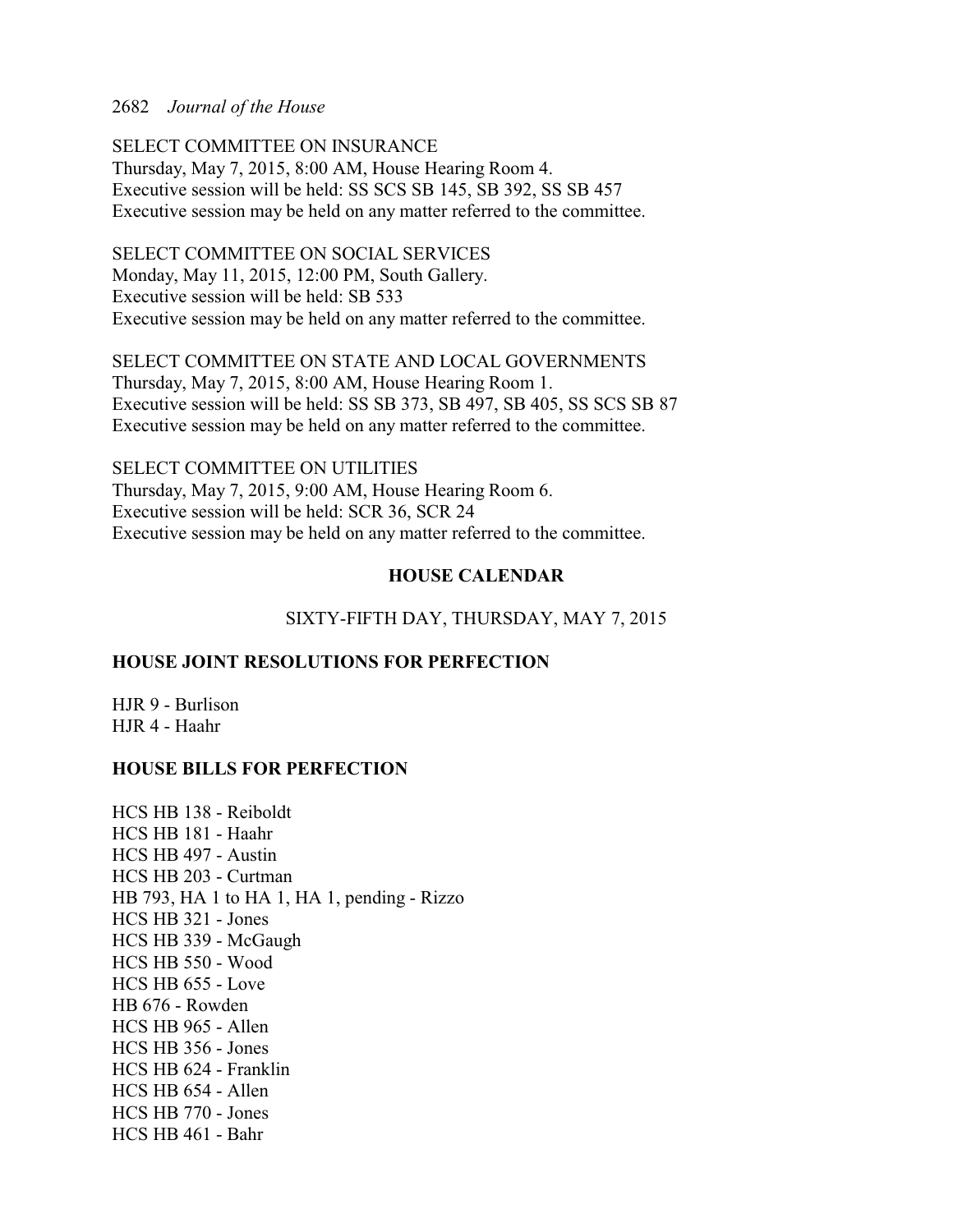HCS HB 520 - Hicks HCS HB 540 - Johnson HB 739 - McCann Beatty HCS HB 955 - Ross HCS HB 547 - Allen HB 981 - Rowden HCS HB 67 - Dugger HB 702 - Higdon HB 761 - Jones HB 892 - Shumake HCS HB 1091 - Phillips HB 464 - Rowden HCS HB 760 - Flanigan HCS HB 803 - Swan HCS HB 921 - Burlison HCS HB 1003 - Hummel HB 1313 - Rowden HB 1324, HCA 1 - Rowden HCS HB 956, as amended - Fraker HCS HB 165 - Gosen HCS HB 697 - Corlew HCS HB 1074 - Lant HCS HB 1254 - Lichtenegger HCS HBs 159 & 570 - Rehder HB 195 - Love HB 253 - Berry HB 257 - Dugger HB 285 - White HB 1005 - Berry HCS HB 1040 - Jones HCS HB 1067 - Koenig HCS HB 978 - Dogan HCS HB 1357 - Corlew HCS HB 657, HA 1, pending - Phillips HCS HB 1006 - Cross HB 1096 - Houghton HCS HB 1042 - Korman HCS HB 767 - Justus

## **HOUSE CONCURRENT RESOLUTIONS FOR THIRD READING**

HCR 35 - Reiboldt

## **HOUSE JOINT RESOLUTIONS FOR THIRD READING**

HCS HJR 41 - Jones HJR 44 - Shumake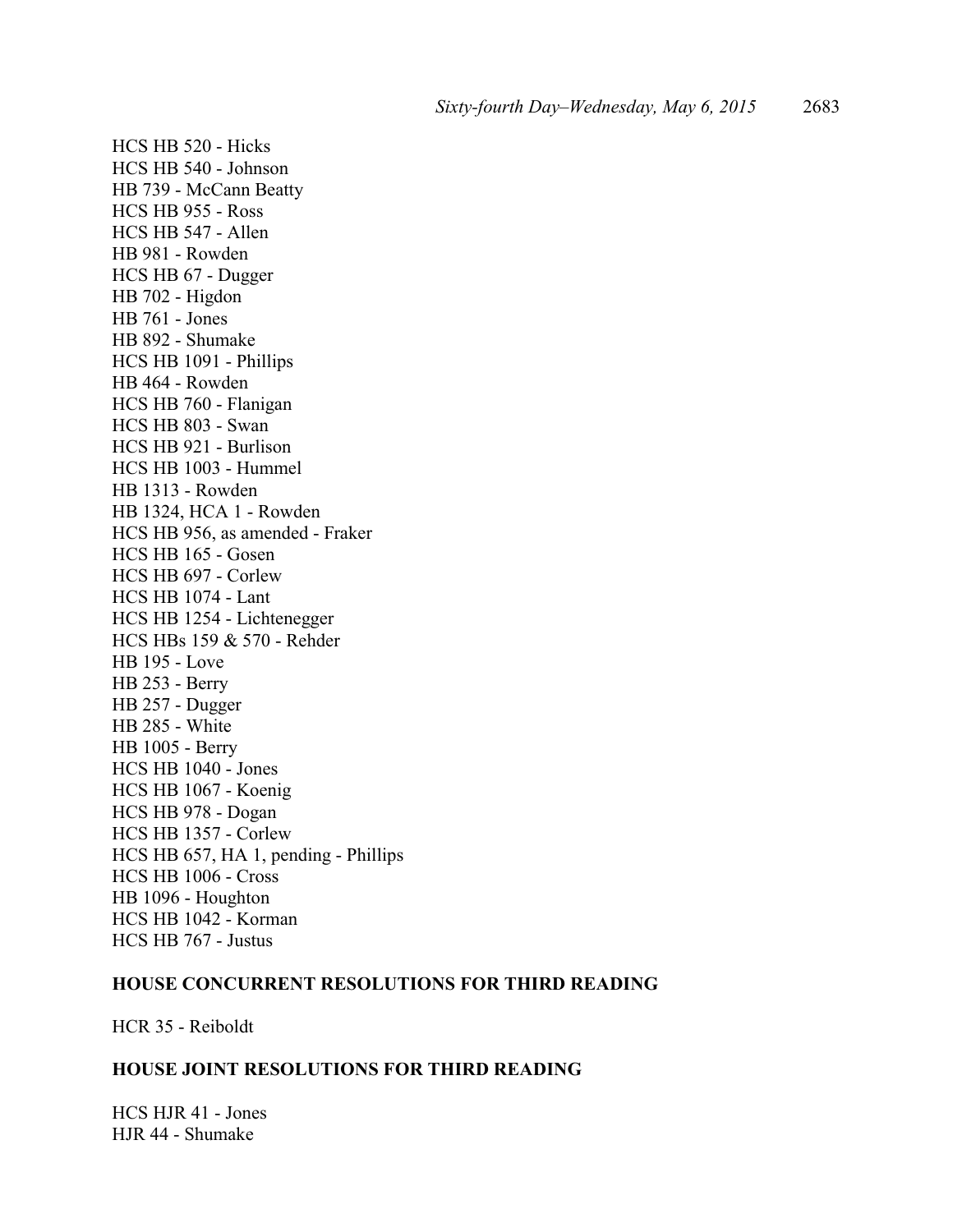## **HOUSE BILLS FOR THIRD READING**

HB 582 - Curtis HB 928 - Corlew HB 411 - Kelley HCS HB 781 - Gosen HCS HB 1047, (Fiscal Review 4/29/15) - Zerr HCS HB 879 - Korman HB 1247 - Lant HB 854 - Reiboldt HCS HB 1331 - Parkinson

## **SENATE BILLS FOR THIRD READING**

SB 166 - Curtis SS SCS SB 15 - Koenig SB 82 - Frederick HCS SCS SB 190 - Berry HCS SB 205 - Gosen SB 276 - Peters SB 277 - Peters SCS SB 435, HA 1 to HA 1, HA 1, pending - Pierson HCS SCS SB 131 - Love HCS SB 148, (Fiscal Review 5/6/15), E.C. - Jones HCS SCS SB 230 - Barnes HCS SCS SB 326, E.C. - Fraker HCS SB 458 - Jones SB 474 - Davis

#### **SENATE CONCURRENT RESOLUTIONS FOR THIRD READING**

SCR 15 - Shull SCS SCR 26 - Haahr HCS SCS SCR 30 - Alferman

#### **HOUSE BILLS WITH SENATE AMENDMENTS**

HB 629, SA 1 - Leara SCS HB 343 - Lair SS SCS HCS HBs 517 & 754, as amended - Higdon SCS HB 1098 - Crawford SCS HCS HB 709, as amended, (Fiscal Review 5/6/15) - Gosen SS SCS HB 556, as amended, (Fiscal Review 5/6/15) - Wood SCS HB 686, as amended, (Fiscal Review 5/6/15) - Hinson SS HB 92, as amended, (Fiscal Review 5/6/15) - Miller SCS HB 1149, as amended, (Fiscal Review 5/6/15) - Lauer SCS HCS HB 618, (Fiscal Review 5/6/15) - Fraker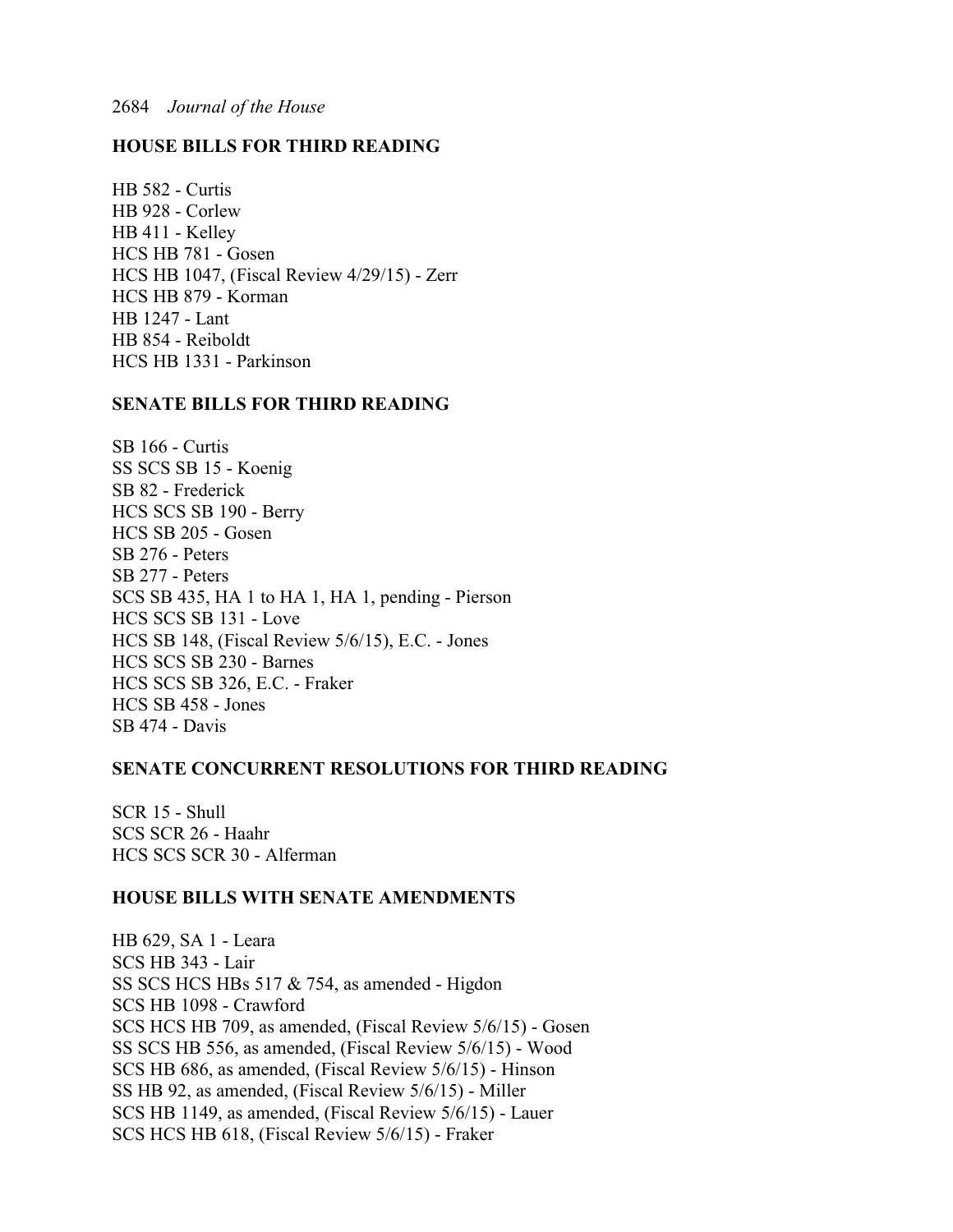SS SCS HB 522, HB 34, HB 133, HB 134, HB 810, HB 338 & HB 873, (Fiscal Review 5/6/15) - Cookson SS HB 616, (Fiscal Review 5/6/15) - Dohrman SS SCS HCS HB 17, (Fiscal Review 5/6/15) - Flanigan SCS HCS HB 18, (Fiscal Review 5/6/15) - Flanigan SCS HCS HB 19, as amended, (Fiscal Review 5/6/15) - Flanigan

## **BILLS CARRYING REQUEST MESSAGES**

HCS SCS SB 322, as amended, (request House recede/grant Senate conference) - Engler

#### **BILLS IN CONFERENCE**

SS#2 SCS SB 11, HA 1, HA 1 HA 2, HA 2, a.a., HA 1 HA 3, HA 3, a.a., & HA 4 - Rowden CCR HCS SS SCS SB 5, as amended, (Fiscal Review 5/6/15) - Curtman CCR#2 HCS SB 104, as amended - Dugger HCS SCS SB 473, as amended, E.C. - Rowland CCR#2 HCS SB 254, as amended, (Fiscal Review 5/6/15) - Davis CCR HCS SB 283, as amended, (Fiscal Review 5/6/15) - Leara CCR HCS SCS SB 270, as amended, (Fiscal Review 5/6/15) - Dugger CCR SS SCS HB 458, as amended, (Fiscal Review 5/6/15) - Allen CCR SB 446, HA 1, HA 2, as amended - Davis CCR SS SCS SB 67, as amended, (Fiscal Review 5/6/15) - Rhoads HCS SB 282, as amended - Gosen HCS SCS SB 300, as amended - Leara HCS SCS SB 172, as amended, E.C. - Swan CCR HCS SS SCS SB 115, as amended, (Fiscal Review 5/6/15), E.C. - Miller CCR HCS SCS SB 445, as amended, (Fiscal Review 5/6/15) - Miller CCR#2 HCS SCS SB 152, as amended, (Fiscal Review 5/6/15) - Miller HCS SS SCS SB 278, as amended - Hinson CCR HCS SB 13, as amended, (Fiscal Review 5/6/15) - Spencer SCS HB 152, as amended - Haahr SCS HB 615 - Dohrman HCS SCS SB 35, as amended, (Senate exceeded differences) - Haefner HCS SCS SB 210, as amended - Flanigan HCS SB 221 - Hinson

#### **VETOED HOUSE BILLS**

HB 150 - Fitzpatrick